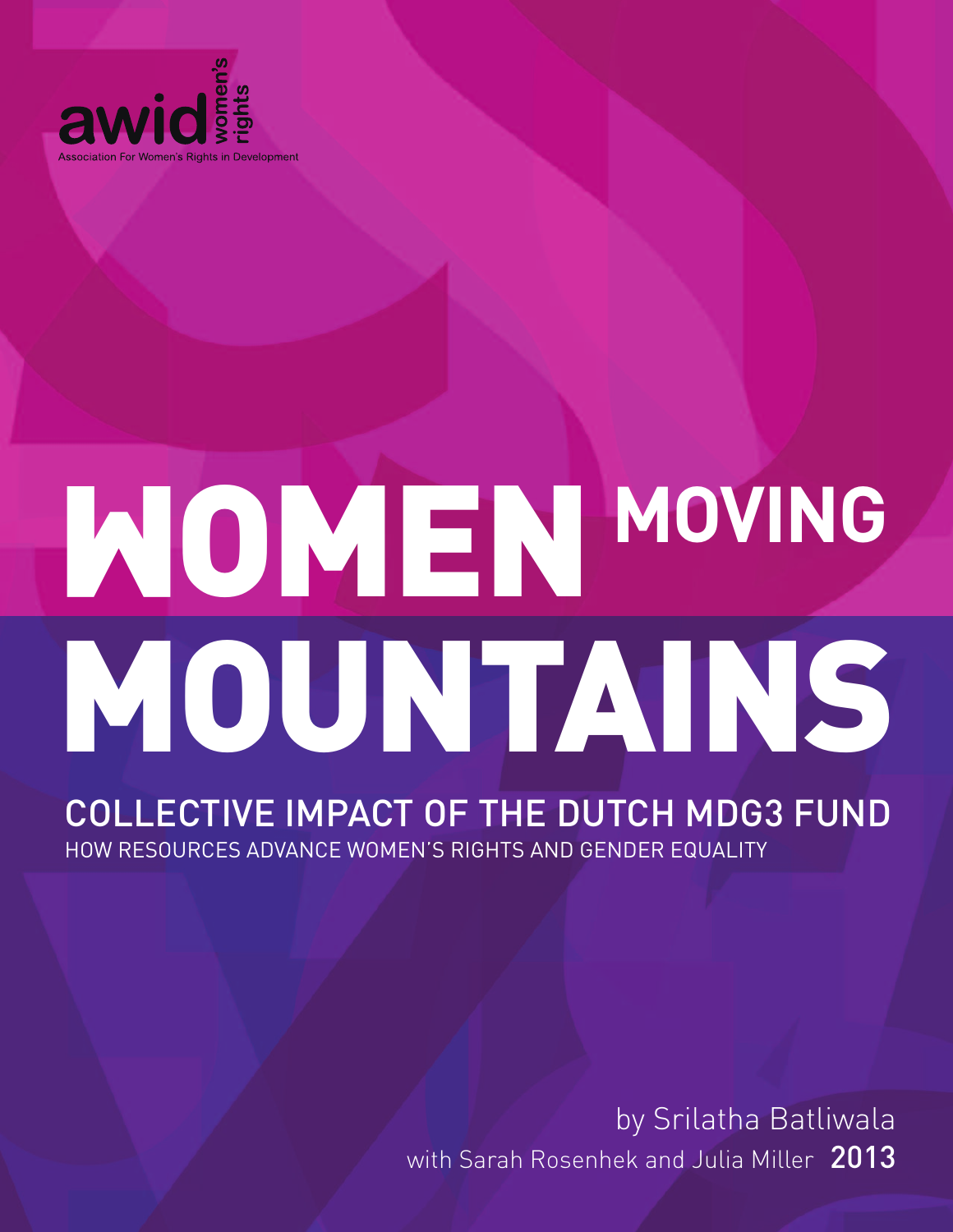### **Women Moving Mountains** Collective Impact of the Dutch MDG3 Fund

How Resources Advance Women's Rights and Gender Equality

by Srilatha Batliwala (Lead Researcher) with Sarah Rosenhek & Julia Miller In collaboration with 35 of the 45 MDG3 Fund recipients 2013



The Association for Women's Rights in Development (AWID) is an international feminist, membership organization committed to achieving gender equality, sustainable development and women's human rights. AWID's mission is to strengthen the voice, impact, and influence of women's rights advocates, organizations, and movements internationally to effectively advance the rights of women.

Authors: Srilatha Batliwala (Lead Researcher) with Sarah Rosenhek & Julia Miller In collaboration with 35 of the 45 MDG3 Fund recipients Proofreading: Laila Malik Design and Layout: Claman Chu

AWID gratefully acknowledges the generous collaboration and support of the Ministry of Foreign Affairs of the Netherlands for the production of this report.



**2013 Association of Women's Rights in Development (AWID)** This publication may be redistributed non-commercially in any media, unchanged and in whole, with credit given to AWID and the authors. www.creativecommons.org Published by Association of Women's Rights in Development (AWID) in Toronto, Mexico City, Cape Town

Address: 215 Spadina Ave, Suite 150, Toronto, Ontario M5T 2C7 Canada Email: contact@awid.org Tel: +1 416.594.3773 Fax: +1 416.594.0330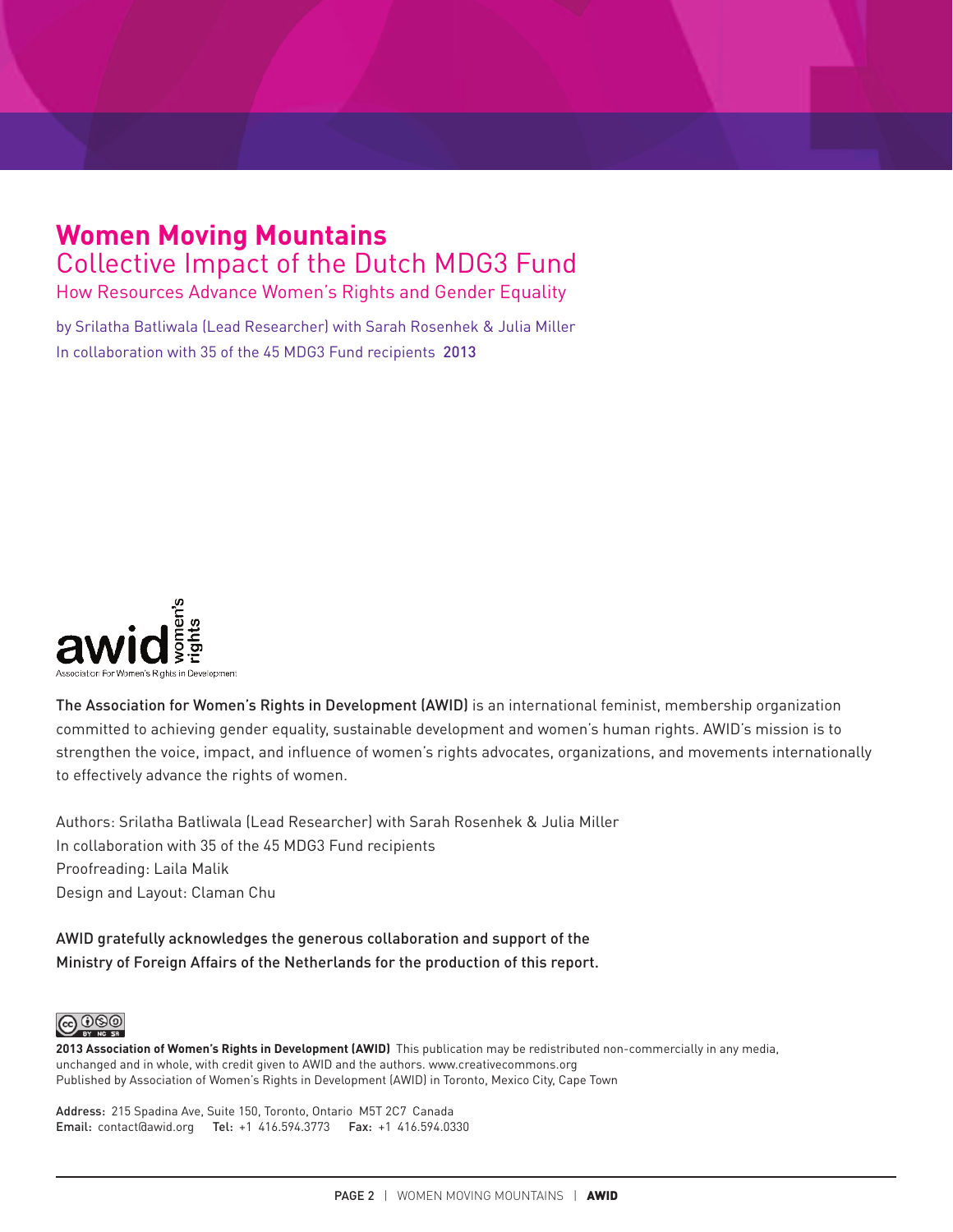## Table of Contents

| T.  |  |
|-----|--|
| Ш.  |  |
| Ш   |  |
| IV. |  |
| V   |  |
|     |  |
|     |  |
|     |  |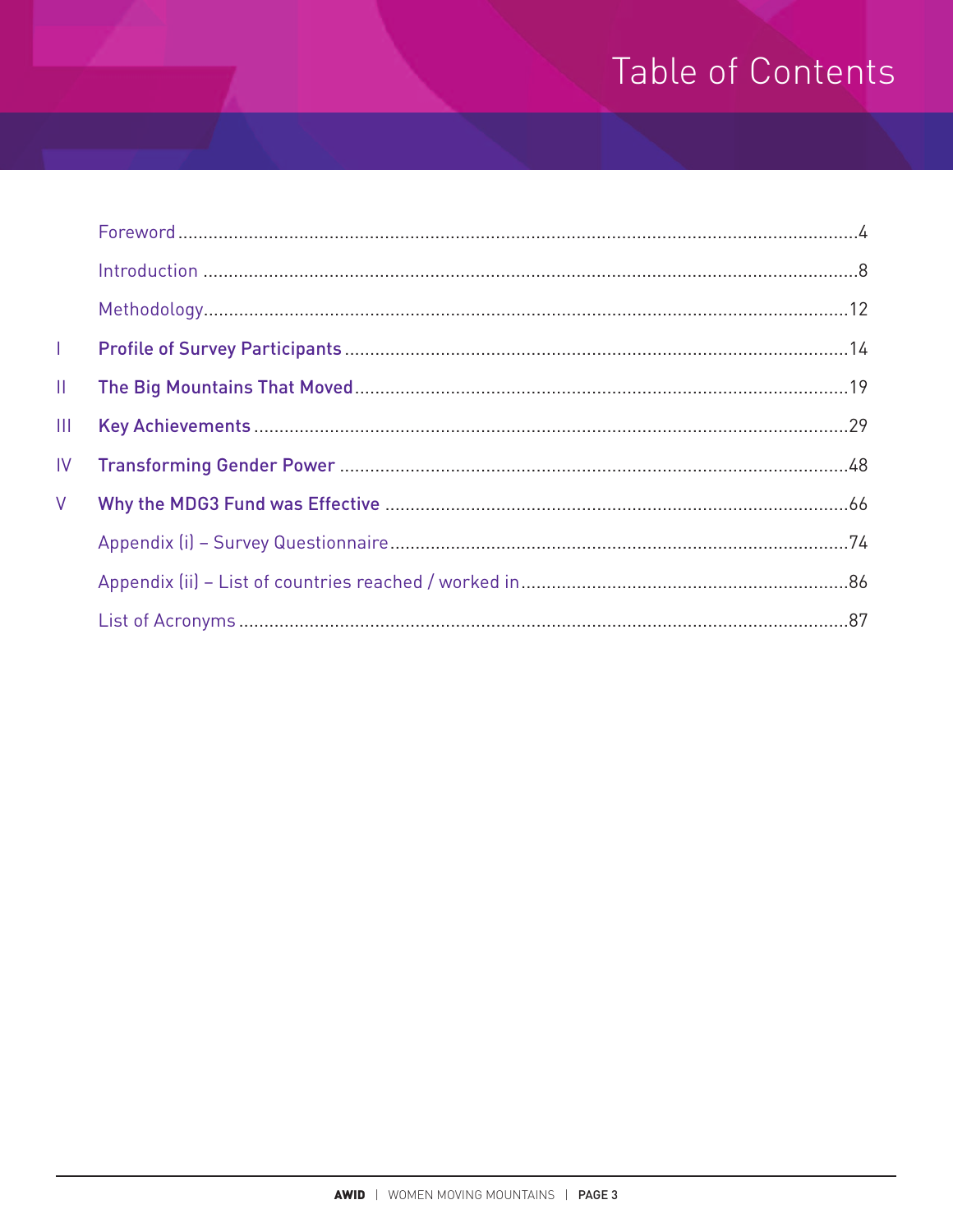One of the most profound social transformations of<br>the past century is the deep and broad shifts in<br>the status of women, and more importantly, in the<br>worldwide assentance of the patien of wemen's rights and the past century is the deep and broad shifts in the status of women, and more importantly, in the worldwide acceptance of the notion of women's rights and gender equality as desirable goals. This incredible shift has occurred not by accident but by design – through the conscious and determined struggles of courageous women and the movements they have built. Through their activism and advocacy, our very understanding of what constitutes social justice has been indelibly altered, and the once seemingly normal forms of gender-based discrimination, violence, and exclusion are now at least recognized as problems, if not resolved.

The collective impact of women's movements and organizations has bridged theory and practice, the private and public domains, our norm structures and policy frameworks, from the remotest hamlets to global institutions. No other struggle for social justice has had quite the same depth or breadth of impact – and the proof of this lies in the increasingly violent backlash against women's growing equality seen in almost every part of the world<sup>1</sup> – from the rolling back of women's reproductive rights in the United States, to the lashing of jeans-clad young women in Sudan or Indonesia, the banning of girls' schools by the Taliban in northwestern Pakistan, or the killing of women's rights activists across Mesoamerica.

It is truly surprising therefore that women's rights organizing and movements have been functioning, often with quite minimal financial support, even as their experience and effectiveness has increased. Worst of all, many of the very strategies they originally advanced to meet women's practical needs and advance their position in society have been disconnected from the comprehensive approaches of which they were a part, and isolated as "magic wands" that will empower women without dealing with the deeper gender power structures that are at the root of gender inequality: micro-credit and

micro-entrepreneurship programs, for instance, or quotas for women in politics, or legal interventions on violence against women and girls. The steady and essential processes of organizing women, raising their consciousness, helping them analyze the root causes of their disempowerment, building women's collective power and collective strategies for change, supporting women to challenge the cultural and social norms that justify their subordination – in other words, the core elements of a sustainable long-term struggle for transforming the institutions and structures that perpetuate both gender and other forms of discrimination and exclusion – are considered too slow and difficult to measure, and receive little or no support, except from a handful of insightful and experienced donors.

AWID's series of inter-related research initiatives all attempted to address this central conundrum from different angles. In *"Watering the Leaves, Starving the Roots*,*"* AWID's third FundHer report, we assess the new actors influencing overall development agendas, the factors affecting the more traditional sources of support to women's movements and organizations, the critical role of women's funds in sustaining such support, and the most recent data on the resource situation of the 1000-odd women's rights organizations from all regions of the world who participated in our 2011 FundHer survey. In *"New Actors, New Money: A Mapping of Recent Initiatives for Women and Girls*,*"* we present the results of our mapping of new donors making major commitments to work with "women and girls," to better understand this trend and its impact on women's organizations. Finally, in *"Women Moving Mountains,"* our survey of the aggregate impact of the organizations that received the Dutch Ministry of Foreign Affairs "MDG3 Fund" grants, we demonstrate the kind of huge reach and transformative change that is possible when organizations working to build women's collective power for change receive serious resources for a decent length of time, applying strategies they have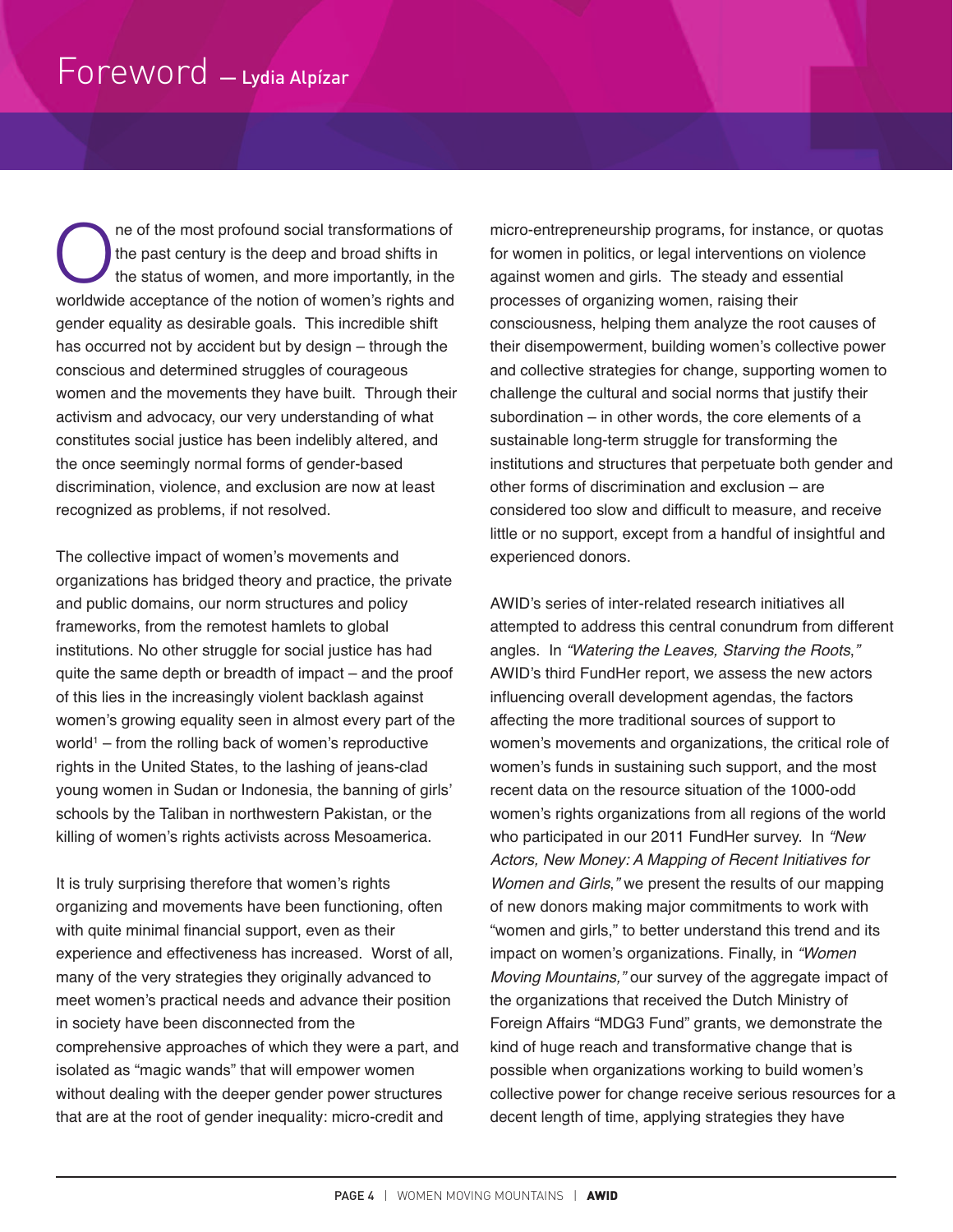chosen, honed over time, or newly innovated, rather than donor-determined approaches.

Key to understanding AWID's analysis and recommendations in all these reports are the core assumptions and beliefs we hold, not only about the link between women's rights and resources, but also about what constitutes and produces the conditions for advancing women's rights and gender equality. These are founded in the insights and lessons that have emerged from the dedicated and innovative work of women's rights activists and movements over the past half a century worldwide. These are not rigid, immutable positions or uniform, universal prescriptions – as an international organization, with institutional and individual members from over 150 countries, we are particularly aware that the dynamics and manifestations of gender inequality, and its intersection with a range of other power structures (based on identities, economic power, location, and historical factors), are highly contextual. Following are the eight core propositions that inform the analysis and framing of this series of research reports:

**Our first proposition** is that gender power structures – and substructures – are best transformed through interventions in four key domains: 2

- i. The internalized beliefs and attitudes of both men and women – what feminists call "consciousness" – where socialization processes from earliest childhood give women and men certain beliefs about their role in society, their power – or powerlessness - as well as their rights, privileges, and responsibilities.
- ii. The social and cultural norms that uphold and "normalize" gendered differences in access to resources, power, privilege, opportunities, and responsibilities. These norms are taught overtly in institutions like the family, clan, or tribe, or by religion,

but more subtly reinforced in the school, workplace, or other spaces where the formal rules may in fact advocate gender equality, but the informal practices reinforce gender differences.

- iii. The formal laws, policies, structures and resource allocations that come through governments, law enforcement machinery, and regional and global multilateral institutions, where gender biases are often subtly embedded, or again, practiced informally.
- iv. Access to material and knowledge resources, as well as to rights and opportunities – this includes not only resources like land or employment or credit, but also education, health care, inheritance rights, training opportunities, the right to be in spaces where development agendas and budgets are shaped, and so forth.

We do not believe that women's position in society will change by simply acting in one domain - increasing their formal rights under law, or increasing their access to resources or income, or by changing social norms while internalized beliefs and formal laws and policies remain unchanged. Interventions towards gender equality and women's rights must somehow address all these domains of gender power.

**Our second proposition** is that deep, sustainable change for women's rights requires women's collective action and power. "Supply" driven approaches, such as empowering individual women with jobs, education, loans, or access to political office cannot achieve systemic, multi-domain change, though it might improve individual women's quality of life or voice in public affairs. Sustainable change in gender power can only be achieved by "demand" driven approaches, by mobilizing women, building their awareness of their strength and the possibility of change, and mobilizing their collective power to lead and act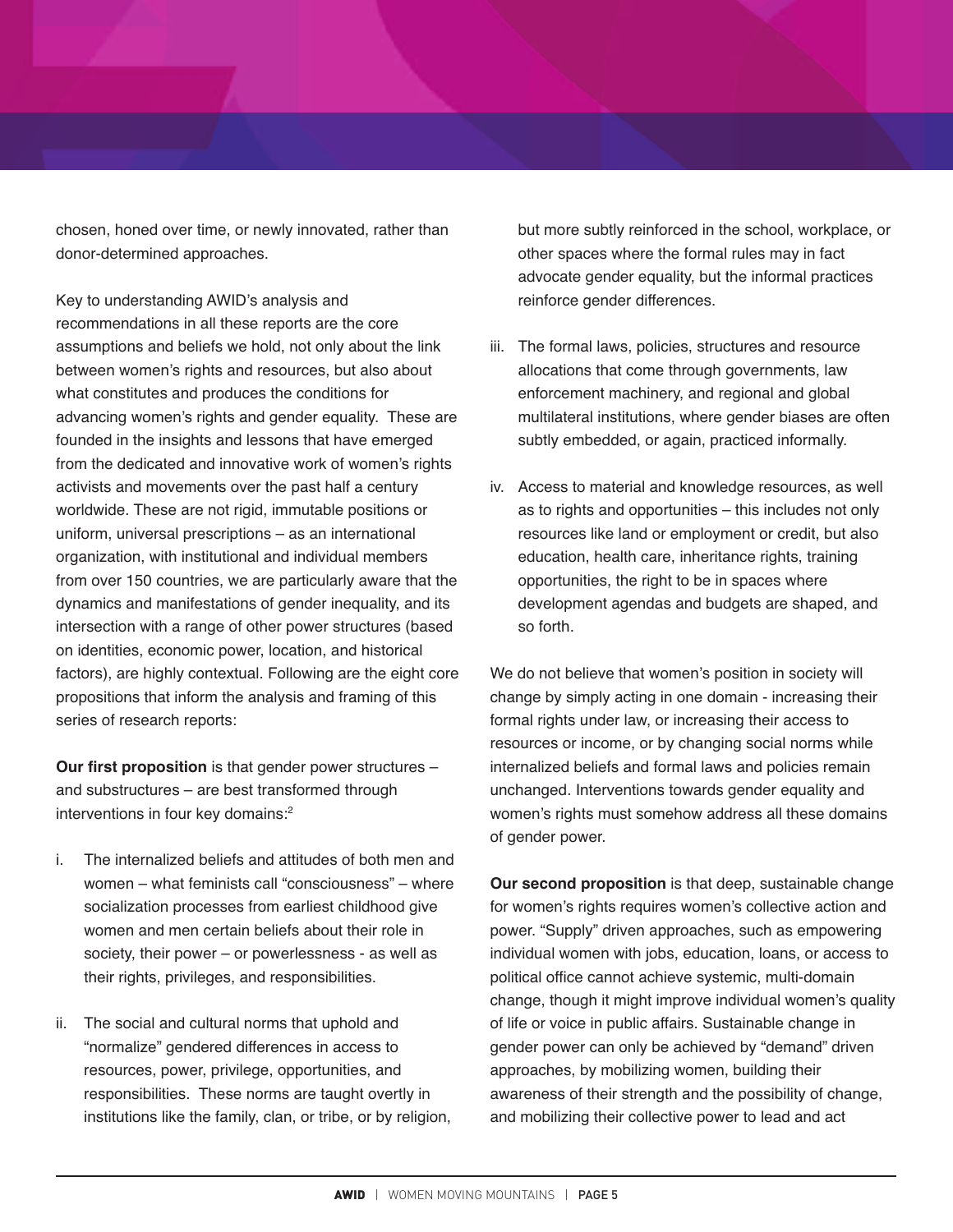together for their vision of a more just social order. In other words, we believe – and indeed, have witnessed that by building movements of women, with a strong consciousness of the roots of inequality, of social and gender power structures and the mechanisms that sustain and reproduce them, they will work together to seek a wider, deeper, and more sustainable social transformation. This is, in essence, what we mean when we use the term "women's rights organizing" or the "women's rights approach", to distinguish it from the instrumental, "supply" driven, approaches.

**Our third proposition** is that truly transformative change in women's lives will result in giving them access to the full body of human rights as enshrined in internationally agreed human rights instruments and agreements. We do not believe that access to one set of rights – such as economic equality – will guarantee or necessarily lead to increased access to other rights. We seek a world where the full complement of rights – civil and political, economic, social and cultural - will become lived and experienced realities, not distant norms or inaccessible ideals. This is our vision of the ultimate goal of building women's collective power, and of the better world that can emerge as a result of supporting women's rights organizing.

**Our fourth proposition** is that women's rights and gender equality cannot be left to or brought about by market forces – indeed, there is no evidence that they can, even in countries where neoliberal policies have been in place for decades, and women have become both a major part of the formal workforce or a major segment of the market. Ensuring women's rights and advancing gender equality must therefore continue to be a priority concern and commitment of state actors, and of multilateral bodies at the international level. States exist because of their citizens, and the protection of the rights of citizens is a primary responsibility of the state. When half their citizenry are, by and large, denied equality in social,

economic and political life, or continue to be targets of gender-based violence, states are the primary dutybearers for the protection of women's rights and prosecuting those who deny or violate their rights. As such, state and multilateral institutions must continue to be key targets of our advocacy, and will be held to account for their record on protecting and advancing the rights of their women citizens.

**Our fifth proposition** is that even if states and multilateral actors carry primary responsibility for the protection and promotion of women's rights and gender equality, the role of newer actors in development – especially the private sector – is shaping and influencing women's access to their rights, or the violation of these rights, in very important ways that cannot be ignored. We therefore believe that engagement with these new actors by women's rights organizations and movements is an essential strategy, but in a critical, considered way, that does not result in either cooption or uninformed opposition. We need to educate ourselves about the new realities and range of actors involved in development processes, especially those that deeply affect women, analyze the gendered impacts of these, and take informed positions that include critical engagement to influence these processes in ways that could advance our longer-term agenda.

**Our sixth proposition** is that the fruits of transformative change cannot be taken for granted, but must be defended, preserved, and sustained. Experience shows that even women's rights victories that were won decades ago are under fresh threat of reversal – such as reproductive choice, access to basic education, freedom of movement. Backlash against women's advances have emerged not only from traditionalists but from new sources like criminal networks and terrorists distorting religion. Women's rights organizing and strong women's movements are an essential bulwark against these forces, and are often the only force fighting to protect past gains.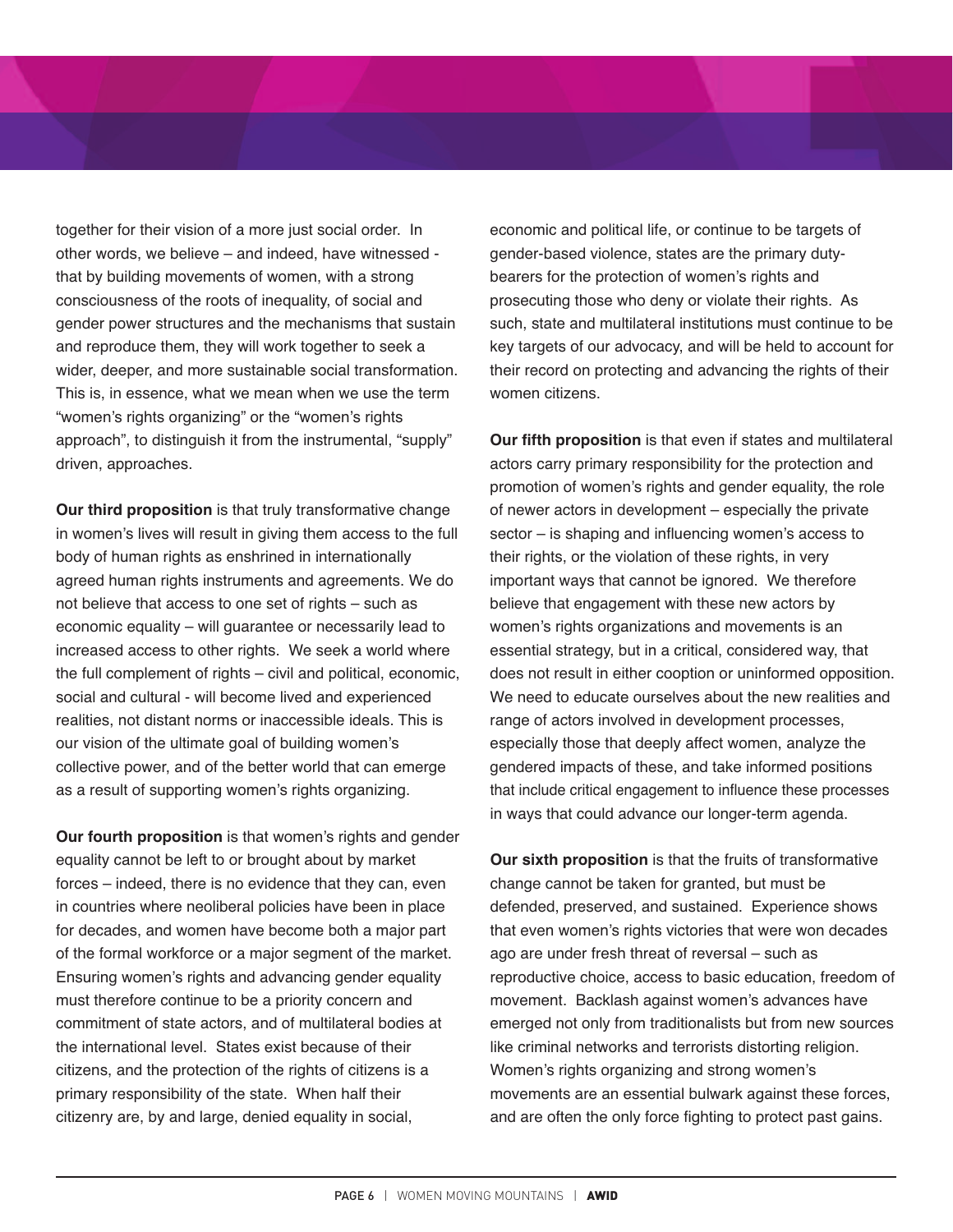**Our seventh proposition** is that these kinds of collective change processes for long-term social transformation in favour of gender equality cannot be built without resources, and hence our deep concern with the availability of resources for women's rights organizing and movement building. We recognize that many of the most successful women's movements in the world are largely self-resourced and financially autonomous – but the organizations that helped build these movements are not! They have all been supported by farsighted donors, governments, and philanthropists, and allowed to find the best pathways to change. Supporting such initiatives, in a world where wealth is being increasingly concentrated, and income disparities are increasing, is a broader social responsibility and an ethical imperative. We therefore believe that all those who proclaim their concern with advancing a more just, equitable and sustainable world, and particularly those who are currently advocating "investing in women and girls", have a responsibility to resource women's rights organizing in appropriate ways and with serious money. They have a responsibility to invest in women's rights organizing. We challenge the myth that this approach doesn't deserve serious financial support because it is too slow – if we consider that patriarchy and its institutions are at least ten thousand years old, then the kind of changes that women's rights organizations and movements create in a matter of five or ten years must be seen as occurring at lightning speed!

**Our eighth and final proposition** is that mobilizing more resources for women's rights organizing and the longerterm struggle for gender equality is a collective responsibility. It should not be entirely up to women's rights organizations and movements, or other social justice movements, to convince others to invest in and support their work. It is also the responsibility of states, of the private sector, and of other actors from the donor community who wish to advance human rights and social justice, to learn what works best in creating sustainable

results, and invest not only in the quick-return projects, but in the more difficult but transformative work on the roots of injustice. We believe that the current distortions in access to resources for women's rights groups is not the result of willful neglect, prejudice or discrimination, but a lack of information and understanding of the issues at stake. We believe it is our role to help fill this gap, which is what this report and its sister publications hope to do. We believe it is our responsibility to help catalyze more informed conversations between all the concerned actors, and we hope that publications such as this will help us all move forward in that direction.

With this background to the analysis presented here, we invite you to read and ponder the information, ideas and analysis in this report, and to use it to launch new conversations. We also hope you will share with us your feedback and ideas, to help enrich and inform our future work.

<sup>1</sup> Strikingly well-analyzed most recently by Deniz Kandiyoti in her "Fear and fury: women and post-revolutionary violence", 14 January 2013, http://www.opendemocracy.net/5050/deniz-kandiyoti/fear-and-fury-womenand-post-revolutionary-violence

<sup>&</sup>lt;sup>2</sup> Adapted from the Gender at Work matrix first articulated by Rao, Aruna and David Kelleher, "Is there Life After Mainstreaming?" *Gender and Development: Mainstreaming – A Critical Review*, 13.2 Oxfam UKI (July 2005)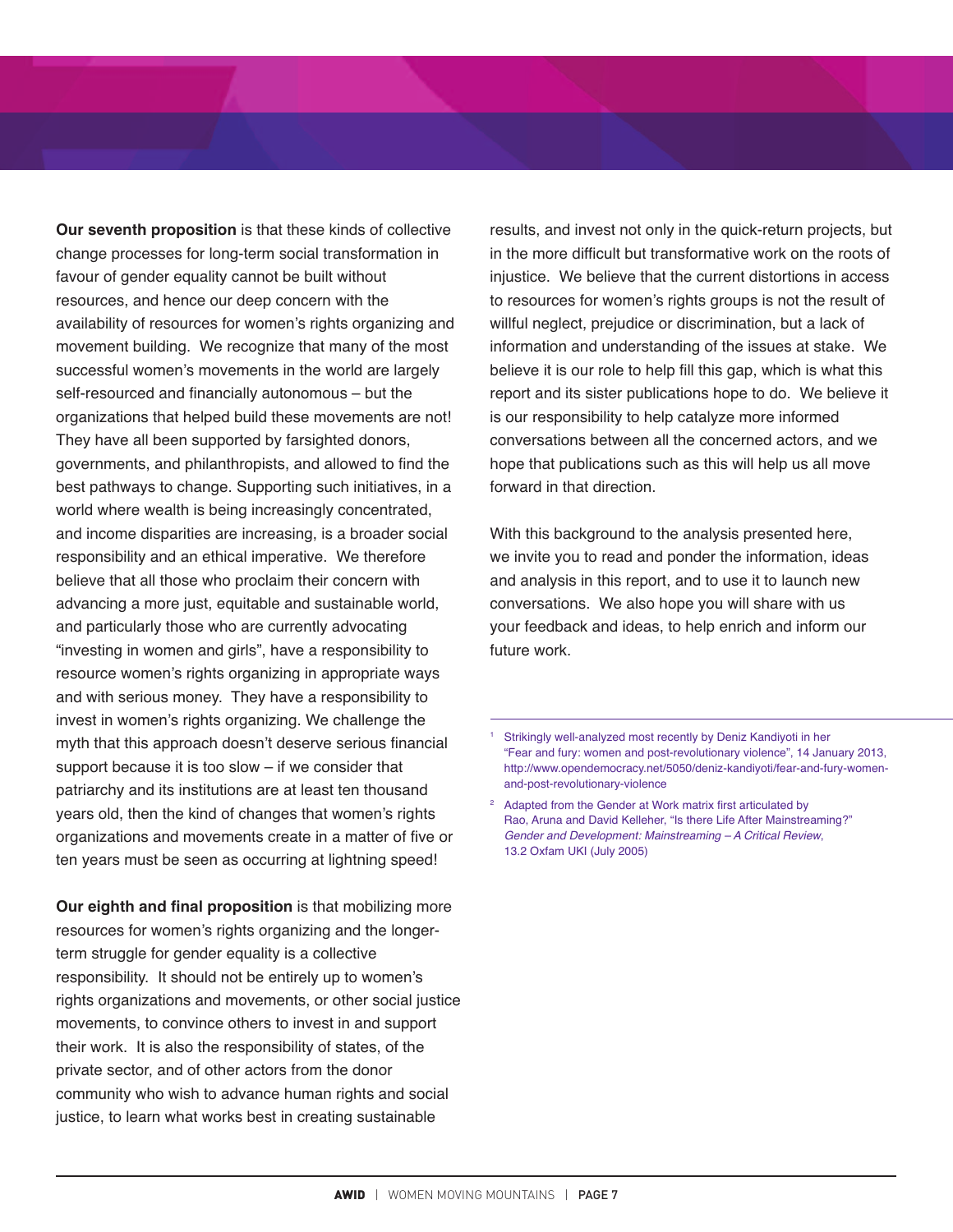## Introduction

e have seen that the global struggle for women's rights and gender equality over the past century has been extraordinarily transformative in terms of the deep tectonic shifts it has created in the social terrain, but has never quite received an equivalent share of public recognition or financial investment. Indeed, AWID's "Where is the Money for Women's Rights?" research studies\* have demonstrated that even today, financial support falls far short of meeting political commitments to gender equality, and there is a decline in funding for women's rights organizations and movements accompanied by rising investments in more instrumentalist programs targeting "women and girls".

One factor that may have contributed to this scenario is that women's rights organizations and movements have not been able to present their achievements in a compelling, aggregate form, showing how their collective impact is far greater than their individual results. This is not because there is a lack of concrete evidence. Donors, for one, have increasingly emphasized results and performance assessment, and have amassed qualitative and quantitative data at an individual organization or project level, but have not analyzed this information to create a historic or integrated picture of what their partners or grantees have achieved as a whole. It is only recently, therefore, that any kind of comprehensive analysis or strong evidencebased analysis has been done to show that it is organizations and movements with a feminist approach and strong focus on women's rights that have made the difference in advancing longer-term transformative change in favor of gender equality. <sup>3</sup> On the flip side, feminist and women's organizations and movements themselves have not had the resources, capacity, space or mechanisms to build this kind of aggregate picture of their successes. They are overwhelmed by the plethora of other priorities and struggles they are engaged in – raising funds for organizational survival, fighting backlash, and sustaining their achievements, such as ensuring that the commitment to gender equality remains on the world's agenda.

One such effort was around the Millennium Declaration and the Millennium Development Goals (hereafter, MDGs). The third goal, or MDG3, to *"promote gender equality and empower women"*, was important but hardly path-breaking, and many feminist advocates around the world – including AWID – were critical of MDG3, since it constituted a significant reduction and dilution of many of the key agreements on gender equality and women's rights that they had fought for and won in the previous decades. Nevertheless, the absence of any development goal focused on the already negotiated human rights of women would have been worse.

\* www.awid.org/Library/Watering-the-Leaves-Starving-the-Roots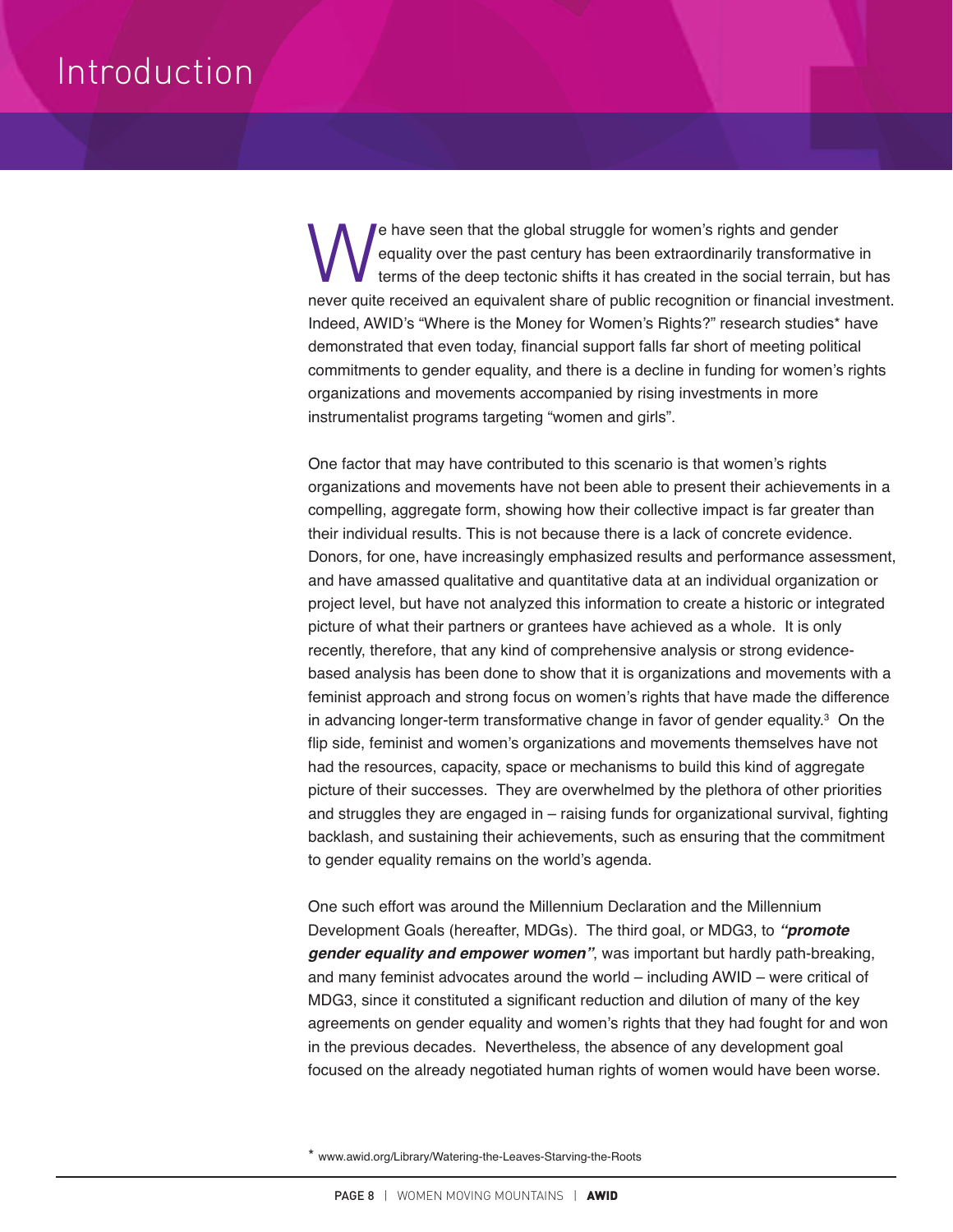Even as the MDGs became a reality, it was clear that none of them were likely to be achieved unless the world's rich nations, and bilateral, multilateral and private funding agencies, committed serious resources to their realization. This was particularly true for MDG3, since AWID's research had shown that funding for gender equality and women's rights was ridiculously inadequate, and had shrunk significantly since 2000, when the MDGs were launched. <sup>4</sup> Our research also showed that women's rights organizations, key players in the eradication of gender inequality, had nowhere near the quantum of resources and consistent funding support that such transformative work requires.

#### **What are the MDGs?**

The "MDGs" are the eight Millennium Development Goals that member states of the United Nations set for themselves in 2000, to be achieved by 2015:

- 1 Eradicating extreme poverty and hunger;
- 2 Achieving universal primary education;
- 3 Promoting gender equality and empowering women;
- 4 Reducing child mortality rates;
- 5 Improving maternal health;
- 6 Combating HIV and AIDS, malaria, and other diseases;
- 7 Ensuring environmental sustainability, and
- 8 Developing a global partnership for development.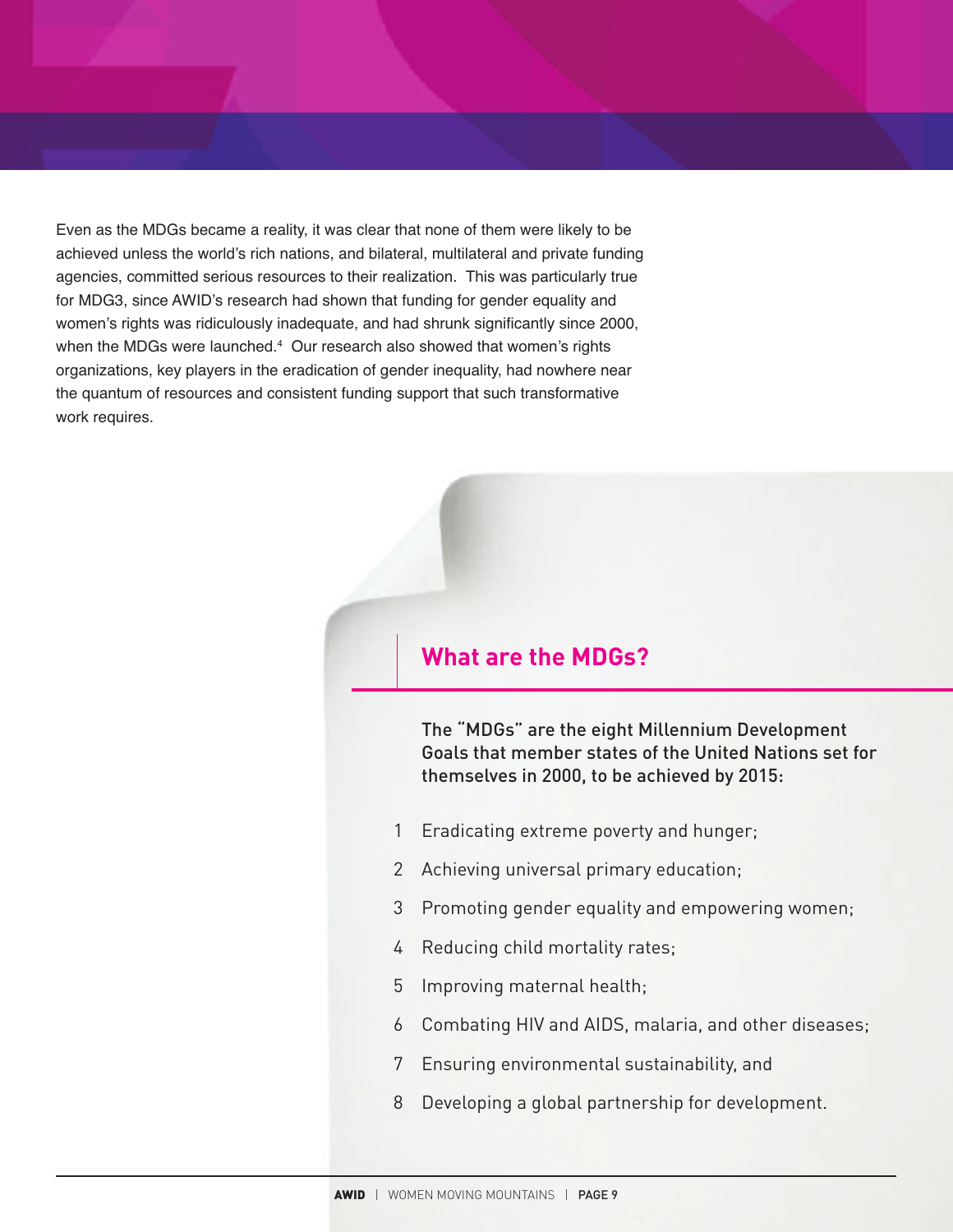It was therefore a ray of light when the Dutch Ministry of Development Cooperation dedicated EUR 70 million in 2008 to an "MDG3 Fund" to improve the position of women worldwide. A late extension of the Fund took the total amount awarded to EUR 82 million. This is the single largest fund ever created for gender equality, and targeting women's rights and civil society organizations, in the history of development cooperation. Through a rigorous and open competition, 45 projects from as many organizations / networks / funds from around the world $5$  were awarded grants in 2008 for a variety of initiatives aimed at reducing violence against women, enhancing women's economic independence and property and inheritance rights, and increasing participation and representation of women in politics and public administration. Although the Fund was framed around the MDG3, the thematic areas supported by the Dutch Fund were far more comprehensive. The grants were awarded initially for a period of three years, but ultimately extended until the end of 2011, making the grant cycle nearly four years.

#### **Rationale for learning from a historic experiment**

The MDG3 Fund was nothing short of historic not only due to the unique scale of the resources it made available for women's rights but also the importance it gave to women's issues, and the signal it sent out that the situation of women not only matters, but is crucial to the eradication of poverty and social discrimination. It also made a historic investment in women's rights organizations *—* of the 45 grants awarded, 34 went to women's rights organizations or women's funds operating with a strong rights-based approach. We, at AWID, celebrated the launch of the Fund and were delighted to be one of its recipients. More importantly though, we felt it was vital that the changes catalyzed by this injection of resources to women's organizations, be tracked and captured in order to effectively speak to the difference that such resources can make. In a gathering of over half of the Fund grantees (organized by AWID in cooperation with the Dutch Ministry of Development Cooperation in June 2010), there was a strong consensus that this was not merely the responsibility of the Ministry and the Fund managers. As recipients of the resources, a collective assessment would have enormous power and utility for all those committed to advancing women's rights. Most of all, we felt that the Fund presented a historic opportunity to demonstrate the aggregate impact of the work supported – to analyze what was achieved collectively, by all the grant recipients, cutting across organization, project, location, issue, and strategy. We felt it was time to show that such an investment in women's rights could achieve something far more significant than the sum of its projects.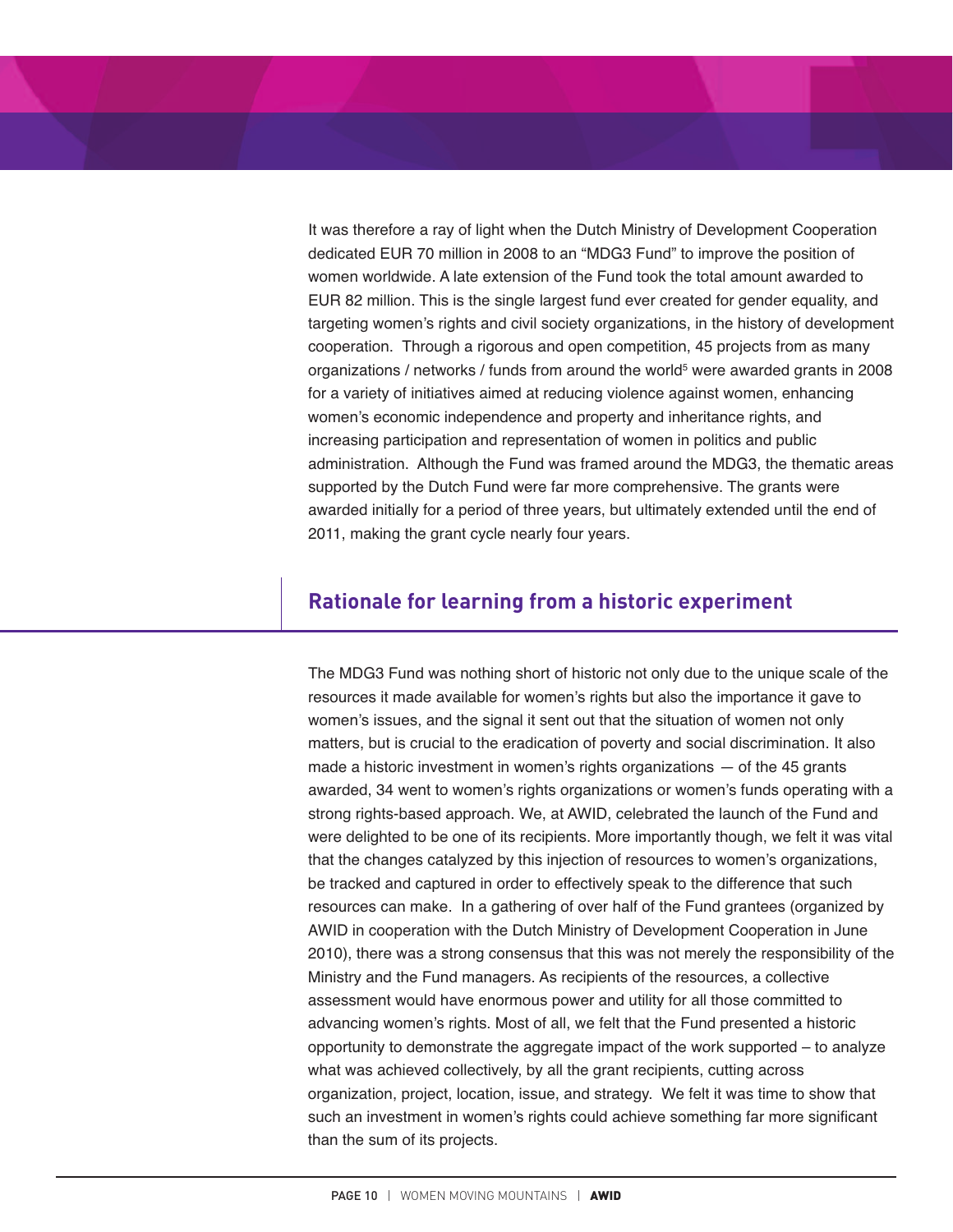These were not 45 organizations and initiatives chosen at random. Rather, given the rigour of the Ministry's selection process, the majority of the organizations had a strong track record of women's rights work, from grassroots to global level. The learning they would generate over the grant period would make a meaningful contribution to strengthening and advancing women's rights. It would be a great pity if the shifts in knowledge, practice, and social relations wrought by these projects, individually and collectively, were not analyzed at an aggregate level. The Fund provided a unique chance to gather and integrate the learning from these 45 organizations into a set of far-reaching insights about how women can make change happen, and on how that change is advancing the larger global goals of sustainable development, human rights, and social justice. Such a process would not only contribute to the world's knowledge and practice for advancing gender equality and women's rights, but it would also create a far more powerful advocacy tool for renewing and replenishing the Fund. It would also make the case with concrete evidence to other donors to invest in feminist and women's rights organizations and movements on a scale that they have never done so far.

AWID's aims were fortunately shared by the Gender Equality Department of the Ministry for Development Cooperation of the Government of the Netherlands. They, along with a significant number of the other women's organizations that received Fund grants, actively supported and empowered AWID to take on the task of initiating the collective learning and aggregate analysis process.

<sup>&</sup>lt;sup>3</sup> See for instance Htun, Mala and S. Laurel Weldon, "The Civic Origins of Progressive Policy Change: Combating Violence Against Women in Global Perspective 1975 – 2000", in *American Political Science Review*, Vol. 106, No. 3, August 2012, pp 548 – 569, where the authors conclude that the autonomous mobilization of feminists in domestic and transnational contexts—not leftist parties, women in government, or national wealth—is the critical factor accounting for policy change [on VAW]. Further, our analysis reveals that the impact of global norms on domestic policy making is conditional on the presence of feminist movements in domestic contexts, pointing to the importance of ongoing activism and a vibrant civil society.

<sup>4</sup> Clark, et al. Assessing Resources and the Role of Donors in the Promotion of Women's Rights and the Support of Women's Organizations, Toronto: AWID. 2006. Web. 12 November 2013; and Kerr, Joanna. *The Second FundHer Report: Financial Sustainability for Women's Movements Worldwide*, Toronto: AWID. 2007. Web. 12 November 2013 http://www.awid.org/Library/Where-is-the-Money-for-Women-s-Rights

<sup>5</sup> The funds were distributed as follows: 35% - projects in Africa; 14% - projects in Latin America; 8% - projects in Asia; and 7% - projects in the Middle East and North Africa; the remaining 29% went to transnational / global projects.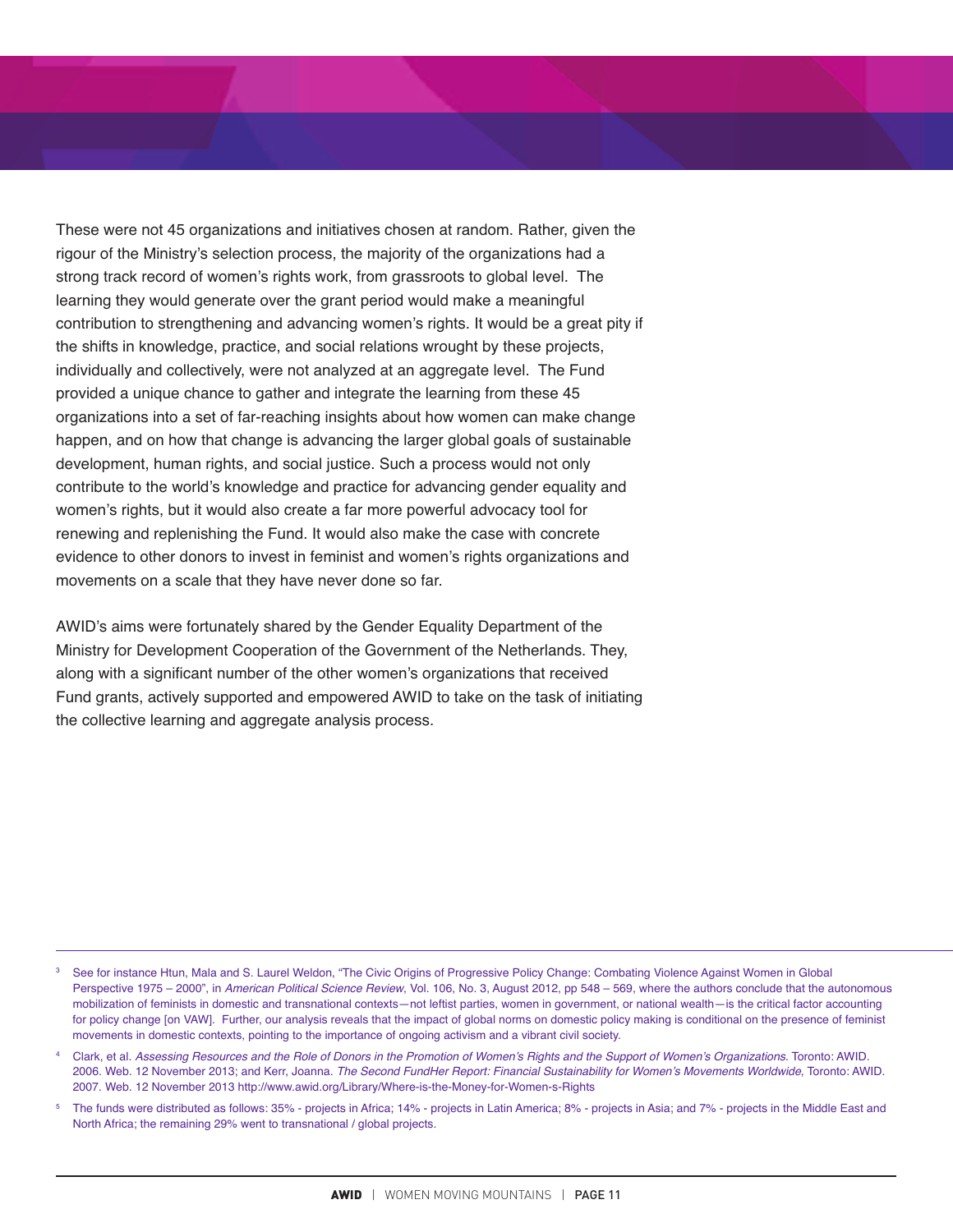## The Methodology

#### Phase 1: **Survey & Dialogue on the Fund's M&E Challenges**

The process began in late 2009, with a survey to assess the adequacy and effectiveness of the monitoring and evaluation (hereafter M&E) frameworks being used to track and assess the impact of various Fund-supported projects. Given common challenges with dominant M&E frameworks, <sup>6</sup> we wanted to examine the Fund's M&E systems and indicators. Our capacity to share and aggregate learning about advancing women's rights and the larger social impact of the Fund, would only be as good as the Fund's M&E frameworks and tools. Thus, AWID undertook the task of organizing a Dialogue meeting in June 2010 between MDG3 Fund grantees, and the Dutch Ministry and Fund administrators. The aim was to help strengthen the Fund's M&E process and address any challenges being faced by the grantees in this context. The meeting was a watershed in creating an open and honest dialogue between the grantees, the Ministry, and the Fund managers, resulting in the resolution of several issues and tensions that had arisen. It also fostered goodwill towards AWID as an honest and trusted "broker," laying the foundations for our subsequent aggregate analysis survey at the end of the Fund cycle.

#### Phase 2: **Harvesting Preliminary Achievements** ("Nuggets")

Another outcome of the Dialogue meeting was the formation of a task force of five MDG3 Fund grantees to support the Ministry's efforts to renew the Fund. This group worked closely with AWID to generate a set of preliminary big-picture insights in relation to what had been achieved with Fund support (called the "Nuggets"). AWID harvested these "nuggets" at the end of 2010 into a short advocacy document. The Ministry used data from this document, as well as other evidence from Fund grantees, to push for a renewal of the Fund. Their efforts were reinforced by the strong lobbying by Dutch feminists and women's rights advocates such as WO=MEN. <sup>7</sup> Together they successfully convinced the Dutch Parliament to allocate some additional funding to the MDG3 Fund for its last year of operations (EUR 12 million for 2011, which were given as short project extensions to most grantees) and, more importantly, to renew the Fund. The new Fund, renamed *FLOW* or Funding Leadership and Opportunities for Women, was launched in 2012 with a budget of EUR 90 million. The budget was disbursed to 34 organizations for projects focusing on security, economic self-reliance, and political participation in more than 100 countries. This included 17 organizations that had already received the MDG3 Fund.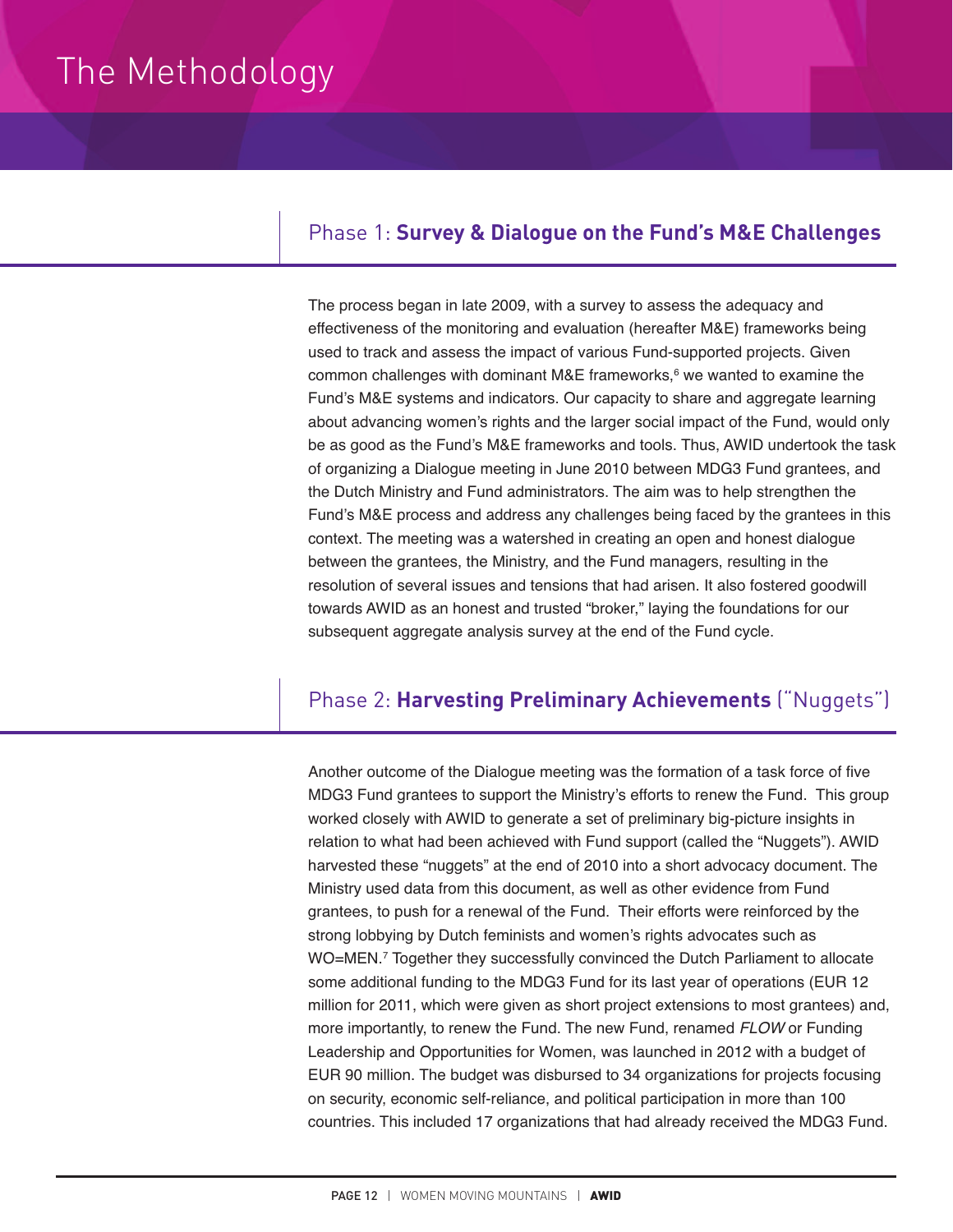#### Phase 3: **Aggregate Analysis of the MDG3 Fund's Role and Impact**

Between 2010-2011, AWID staff conducted in-depth interviews with a select group of MDG3 Fund grantees to begin probing any key achievements, any challenges faced, results of any evaluations conducted concerning Fund-supported work, and any identifiable advantages of the MDG3 Fund as they related to their specific work. These interviews provided valuable insights about both the Fund's unique strengths, as well as how the grantees' contributions to change needed to be assessed at an aggregate level.

The final part of this two-year long process is the substance of this report – the analysis of the combined impact of the MDG3 Fund grants – which was accomplished using a two-pronged strategy:

- 1. Desk research comprising review of the final narrative reports submitted by the grantees to the Dutch Ministry and any evaluation reports shared by respondents with AWID; and
- 2. A survey of the 45 Fund recipients, to which 35 organizations responded.

The questionnaire utilized for the survey is presented in Appendix (i) of this report. Out of our 35 respondents, 25 are women's rights organizations (including the women's funds), and the rest are development organizations and policy centres with strong gender equality programs. This represents a very high response rate of nearly 78%, or over threefourths of the entire group, making the results presented here highly significant from a statistical point of view. The AWID team scrutinized each completed questionnaire, coded the responses, entered, processed, and analyzed the data.

The results of AWID's aggregate analysis study are presented in this report. The data is drawn largely from the responses to our survey questionnaire, but also supplemented, as and when necessary, from information provided in the final narrative reports and SMART data that grantees submitted to the Ministry and voluntarily shared with us. As far as possible, the report uses the words of the grantees themselves in describing achievements, challenges, and why they believe the Fund enabled them to do so much in such a short space of time.

We believe that these results make a strong case for why investing resources in women's rights work, and particularly in feminist and women's rights organizations and movements, is one of the most effective and critical pathways to achieve gender equality, in both the short and long-term.

Batliwala, S. and A. Pittman, Capturing Change in Women's Realities: A Critical Overview of Current Monitoring and Evaluation Frameworks and Approaches 2010. Web. 24 October 2013. http://www.awid.org/About-AWID/AWID-News/Capturing-Change-in-Women-s-Realities

<sup>7</sup> WO=MEN is the autonomous Dutch gender platform that brings together individuals and institutions committed to advancing gender equality and women's empowerment, by influencing public policy, exchanging knowledge and information, and mobilizing and networking supporters. WO=MEN has been instrumental in maintaining Dutch support for gender equality work worldwide at a time when many other Northern countries have reduced development assistance for this area of work.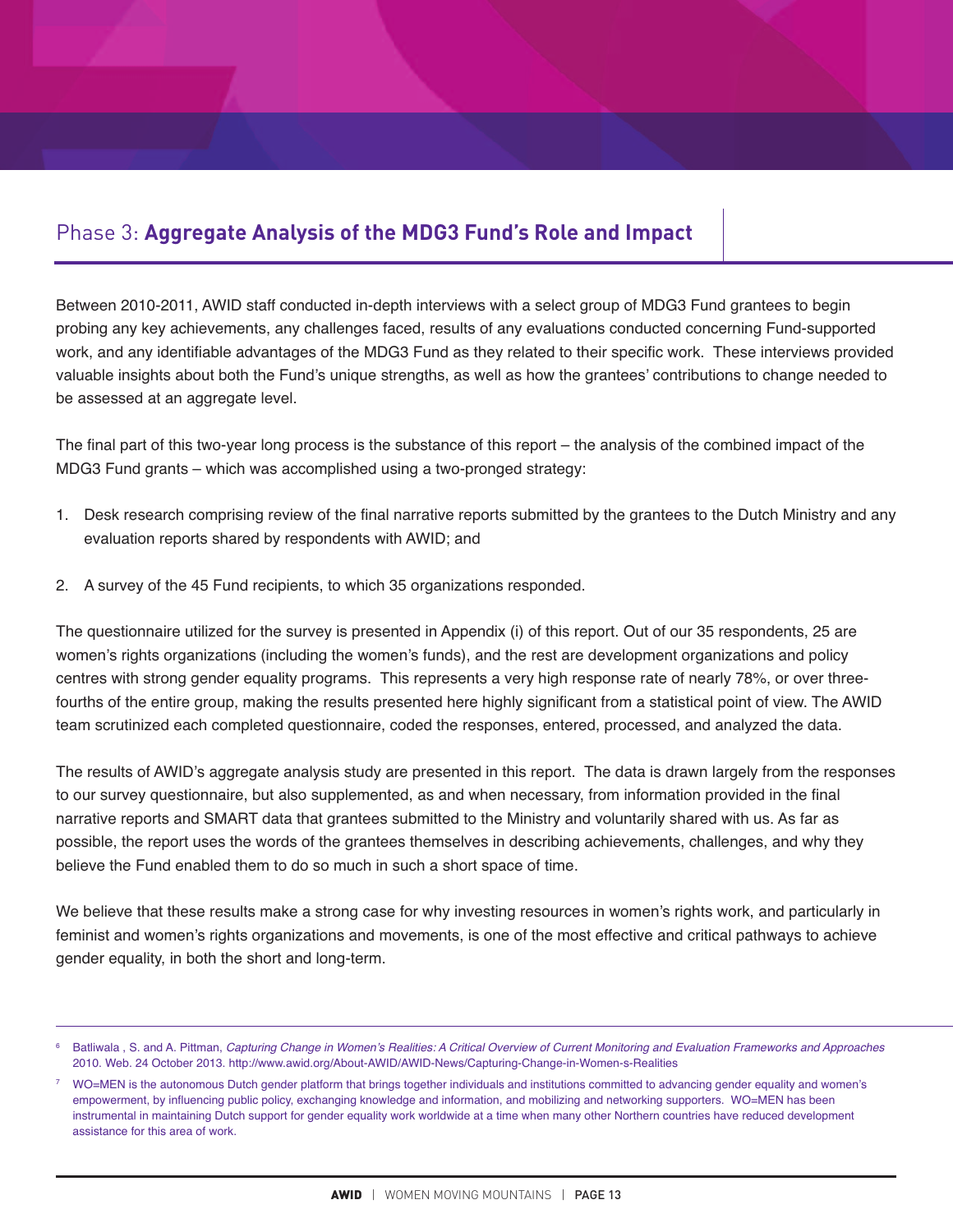Of the 45 organizations that received support through the MDG3 Fund, participated in this aggregate analysis survey.

#### Box 1: Who they were

- **APC** (Association for Progressive Communications)
- **AWDF** (African Women's Development Fund)
- **AWANICh** (African Women's Active Nonviolence Initiatives for Social Change)
- **Calandria** (Asociación de Comunicadores Sociales Calandria)
- **AWID** (Association for Women's Rights in Development)
- **Breakthrough**
- **Casa de la Mujer**
- **CLADEM** (Comité de América Latina y el Caribe para la Defensa de los Derechos de las Mujeres)
- **CREA** (Creating Resources for Empowerment in Action)
- **FCAM** (Fondo Centroamericano de Mujeres / Central American Women's Fund)
- **FIDA Kenya** (Federation of Women Lawyers)
- **FGHR** (Fund for Global Human Rights)
- **Gender Links**
- **Global Fund for Women**
- **The Huairou Commission**
- **IAWJ** (International Association of Women Judges)
- **IPS** (Inter Press Service)
- **Isis- WICCE** (Isis- Women's International Cross Cultural Exchange)
- **JASS** (Just Associates)
- **Kvinna till Kvinna** (Kvinna till Kvinna Foundation)
- **MIFUMI** (The MIFUMI Project)
- **LAC** (Legal Assistance Centre)
- **Nobel Women's Initiative**
- **OWFI** (Organization for Women's Freedom in Iraq)
- **Puntos de Encuentro**
- **SAfAIDS** (Southern Africa HIV and AIDS Information Dissemination Service)
- **Semillas** (Sociedad Mexicana Pro Derechos de la Mujer / Mexican Women's Rights Fund)
- **UAF Africa** (Urgent Action Fund Africa)
- **Trust Africa**
- **V-Day Egypt** / **Karama**
- **WIEGO** (Women in Informal Employment: Globalizing & Organizing)
- **WILDAF** (Women in Law and Development in Africa)
- **WIGJ** (Women's Initiatives for Gender Justice)
- **WLP** (Women's Learning Partnership)
- **WLUML** (Women Living Under Muslim Laws)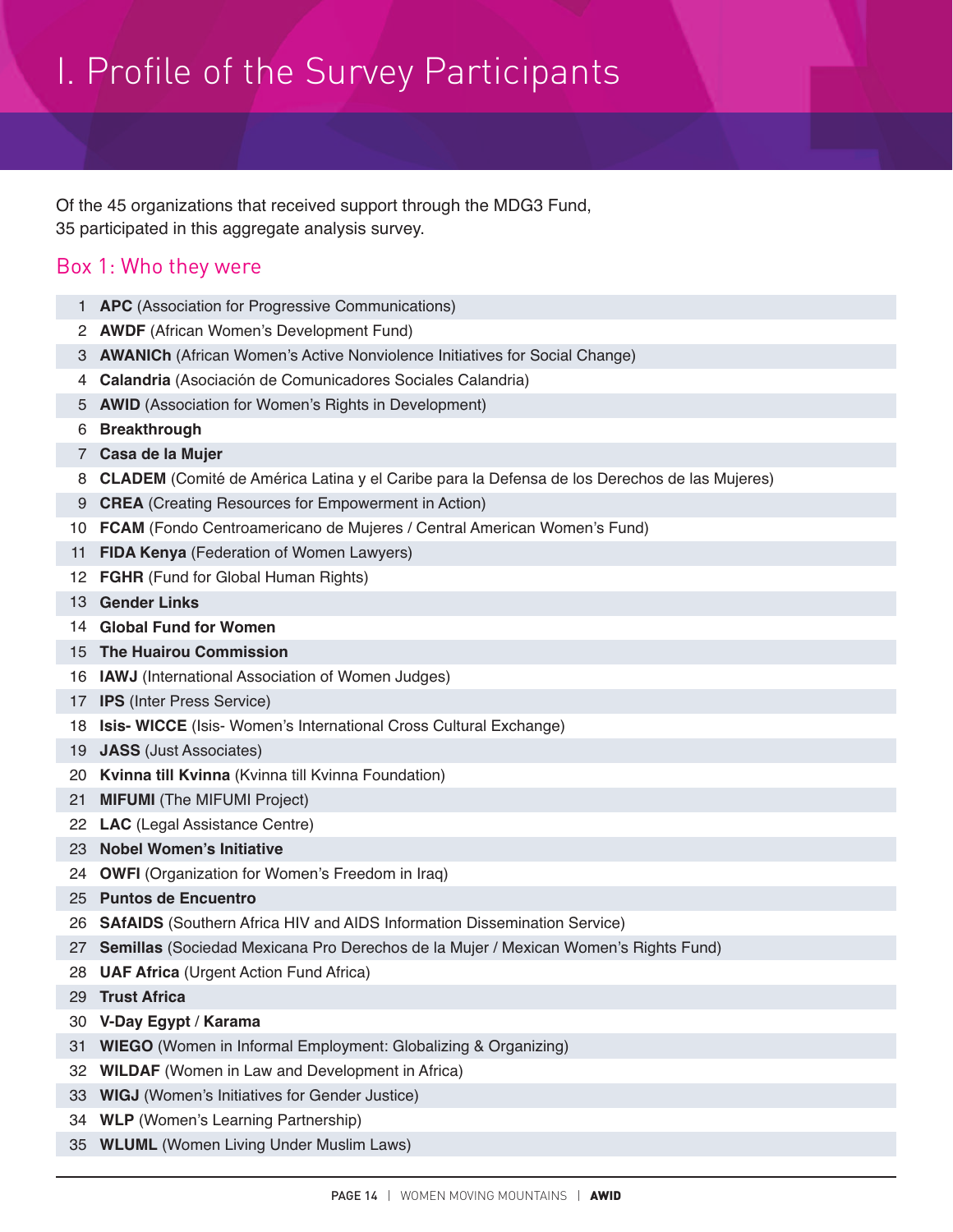It is useful to get a glimpse of the kinds of organizations that received the MDG3 Fund, and specifically, the nature of the organizations that participated in our survey, as shown in Figure 1. Not surprisingly, the vast majority of our total respondents (20 or 57%), and indeed, the majority of the recipients of the Fund - were women's rights organizations.

We define women's rights organizations as those that have been set up with the specific objective of advancing women's rights and gender equality, and generally founded and led by women activists and leaders. Women's funds and community funds or re-granting organizations, which mobilize and channel resources for gender equality and/or poverty alleviation and development work, were the next largest group – comprising 23% of our sample (eight organizations). These were followed by media and communications organizations (four organizations), and development/human rights organizations with a strong focus on gender equality (three organizations).



#### Figure 1: Who they were

**AWID** | WOMEN MOVING MOUNTAINS | PAGE 15

N=35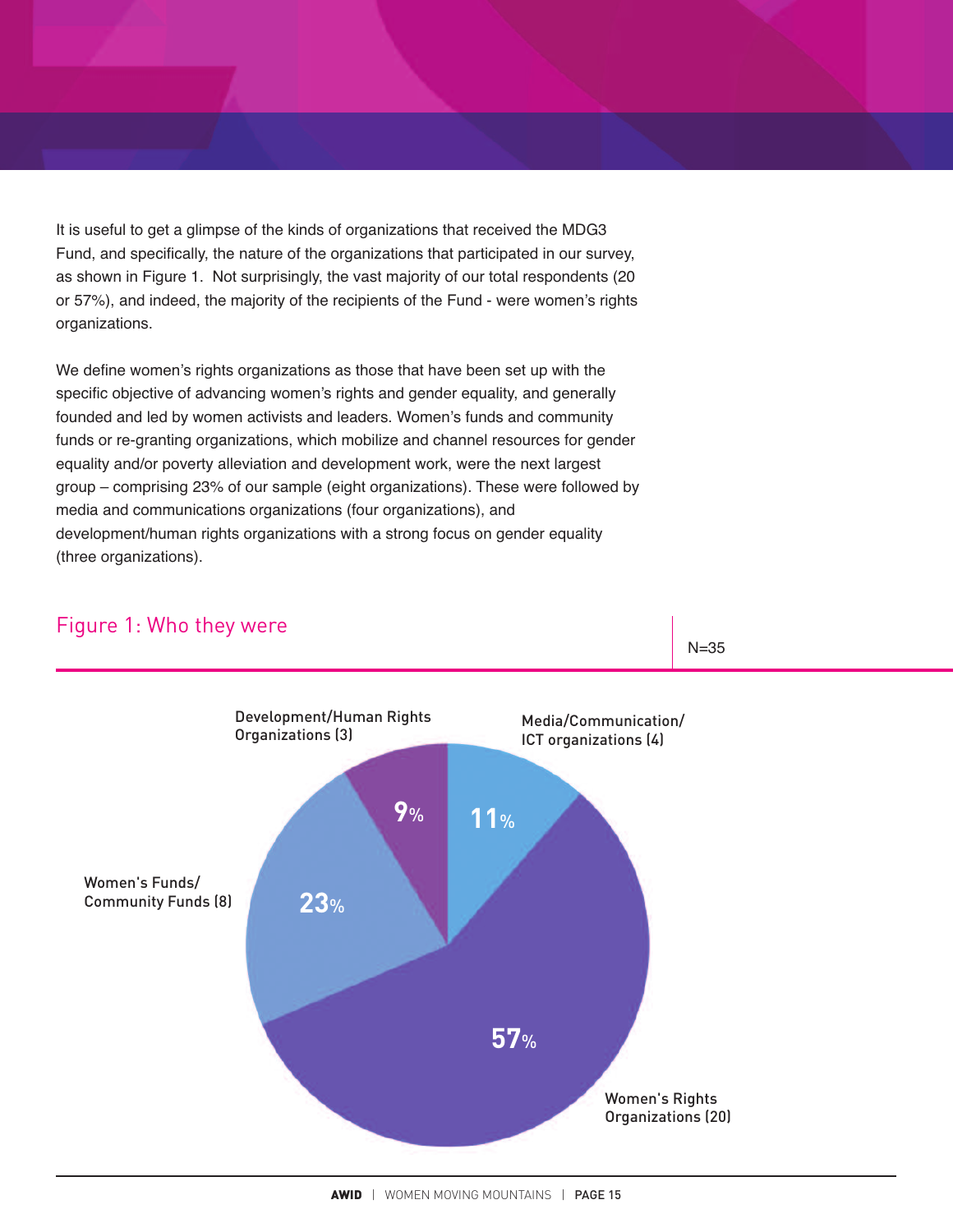#### **Where the Work Was Done**

Figure 2 illustrates the wide coverage achieved by the Fund grantees, and also some of its unevenness. The chart represents the regions in which grantees did their work, rather than where their offices are located. We see that the largest group of respondents – 12 or 32% – were organizations whose work cut across regions or was at the global level.<sup>8</sup> The highest regional density of organizations was from Africa, accounting for 30% (11) of our sample, followed by organizations working in Latin America (6 or 16%), Asia (3), and the Middle East and North Africa (3). Europe and the Australia/Pacific region accounted for one organization each.

#### Figure 2: Where the work was done

N=35



PAGE 16 | WOMEN MOVING MOUNTAINS | **AWID**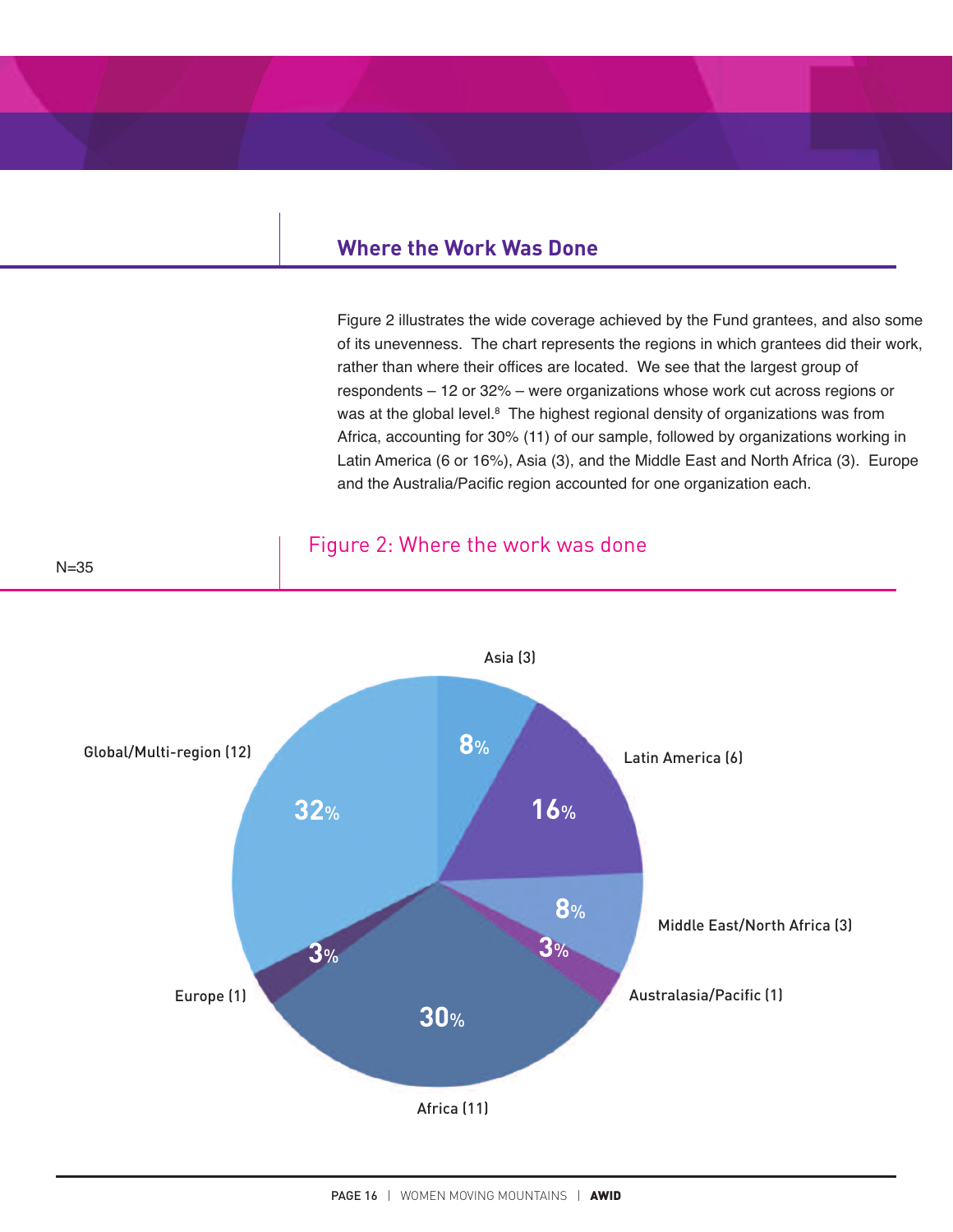The "global/multi-regional" category includes global organizations like AWID, or WIEGO, but also organizations like Women's Learning Partnership, Women Living under Muslim Laws, the Huairou Commission, and Association for Progressive Communications, whose work took place in multiple countries across several regions of the world. This is a unique feature of the Fund – supporting several organizations whose mission and advocacy work is at a regional or global level, or who work across different regions and contexts. The recognition of the value and importance of transnational strategies for advancing gender equality at a time when many donors are narrowly focused on the "local", and on "real grassroots women" is a commendable feature of the Fund. We currently live in a world where the impacts of policy decisions and market fluctuations are felt even in the remotest corners of the world, and the dividing line between the local and global has been completely blurred.

#### Figure 3: Re-granting organizations supported

N=35

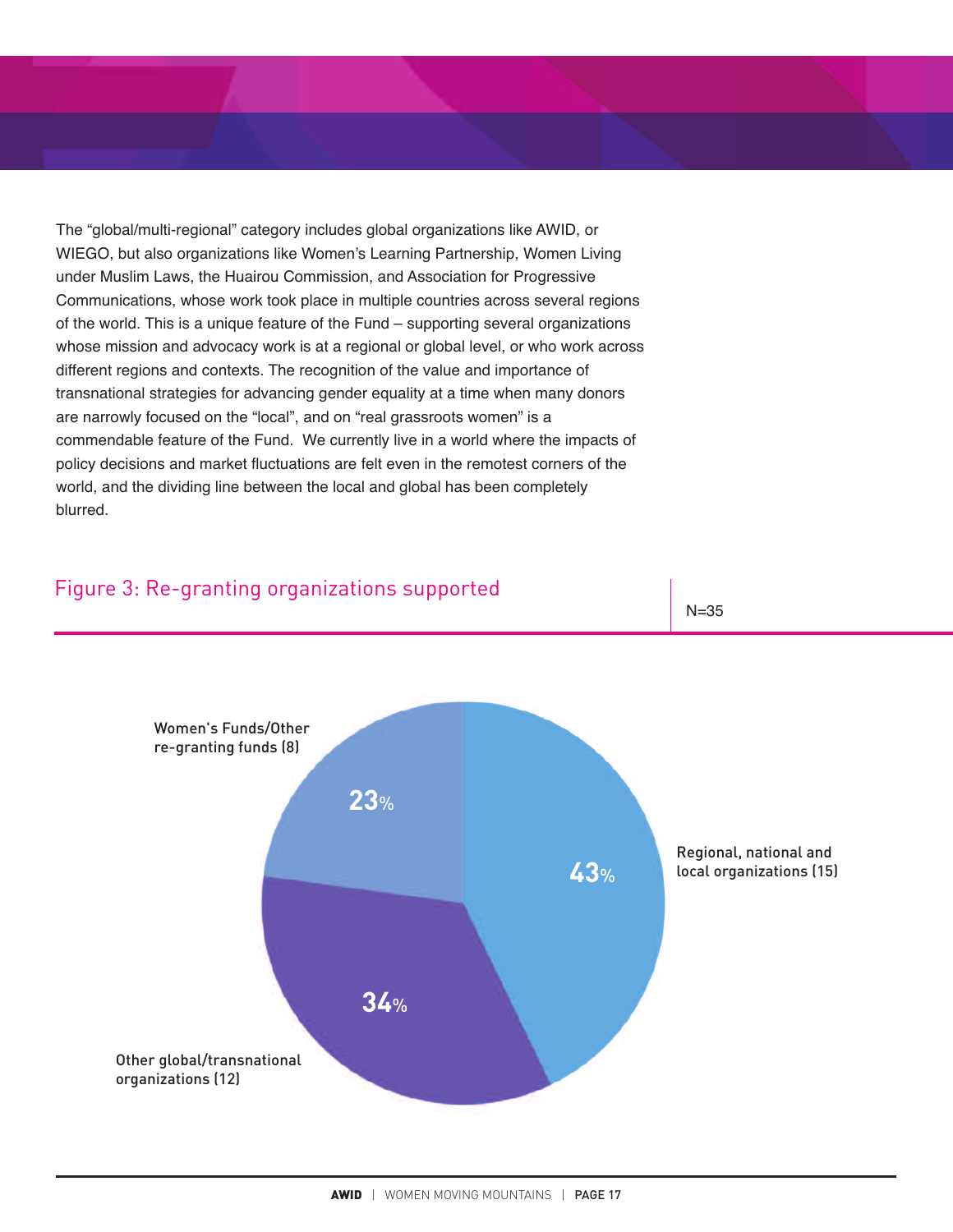Another significant aspect of the Fund's strategy was the large number of re-granting organizations, including women's funds that were supported. This ensured that its impact would multiply manifold and reach thousands of other organizations, including small grassroots women's groups. Nearly a quarter of all the respondents in our survey fell into this category, and they represent a significant proportion of the total sample - as depicted in Figure 3.

Overall, the very strategic way that the Fund distributed its resources shows an appreciation for what women's movements have understood for years: in order to make a lasting impact on gender equality and to seriously advance women's rights, we need organizations, movements, and strategies at multiple geo-political, strategic, and policy levels. We need alliances and coordinated efforts that cut across all the traditional divides.

The results of the aggregate analysis survey will demonstrate why this diverse mix of local and global organizations, with the strong preponderance of women's rights organizations in particular, was able to achieve so much in the short time span of four years. It is quite possible that this mix achieved far more than if the MDG3 Fund resources had been invested in only one type of organization, working at just one site or level at which gender inequality and women's oppression occurs.

<sup>8</sup> Organizations that worked in three regions or more were classified as "multi-regional"; those that worked in two regions were counted in both the regions, giving rise to a numeric total of that is slightly higher than our sample size of 35 organizations.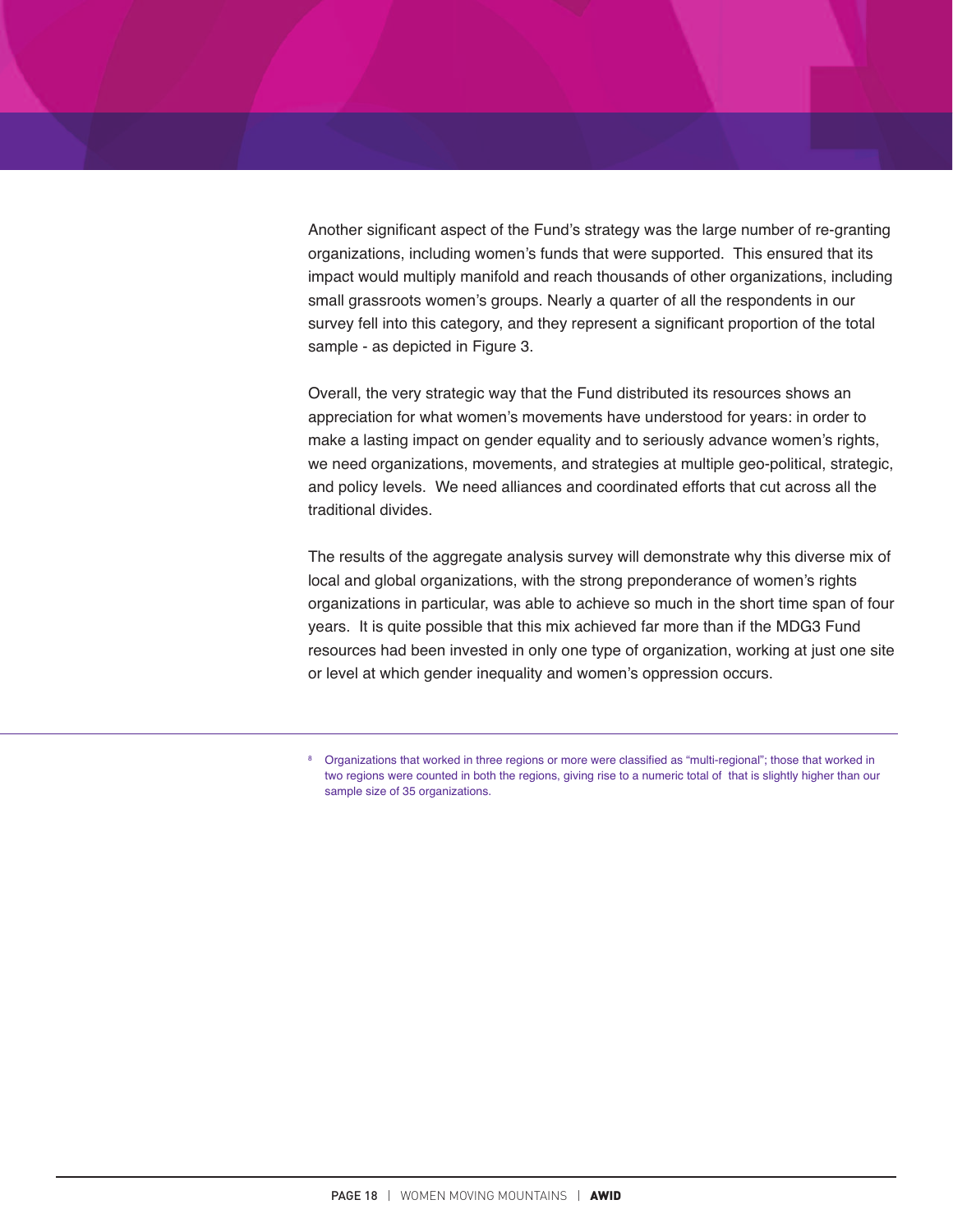## II. The Big Mountains that Moved

Let us begin by looking at the extraordinary reach and coverage achieved by our 35 organizations in a little less than four years.

#### Box 2: The extensive aggregate impact of MDG3-funded interventions

- 1. Fund-supported initiatives **reached 165 countries in seven continents/ sub-continents and 15 regions of the world;**
- 2. In these diverse locations, **224,773,550 people gained a new awareness of women's rights**, including new messages and analyses about the roots of gender inequality and gender-based violence, and an understanding that advancing gender equality is everyone's responsibility, as well as an essential component of creating more just and equitable societies;
- 3. The above figure includes **65,558,977 grassroots women across the world who gained a new awareness of their rights**, and especially their right to freedom from violence, equality under law, equal right to private and public resources, and equal voice and participation in public and private decision-making;
- 4. In order to assert and claim these rights, **230,266 women were empowered, trained and provided with concrete tools, knowledge, skills, and support**;
- 5. Much of this was made possible because **105,304 women's organizations** most of them small and grassroots-based – **were strengthened and provided with new and greater capacity** tools for their work;
- 6. These changes were further facilitated by the fact that **3,662 women's organizations** again, most were small, community or grassroots-based and under-resourced – **were provided with more financial resources to strengthen or expand their work**;
- 7. **Local governments in 38 cities/towns/provinces were influenced** and newly capacitated to re-assess, **strengthen, and improve their gender equality programs and outcomes**;
- 8. **National governments of 46 countries were influenced and enabled to strengthen their gender equality policies and programs**;
- 9. **Fourteen different international norms, policies, and instruments were influenced to better advance women's rights**, including some of the "last-mile" work for ensuring the signing of the ILO Convention on Domestic Work adopted in 2011.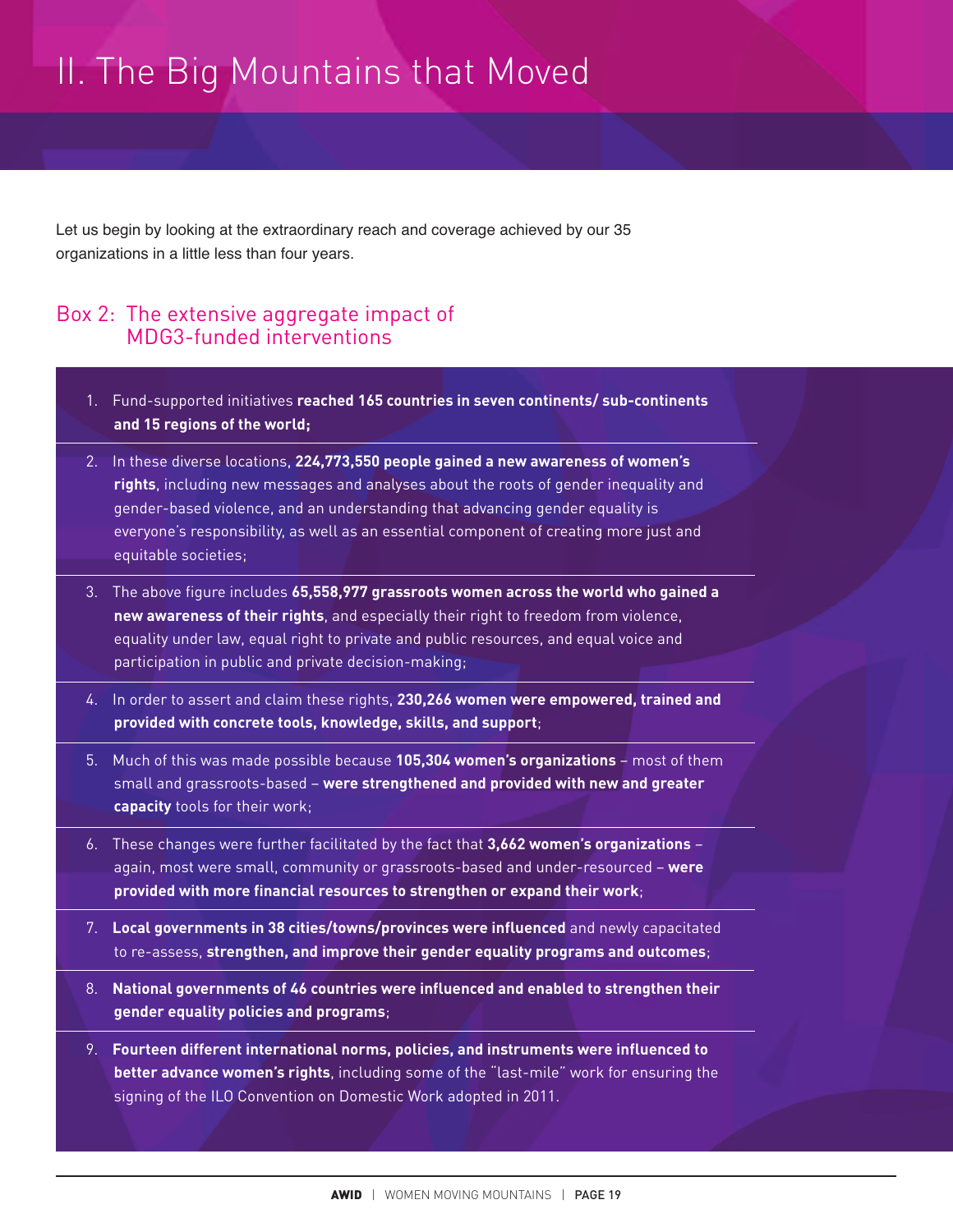These indicators and the information used to assess them came from studying our survey data and the final reports of the survey participants. Let us examine each of these aggregate achievements in more detail.

#### 1. **Fund-supported initiatives reached 165 countries in seven continents/sub-continents and 15 regions of the world**

Figure 4 provides a quick visual glimpse of the remarkable geographic coverage of the work supported by the MDG3 Fund – marked in pink – and a full list of countries reached is provided in Appendix (ii):

#### Figure 4: Countries reached / worked In

Pink = Countries reached / worked In

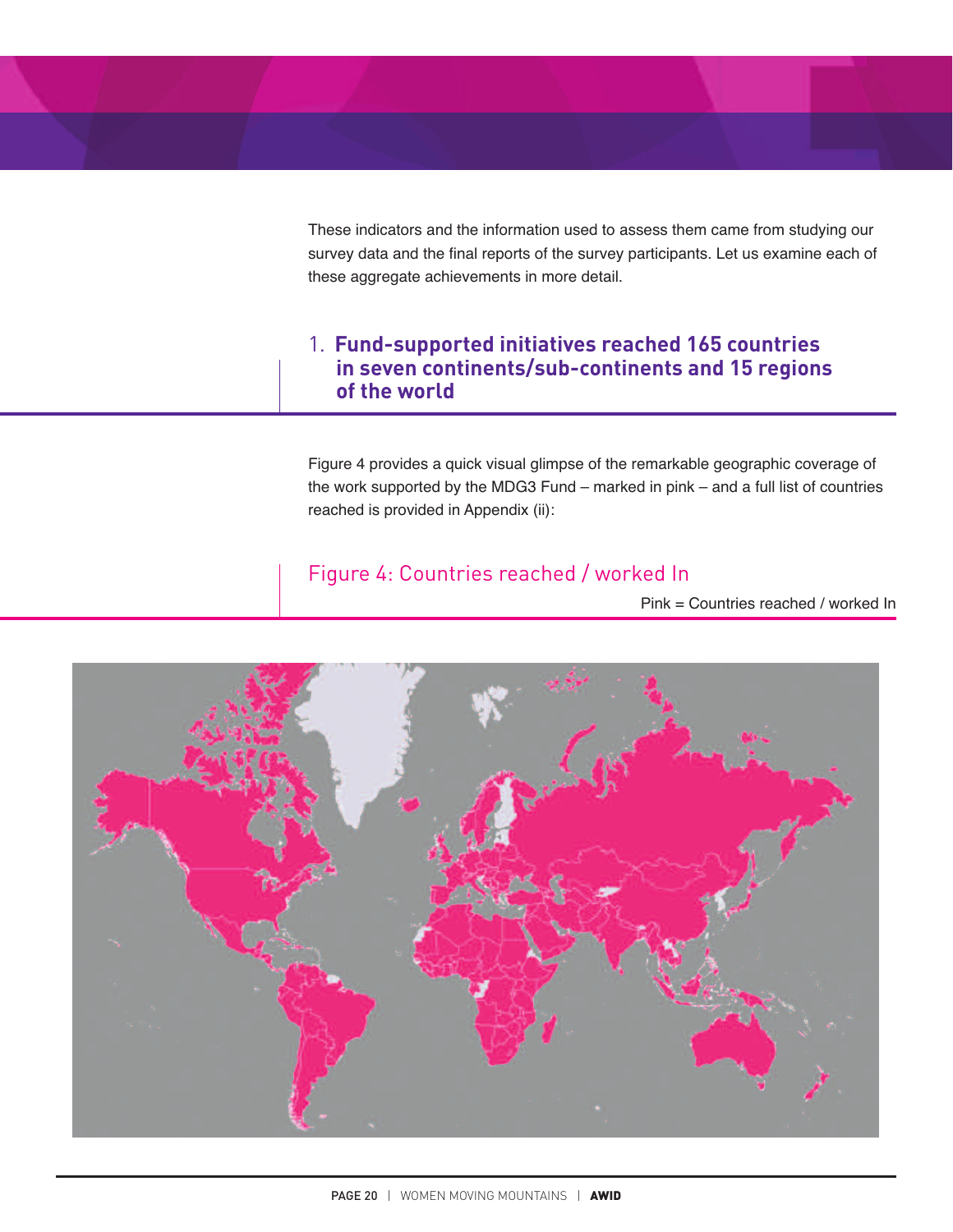Figure 5 shows the number of countries reached in each region. The high proportion of countries reached in Europe can lead to incorrect conclusions if not explained. Two factors contribute to the place of both Western and Eastern and Central Europe in our regional distribution: the fact that global membership organizations like AWID have a large number of members across Europe – all of whom were reached by AWID's fund-supported work such as: AWID's women's rights information bulletins and newsletters, the AWID Forum, and dissemination of a wide range of AWID's publications. The work of other grantees like Kvinna till Kvinna and WIGJ among others, engaged marginalized women or allies and institutions (such as the International Court of Criminal Justice) within Europe. It must be clear, therefore, that the work in a region like Europe does not represent a diversion of Fund resources to affluent European women, but in fact went towards the larger movement-building agendas that the MDG3 Fund supported. It should also be noted that even if AWID's data were to be omitted from the list of countries and regions, one would still have a remarkable number of 123 countries reached by the other MDG3 Fund grantees, and the continents, sub-continents, and regions reached would remain unaffected.

#### Figure 5: Number of countries reached by region

N=165

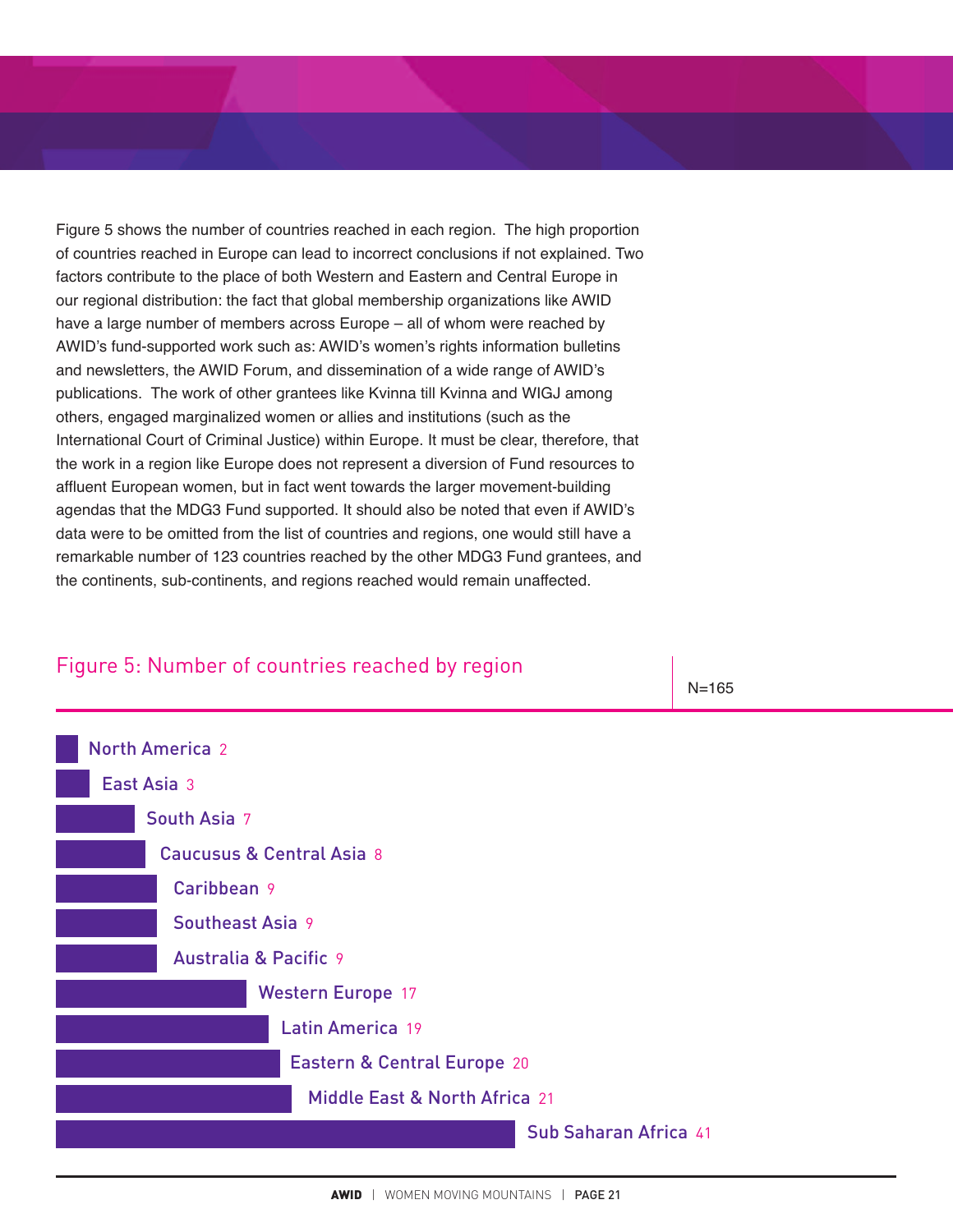#### 2. **Millions of people gained a new awareness of women's rights**

The sheer size of the population reached through Fund-supported work – nearly 225 million people – was a result of the large number of projects that used either mass mobilization strategies or mass media to disseminate new messages about women's rights and gender equality, and to challenge popular stereotypes and gender-biased beliefs. Breakthrough, for example, trained thousands of community-based NGOs and volunteer activists for its "Bell Bajao"/"Ring the Bell" campaign, which used both mass mobilization and a multi-media strategy to reach over 130,000,000 people in India with new messages questioning the acceptance of domestic violence against women, and encouraging people to act whenever they heard or witnessed such violence. Similarly, Casa de la Mujer launched the multi-media campaign entitled "Violence Against Women Does Not Make You a Champion," which played on the adulation of football players in Colombia. The campaign reached about 50 million people. Puntos de Encuentro reached millions across Central America through its controversial, yet popular TV shows such as "Contracorriente" and "Sexto Sentido," and OWFI reached hundreds of thousands with its feminist radio station in Iraq. There was also a cascading effect in terms of awareness-building given that many Fund-supported organizations supported or partnered with hundreds of other organizations who would in turn reach thousands of people within their constituencies with new or stronger messages in relation to gender discrimination, violence against women, and women's rights to equality in all spheres of life. For example, the Global Fund for Women's partners involved in their "Breaking Through" project reached nearly half a million women, men, boys and girls.

#### 3. **Millions of grassroots women gained a greater awareness of their rights**

Fund-supported organizations raised the consciousness of over 65 million grassroots women to recognize their subordination and exclusion, through a myriad of strategies, including but not limited to the mass media and mobilization campaigns mentioned above. Some, like Casa de la Mujer, CREA, CLADEM, JASS, the Huairou Commission's members, MIFUMI, WILDAF, SAfAIDS, LAC, and FCAM, GFW, AWDF, and Trust Africa's partners worked with large groups of women in diverse locations, using intensive awareness-building methodologies, to question and challenge social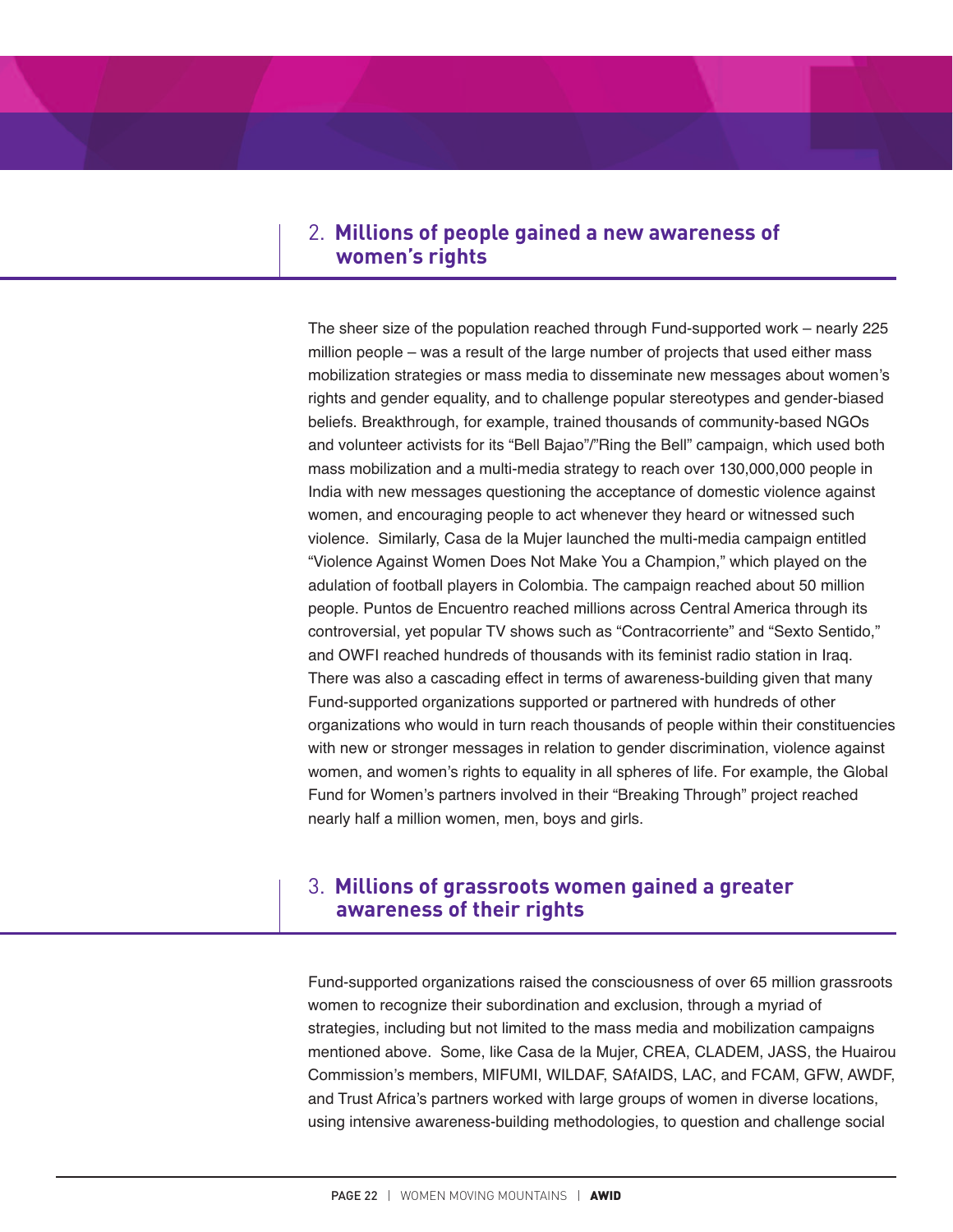norms and the acceptance of cultural justifications for unacceptable violations of their rights. WLUML's "Violence is Not Our Culture" campaign, Casa de la Mujer's work with victims of violence in the context of the armed conflict in Colombia, and CREA's "Count Me In" campaign against son preference in India, symbolize some of the many different strategies that were used to help women question, challenge, and think about themselves as subjects and bearers of rights. A large number of these women have also been provided with leadership training and skills in order to transform their new-found awareness and become active agents who mobilize others around to change a specific agenda. In this manner, the newly gained awareness may have an increased lasting effect.

#### 4. **Hundreds of thousands of women empowered to assert their rights**

While awareness of one's rights is an important first step, it does not automatically enable women to claim or assert those rights. Awareness must be accompanied by the confidence, capacity, skills, resources, and most importantly, support systems that help women make safe and appropriate choices about how to claim rights or seek justice when those rights have been violated. It means gaining knowledge of legal provisions, of how to navigate the biases and even violence of duty bearers like the police, of customary institutions, and/or of the formal justice system. It may also mean choosing one's battles based on the opportunity costs involved in different routes to redress. The wide range of training, capacity-building, and support programs and services provided by many of our survey respondents are a recognition of these realities, and they have enabled hundreds of thousands of women – including women human rights defenders and women in conflict and postconflict situations – to claim their rights and seek prosecution of offenders in different ways. Organizations like IAWJ, CALANDRIA, AWID, Casa de la Mujer, CREA, FIDA Kenya, Isis-WICCE, JASS, Kvinna till Kvinna, Puntos de Encuentro, SAfAIDS, Semillas' indigenous women partner organizations, WILDAF, and WIGJ have made significant contributions to this achievement, and have left a lasting legacy of empowered women who can defend their own and their sisters' rights.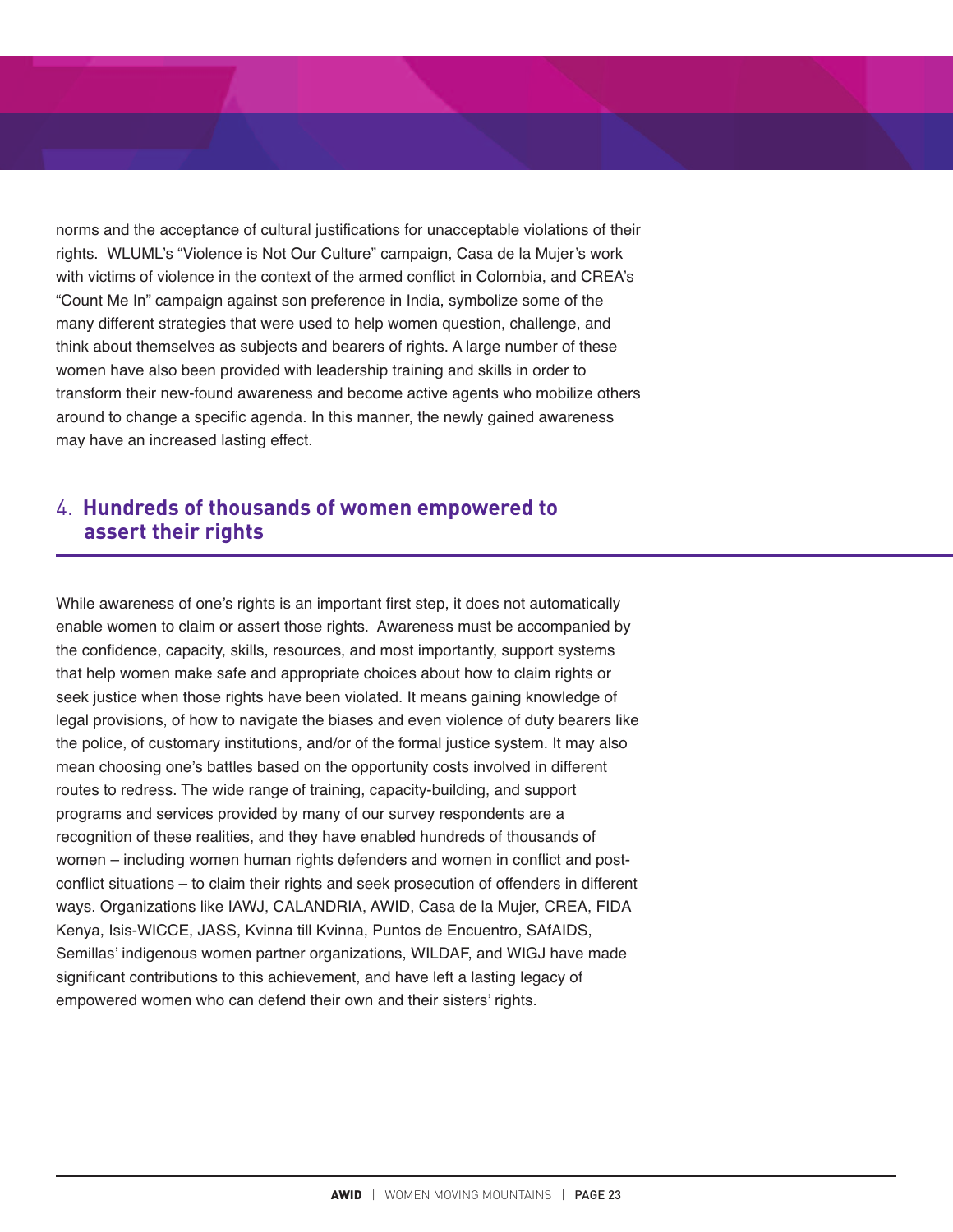#### 5. **Thousands of women's rights organizations strengthened**

The long-term sustainability of women's empowerment work depends, to a great extent, on the existence and capacity of women's organizations dedicated to the gender equality agenda. Studies have shown that women's rights organizations make a difference when it comes to outcomes like reducing gender-based violence or advancing more gender-sensitive norms and policies at the national and international levels. <sup>9</sup> The work of most of the MDG3 Fund grantees has contributed precisely to this goal, and thus by proxy, to the longer-term sustainability of the women's rights agenda. Women's organizations have been strengthened either through direct capacity-building interventions, or through training and knowledge tools, and networking and alliance-building opportunities. As a result, over 100,000 women's organizations in almost every corner of the globe have improved their leadership, knowledge base, management systems, awareness of larger policies and their impacts. They have also gained access to new tools and skills in: analysis, communications, advocacy, and most of all, networking with others and participating in larger campaigns and processes that promote change. Organizations like Karama, AWANICh, AWID, BREAKTHROUGH, Casa de la Mujer, Calandria, FCAM, MIFUMI, WIGJ, JASS, WLP, Nobel Women's Initiative, Puntos de Encuentro, and Semillas have contributed enormously to this aggregate achievement – one which we believe will have an impact long after the Fund.

#### 6. **Thousands of women's rights organizations resourced**

AWID's own path-breaking research on the declining resource base of women's rights organizations has credibly established the struggle faced by the vast majority of such organizations, and particularly by those that are small and grassrootsbased. <sup>10</sup> Our research has also found that organizations using strategies that are less favourable in the eyes of donors - like awareness-raising, feminist popular education, and movement-building - are even less able to meet their resource needs. This is due to the fact that such approaches are considered too "slow," or don't deliver time-bound "results" or concrete, measurable "outputs" and "outcomes." As has been analyzed elsewhere,<sup>11</sup> there is an increasing focus on instrumental and "magic wand" approaches like micro-credit. However, there is growing evidence that these do not automatically lead to women's empowerment or more transformative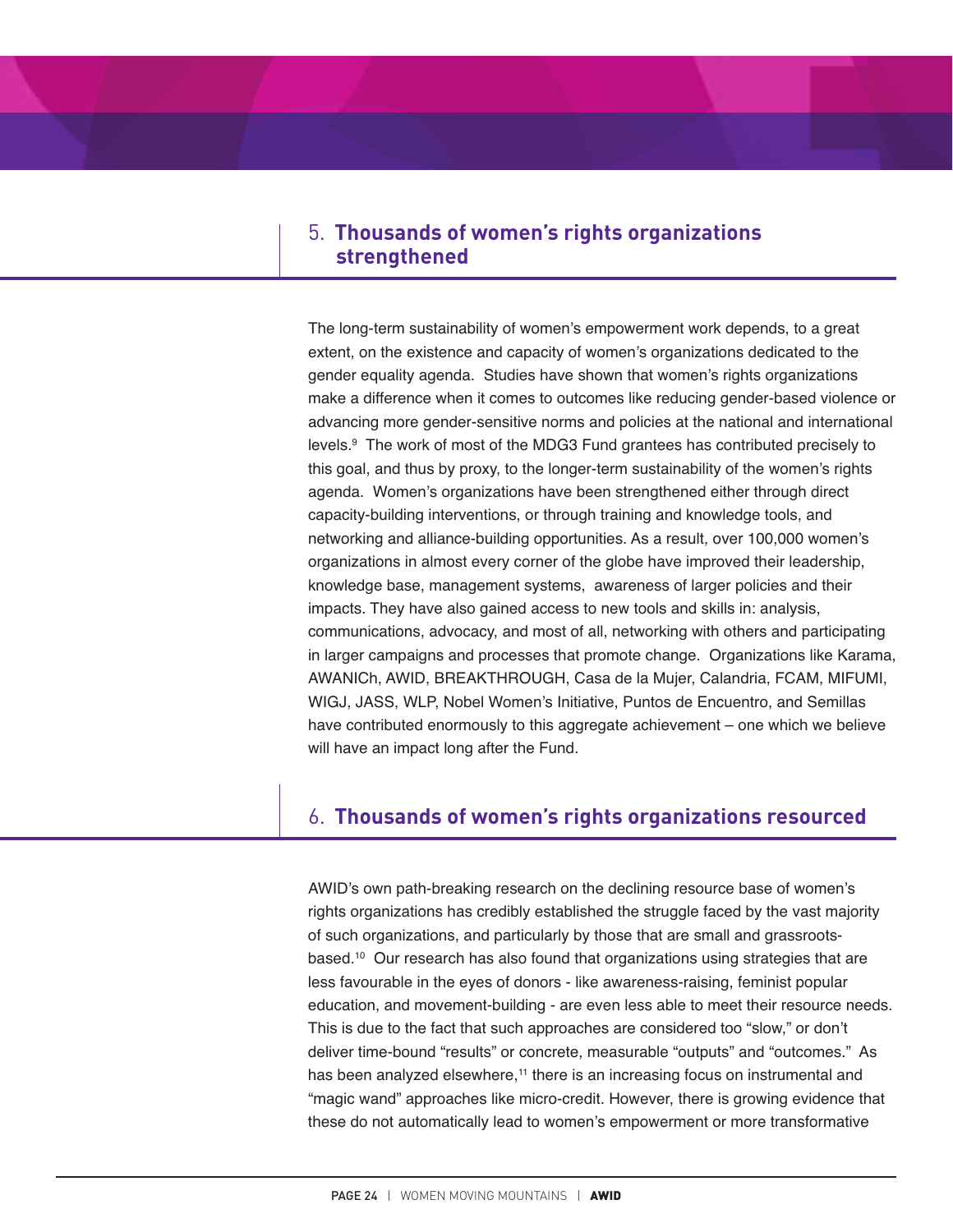social changes. <sup>12</sup> Having said this, the MDG3 Fund is to be congratulated for supporting a wide variety of approaches that have attempted to deal with the roots of gender power – approaches which women's movements have long known are the only way to achieve lasting changes in gender relations, and therefore, in gender equality. More importantly, by supporting a number of women's funds, community foundations, human rights funds, and women's organizations with re-granting functions, the Fund has helped to channel much needed resources to over 3,600 small, community-based women's organizations. These organizations have in turn helped amplify the Fund's impact through critical interventions for grassroots women's awareness, empowerment, mobilization, and assertion of their rights. Needless to say, these resources must be replenished if the achieved results are to be sustained, intensified, and expanded over time.

#### 7. **Local and national governments influenced and capacitated to strengthen their gender equality policies, programs and services**

While grassroots work by women's rights organizations/movements and their allies is a critical component of achieving sustainable changes in the social, cultural, and economic conditions that perpetuate inequality, the role of the state as a duty-bearer in protecting and promoting women's rights cannot be neglected. When women begin to claim their rights, when communities seek to shift cultural norms and practices that mitigate against those rights, backlash and aggressive re-assertion of patriarchal rules are inevitable - as many scholars and activists have noted. <sup>13</sup> Women need strong legal and constitutional frameworks that guarantee equality in order to fall back on. They need the support of institutional mechanisms mandated to protect and promote their search for equality and security. The state and its various agencies have a vital role to play in this context; elected representatives, government officials, and all members of the law enforcement machinery need sensitization alongside stronger and more appropriate tools and frameworks which will help them do their part in the struggle for gender equality. Recognizing this, many Fund grantees have actively collaborated with local bodies, provincial authorities, national governments, and legal machineries to strengthen their policies, programs, and services in support of gender equality. It is a matter of pride to acknowledge that 38 local governments in 36 countries, <sup>14</sup> and national governments in 48 countries have been actively engaged, <sup>15</sup> equipped, and influenced to advance gender equality goals.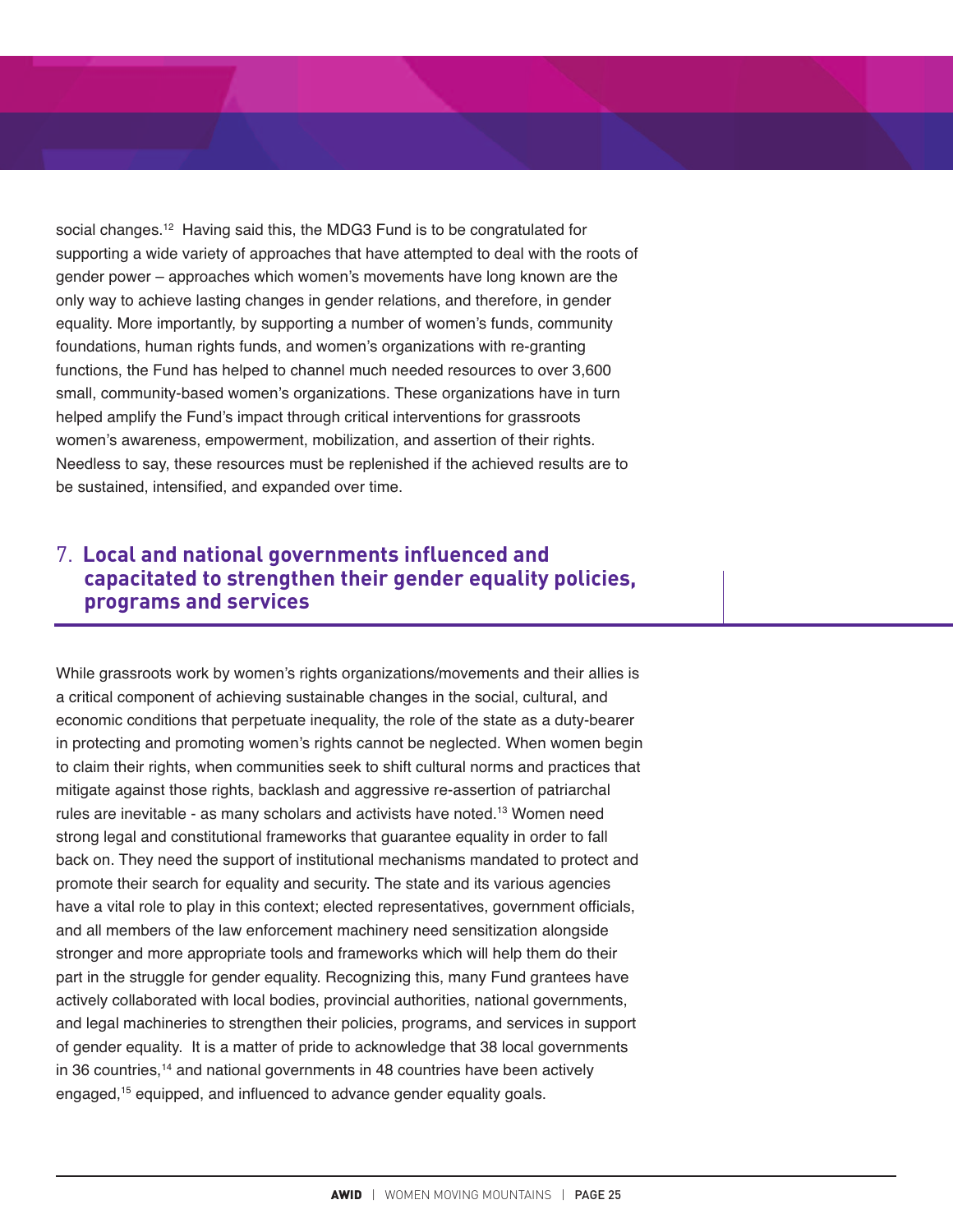These advocacy processes include many exciting examples: CALANDRIA's work with the local government authorities of the Huancavelica province of Peru to develop a gender equality diagnostic tool, baseline data on violence against women, and a province-level plan for promoting equal opportunity and reducing violence against women. The Huairou Commission's members in Peru, Uganda, Kenya, Nicaragua, India, Philippines, Thailand, Cambodia, Nepal and Korea have worked to promote grassroots women's voices and participation in local planning and decision-making bodies. FIDA Kenya intervened successfully to integrate principles of affirmative action, equality, and non-discrimination in Kenya's 2010 Constitution, as well as drafting and reviewing a new set of Family Bills that would empower women, including the Matrimonial Property Bill, Marriage Bill, and Family Protection Bill. In Colombia, Casa de la Mujer, in collaboration with its allies, successfully enabled a national program of stronger measures for the protection of women leaders and human rights defenders facing violence from armed groups, and rehabilitation measures for their past victims. SAfAIDS trained traditional community leaders in Southern Africa on the need to address gender-based violence. Karama's advocacy and leadership capacity building work helped reform electoral law in Libya to ensure close to 20% assembly seats for women. It also helped its partners reform and/or pass at least 11 distinct laws and policies advancing women's rights in Iraq, Jordan, Lebanon, Morocco, Yemen, Egypt and Syria. And the Global Fund for Human Rights' grantees in the Democratic Republic of Congo worked with 50 women survivors to get the first-ever conviction by a military court for mass rape in Eastern DRC, and their partners in Tunisia helped lift several reservations on CEDAW that that government had.

#### 8. **Regional bodies and international norms, policies and rights instruments were influenced to better advance women's rights**

Given the number of our survey respondents who worked at the global or transnational level, it is not surprising that one of the major collective achievements of the MDG3 Fund projects was the large number of regional and international bodies and policy processes that were influenced in favour of gender equality. This outcome is again linked, to a great extent, to resources. Many of the early victories of the women's movement globally – such as the inclusion of violence against women as a human rights violation in the Universal Declaration of Human Rights, recognizing sexual violence as a form of torture, providing for penalties for the special crimes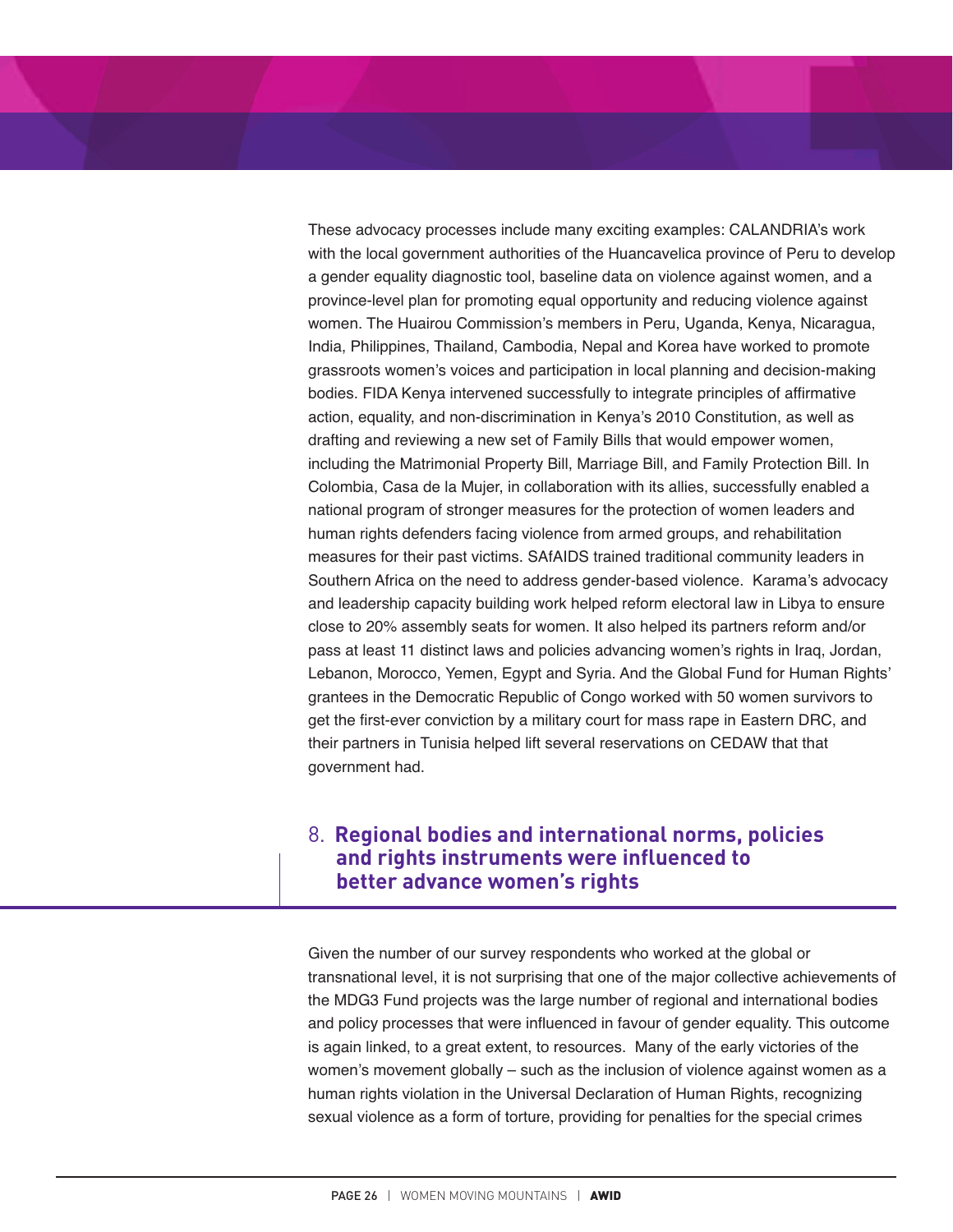against women in war and conflict, advocating for international gender equality norm structures like CEDAW, and engendering the work of the International Criminal Court (ICC) – was partly the result of well-resourced and fairly lengthy engagements with a range of international institutions. Today, however, it is much more difficult to secure resources for such global advocacy work. But the aggregate analysis of the MDG3 Fund's impact demonstrates why such work is crucial, even if it cannot immediately show the impact it has in the daily lives of women.

Some 14 international norms, policies, and rights instruments to advance gender equality and women's rights have either been reformed or created through MDG3 Fund-supported work. WIEGO, FCAM's Central American partners, and GFW's Asia-Pacific partners used Fund resources to do the critical "last mile" work that ensured adoption of ILO Convention 189 on Domestic Work. This was a huge victory for the international domestic workers movement, which is led by, and comprises, millions of domestic workers from around the world, including migrant women workers in Northern countries. By ensuring the meaningful participation of feminist economists and women's rights organizations in various economic policymaking forums and development aid discussions, AWID and its partners helped influence their analysis and ensured the inclusion of specific gender equality language in key international processes like the OECD DAC16 aid effectiveness meetings, the Accra Agenda for Action and the Busan Joint Action Plan on Gender Equality and Development. WIGJ founder and director, Brigid Inder, was appointed Special Gender Advisor to the ICC thanks to WIGJ's outstanding Fund-supported work in ensuring that the ICC brought gender-based charges in six (out of seven) conflict situations, and in 11 out of 15 cases that were brought to trial. This is the first time in history that gender crimes have been so consistently prosecuted by any international court.

In terms of regional bodies, CLADEM, in partnership with several other human rights organizations, successfully used the Inter American Court of Human Rights to obtain sanctions against the Government of Mexico for their failure to protect eight women who had been sexually tortured and found buried in a cotton field in Cuidad Juarez. They also ensured that the UN Special Rapporteur on Sex Education incorporated the equal educational rights of girls. Karama, in partnership with others, worked successfully with the League of Arab States to constitute an Expert Committee on CEDAW, and to convene the first regional NGO consultation on CEDAW in thirty years. Gender Links successfully influenced the Southern African Development Commission's Protocol on Gender - the Protocol encompasses commitments made in all regional, global, and continental instruments for achieving gender equality and enhances these instruments by addressing gaps and setting specific measurable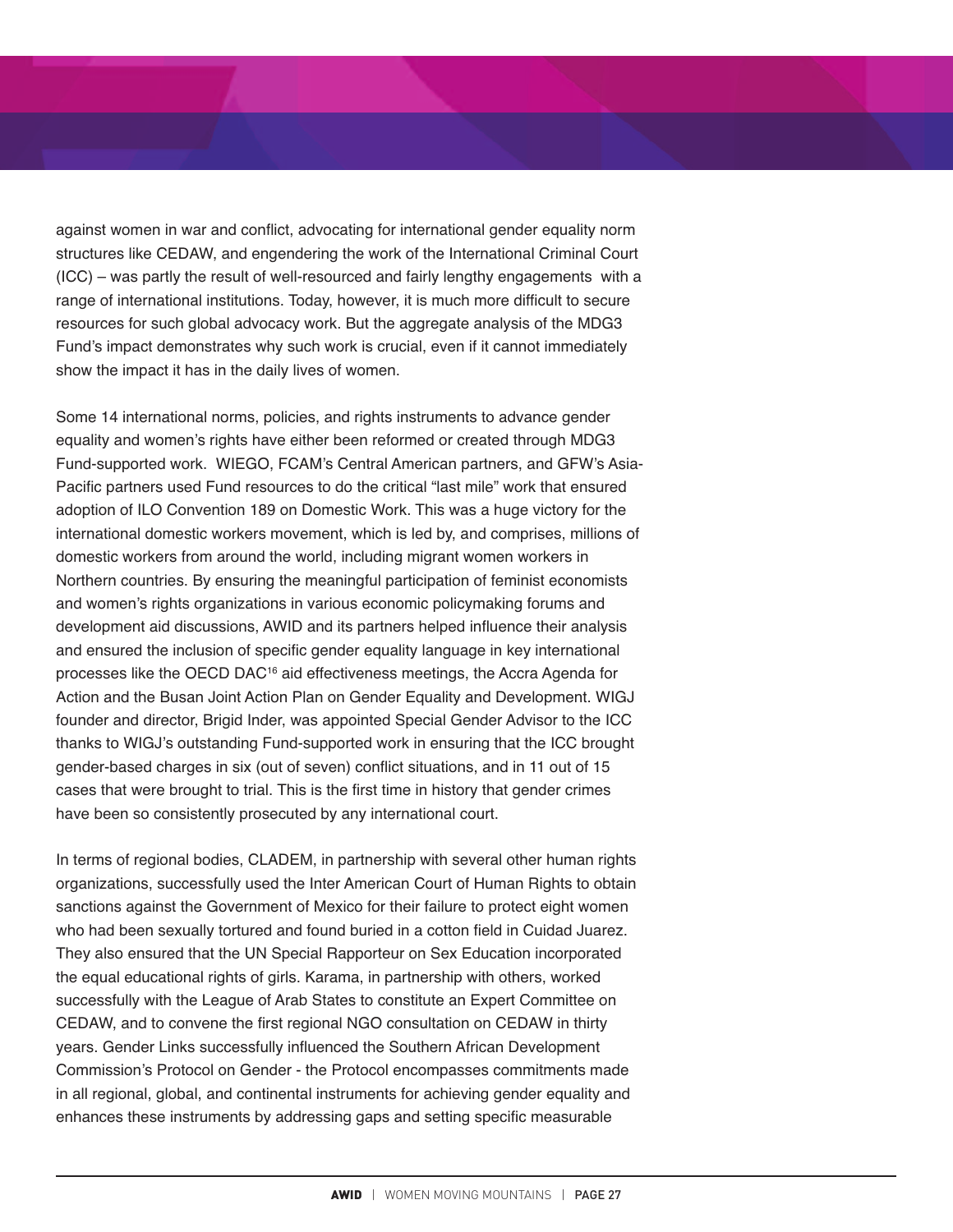targets where they do not already exist. Just Associates (JASS) worked with both the US State Department and the Inter-American Human Rights Commission to highlight the role of US policy and criminal networks in the increasing number of femicides and attacks on women's human rights defenders across the Mesoamerican region. A wide range of our respondents also helped improve the implementation of Security Council Resolutions 1325, 1820, 1888 and 1889 - all dealing with women, peace and security.

- <sup>9</sup> Htun, Mala and S. Laurel Weldon, "The Civic Origins of Progressive Policy Change: Combating Violence Against Women in Global Perspective 1975 2000", in *American Political Science Review*, Vol. 106, No. 3, August 2012
- <sup>10</sup> Kerr, Joanna. *The Second FundHer Report: Financial Sustainability for Women's Movements Worldwide*, Toronto: AWID. 2007. Web. 12 November 2013 http://www.awid.org/Library/Where-is-the-Money-for-Women-s-Rights
- <sup>11</sup> See for instance Arutyanova, Angelika "'Investing' in Women's Rights: Challenges and New Trends", in *Development*, 2012, 55(3), pp. 305-310
- <sup>12</sup> Mayoux, Linda. "The Magic Ingredient? Microfinance & Women's Empowerment", Briefing paper for Micro Credit Summit, Washington DC, Feb. 1997
- <sup>13</sup> See, for instance, the recent analysis by Deniz Kandiyoti, "Fear and fury: women and post-revolutionary violence", *openDemocracy 50:50*, 14 January 2013. Web. 30 October 2013 http://www.opendemocracy.net/5050/deniz-kandiyoti/fear-and-fury-women-and-post-revolutionary-violence
- <sup>14</sup> 24 in Africa, 6 in Asia, 5 in Latin America, and 1 in the MENA region
- <sup>15</sup> 19 in Africa, 12 in Asia, 9 in the MENA region, and 8 in Latin America
- <sup>16</sup> The Development Assistance Committee (DAC) of the 34-member Organization for Economic Cooperation and Development (OECD). The OECD is a consortium of economically advanced countries whose mission is to "promote policies that will improve the economic and social well-being of people around the world." Read more at http://www.oecd.org/about/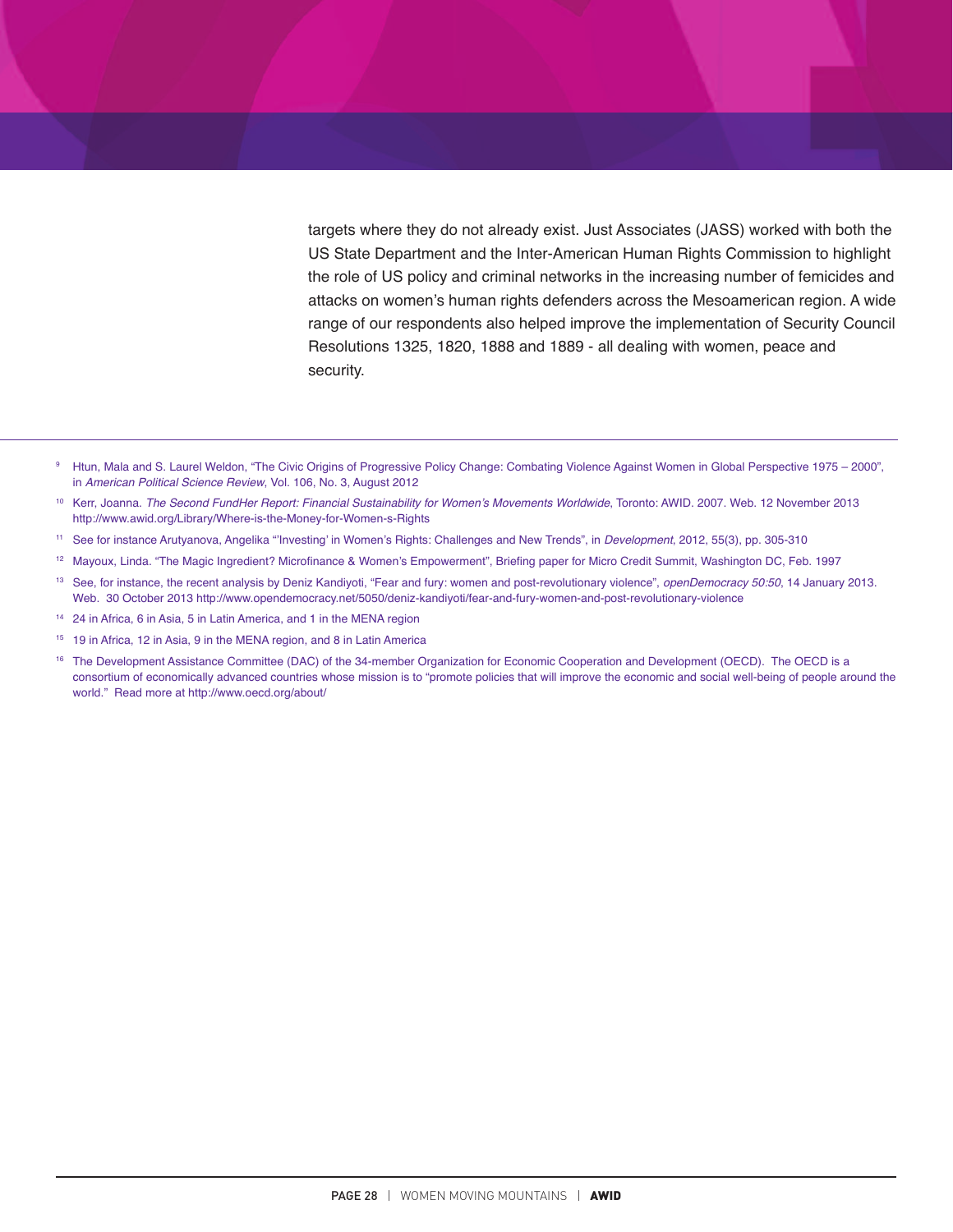## III. Key Achievements

The "Big Picture" laid out in the previous section depicts the meta-image or global impact of the MDG3 Fund - an image we built from data embedded in the respondents' survey forms and narrative reports. In this section, we present a different vision of the major changes wrought, as seen through the eyes of those who implemented the projects supported by the Fund. This section presents their view of the contributions they were able to make, and the impact they believe they had. We will also help place these achievements in context by analyzing why they matter and how they contribute to the advancement of gender equality and women's rights. This will be done by building a brief case for how these achievements are connected to the vast body of learning of women's movements which have taken place over the past four decades, and on how to make real and lasting changes in gender power structures.

It is vital to view the major achievements of the MDG3 Fund recipients presented in this section within the increasingly complex global, regional, and national contexts in which they were carried out. Some of these organizations had to struggle against the rising tides of religious fundamentalisms, war, ethnic conflict, and feudal cultures where the mention of gender equality or women's rights is anathema, while others worked within political settings where the state is considered to be weak or collapsing – where the rule of law is absent, where there is little or no protection for civil rights, where narco-traffickers and criminal networks are in control. Virtually all the organizations had to deal with rising poverty, economic disparities, and political instability; conditions that inevitably affect women the hardest.

Above all, many of these organizations had to contend with the widespread crisis of femicide – the killing of women who challenge the status quo in any way, and even many who don't – and particularly, the rising incidence of violence against women human rights defenders (WHRDs). WHRDs is a term coined to define women activists and advocates who work to defend and advance the rights of women and other marginalized groups. It is used to elevate them from being mere "community organizers" or "activists", and to recognize the value of their roles as both leaders and defenders of human rights. <sup>17</sup> This trend of attacking women who work to defend their own and others' rights has become so serious that the UN created a Declaration on Human Rights Defenders in 1998.<sup>18</sup> The UN appointed a Special Rapporteur to monitor and intervene in these cases. Thus, the business of working for women's rights increasingly involves taking real risk and being subjected to danger.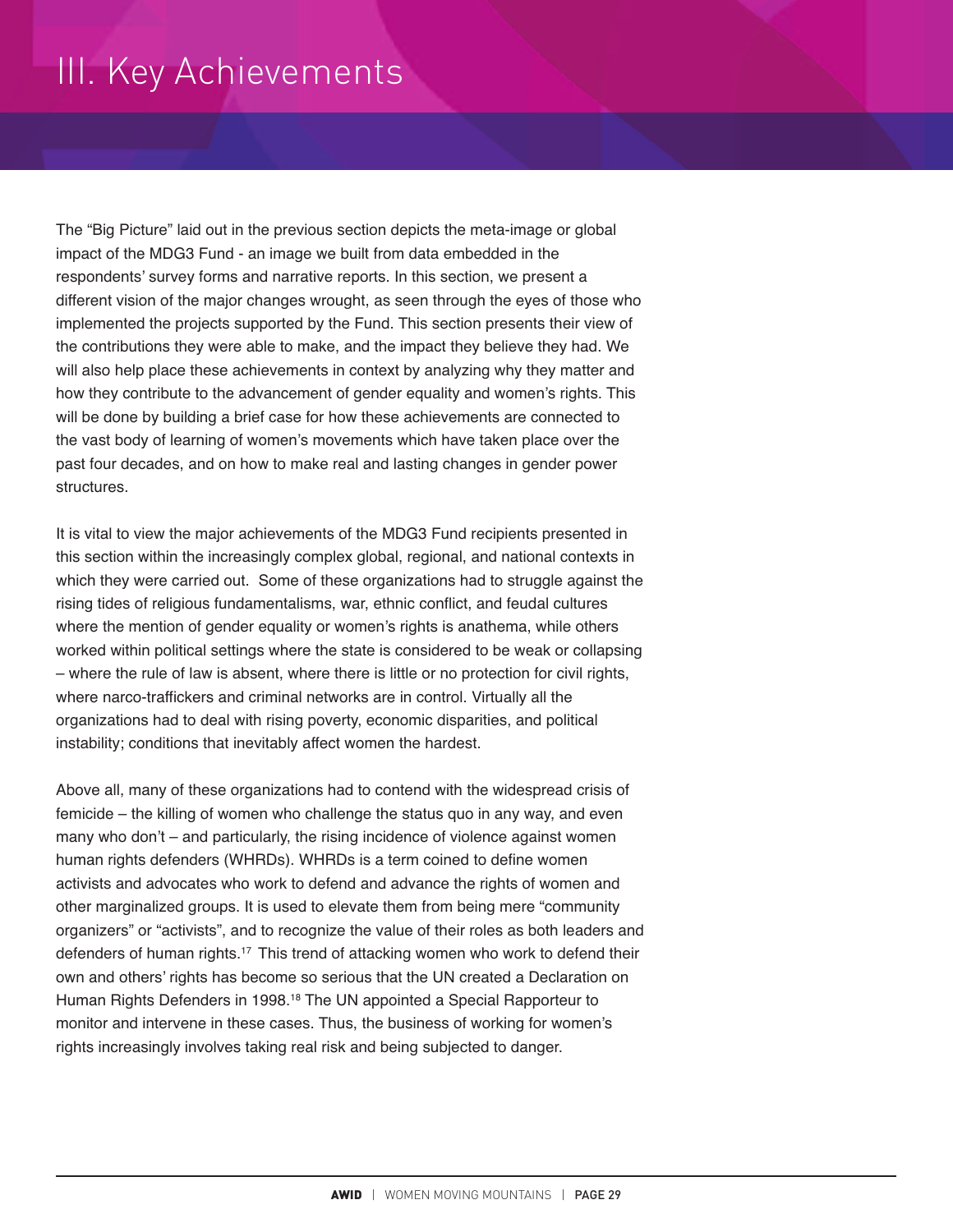The key achievements made with MDG3 Fund grants must therefore be assessed in light of this incredibly challenging and daunting global context in which they worked. When set against this backdrop, what they achieved in the relatively short space of four years was nothing short of remarkable.

#### **Top Ten Achievements**

Although the top achievements reported in the survey fell into over fifteen different categories, below, we present only those mentioned by at least 50% or more of all the respondents – i.e., the top ten achievements. These are depicted in Figure 6.

#### Figure 6: Top ten achievements



#### N=35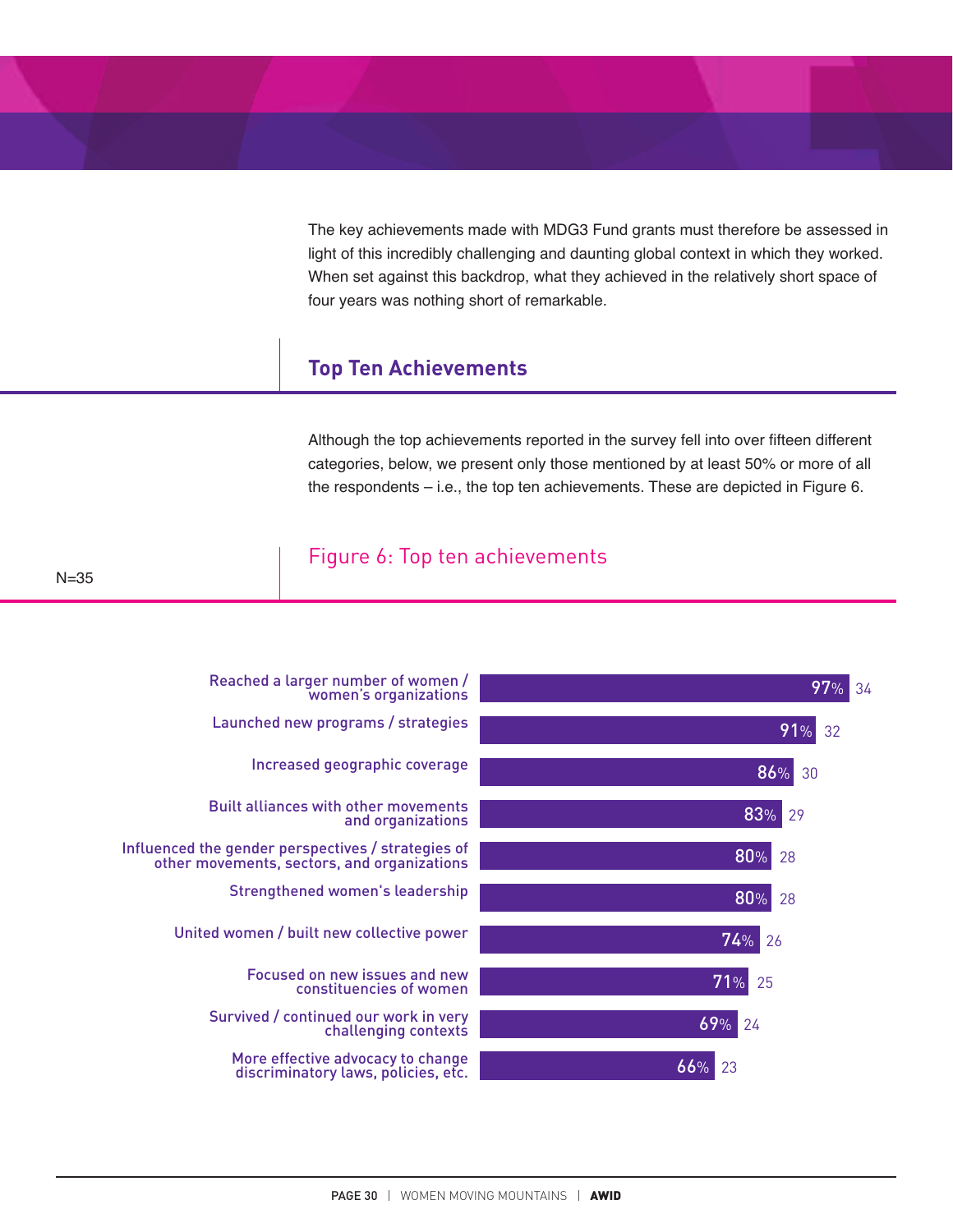Examining this data, we can see that the top achievements reported by MDG3 Fund recipients in our survey fall into four broad categories:

- **1 Expanded outreach and coverage of their work;**
- **2 The launch of new programs, strategies, and initiatives;**
- **3 Building / expanding / strengthening their movements and influencing the gender perspectives and strategies of other movements; and**
- **4 Advocacy successes, including holding onto past gains and preventing the adoption of policies detrimental to women and other marginalized groups.**

Now, let us examine these achievements in greater detail.

#### 1. Expanded outreach and coverage:

As Figure 6 shows, three of the top ten achievements reported (one, three, and eight) are clearly related to the **scaling up and expanded outreach** that Fund support enabled. This contributed to the huge coverage that we saw in the previous section of this report. Almost all respondents – a staggering 97% – were able to reach a larger number of women, women's organizations, and communities than in their past work. In addition, 86% increased their geographic coverage by launching programs in new areas, counties, countries and regions. Of the 19 respondents who provided us with more quantified data on the **expansion of their coverage**, 10 reported having increased their coverage/reach by 100% or more. A related achievement reported by 25 respondents, or 71%, was that the Fund enabled them to **reach new constituencies** of women, **work on new women's rights issues**, and **infuse resources** into a new range of small and under-resourced grassroots women's organizations – tasks which were not possible earlier. Some concrete examples of this cluster of achievements are demonstrated in Box 3.

These achievements testify to the fact that the *lack of adequate resources* – rather than lack of capacity to absorb and deploy more resources – has been one of the key factors preventing women's rights organizations and movements from having a greater impact. This data shows that when adequately resourced, women's organizations and NGOs with a commitment to gender equality can go to scale, mobilize, empower, and organize far more women and unreached constituencies of marginalized women.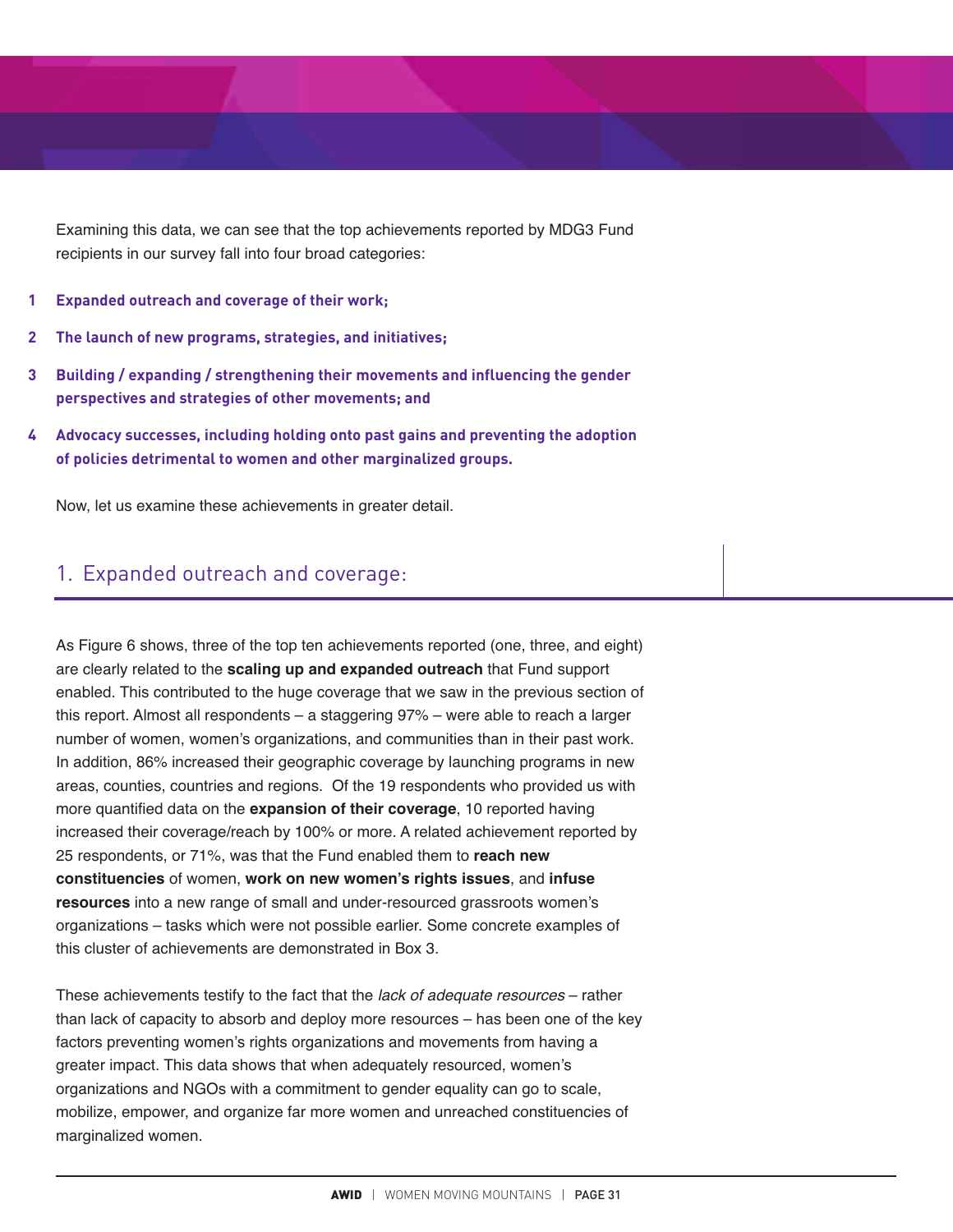#### Box 3: Expanded reach and coverage

**AWDF**: Was able to scale up the innovative movement building programme of the African Feminist Forum (AFF).

**AWID**: Greatly increased the reach and use of its women's rights information materials. Subscribership to AWID's trilingual E-newsletters significantly increased by 37% during the MDG3 Fund grant period (from 29,400 in June 2008 to 40,243 in December 2011). Furthermore, page views to awid.org landing pages from June 2008 to December 2011 come to 5,887,016, and as over 90% or our readership shares our links with one or two more contacts, over the past four years, AWID has attained an exponential reach of at least 11,774,032 people throughout the world in English, French and Spanish.

**BREAKTHROUGH**: Partnered with over 100 CBOs/NGOs and trained over 100,000 volunteers at various levels to implement the domestic violence "Ring the Bell" project, which reached over 130 million people in India.

**Casa de la Mujer**: Worked in six difficult-to-reach Colombian provinces seriously affected by armed conflict, strengthened more than 200 grassroots women's organizations, and mobilized the participation of over 3000 Afro-mestizas<sup>19</sup> and indigenous women in their Fund-supported activities.

**Puntos de Encuentro**: The impact of our TV program "Sexto Sentido" and our educational materials went beyond Central America and reached countries like Bolivia, where a consortium of organizations adapted our strategy to put issues related to sexual and reproductive rights in public discussion and debate.

**Gender Links**: Reached 143 local councils and 100 media houses across 14 SADC<sup>20</sup> countries.

**Global Fund for Women**: [We] launched the Breakthrough Project across Asia and the Pacific…. a three-year investment to catalyze strategic, "breakthrough" actions to advance gender equality. In total, over \$2.2 million was awarded to 125 high-impact organizations and networks in 26 countries focused within three critical issues for women and girls: political participation, economic rights and opportunity, and ending violence.

**The Huairou Commission**: Increased awareness of the purpose of the MDG3 Goal amongst community members and local authorities in all communities that the 42 Fund-supported partners worked in.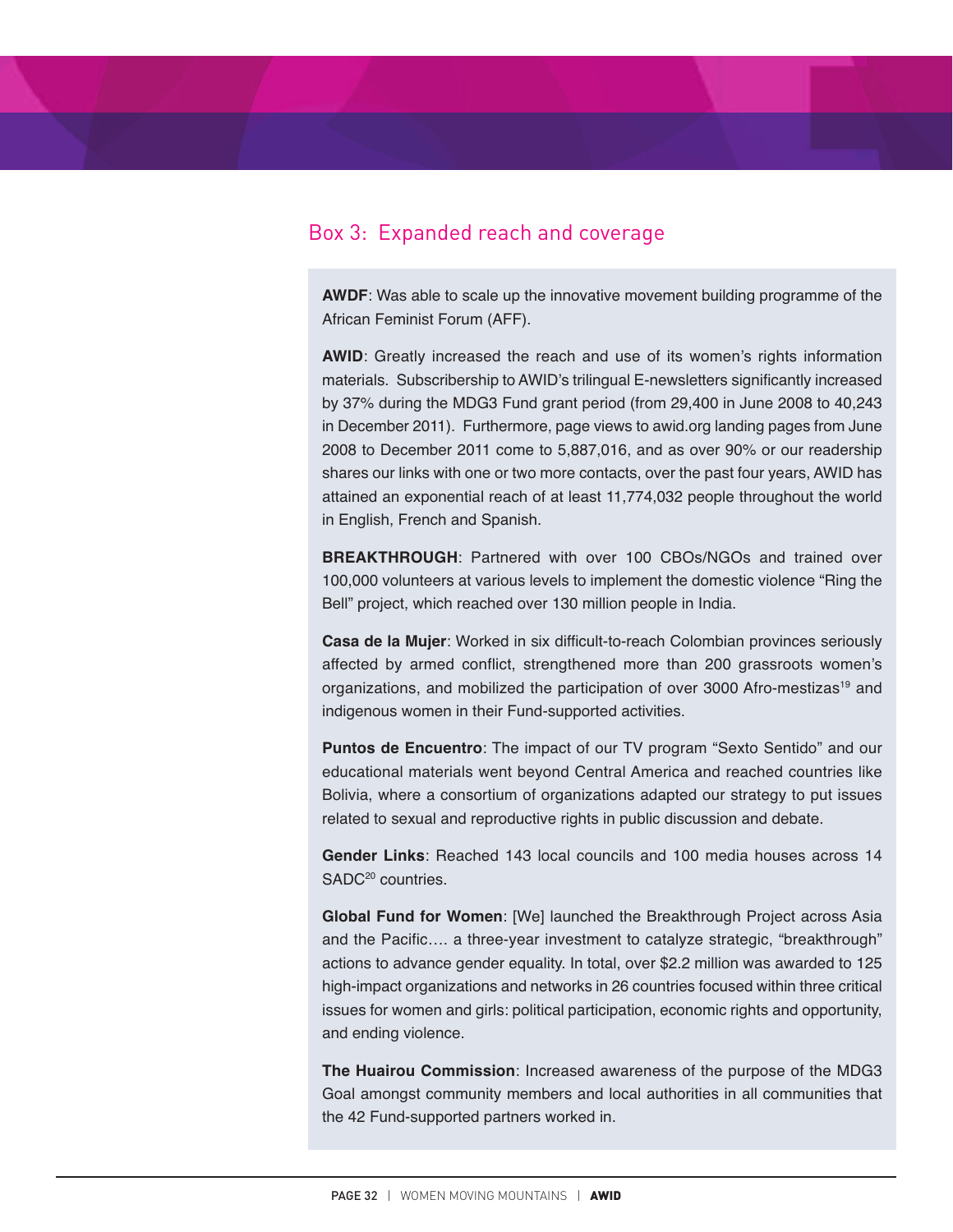**Legal Assistance Centre**: We distributed over 1 million cartoons [on legal rights] and have received sustained public feedback.

**Karama**: Built a regional network and broke the isolation of more than 150 national women's NGOs in 13 MENA countries, and succeeded in building a tradition of working together and sharing knowledge across national, regional and international boundaries. Not all of these NGOs were engaged in work to end VAW when we began and even fewer were using international instruments for advocacy. Networking at the regional level was infrequent or nonexistent for many of these NGOs.

**KVINNA**: [The grant] gave us an opportunity to focus on a very important issue we had wanted to address for some time, namely the security and well-being of human rights defenders and their organizations.

**MIFUMI**: Mobilized 107 women's saving groups across the 20 sub-counties in Tororo district of Uganda with a total of 3,910 members. Their savings accumulated to 184,824,100 Uganda Shillings (EUR 57,758).

**SafAIDS**: Used their culture dialogue model and through sharing of GBV information materials, training materials, and training of 34 masters trainers to train 161 other trainers who in turn trained 1,181 CBVs (community based volunteers) who reached close to 1,000,000 people over the duration of the project.

**WIGJ**: The MDG3 Fund grant significantly contributed to the increase in number of our country-based partners (now over 6,000). [Factors such as] persistent countrybased partnerships, long term relationships with local groups, investing in offices and officers located within (and drawn from) conflict situations, regular localized strategic and capacity building events, producing resources and material in multiple languages, establishing focal points strategically located in conflict countries, etc. contributed to this significant expansion in membership and direct partnerships across multiple armed conflicts - all of whom are grassroots women's rights and peace advocates and victims/survivors.

**WLP**: Trained over 6,000 women, men, youth and trainers in from the global South to become leaders who practice a participatory decision-making style, and trained more than 2,000 individuals in leadership skills and to confront violence against women in the home and at the community, national, and international level.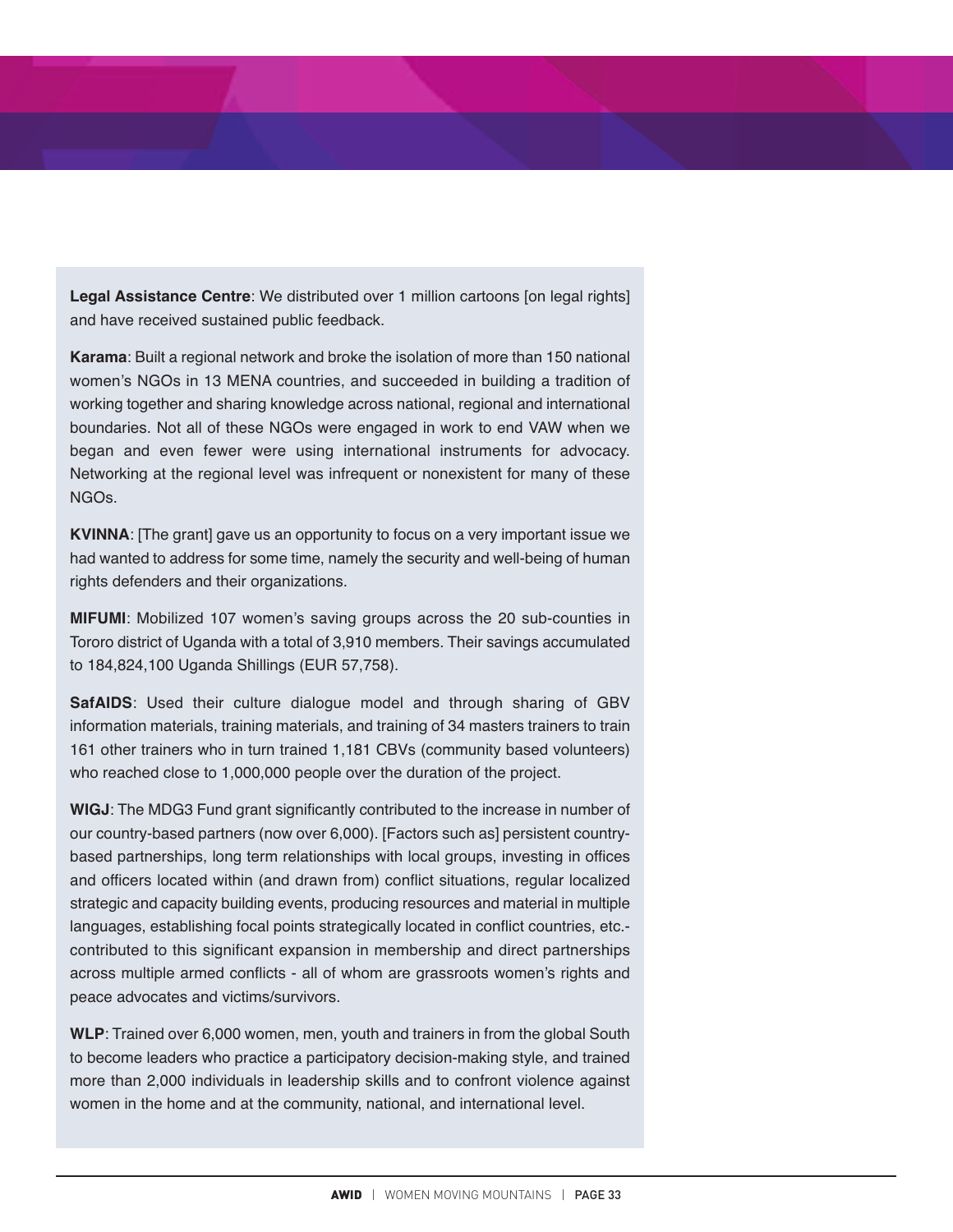#### **Reaching New Constituencies**

**Puntos de Encuentro**: The impact of our TV program "Sexto Sentido" and our educational materials went beyond Central America and reached countries like Bolivia, where a consortium of organizations adapted our strategy to put issues related to sexual and reproductive rights in public discussion and debate.

**Legal Assistance Centre**: We distributed over 1 million cartoons [on legal rights] and have received sustained public feedback.

**Karama**: Built a regional network and broke the isolation of more than 150 national women's NGOs in 13 MENA countries, and succeeded in building a tradition of working together and sharing knowledge across national, regional and international boundaries. Not all of these NGOs were engaged in work to end VAW when we began and even fewer were using international instruments for advocacy. Networking at the regional level was infrequent or nonexistent for many of these NGOs.

**KVINNA**: [The grant] gave us an opportunity to focus on a very important issue we had wanted to address for some time, namely the security and wellbeing of human rights defenders and their organizations.

**SafAIDS**: Used their culture dialogue model, and through sharing of GBV information materials, training materials and training of 34 masters trainers, managed to train 161 other trainers who in turn trained 1,181 CBVs (community based volunteers) who reached close to 1,000,000 people over the duration of the project.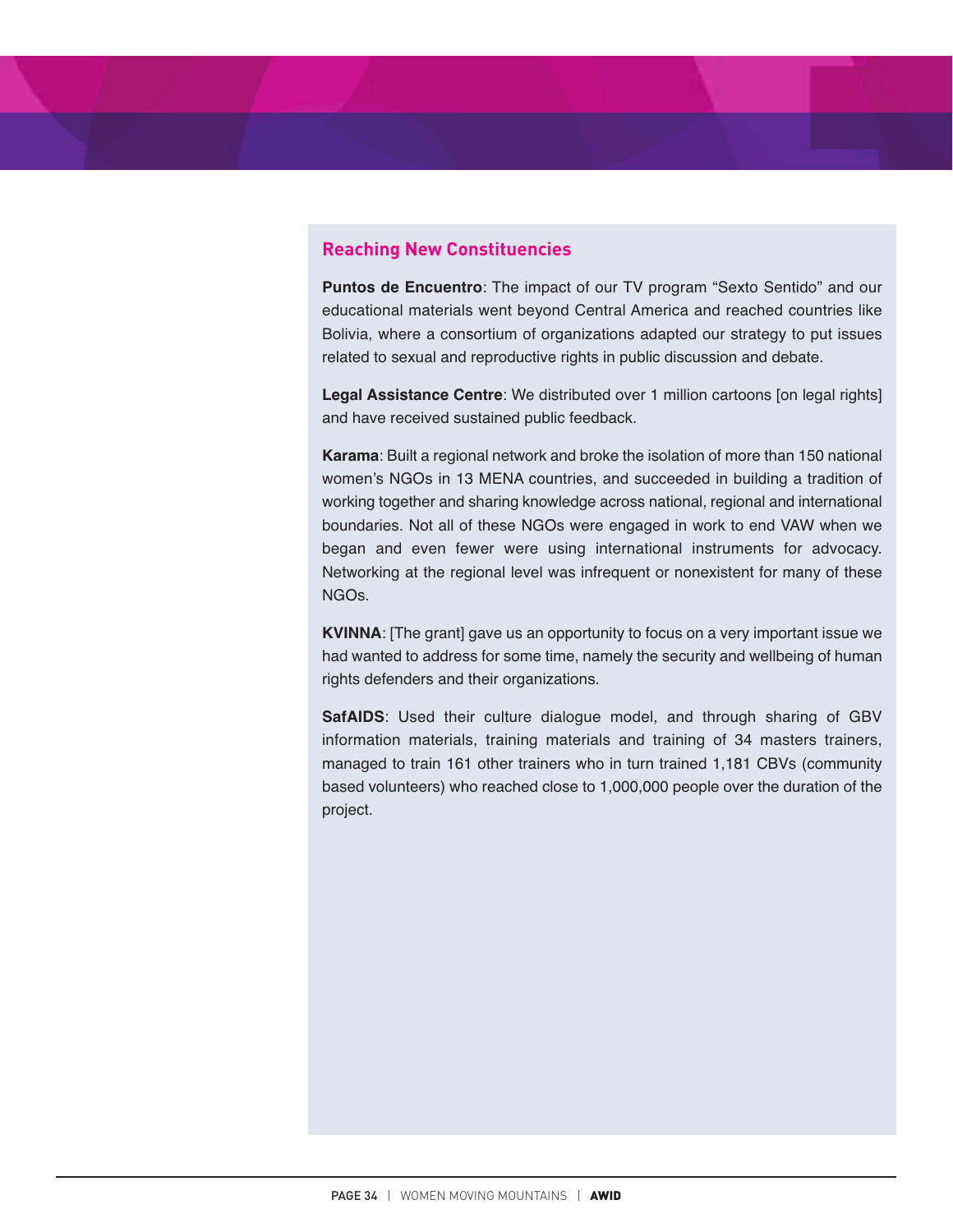#### 2. New programs, strategies, and initiatives:

The second most frequently reported achievement by some 32 or 91% of our respondents was that the MDG3 Fund grant enabled them to launch new initiatives and strategies for which they did not have the resources or strategic support prior to that. The Fund's encouragement of new, cutting-edge, and even risky and untested projects was a major contributor not only to the expanded outreach that so many grantees reported, but also to their ability to reach and mobilize many new groups and constituencies. These new initiatives and strategies ranged from building women's awareness of internet-based abuse, to studying violence against marginalized women, constructing new and gendered notions of citizenship, building networks of women human rights defenders to promote their safety and self-care, and using comic books to educate people about their rights! We counted some 43 distinct new tools, methods, and other innovations, and we are confident that the seeds of the innovations sown through MDG3 Fund-supported projects will bear fruit for a long time to come. Box 4 provides examples of some of these innovations.

#### Box 4: Innovations

#### **New Programs / Strategies**

**APC**: Created new [ICT technology-based] opportunities for survivors of violence, including marginalized communities such as rural and indigenous women, sex workers, lesbian and transgender people, to document abuses, help in healing, share experiences and build connections.

**AWID**: [We launched the] Women Human Rights Defenders (WHRD) initiative in partnership with key allies (WHRD International Coalition and Mesoamerican WHRD Initiative), which has contributed to increase the visibility and awareness of violence against WHRDs; build knowledge and multilingual information about resources available to support WHRDs at risk, and the capacities of WHRDs in different regions, who are experiencing a stark increase in violence against them.

**Casa de la Mujer**: Pioneered a strategy of litigation based on rigourous assessments of the individual and collective damage borne by women and their communities due to the crimes perpetrated by armed actors against women, which helped to address specific reparations at the individual and community level.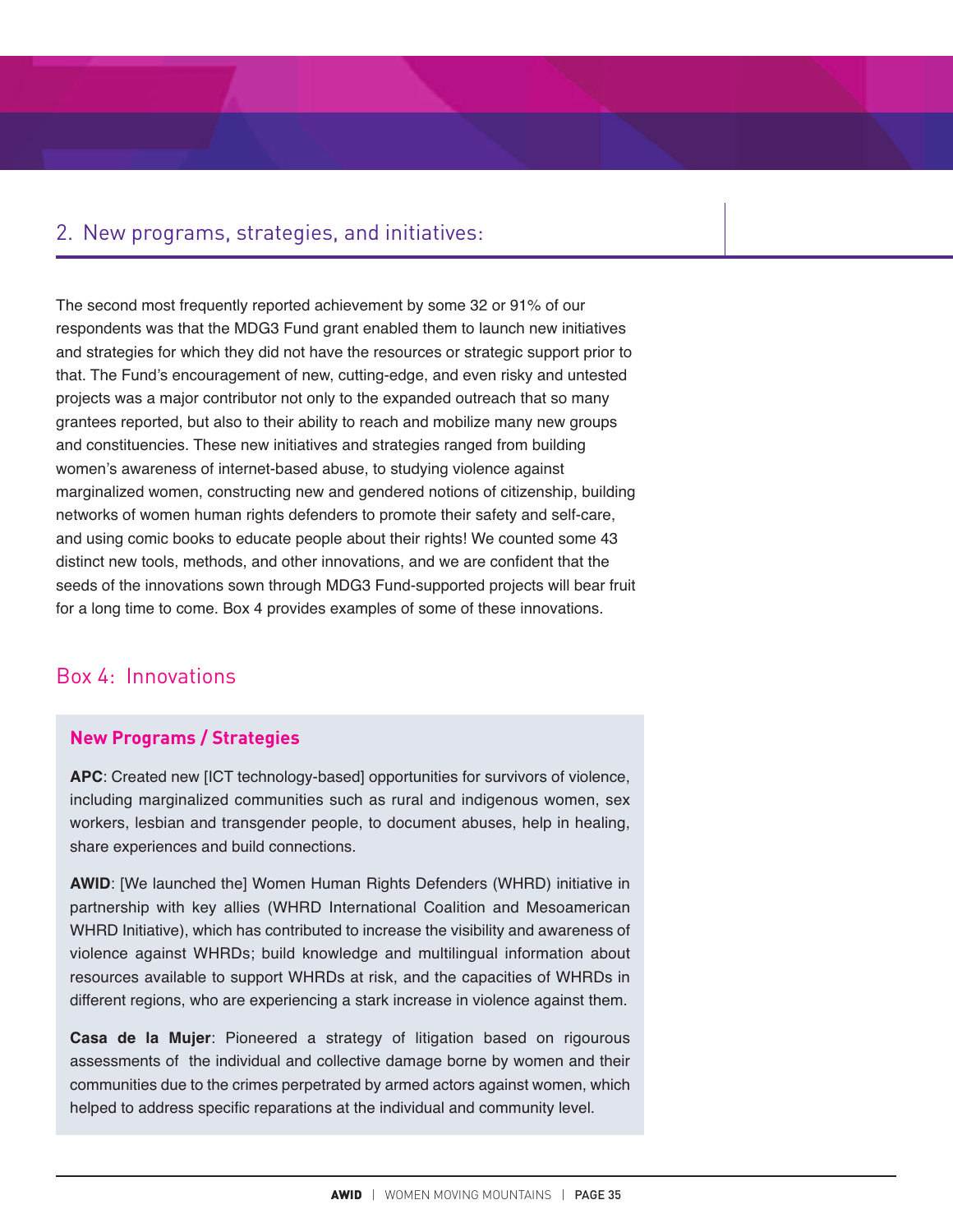**JASS**: Launched the Heart-Mind-Body Initiative in Zimbabwe - In response to the insecurity women and women activists experience on personal, professional and public levels and the lack of space to collectively strategize for action and safety, JASS developed the Heart—Mind—Body (HMB) approach. HMB puts women's wellbeing at the centre of women's organizing and movement building.

**Karama**: Co-launched the Think Tank for Arab Women, the Arab Women's Fund which sponsored the annual Mahfoutha Prize (and is being re-launched as the Dignity Fund), and the Libya Women's Platform for Peace which created a rapidresponse NGO coalition for women's rights during and since the revolution in Libya.

#### **New Research for Action**

**Casa de la Mujer**: Created a successful methodology to enable women's organizations to build rigourous research-based evidence on the individual and collective damage caused by crimes against women perpetrated by armed actors, and to use litigation to demand specific reparation measures for women victims and their communities.

**CREA**: Conducted a path-breaking research study on violence against uniquely marginalized women (lesbians, disabled women, trans people and sex workers) in South Asia, and organized a first-of-its-kind conference for these groups to meet and forge new alliances in the struggle to claim their human rights and social justice. In India, CREA also ran an innovative campaign to attract, engage and raise awareness amongst rural communities of the harmful effects of son preference.

**CLADEM**: Conducted research on sexual violence in the context of state terrorism during the military dictatorships in Argentina, paving the way for opening up hundreds of new cases of human rights violations committed in detention centres during the military regime.

#### **New Spaces**

**FIDA-Kenya**: Together with other civil society organizations, hosted the first-ever national Gender Festival in 2009. The festival was an open forum that focused on issues of post-election violence, men's involvement in gender discourse and consolidating women's gains in the women's movement in Kenya.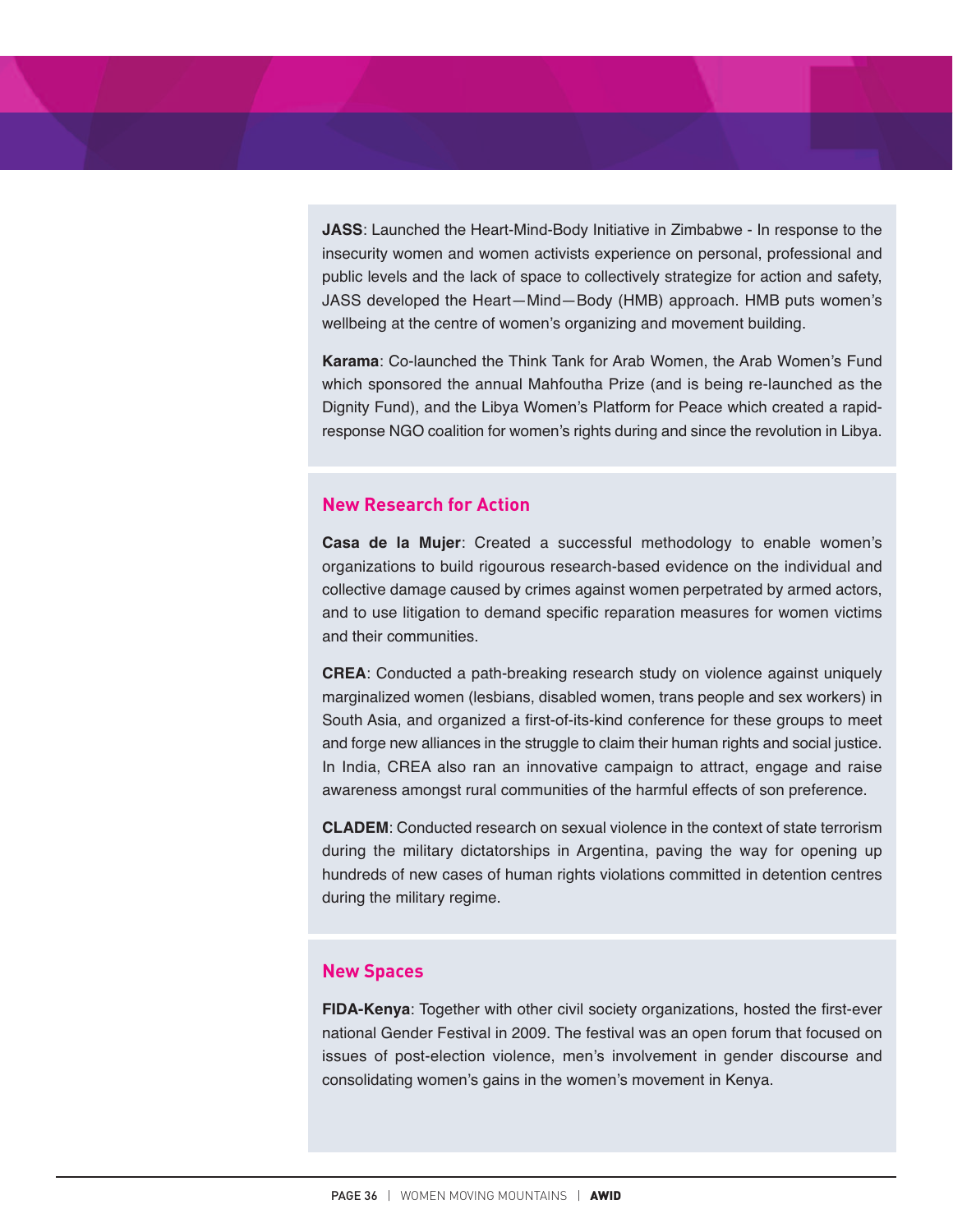#### **New Concepts**

**IAWJ**: Developed the legal and analytical framework for addressing the new concept of "Sextortion21," crafted a "Sextortion Toolkit", and reached thousands of individuals and trained thousands of justice personnel with the message that corruption is corruption, whether the currency of a bribe is financial or sexual.

#### **New Campaigns**

**Isis-WICCE**: Launched the PEAR Campaign (Peace, Empowerment, Accountability and Reclaiming), a movement of anti-rape campaigners who are committed to reclaiming the human rights of sexual violence survivors.

**WLP**: Contributed to the Claiming Equal Citizenship Campaign and family law reform in the Middle East and North Africa, and advanced the concept of the citizen in relationship to the state.

#### **Building New Capacities**

**Puntos Encuentro**: Created the Gen-Gen course [so that] key organizations in the region can develop the skills and organizational will to incorporate a gender and generational perspective into their work, contributing to the creation of a critical mass of organizations with a similar perspective, crucial to turning the tide [in favour of] young women's rights.

**WILDAF**: Trained paralegals and created community reconciliation committees... who were able to sensitize community members, as well as negotiate cases involving non-maintenance of children, marriage, divorce, inheritance, etc., peacefully, [and ensuring that the] settlements took into account women's rights principles as laid out in legal instruments.

**WLUML**: Through their Women Reclaiming and Redefining Culture programme, helped strengthen women's capacity to document, advocate and intervene to counter the use of 'culture' to deny women's rights.

**Gender Links**: Embarked on a ten-stage gender mainstreaming process over a two-year period with local governance councils and media houses that included policy development, action plans, and implementation.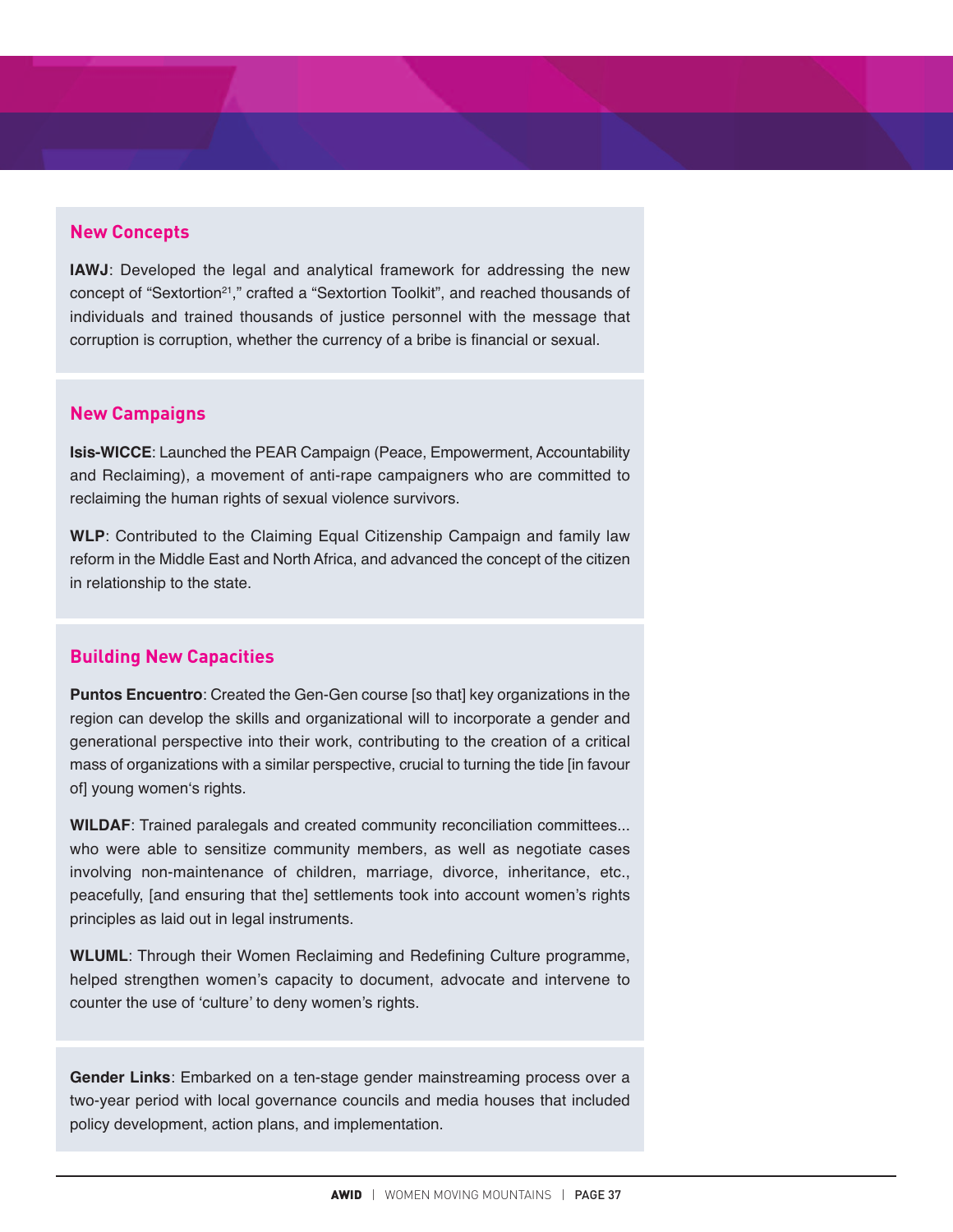## 3. Built/expanded/strengthened their movements and influenced others:

Three of the ten top achievements (numbers four, five, and seven) relate to strengthening organizations' movements and influencing the perspectives and agendas of other movements in support of women's rights and gender equality. Of the organizations we consulted, 74% (26 organizations) reported effectively mobilizing and strengthening women's collective power, strengthening women's leadership both within their own organizations and movements and in other public and political spaces (80%), and building alliances with other movements and organizations (83%) to achieve greater collective impact. These are all critical achievements because they speak to creating strong, ground level or constituencybased movements that leverage women's collective power and leadership. They also speak to building strategic alliances with other pro-women forces, all of which are vital to sustaining transformations in gender power over time. <sup>22</sup> Some examples of these movement-building achievements are provided below in Box 5.

## Box 5: Building and strengthening movements

**AWDF**: Was able to scale up the innovative movement building programme of the African Feminist Forum (AFF).

**AWANICh**: Strengthened the leadership and networking capabilities of over 2,324 women from 130 women civil society organizations in Africa. Also supported three male-headed peace organizations to develop gender policies for their organizations.

**AWID**: Has contributed to strengthening conceptual and strategic clarity on feminist movement building through the conceptual framework and movement case studies in its path-breaking document Changing Their World: Concepts and Practices of Women's Movements. AWID has further charted new ground by critiquing current M&E frameworks and re-positioning them from a feminist and movement-building perspective. These new tools and publications have been extensively used by women's rights organizations, donors, and other civil society organizations to strengthen, track, and communicate the impact of their work.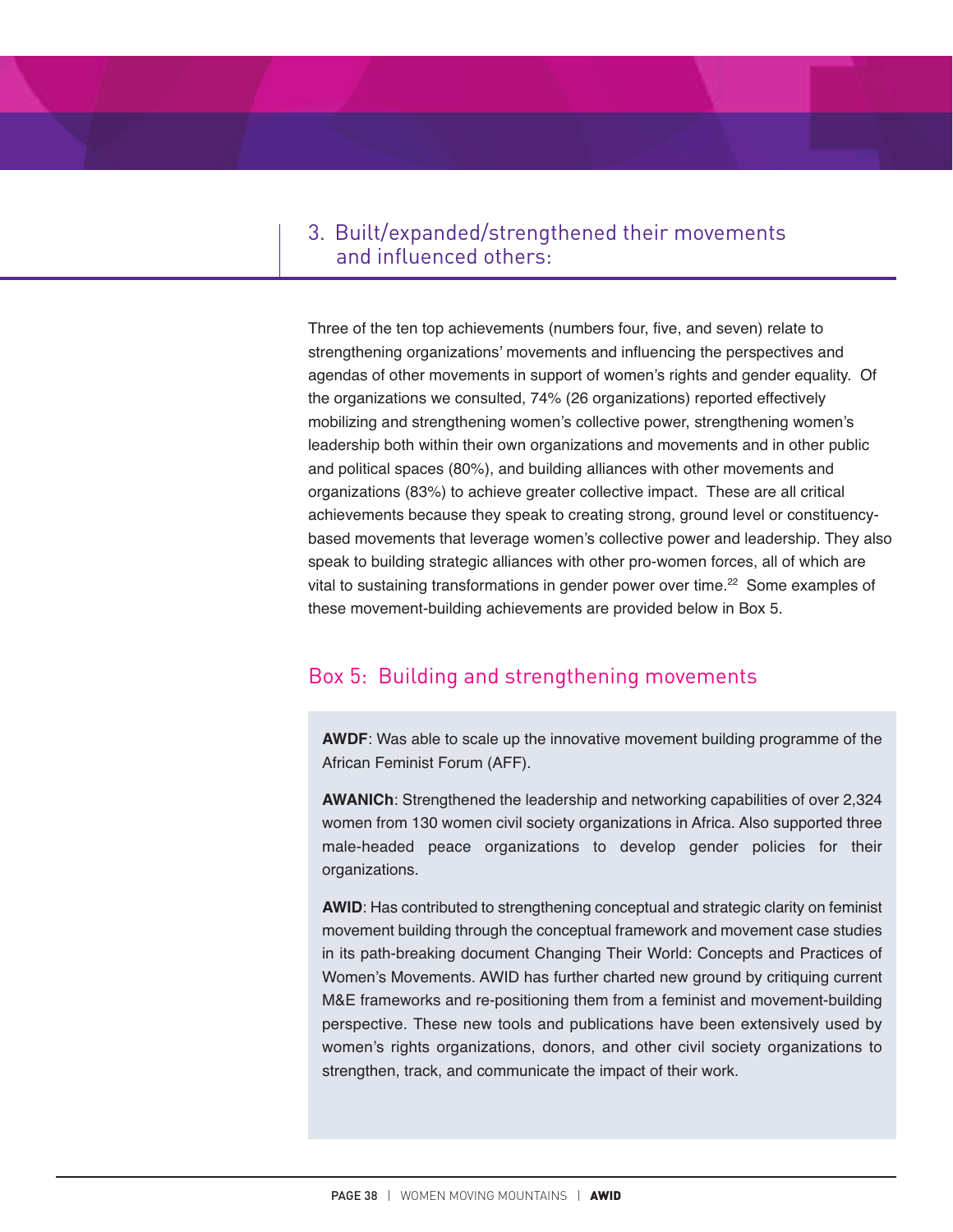**APC**: Built connections and awareness of technology-related violence against women across different social movements.

**Calandria**: Women activists from the two Peruvian provinces of Huancaveliaca and Churcampa, formed a network that worked with the women of their districts to create a Gender Agenda, which was used as a tool to dialogue with the authorities. They also created three networks of promoters to prevent violence against women. Each of the aforementioned linked up with the local Women's Emergency Centers – a decentralized body of the Ministry of Women.

**Casa de la Mujer**: Strengthened more than 200 women's organizations in seven Colombian [provinces] and in Bogotá City. More than 1500 women victims of violence perpetrated by armed actors acquired tools to recognize themselves as subjects of rights and to take action.

**FCAM**: Created advancements in consolidating women's movements in the Central American region and in the active participation of youth organizations.

**FIDA-Kenya**: A total of 143 community action groups had their capacity enhanced on labour and property rights and gender-based violence. These groups [went on] to form networks and have contributed immensely to raising community awareness on women's rights and gender equality, as well as providing community policing [by] reporting violations of women rights to relevant government agencies and to FIDA Kenya.

**JASS**: Facilitated (with partners) the building, mobilizing and strengthening of flexible, responsive, inclusive and cross-cutting alliances, particularly in Mesoamerica, of diverse women activists working in increasingly violent and hostile contexts. JASS sought to leverage international, regional and national political influence and generate media attention for the attacks against these women human rights defenders, provided safety, and built extensive regional and international solidarity networks that include activists, academics, donors, journalists, and religious leaders.

**Karama**: Built a regional network and broke the isolation of more than 150 national women's NGOs in 13 MENA countries, and succeeded in building a tradition of working together and sharing knowledge across national and regional boundaries. Not all of these NGOs were working together, or engaged in work to end VAW, when we began and even fewer were using international instruments for advocacy. Networking at the regional level was infrequent or nonexistent for many of these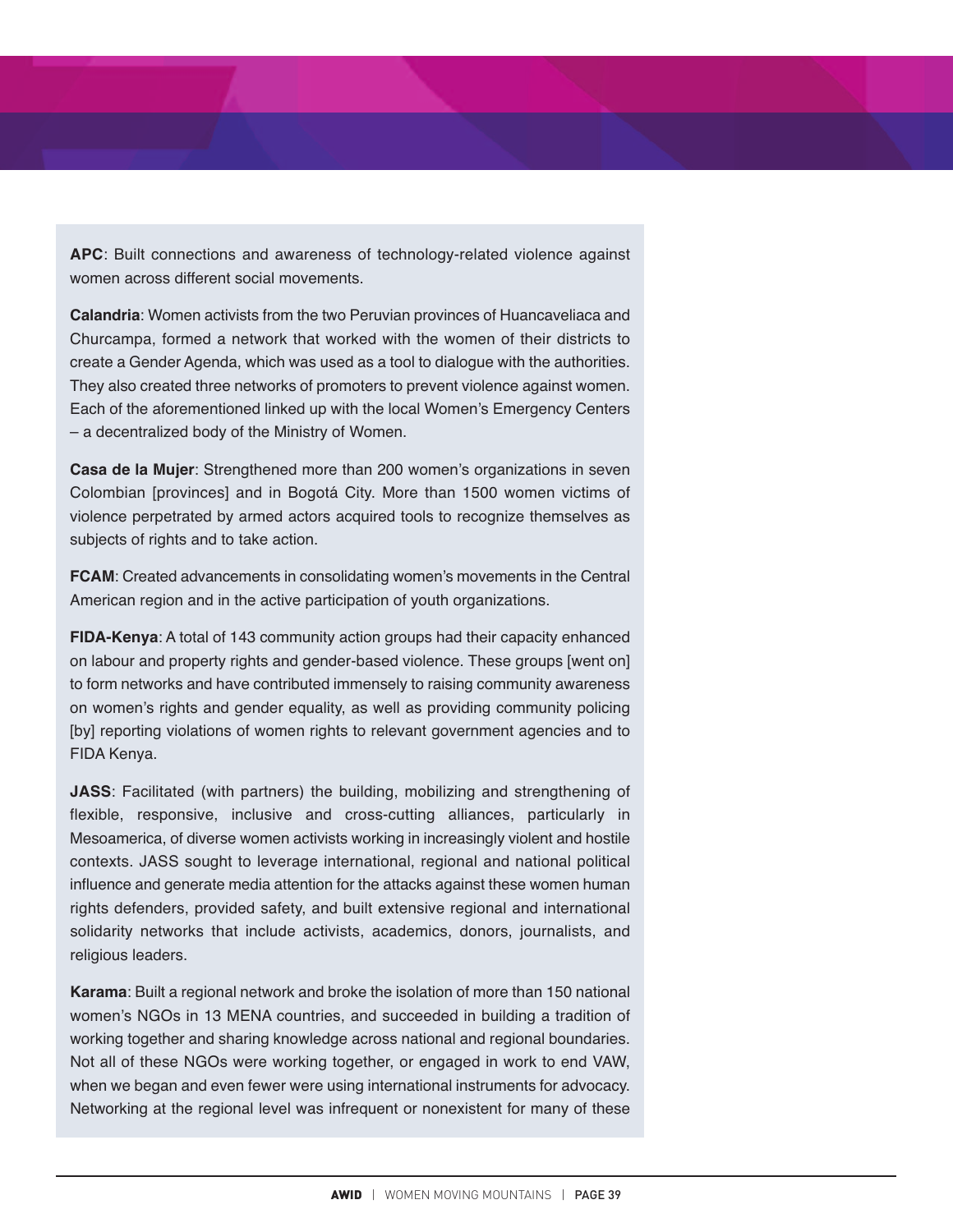NGOs, and by holding 16 different multi-day regional consultations, trainings, and working seminars over the three years, Karama created a robust linkage, exchange, and cohort among NGOs from Arab and North African countries. Several legacies are the creation … of new entities: Think Tank for Arab Women, the Dignity Fund, the New Arab Women Forum, and the Libyan Women's Platform for Peace.

**Kvinna till Kvinna**: Increased networking among the women human rights defenders within the MDG3-project. The increased possibilities for women human rights defenders in the Western Balkans to meet and share experiences have been very much appreciated. In total: 93 networking activities organized by partner organizations, reaching 2096 women human rights defenders and other women in public life; and eight networking activities organized by Kvinna till Kvinna, attended by 218 women human rights defenders from partner organizations.

**Nobel Women's Initiative**: Provided visibility for courageous activists at critical moments & garnered hard-to-secure media attention for women's rights violations and peace processes – such as for our International Tribunal on Crimes Against Women of Burma, held in New York City in March 2010.

**OWFI**: Played a critical role in mobilizing women, youth and CSO's and defending detained young protestors in Iraq's Tahrir Square demonstrations, which began in January 2011. OWFI was the only women's organization openly working on Tahrir Square mobilizations, and brought a number of marginalized constituencies to participate in the "Iraqi Spring".

**Puntos Encuentro**: Alliance and networking with more than 100 organizations in Central America that have enriched our program and [made] possible the collective building of our TV series "Contracorriente". We also facilitated the appropriation of this tool by other groups for public advocacy around gender equality and women's rights.

**Semillas**: In 2009, the movement in Mexico of indigenous women defending women's land property rights was practically non-existent. There were very few organizations supporting the land rights issue for rural or indigenous women. Throughout the MDG3 Fund-supported program, an integration process began with the grantees from different regions of Mexico, who met and shared their experiences. By the end of the program in 2011, the grantees formed a network called "Indigenous Women Defending Mother Earth", which aims to work on a common strategy at a national level. Without the MDG3 Funds, these leaders would not have met and there would be no collaboration among each other, which is an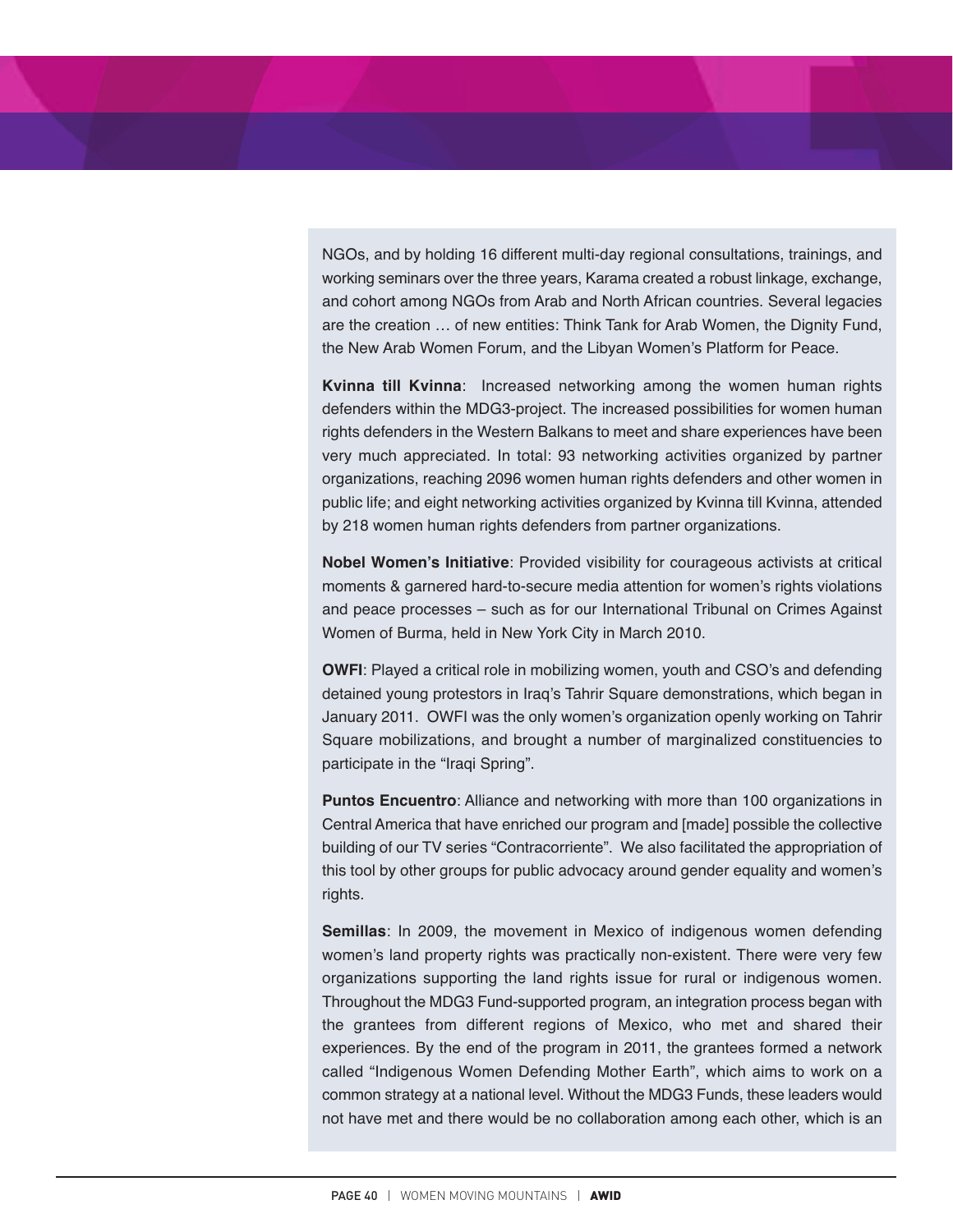essential factor for successful [movement-building], and for producing social change at a broader level.

**UAF-Africa**: Our rapid response grants enabled [us] to support women's organizations at critical times in their efforts for women's empowerment and equality.

**Trust Africa**: Created a network of women's organizations working on VAW in francophone West and Central Africa.

**WIEGO**: [and its project partner IUF] were able to successfully consolidate their long-standing mobilization work to establish the International Domestic Workers Network (IDWN); The Global General Assembly of the Working Poor Women [was also held] which enabled informal workers from different regions to network, share information, document their common needs, and plan for future work together.

## 4. Advocacy Successes:

Two of the top achievements (five and ten) relate to the respondents' advocacy successes. Not only did they positively influence the gender perspectives and strategies of other organizations and movements (which 80% reported), but 66% also reported successfully fighting discriminatory laws and policies, many of which would have rolled back past gains. Many respondents described how they – often in alliance with other social justice groups – successfully fought backlash, regressive laws, and policy shifts that would have seriously jeopardized the gender equality gains and/or sexual and reproductive rights that women's movements have fought for over the past many decades. Fund recipients played critical roles as policy watchdogs and defenders of past gains through advocacy, training, lobbying, and by mobilizing public opinion and exerting pressure on government at different levels to stand by their international and constitutional commitments to protecting the equal rights of women and other marginalized groups. Several organizations also made significant contributions to global policy processes, and the creation of new rights instruments and institutions at the global level. These will have positive reverberations for women worldwide in the years to come. Examples of these advocacy achievements are briefly described in Box 6 on the next page.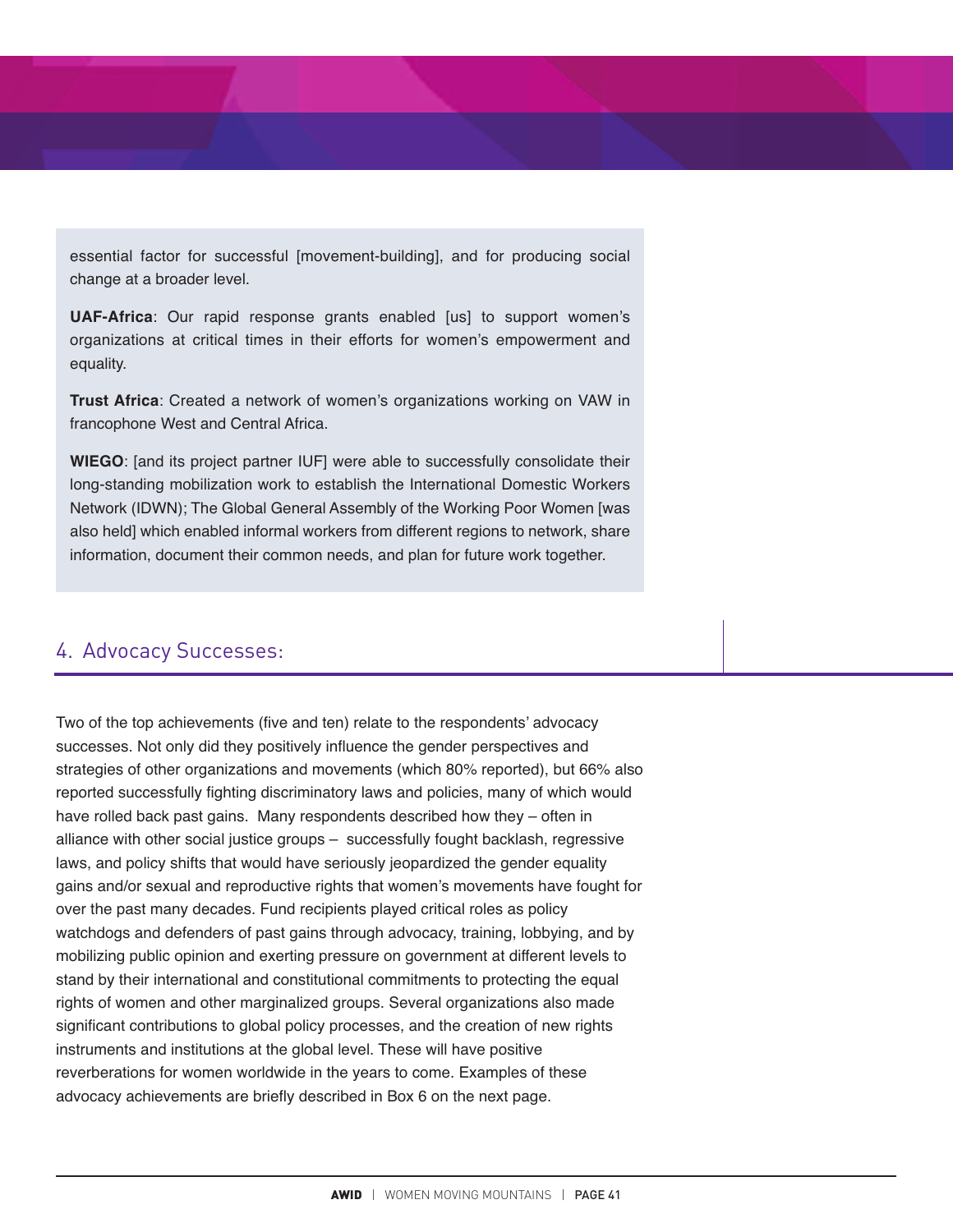## Box 6: Advocacy achievements

#### **Recognizing Technology-Based Violence**

**APC**: Engagement by our local partners with the cybercrime units of both the Philippine National Police and National Bureau of Investigation has ensured a recognition of technology-related VAW as a cybercrime and also attempts by both units to streamline and coordinate their responses to these violations in a way that considers women's specific experiences. Our partners are also being consulted by local government authorities for advice about how government can craft or amend local laws or ordinances and education programmes so they address technologyrelated VAW.

#### **Advancing Women's Rights in Peace and Conflict**

**AWANICh**: Liberia, Sierra Leone and Cote d'Ivoire developed National Action Plans for the implementation of UNSCR 1325 with women playing significant roles.

#### **Resisting Discriminatory Legislation**

**AWDF**: Mobilized public opinion to resist negative legislation such as the Anti-Homosexuality Bill in Uganda and the Indecent Dressing Bill in Nigeria.

**UAF-Africa**: The rapid response programme supported a legal and advocacy process aimed at raising public awareness and stopping the ongoing forced sterilization of HIV positive women in Namibia.

#### **Engendering Development Debates**

**AWID**: Helped engender the Accra Agenda for Action (2008), and, working alongside a core group of women's organizations, APWLD, Coordinadora de la Mujer-Bolivia, FEMNET and WIDE, mobilized women's groups on the road to the Fourth High Level Forum on Aid Effectiveness in Busan, Korea (2011). As a result, women's rights and gender equality concerns are now more integrated in key guiding frameworks and processes that are shaping development cooperation worldwide and more women's organizations are playing active roles in these processes.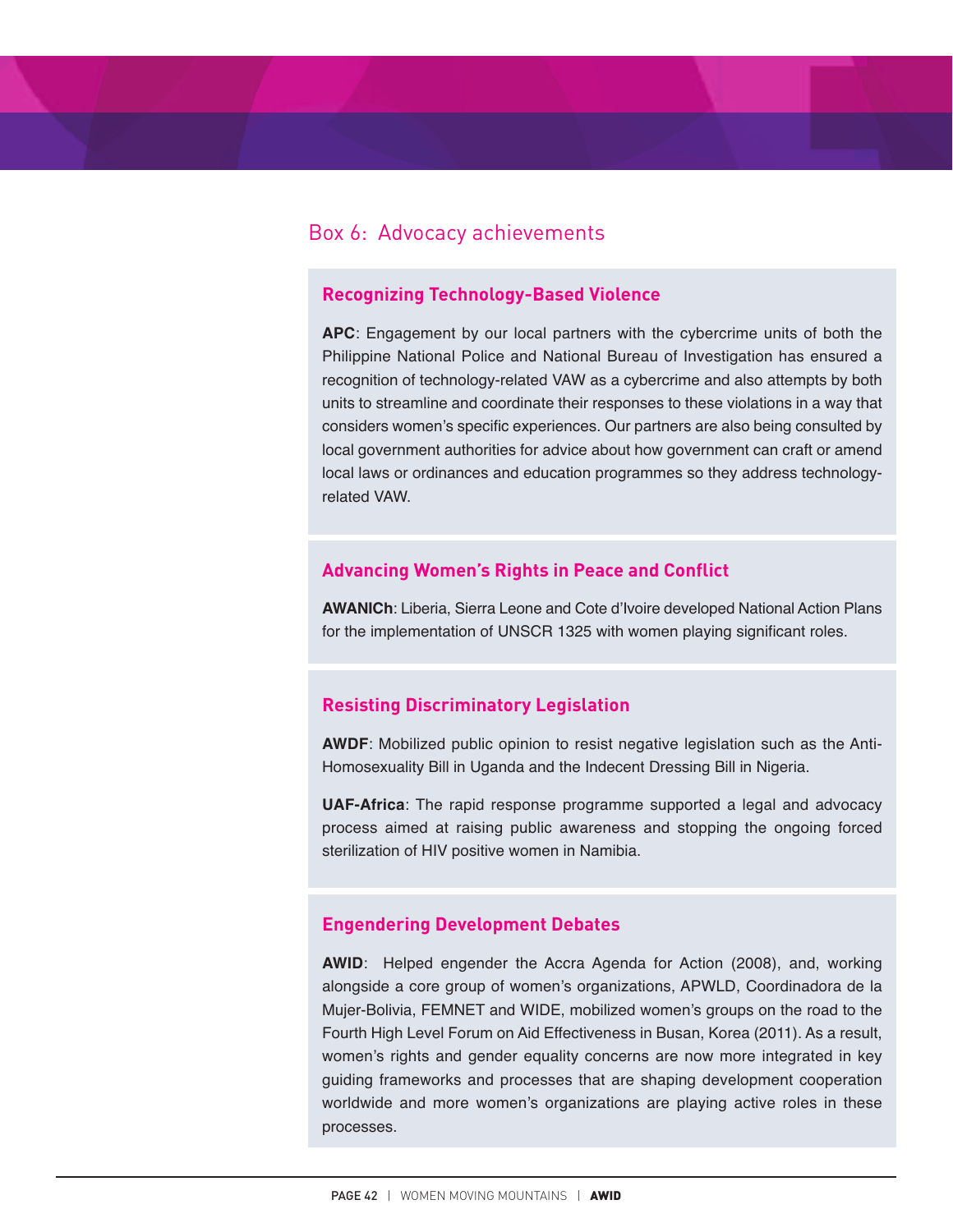#### **Gendering Law and Policy**

**BREAKTHROUGH**: Launched advocacy programmes on strengthening the national (Indian) domestic violence law, the prevention of sex-selective elimination, early marriage, safe motherhood, and transforming broader gender power relations. Empowered by their participation in the "Ring the Bell" campaign, many grassroots women began demanding access to other basic services like clean water and sanitation.

**Huairou Commission**: HC's partner/member Las Brumas in El Salvador is holding the government accountable to the equal opportunity laws by comparing the government's actions with publically available plans.

**Isis-WICCE**: Along with the Totto-Chan Centre for Child Trauma (TCCT) hosted a Leadership Conference 'Positioning Women's Needs and Priorities in South Sudan' in April, 2011 that helped identify the six women's needs and priorities which became the advocacy themes for engaging policy makers.

**LAC**: Research on mental health was used to inform policymaking, including successful lobbying for revisions to the government's draft Mental Health Bill.

**MIFUMI**: By investigating, documenting and reporting on violations of women's property and inheritance rights, they succeeded in mobilizing support for the Domestic Violence Act (passed in Nov 2009), various land bill amendments, and stronger constitutional provisions for gender equality in Uganda. Also organized a national campaign using multimedia to raise awareness of the public on the contentious issues of the marriage and divorce bill in Uganda.

**OWFI**: Continuous campaigning against trafficking caused an anti-trafficking law to be passed towards the end of our grant, and also mobilized public opinion against the attempt to pass restrictive Shari'a-based personal code in Iraq.

#### **Strengthening Law and Action on Violence Against Women**

**Casa de la Mujer**: Built public and women's organizations' pressure for the implementation of Colombia's Law 1257 of 2008 – a law created to eradicate violence against women that Casa helped push for, and also successfully lobbied against restriction of women's sexual and reproductive rights, and restitution of the property rights of women victims of violence.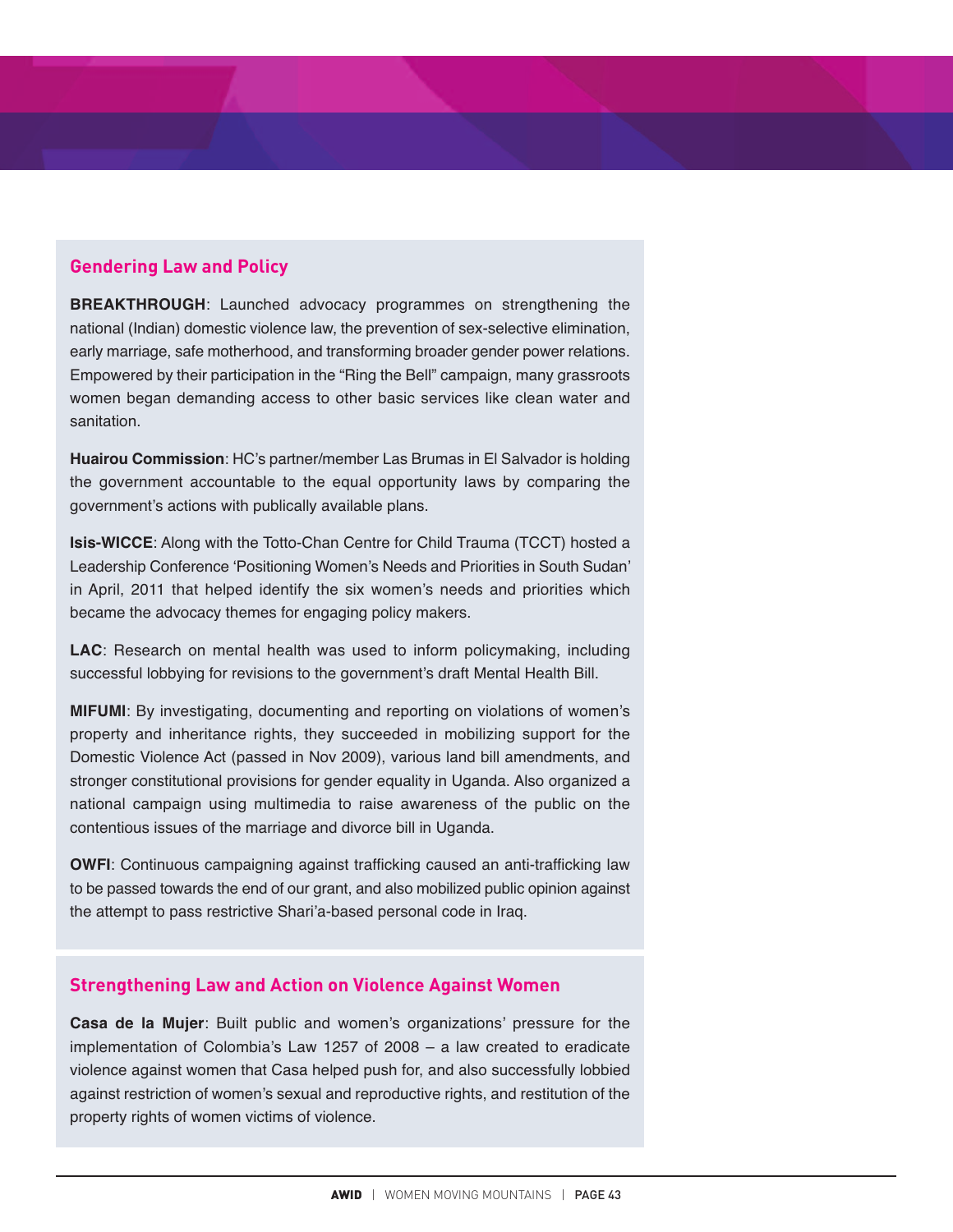**CLADEM**: Working in partnership with other human rights groups, CLADEM successfully obtained sanctions in fifteen countries<sup>23</sup> in Latin America and the Caribbean for violations of women's human rights and failure to protect women; and, the acceptance by the UN Human Rights Treaties Committees<sup>24</sup> of over 147 recommendations that would pressure Member States to improve implementation of policies, enact laws that favour women, and enable their justiciability.

**FCAM**: Grantees' advocacy efforts helped pass a law against femicide and other forms of VAW in Guatemala in 2009, the Special and Comprehensive Law for a Life Free of Violence for Women was approved in El Salvador in 2010, and a Comprehensive Law on Violence Against Women was approved in Nicaragua in January 2012.

**FGHR**: Mexican grantees successfully pressed the state governments of Guanajuato and Chihuahua to pass legislation that increases penalties for violence against women and allocates funding for public education and violence prevention efforts. Indian grantees trained single women, who then persuaded the state of Rajasthan to almost double pension support for poor widows, and helped thousands of widows secure \$877,000 in social security benefits and almost \$370,000 in labour contracts.

**FIDA-Kenya**: Contributed towards the adoption of the Sexual Offences Act in 2008 in Kenya. This Act harmonizes sexual violence legislation into a single law, provides a comprehensive definition of rape, introduces minimum sentences, criminalizes sexual harassment and expands sexual offenses to include: gang rape, deliberate infection with sexually transmitted diseases, trafficking for sexual exploitation and child pornography.

**Gender Links**: Worked with 143 local councils in ten SADC countries to develop and implement Gender Based Violence Action plans, which place prevention at the centre of all strategies and initiatives to address GBV.

**Nobel Women's Initiative**: The International Tribunal on Crimes against Women in Burma and related media coverage contributed to the global momentum for a UN Commission of Final Report 8 Inquiry on Burma (as of mid-2011, 16 countries were in favour of such a Commission).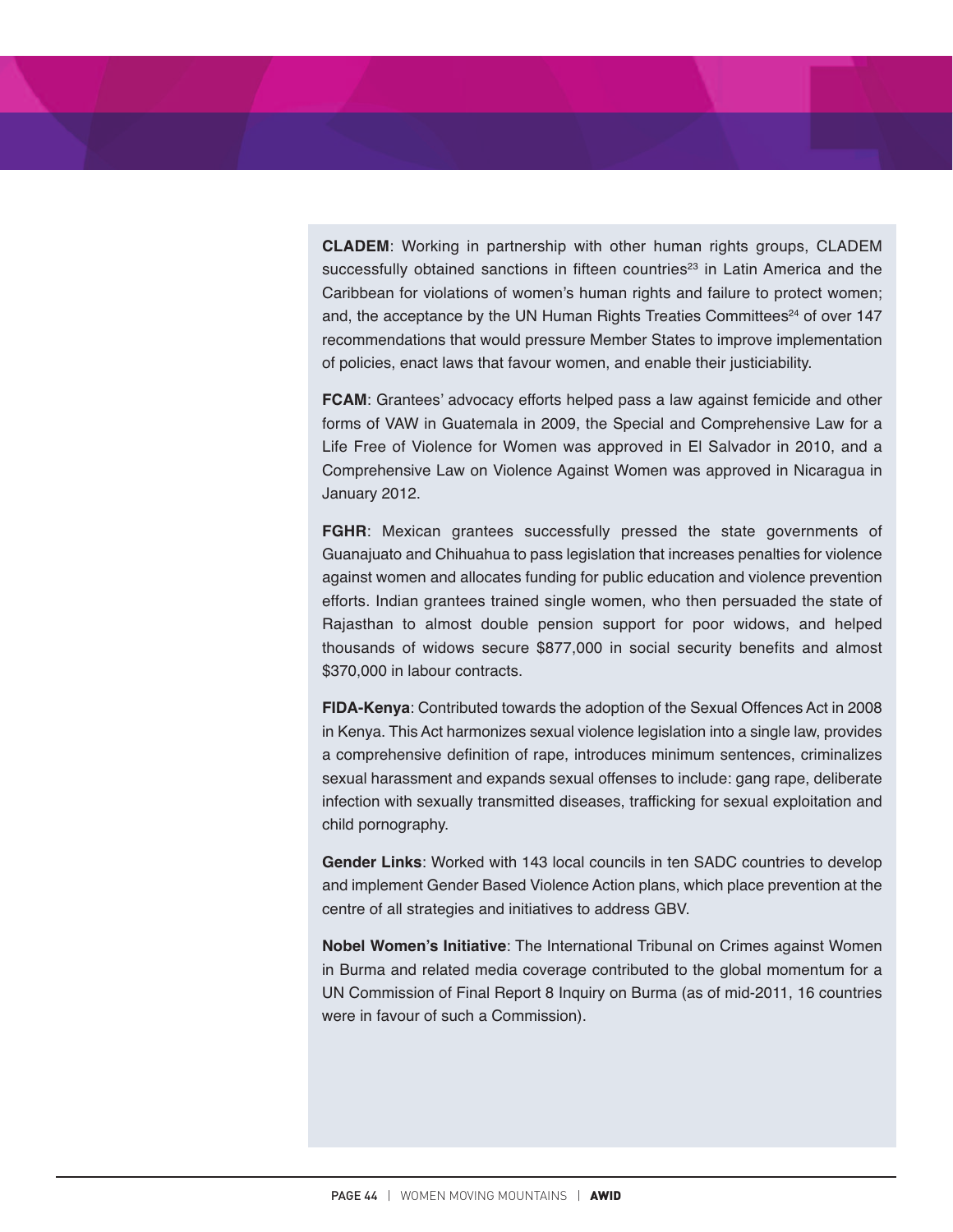#### **Advancing Women's Economic Rights**

**Semillas**: Grantees began gaining recognition at indigenous and other community assemblies; [The] 518 women who have gained land ownership have set an important precedent for women's land rights under customary law in these areas.

**WIEGO**: Organizations of domestic workers, home-based workers and street vendors linked up and gained access to the policy bodies that affect their work and lives. They also lobbied other women's movements in support of ratification of ILO Convention 189 – such as KUDHEIHA Workers in Kenya – and partly as a result, the Kenyan government has committed to ratify the Convention.

**WILDAF**: National member networks used the results of Fund-supported research studies on women's access to land to collaborate with other stakeholders for strengthening their national legal frameworks for women's land rights; and through their participation in the pan-African Gender is My Agenda campaign (GIMAC), WILDAF highlighted the importance of empowering African women farmers and gained support for this issue from some key African Heads of States in the African Union.

**WLUML**: Women's Inheritance and Property Rights programme was expanded, which helped women in seven countries - Afghanistan, Indonesia, Pakistan, Niger, Nigeria, Senegal, and Sudan - to build capacity for documentation, advocacy and interventions to counter the use of 'culture' to deny women's rights, and target the policies and laws in place in their countries.

#### **Advancing Women's Civil and Political Rights**

**WLP**: Major public pressure and media attention for the Women's Nationality Rights campaign led to a significant increase in Lebanese public support for women's nationality rights. WLP Egypt is countering anti-women extremists using WLP methodology & trainings; WLP Jordan provided the Jordanian constitutional reform committee with recommended amendments for women's rights; WLP Mauritania/AFCF successfully engaged in legislative advocacy promoting the criminalization of female genital mutilation – a religious fatwa against the practice was issued in January 2010; Morocco removed all reservations to CEDAW & signed the Optional Protocol (the Minister of Women's Affairs recognized WLP Morocco/ADFM's important role in this success by announcing the government's pending reform at an ADFM-hosted Equality Without Reservation regional meeting).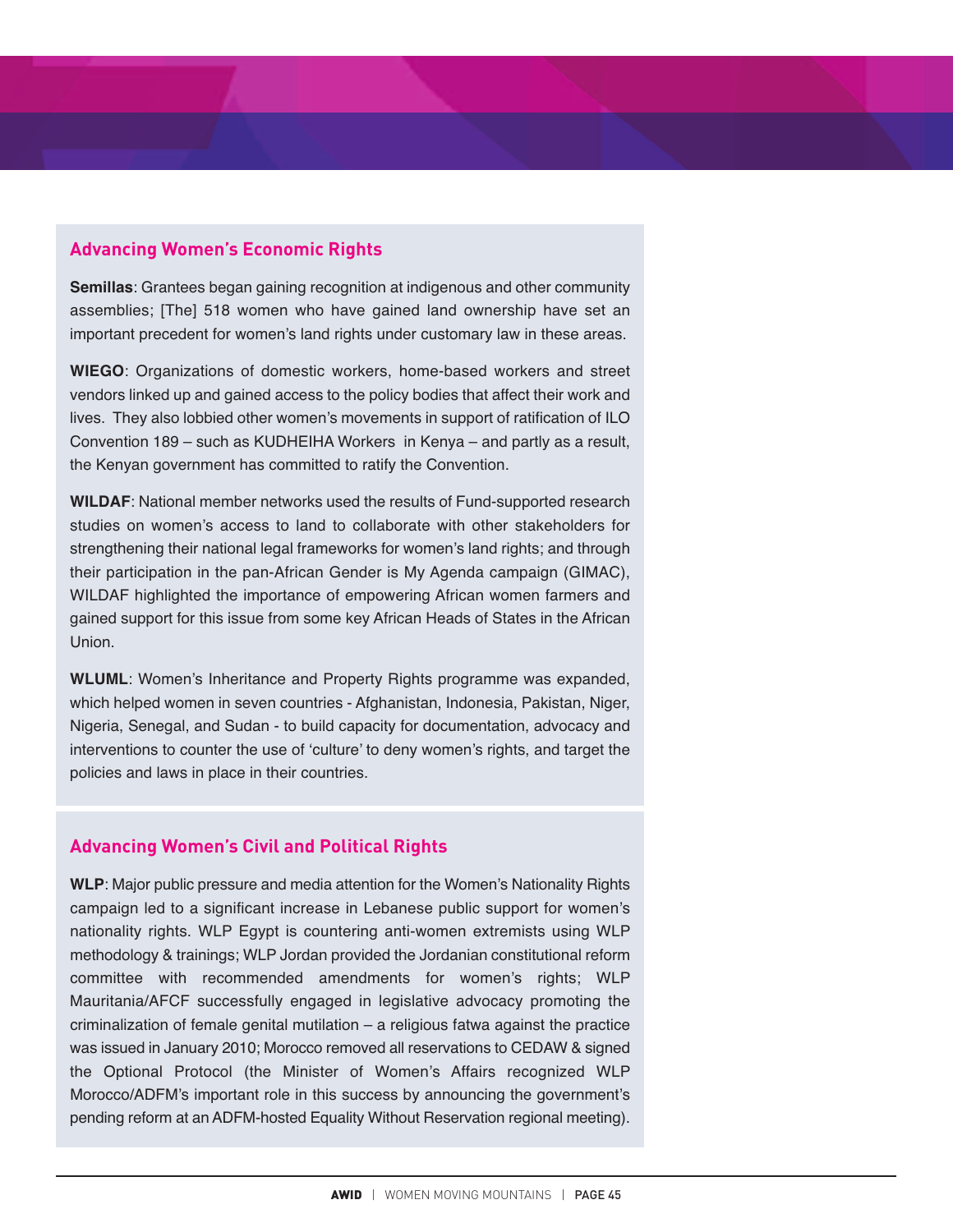Finally, the one achievement that does not fit into any of the above areas, but that was nevertheless listed among the top ten, and which is probably the most poignant of all is that of the 24 respondents (69%) who felt that simply surviving and continuing their work under very difficult and challenging circumstances was a major achievement. This sentiment was eloquently expressed by Yanar Mohammed of the Organization for Women's Freedom in Iraq (OWFI), who said, "One of our major achievements was the survival of our organization against the backlash from misogynist groups!"

## **Why These Achievements Matter**

To understand the true value of these achievements requires an understanding of some of the key lessons learnt by women's movements over the past several decades. On the question of scale and coverage, for instance, we have realized that small, localized and grounded efforts are critical to change, but if these remain isolated (not only from one another, but from interventions at other levels), they can be quickly extinguished. Thus, connectivity with related or complementary efforts, and mobilizing and organizing a larger number of women and their communities against gender discrimination are critical for change to become sustainable and to make a larger difference. We know that we cannot rest content with small islands of change in a sea of oppressive patriarchal cultures. We also know that going to scale merely in terms of service delivery, or bringing millions of women in as program beneficiaries rather than agents of change, is also not a transformative strategy. Therefore, **conscious and systematic movement building** by empowering women to become conscious actors in a social change process is vital.

These struggles, though, without corresponding enabling conditions on the part of the governance and justice systems, can be futile. The state and its various institutions must do their part as duty bearers. Hence, advocacy for legal and policy reform is an important correlate. In the face of the growing worldwide backlash against women, especially empowered and organized women fighting for their rights, and against other marginalized communities who have begun to assert their rights, **holding on to our past gains and pushing back regressive laws and policies** is essential. Otherwise the hard work of the past century will be completely negated. Of course, merely **surviving under increasingly tough conditions** – continuing our work in the face of declining resources, growing attacks on women human rights defenders, and the range of forces aligned against our change agenda in many contexts – is a huge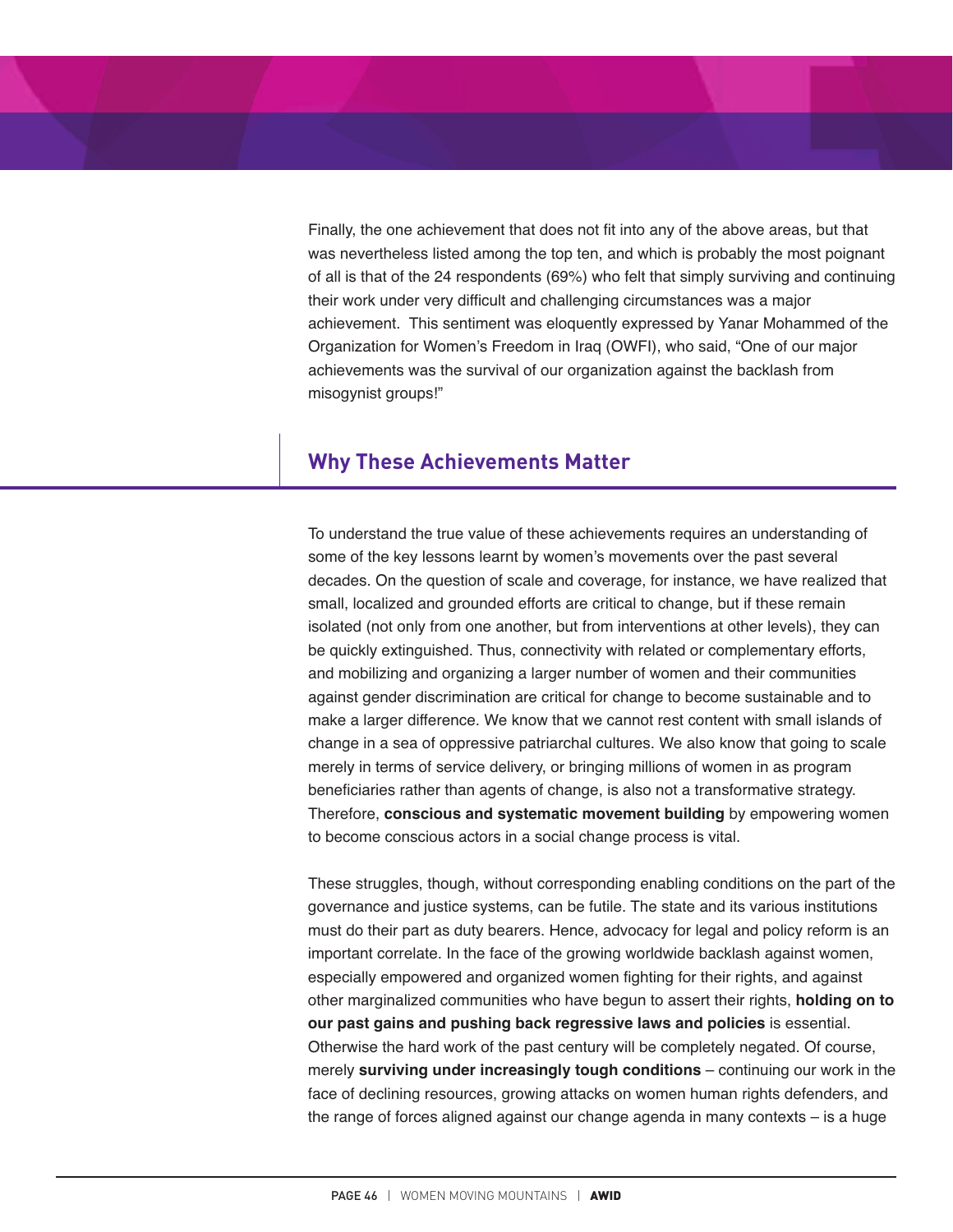and important achievement in and of itself. Consequently, the top ten achievements of our respondents, and indeed of the MDG3 Fund itself, must be placed against this backdrop and celebrated accordingly.

Above all, these achievements assume even greater significance when we place them against the backdrop of the complex and challenging global and local contexts in which this work was carried out, as we have outlined earlier. Accomplishing all this, in less than four years, in the face of backlash, fundamentalisms, conflict, and violence, is truly remarkable.

- <sup>17</sup> The UN's Special Rapporteur on Human Rights Defenders definition is useful to share here: "Female human rights defenders, i.e. women who, individually or in association with others, act to promote or protect human rights, including women's rights… [and] also male human rights defenders working on women's rights as well as on gender issues."
- <sup>18</sup> See http://www.ohchr.org/EN/Issues/SRHRDefenders/Pages/Declaration.aspx
- <sup>19</sup> The term used for women of African ancestry in Latin America
- <sup>20</sup> SADC is the Southern African Development Community, comprising the following nations: Angola, Botswana, Democratic Republic of Congo, Lesotho, Malawi, Mauritius, Mozambique, Namibia, Swaziland, Tanzania, Zambia, Zimbabwe, South Africa, and Seychelles.
- <sup>21</sup> A form of corruption where sexual favours are demanded, usually from women, and generally by persons in positions of power, in exchange for some benefit or service, which should in fact be provided as a matter of right or duty.
- <sup>22</sup> Batliwala, S. *Changing Their World: Concepts and Practices of Women's Movements*. Toronto: AWID. 2012. Web. 12 November 2013. http://www.awid.org/Library/Changing-their-World-Concepts-and-practices-of-women-s-movements-2nd-Edition
- <sup>23</sup> Specifically, Argentina, Bolivia, Brasil, Colombia, El Salvador, Honduras, Guatemala, México, Nicaragua, Panamá, Paraguay, Perú, Puerto Rico, República Dominicana and Uruguay
- <sup>24</sup> The human rights treaty bodies are committees of independent experts that monitor implementation of the core international human rights treaties. For more information on these, visit: http://www.ohchr.org/EN/ProfessionalInterest/Pages/CoreInstruments.aspx There are ten human rights treaty bodies composed of independent experts of recognized competence in human rights, who are nominated and elected for fixed renewable terms of four years by State parties. For more information, see http://www.ohchr.org/EN/HRBodies/Pages/TreatyBodies.aspx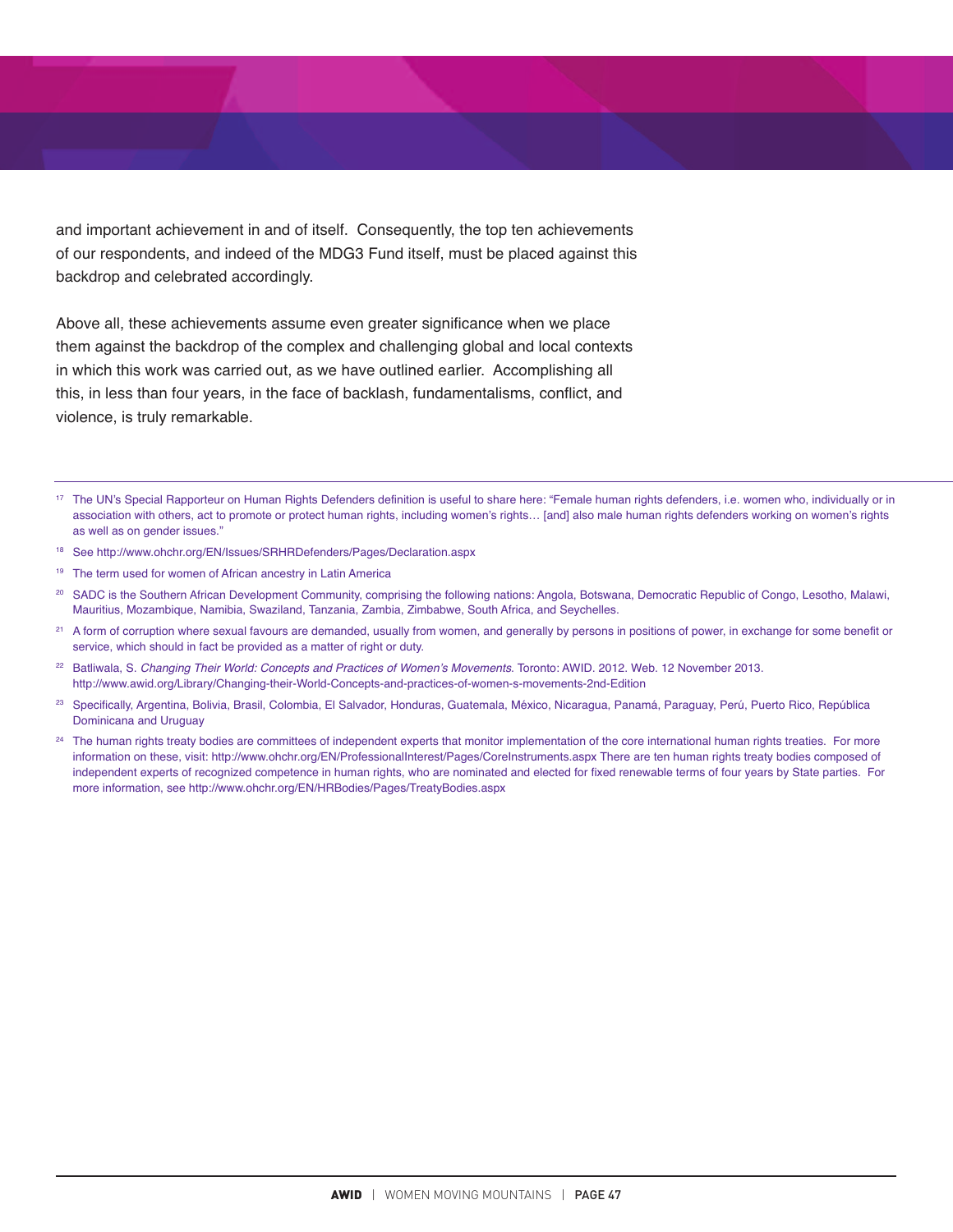The "Big Picture" and key achievements described in the previous sections are impressive, but their real contribution to advancing gender equality in the longer term has to be assessed in terms of the extent to which they addressed the roots of gender power, <sup>25</sup> and therefore gender inequality. This is not an easy task.

Women's rights organizations, in addition to others working on gender equality objectives, have long struggled with the inadequacy and inappropriateness of the available methods/tools for assessing their impact. The majority of these methods tend to be rather linear, simplistic, or short-termed, thus failing to reflect the impact they generate at the systemic level, or even on the structures of gender power that have long been embedded in our societies. We have few instruments that can capture the complexity of the often "one-step-forward-and-two-steps-back" nature of women's rights work. AWID's study of these issues, <sup>26</sup> and our survey of the challenges faced by the MDG3 Fund grantees with the Fund's own M&E system<sup>27</sup> affirmed this notion. When designing the aggregate assessment study of the organizations that received the MDG3 Fund we were squarely faced with the challenge of how could we better capture the extent to which the work of our survey respondents addressed and unraveled some of the deeper roots of gender power, and the forces that reproduce and sustain it.

Reviewing the handful of tools at our disposal, and based on previous positive experiences, we decided to adapt and use the Gender at Work Institutional Change Framework<sup>28</sup> depicted on page 49. The value of the Institutional Change framework<sup>29</sup> is that it precisely accommodates some of the incredible complexity of working on gender power structures. It enables us to examine and assess change both in the formal sphere of resources, rights and policies, and the informal sphere of individual consciousness (self esteem, sense of self worth), and socio-cultural rules and norms that perpetuate and justify gender discrimination. It also allows us to track change along a continuum from the individual to the collective/societal level.

Applying this framework, we asked survey respondents whether or not their Fundsupported work had created shifts in any or several quadrants of the framework. Specifically, we asked if they could report having created perceivable shifts in the individual consciousness and self-image of women, in the cultural norms and practices that justify gender discrimination, in individual access to resources and rights, and in formal laws, policies, and resource allocations for advancing women's rights and gender equality. We also asked them to offer some evidence for the shifts they reported in any quadrant. An overwhelming 34 out of our 35 respondents – or 97% of our total sample – provided detailed evidence on shifts they had tracked in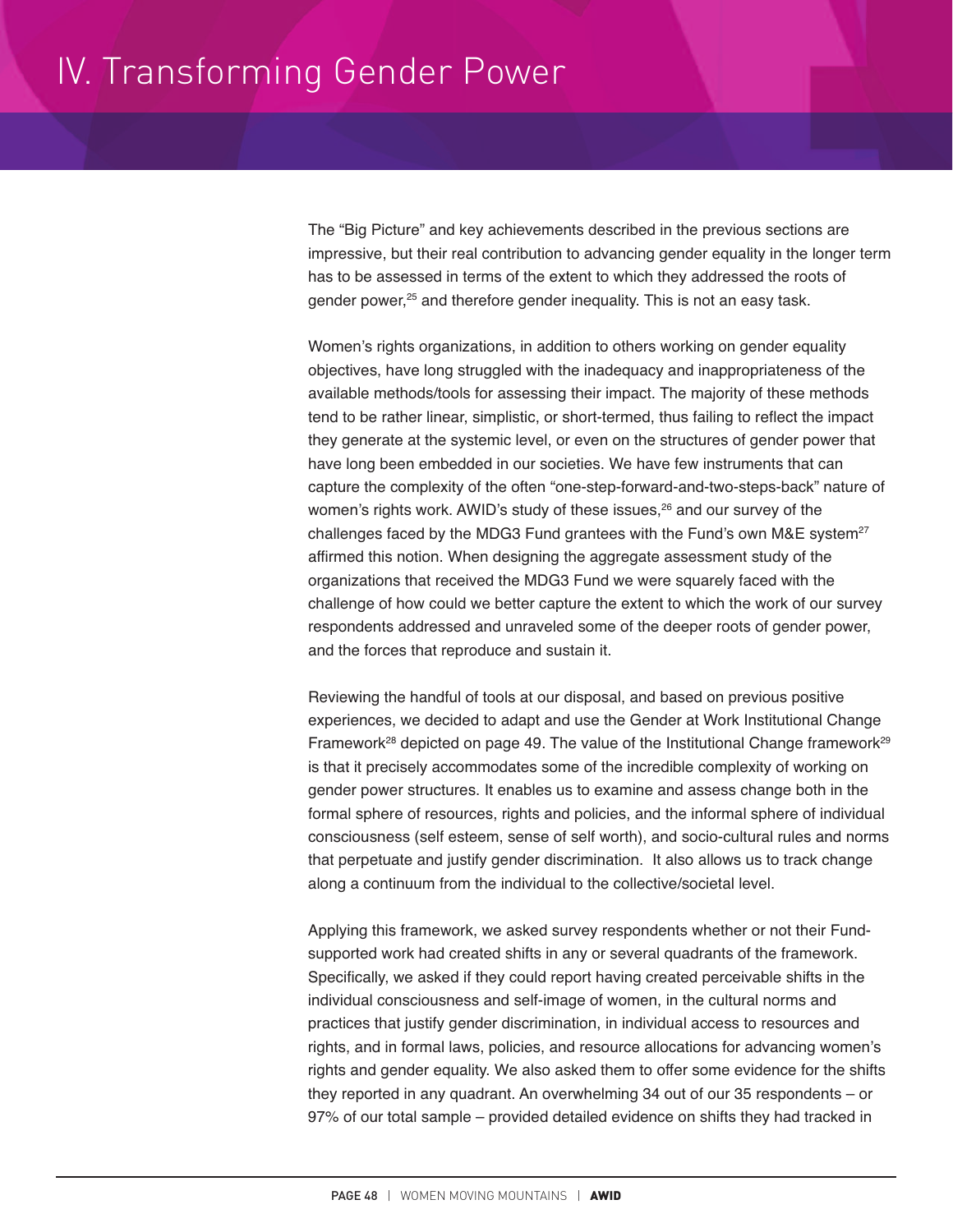these fundamental roots of gender power. Coding and analyzing their responses to these complex questions (see the questionnaire in Appendix (i) yielded the data depicted in Figure 7, and the precise nature of the shifts achieved in each quadrant is presented in Figures 8, 9, 10, and 11.

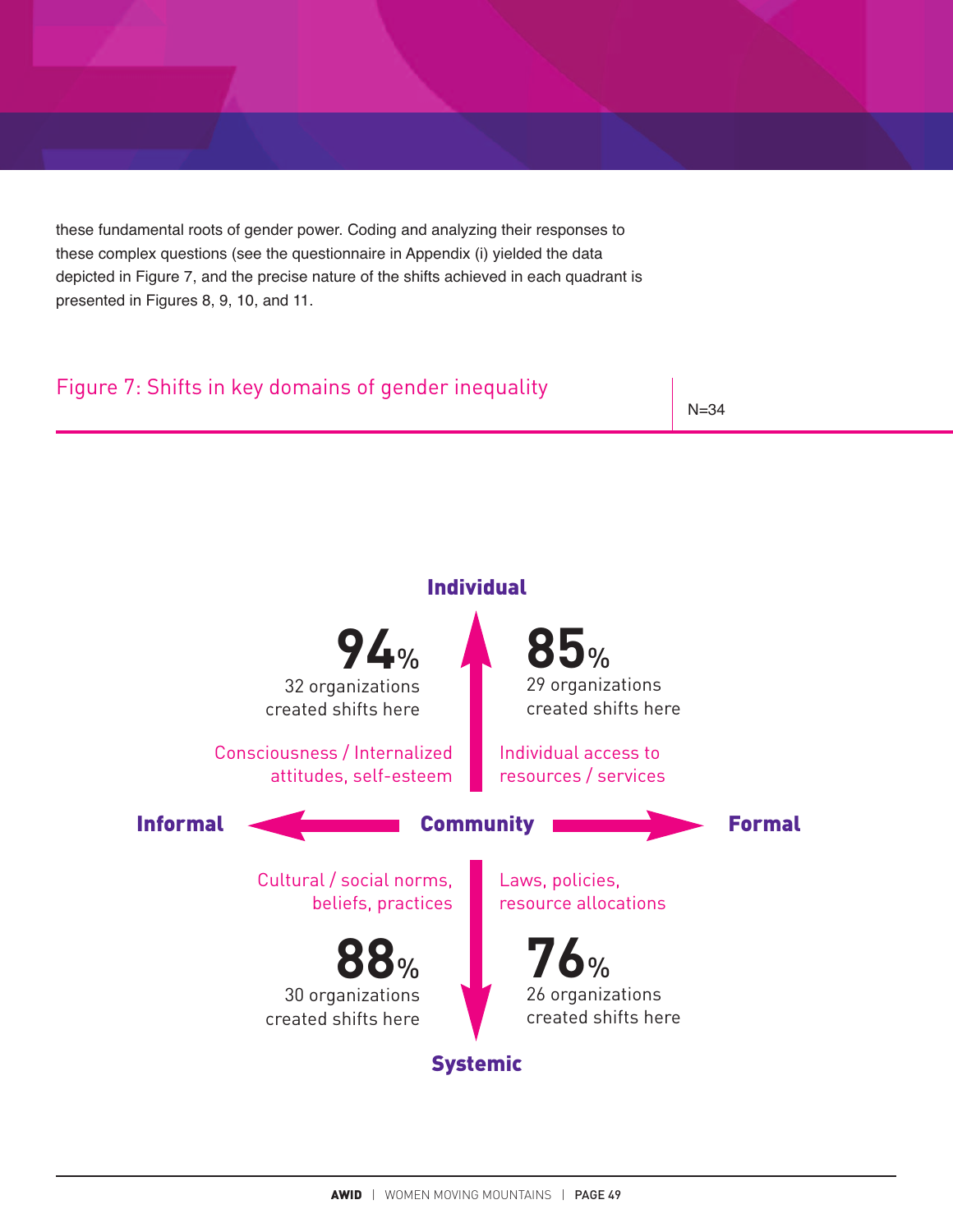Experience shows that while changing laws and policies, and increasing women's access to resources at both individual and aggregate levels require sustained advocacy and pressure for implementation, they are still easier to achieve than the shifts in the informal belief systems and gender-biased practices embedded in culture and societal norms. Changes at the level of consciousness – in women's and men's internalized sense of their roles, rights, and privileges – are the most difficult of all, particularly since they require a set of interventions that depend on particular psychosocial methods and skills (such as consciousness-raising and popular education techniques) which have fallen out of favour with donors because they don't show "concrete results" in the short term.

In fact, these dimensions are as critical to transforming the roots of gender power as stronger laws and resource access. This is often the reason why violence against women persists even in countries that have tough laws and penalties for such crimes; unless women believe they have a right to live free of violence and that they should not be stigmatized if they are subjected to sexual violence, women will, more often than not, fail to report these crimes. Moreover, regardless of what the law stipulates, if duty bearers (like the police) continue to believe that women who report violence or sexual offences "asked for it" in some way, they will continue to fail in recording the crime(s) or carry out a proper investigation. They might even go as far as protecting the offender. Therefore, stronger domestic violence legislation and/or stricter penalties for sexual offenders tend to remain under-utilized because we, as women's rights defenders, have not tackled the domains of individual consciousness and cultural norms.

This is why the contribution of the MDG3 Fund grantees becomes remarkable. It is extraordinary, for instance, that 94% (or 32) of the organizations that responded to this question reported having helped create shifts in women's (and men's) individual consciousness, attitudes, and self-esteem, and that 88% (or 30 organizations) reported shifts in cultural and social norms and practices. A significant percentage (76% or 26 organizations) reported having contributed towards more gender-equal laws, policies, and resource allocations, and 85% (or 29 organizations) reported changes in terms of the increased access to individual women to resources, rights, and services. Figure 8 sums up these achievements.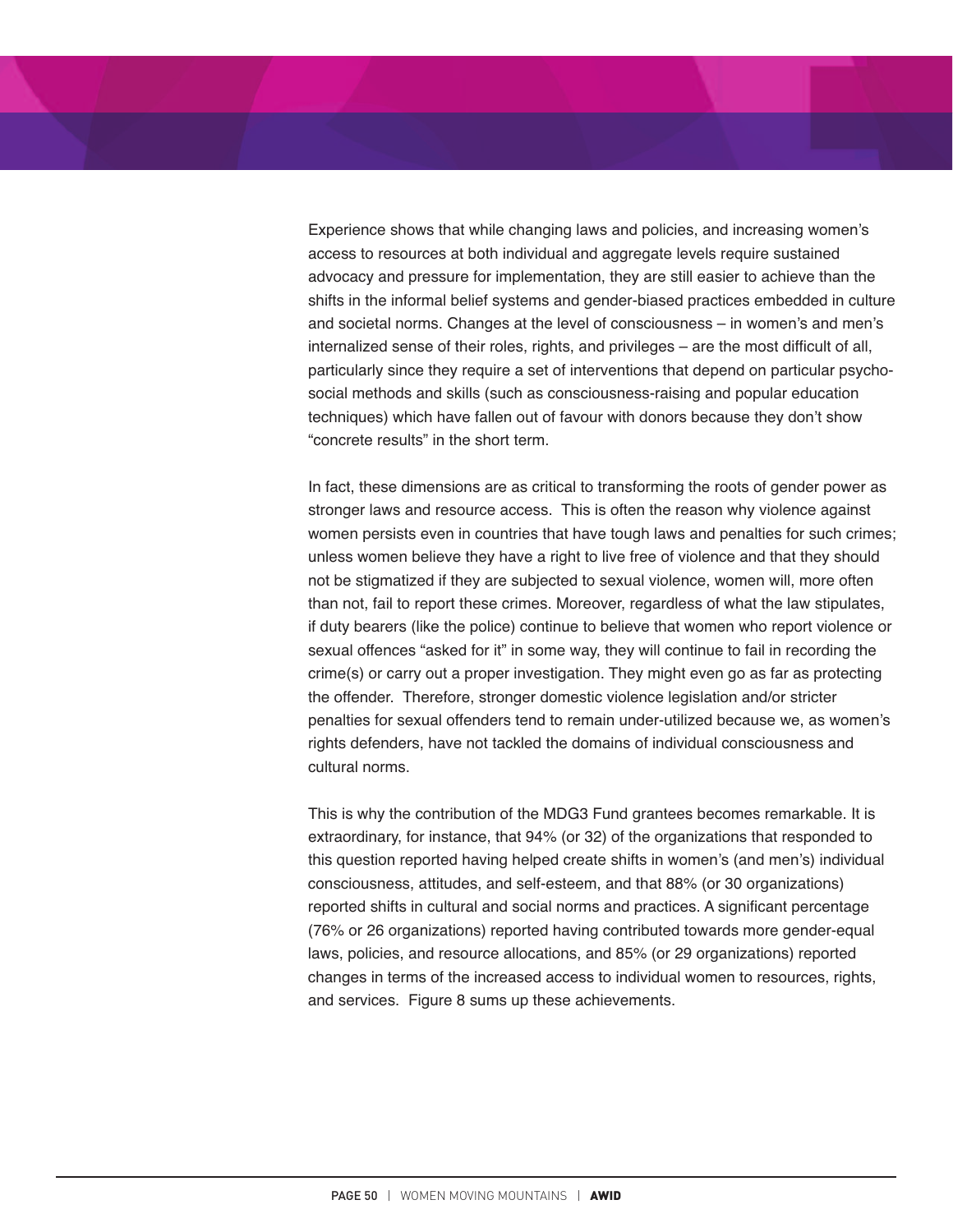## Figure 8: Perceivable shifts in gender inequality

N=34



What kind of specific evidence went into each of these quadrants? We present below both the specific data for each quadrant, as well as a few illustrative examples of the kinds of changes that were observed. However, one should keep in mind that there were far more examples in the survey data, project evaluations, and narrative reports of the respondents than can be shared here.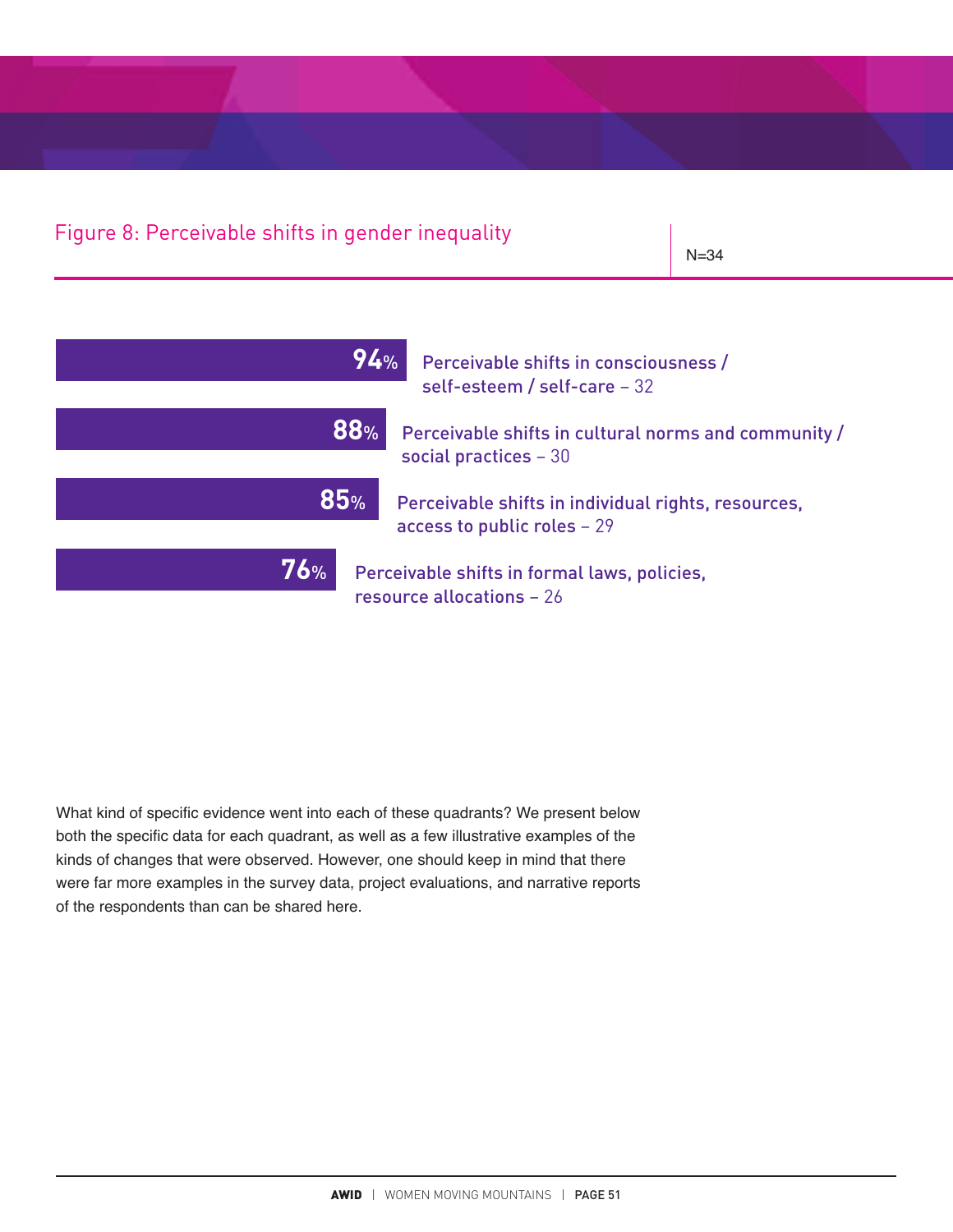|          | Figure 9: Shifts in consciousness / self-esteem |
|----------|-------------------------------------------------|
| $N = 32$ |                                                 |

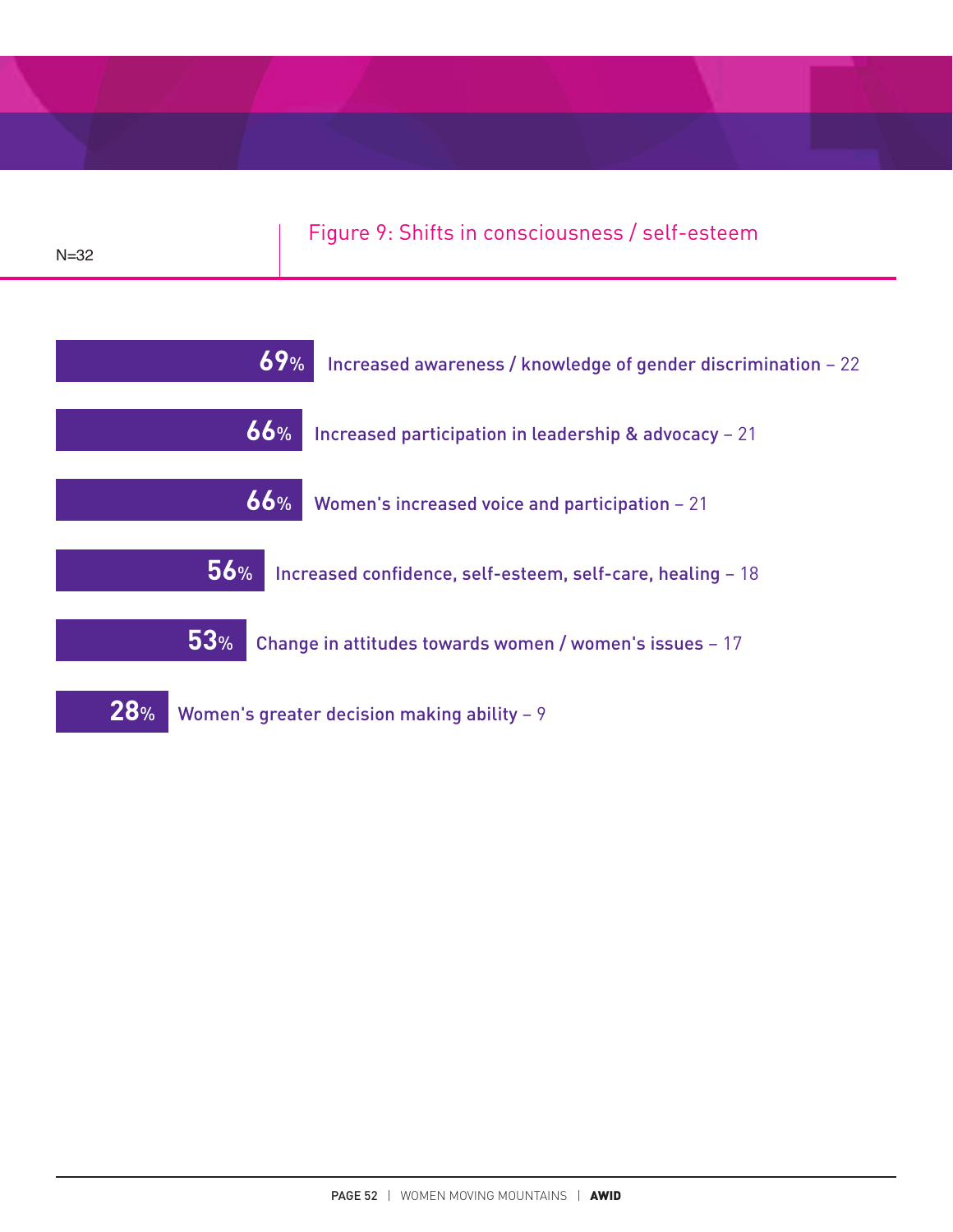## Box 7: Examples of shifts in consciousness / self-esteem / self-care

**AWANICh**: Women are now aware of the need and their power to be involved in peace process[es] from the family through community to national and international levels.

**Casa de la Mujer**: The project contributed to women's emotional and physical recovery, as declared by them in the process evaluation. Participants' recovery, along with the analytical and conceptual tools that they acquired, helped them in making changes at the individual level such as caring for themselves and their [… looks…], starting school again to finalize basic education, study[ing] to learn to read and write, working in a paid job. The work also related to changing processes at the collective level such as changing roles in their relationships with partners and transforming family relationships to set up boundaries on violence among couples.

**Gender Links**: As part of their "Healing through Writing" project, Gender Links conducted workshops in 10 SADC countries where about 600 women survivors documented their experiences of violence as a cathartic first step in their recovery.

**The Huairou Commission**: In Peru one participant spoke about how "grassroots women are now coming out of their homes and local leaders are asking them for their opinion on community development", going to community forums. [They] … noted that women [had been] avoiding leadership roles because of the negative images associated with decision making … being a bad mother, a prostitute, or someone who didn't care about their family or their community (Ntankah). Those interviewed had stated that "negative perceptions are now changing due to the MDG3AI work<sup>"30</sup>

**JASS:** The most striking example comes from Malawi. Many of the women [are using the JASS] power framework to describe themselves and their experiences in terms of power and ways to challenge power on multiple levels. For these women, the "personal is political", and they have taken their activism from the home and brought it to brokering with local chiefs and government representatives, and into organizing their own networks and organizations in constructing budgets and plans that address their needs.

**FIDA Kenya**: There were 589 women who represented themselves in court through the self representation programme with 140 of them succeeding, which was an indicator of awareness and understanding of their rights and the court system.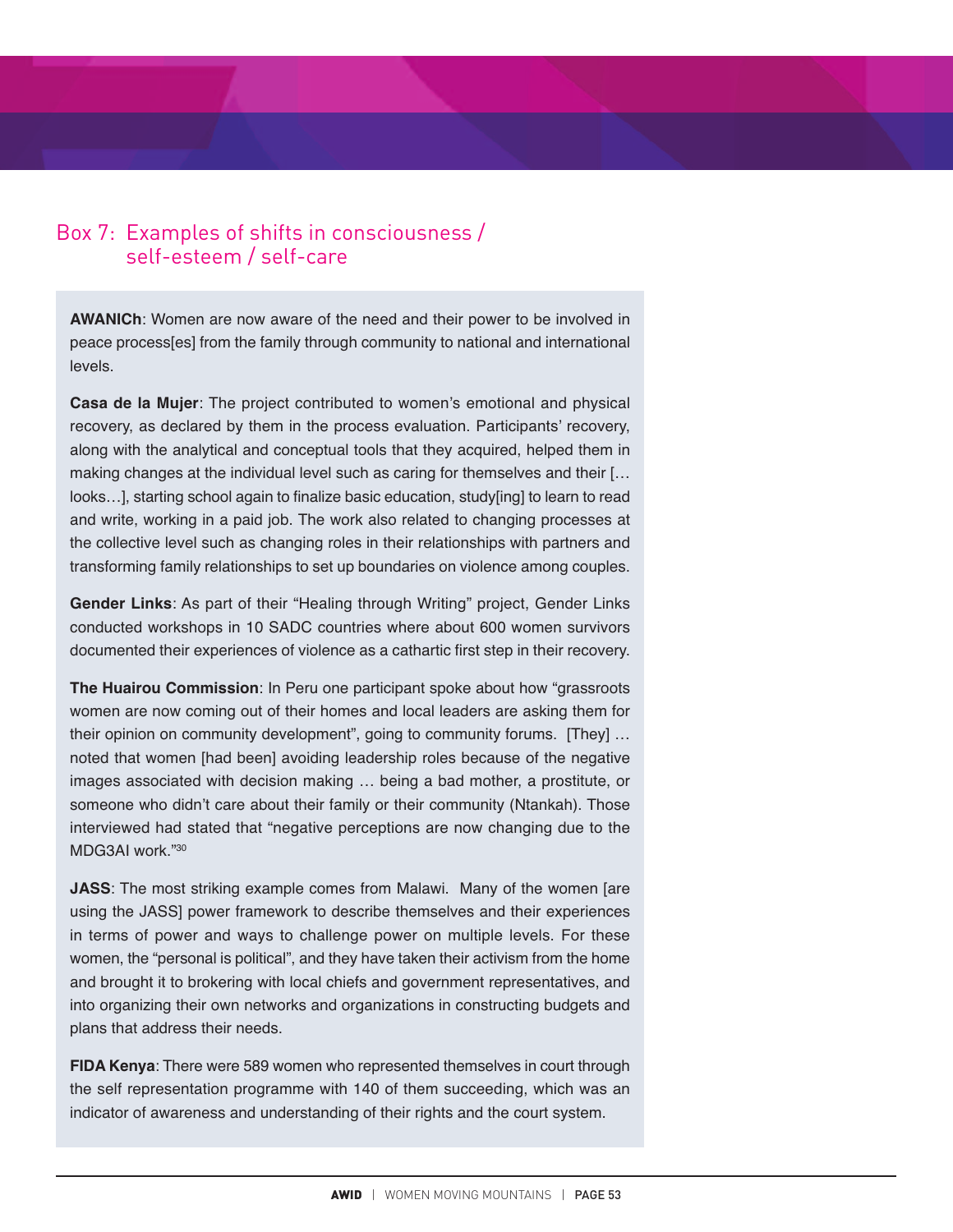**Isis-WICCE**: [The VVF (vesicovaginal fistula) surgery and other medical care provided by the initiative for women conflict survivors in Liberia and South Sudan] enabled the community women leaders to understand that women had deeper issues beyond the surface, especially sexual, reproductive and psychological problems which they had been living with for a long period. This in a way had hampered their organizing, engagement in the rehabilitation of their lives, and participation in the [post-conflict] reconstruction initiatives. With a populace that is healthy their task of mobilization had been eased since they were now conscious in the way they handled and responded to women's issues. The attitudes of the care providers – doctors, nurses and others – also changed and became sensitized.

**PUNTOS**: [Our strategy evaluation revealed] the strengthening of individual and collective capacities in Nicaragua, El Salvador and Guatemala…Knowledge acquired in these spaces and the opportunity to share their own experiences of violence has allowed [women] to support other people that live in violent situations…In the family environment, [the project] has contributed to promot[ing] dialogue and more equal and non-violent relationships, as well as helped them to identify situations of violence, to sensitize their relatives about it, and to end violent situations.

**WILDAF**: After undergoing WILDAF's training, women have stood for elections and won – without fear and with confidence.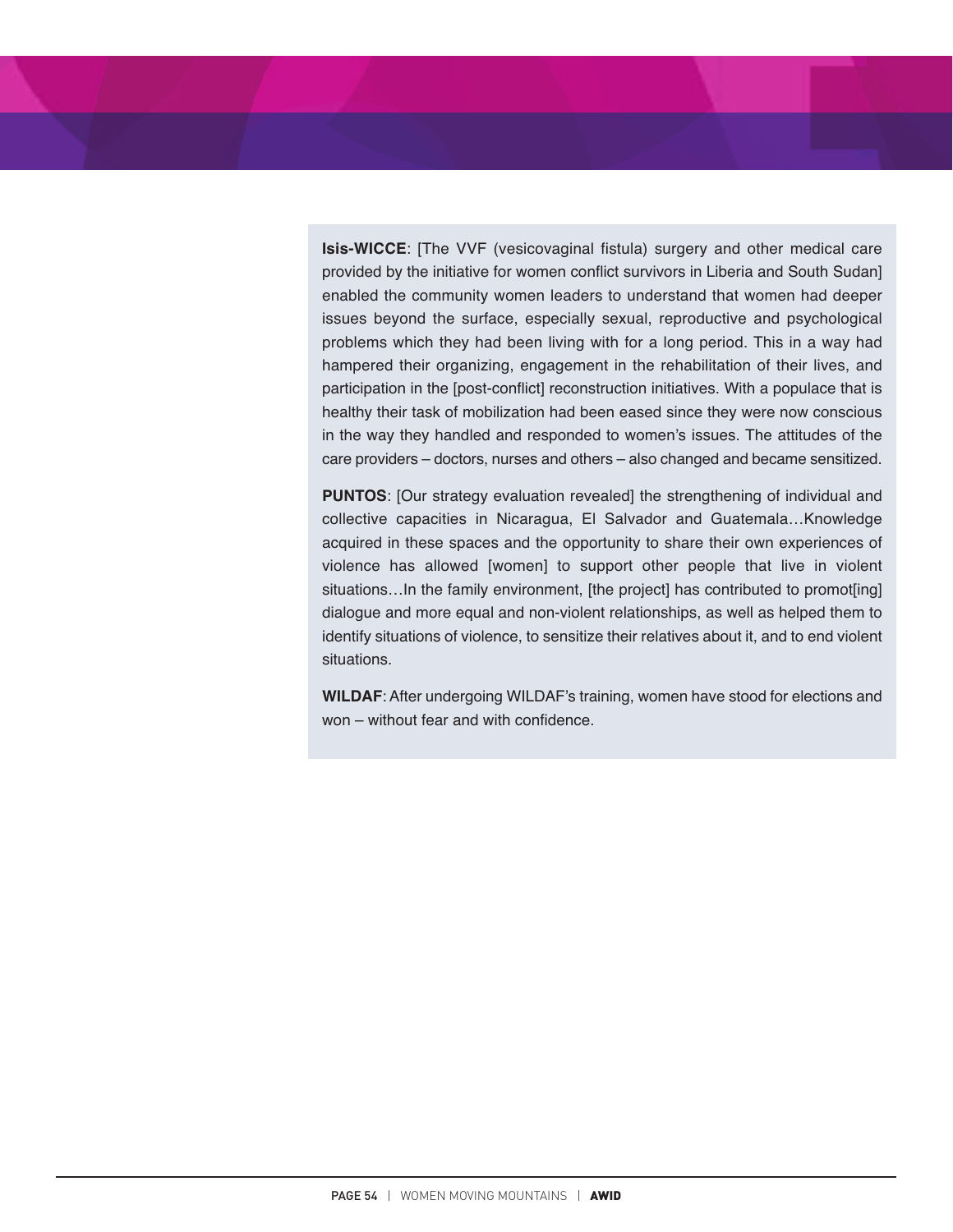# Figure 10: Shifts in socio-cultural norms & practices

N=30

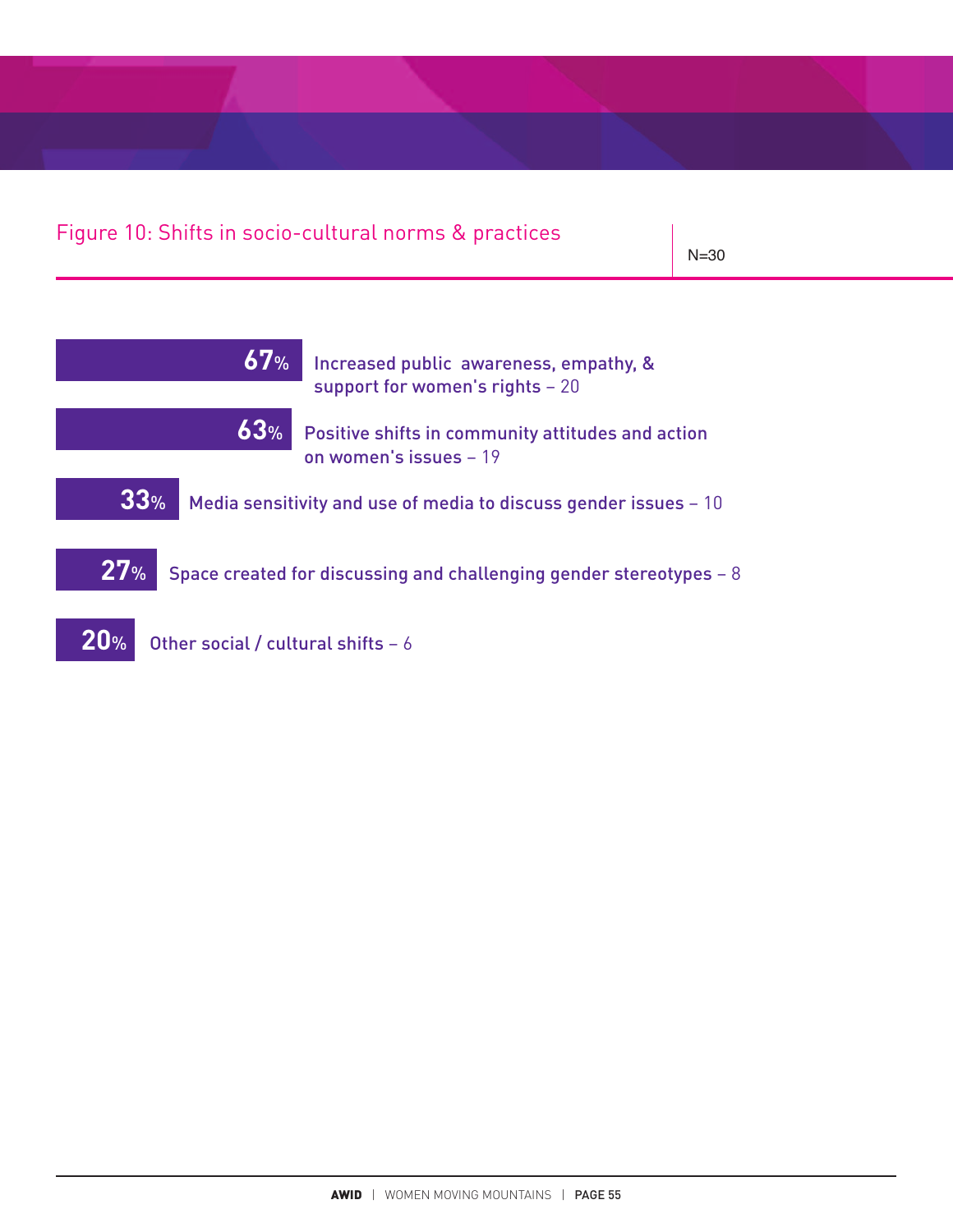## Box 8: Examples of shifts in cultural norms and social practices

**APC**: As a result of our FTX trainings on ICT-related safety and security issues for women, there are changes in online practice. Individuals who learned about privacy and security issues are more careful when using social networking tools and sharing personal information. Many shared their learning with family, friends and colleagues.

**GFW**: Grantee/partner Afghan Women Welfare Department, shared in its report that "there have been some concrete changes in its community…Shinwari elders from several districts signed a resolution this year outlawing several practices that harm girls and women. These included a ban on using girls to settle blood feuds." (The tradition in this community held that when a man commits murder, he must hand over his daughter or sister as a bride for a man in the victim's family. The marriage ostensibly "mixes blood to end the bloodshed.")

**CREA**: The Central Asia component of Count Me In ("Work with Me") has provided a platform for organizations there to link and learn from each other, [and resulted in changing] the scope of anti-violence services that these organizations provide. Whereas before "traditional" crisis centres had difficulty in handling cases involving sexual orientation and gender identity issues, now there is a greater likelihood that [they will] find a way to work with issues of this kind.

**OWFI**: Our staff and supporters had scores of informal [community] meetings about dealing with "honour" killings of women and LGBTs - when a sexual minority "cleansing" campaign was launched by some militant groups in Iraq, for example, OWFI was the only organization to openly condemn it as a form of genocide, and mentored young gay and lesbian activists to write their first statement of denunciation. <sup>31</sup> Our members and supporters became vigilant protectors of threatened individuals, and saved many lives, including by offering shelter in our centre.

**FGHR**: Fund grantees successfully pressured local chiefs to refer 150 Sexual and GBV cases to the judicial system in West Africa and 553 captive girls were released by militias in the DRC as a result of the efforts and interventions of Fund grantees.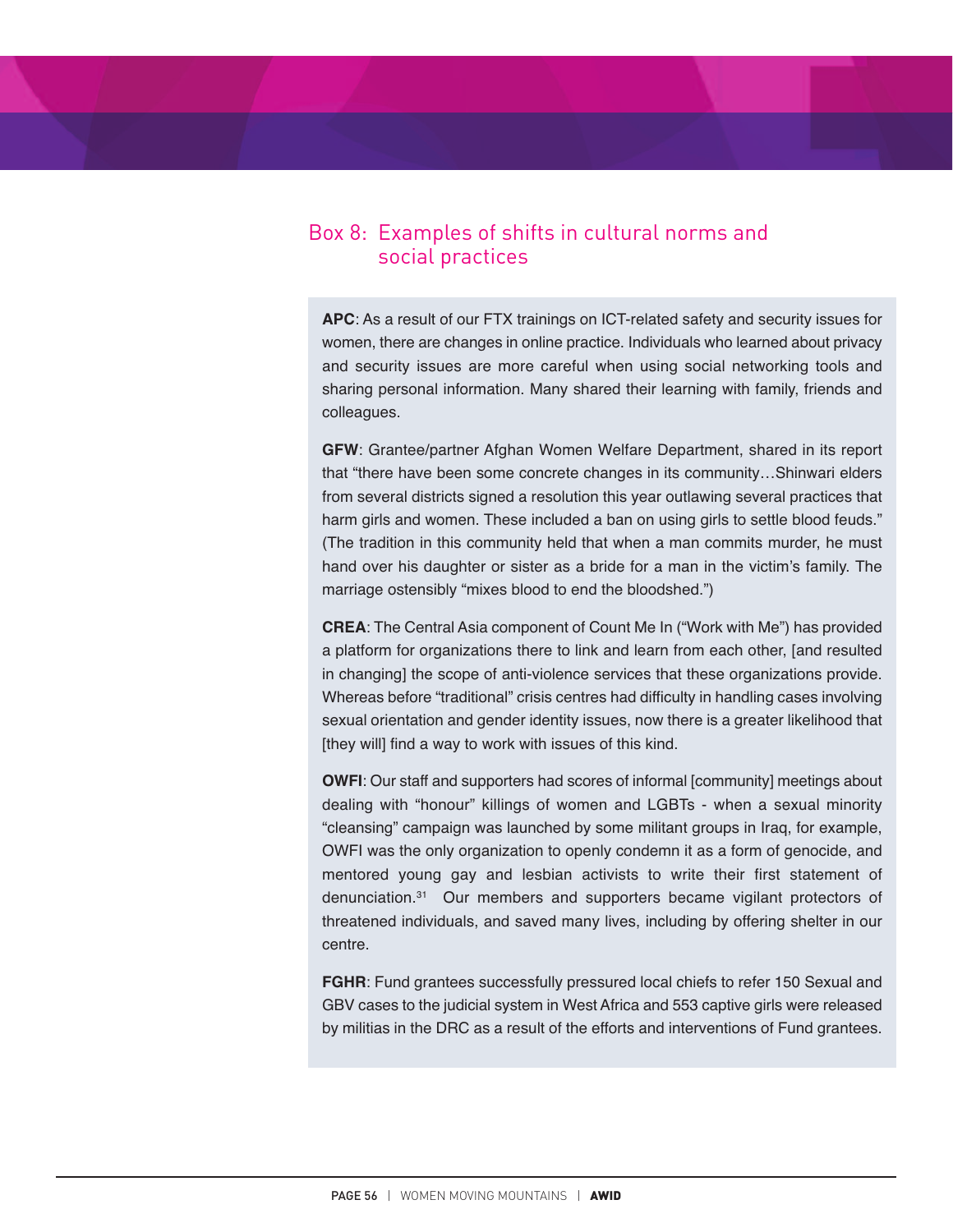**WLP**: WLP Nigeria/BAOBAB has conducted ongoing work with men in their communities, and held a men's march for 16 Days of Activism Against Violence Against Women. Participating men demonstrated changed views, and the communities where they marched welcomed the effort – a major change in Nigerian society. BAOBAB's ongoing work with men and boys is demonstrating strong changes in their understandings of rights and gender roles.

**WLUML**: Men who were involved in the capacity building activities (some were leaders in the community) were influenced enough to make public statements in support of women's rights, showing somewhat of a change in attitude.

**WILDAF**: Traditional rulers have begun to take action in favour of women after they have benefited from legal literacy volunteers' services: they have changed customary practices and rules to ensure women will no more be deprived of their right to inherit land.

**SAfAIDS**: ..."widow cleansing"<sup>32</sup> [is now] done in a safer way that does not put women at risk of contracting HIV.

**MIFUMI**: Increased uptake of alternative dispute resolutions in the community on land and property rights pertaining to women's property rights with many cases being resolved in favour of the women.

**FIDA Kenya**: In one case, a traditional circumciser changed her attitude on circumcision of girls and is an agent of change through sensitization of community on the effects of female genital mutilation/cutting and reproductive health rights. In another case, a girl who dropped out of school because of her grandmother's harassment was taken back to school after the chief's intervention. The chief also managed to take back to school 10 girls who had dropped out to give birth. This was after intervening with their parents to take care of the babies. The chiefs have continued to give a lot of support to the community on issues of sexual and gender based violence.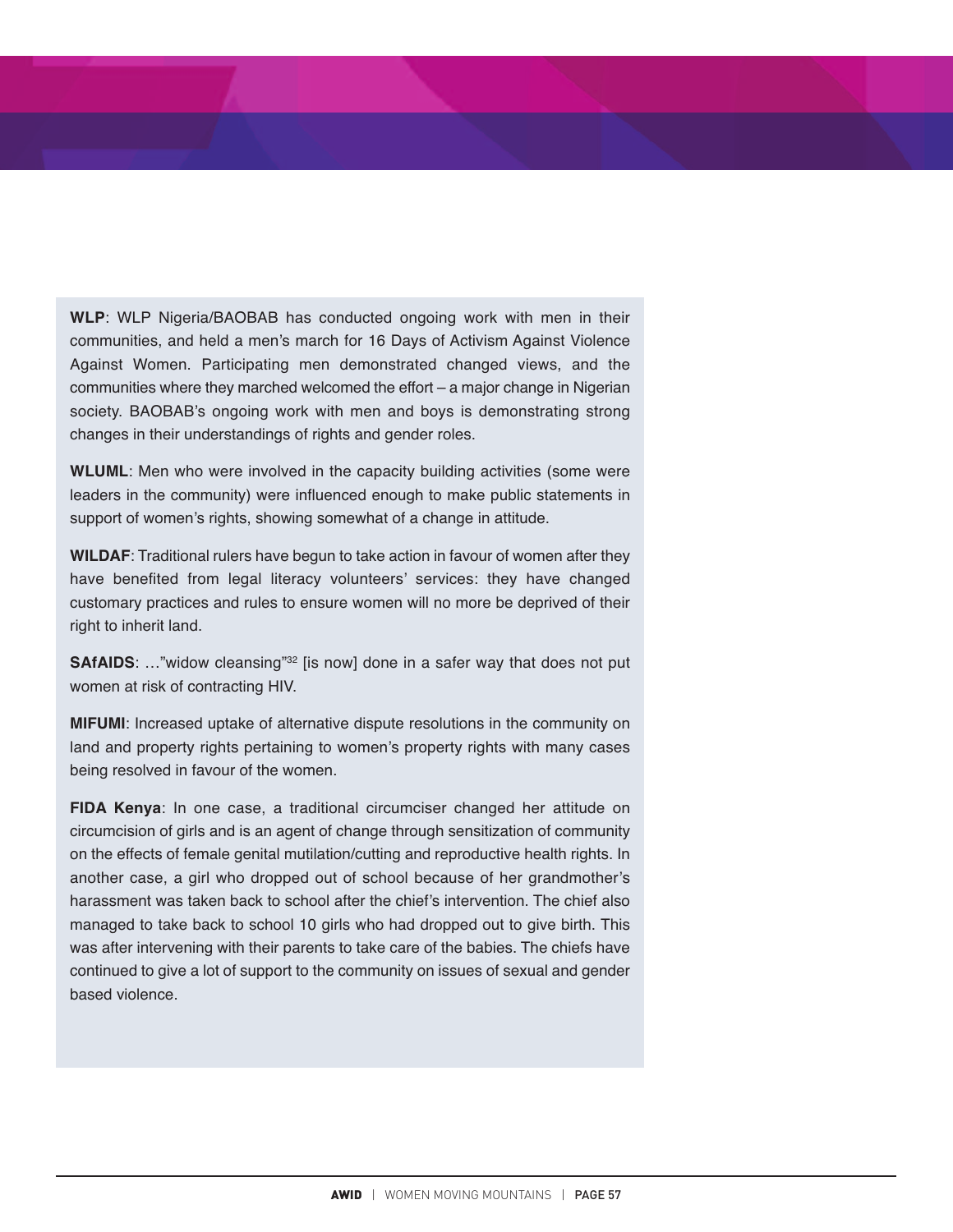

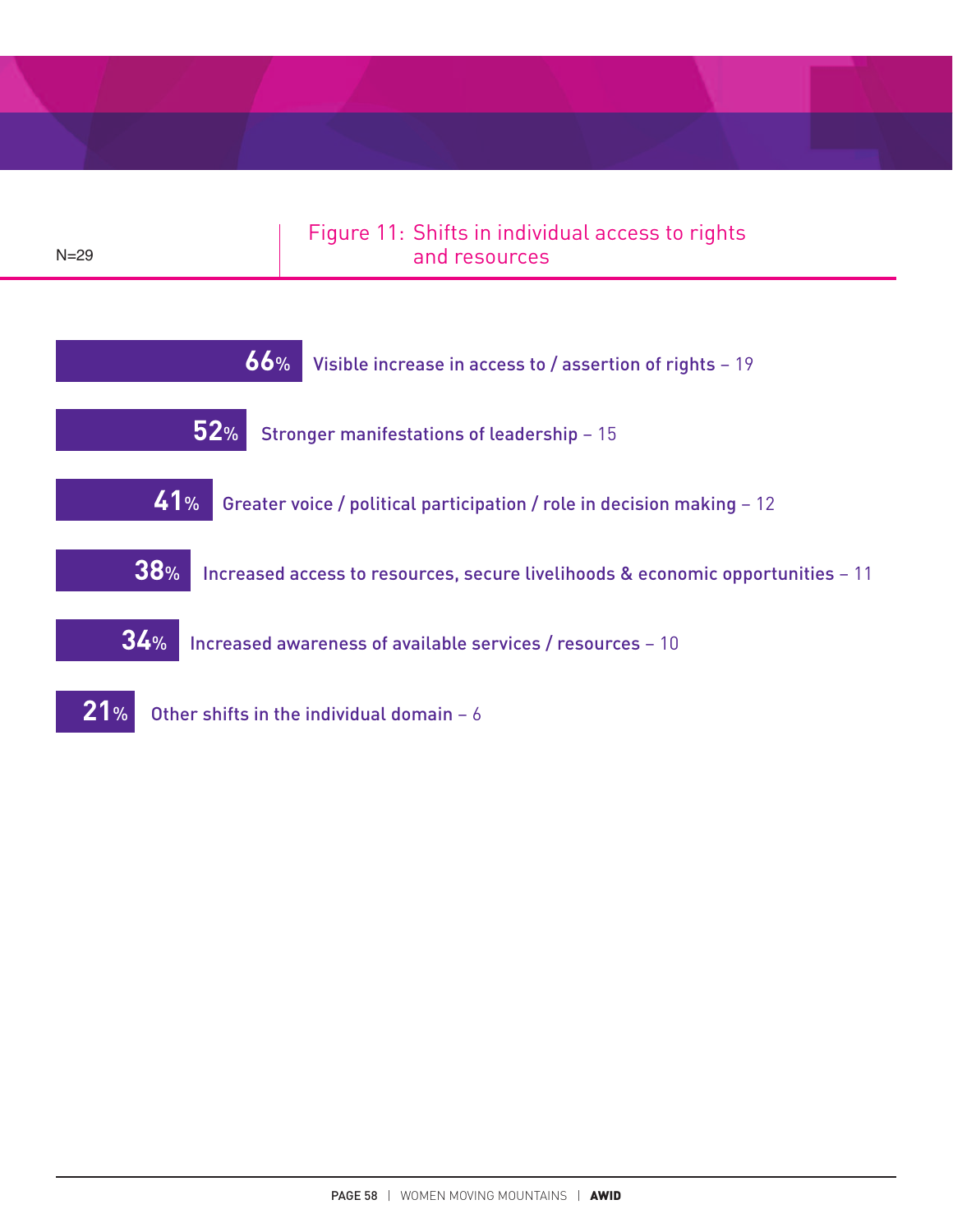## Box 9: Examples of shifts in individual access to rights, resources and access to public roles

**AWID**: AWID's collaborative engagement in the aid effectiveness process through Better Aid, the CSO Forums and participation at the HLF in Accra and Busan, influenced the inclusion of specific language on gender equality and women's empowerment in the agreements of both the HLF in Accra and in Busan, with an entire paragraph dedicated to gender equality in the final Busan outcome document. This is an important step forward given the minimal inclusion of gender equality in the Paris Declaration on Aid Effectiveness.

**CREA**: The Count Me In research partner in India that works on domestic violence and provides counseling services to women, using their learning from the research, are now reaching out to lesbians, disabled women and sex workers specifically to include them in their services and cater to their needs.

**AWDF**: From the evaluation conducted, beneficiaries of the MDG3, women stated that they were able to meet their basic needs around food, clothing and shelter… Many stated that having an increased income made them more powerful in terms of decision-making within the home and in society. The project has enhanced women's quantitative and qualitative participation in decision-making – it is not just numbers of women [in public office] that have increased, but women who have an agenda to advance the rights of women. This has been evidenced in the activities that many of these women have undertaken since entering political office, [such as] seeking quotas for women's political representation and enacting gender violence legislation.

**BREAKTHROUGH**: [In India] tribal regions receive the least of the infrastructural resource pie and Gubiga village of Karnataka was no different; roads, electricity and drinking water were not available to the people who live here. Then…Savita....a widow…mobilized the entire village and the local government officials, and with the help of Breakthrough and a local community-based organization, her village now has roads and other infrastructure development work is under way.

**FGHR**: Fund grantees helped 2080 women receive marriage certificates, proper identification and other documentation that are perquisites to equal treatment under the law; 401 favorable court rulings on inheritance rights and marriage certificates [were obtained for individual women].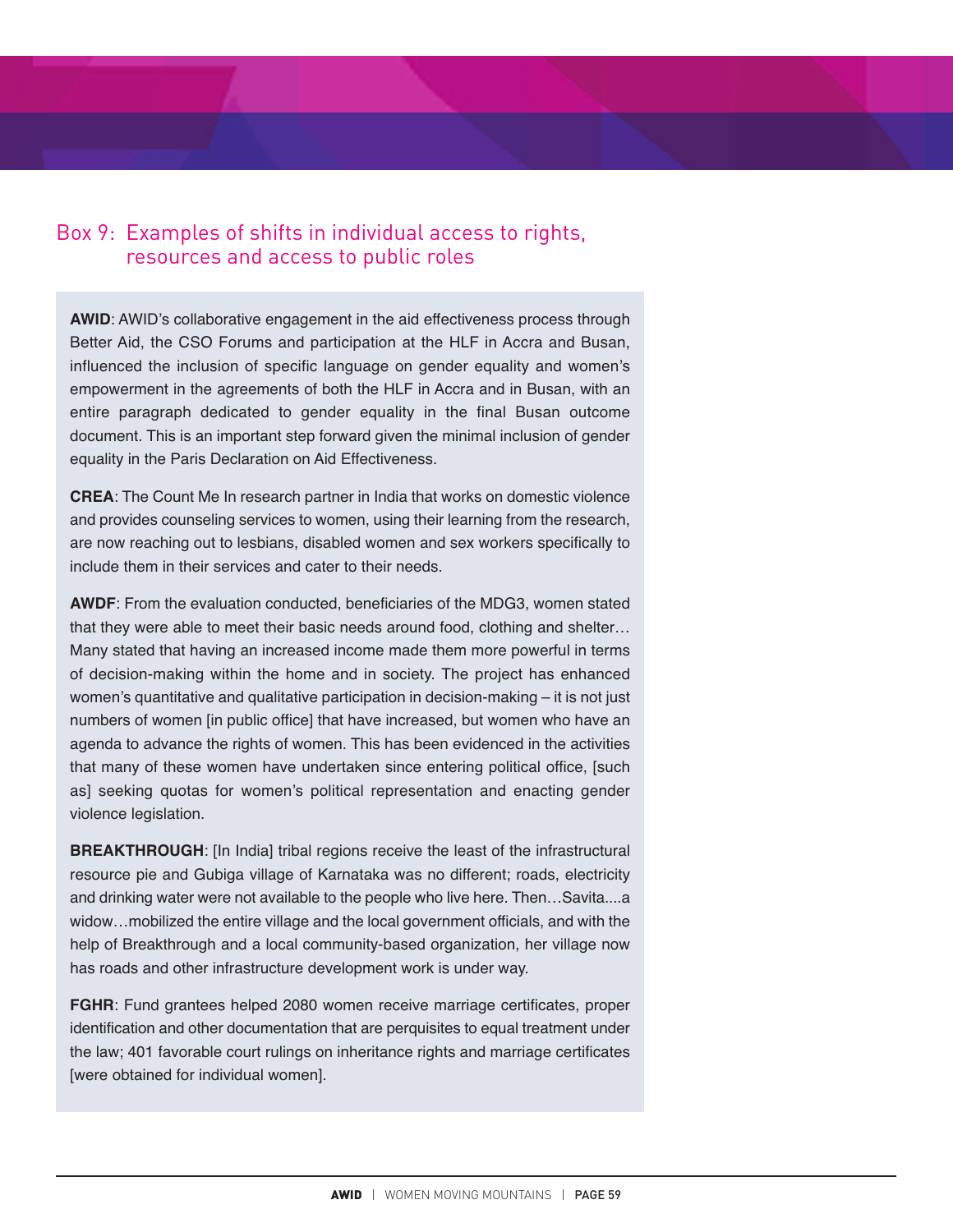**Casa de la Mujer**: Afro-mestiza women in the Chocó province of Colombia, who were victims of forced displacement, demanded that both local and national government authorities provide them legal assistance and their right to livelihood, resulting in some responses from these bodies. Their actions also had a positive impact on other displaced women who were encouraged by this success to frame similar demands in their areas.

**JASS**: By working together across diverse issues and movements, women activists are better able to address their needs and safety while defending and accessing their rights. Nowhere is this more striking than in Mesoamerica, where JASS in collaboration with the regional Women Human Rights Defenders Initiative has supported diverse women activists – many of whom had never identified as human rights defenders – to develop joint strategies for their own security, enabling them to continue their human rights work. By defining themselves as defenders and sharing information, they are better able to access and transform existing human rights, protection and safety mechanisms and instruments, such as the CEDAW. This innovative initiative spotlights the voices, situations and strategies of women human rights defenders on the frontlines of justice and activates emergency, legal and psychological resources, global visibility and solidarity in response to the escalating violence, including death, they face as reprisals for their work.

**MIFUMI**: Girls and women are now recognized in property allocation by families.

**Semillas**: A female maquila (sweatshop factory) worker, Susana García, began participating in workshops given by Colectivo Obreras Insumisas, a grantee organization. She then [organized] 64 women workers who went on strike as the employer refused to listen to their demands. They later filed a lawsuit against the company and are now working hand in hand with Colectivo Obreras Insumisas to construct a case in favour of women workers.

**Karama**: Karama partners ran for political office or party leadership in Jordan, Egypt, Morocco, and Libya. Two women who had been part of Karama delegations were named to Cabinets: Senator Haifa Abou Ghazaleh was named Minister of Transportation in Jordan in 2011 and Siham Barghouti became the Minister for Culture and Tourism in Palestine in 2009, which she remains [till] today.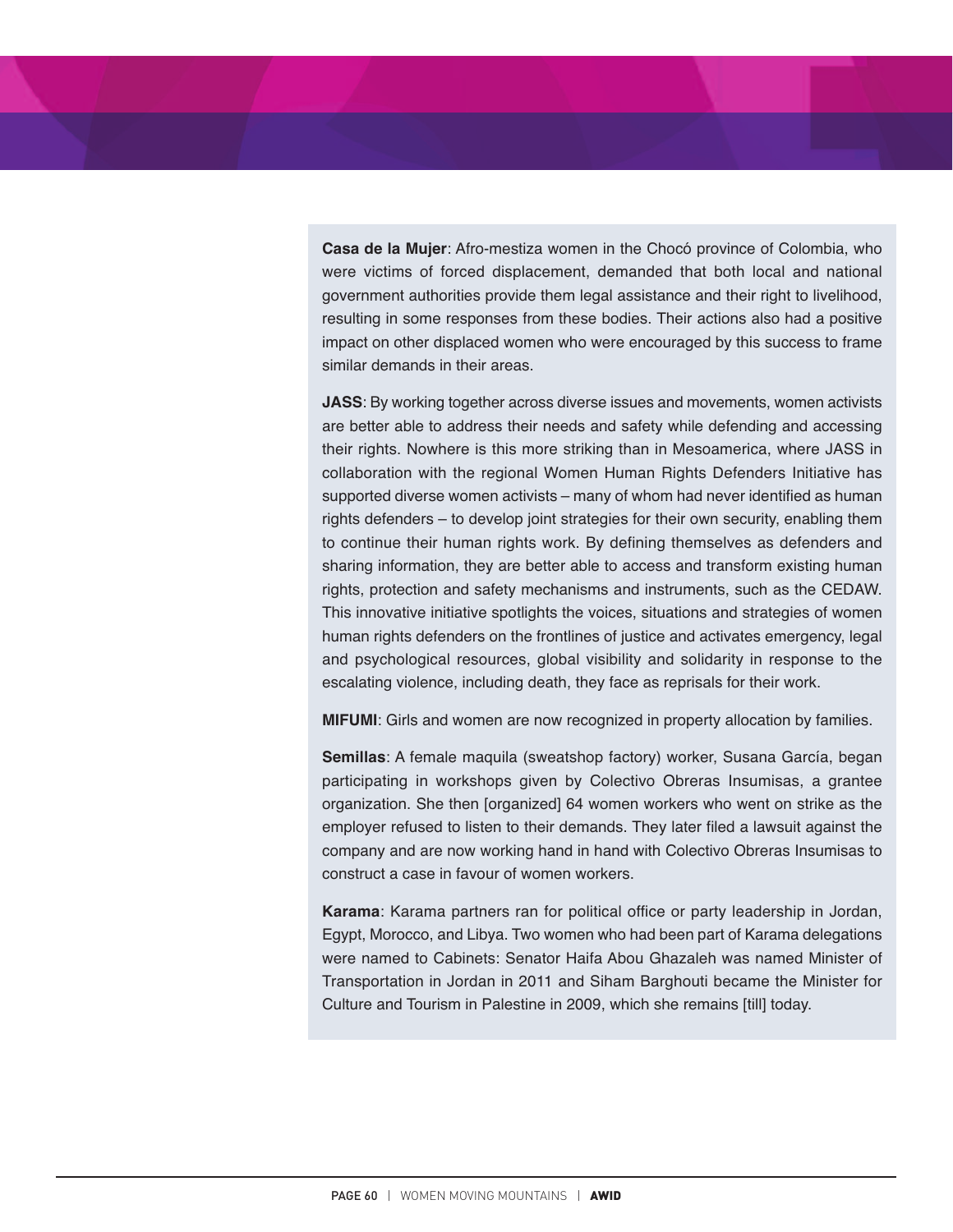## Figure 12: Shifts in laws, policies, resource allocations for women N=26

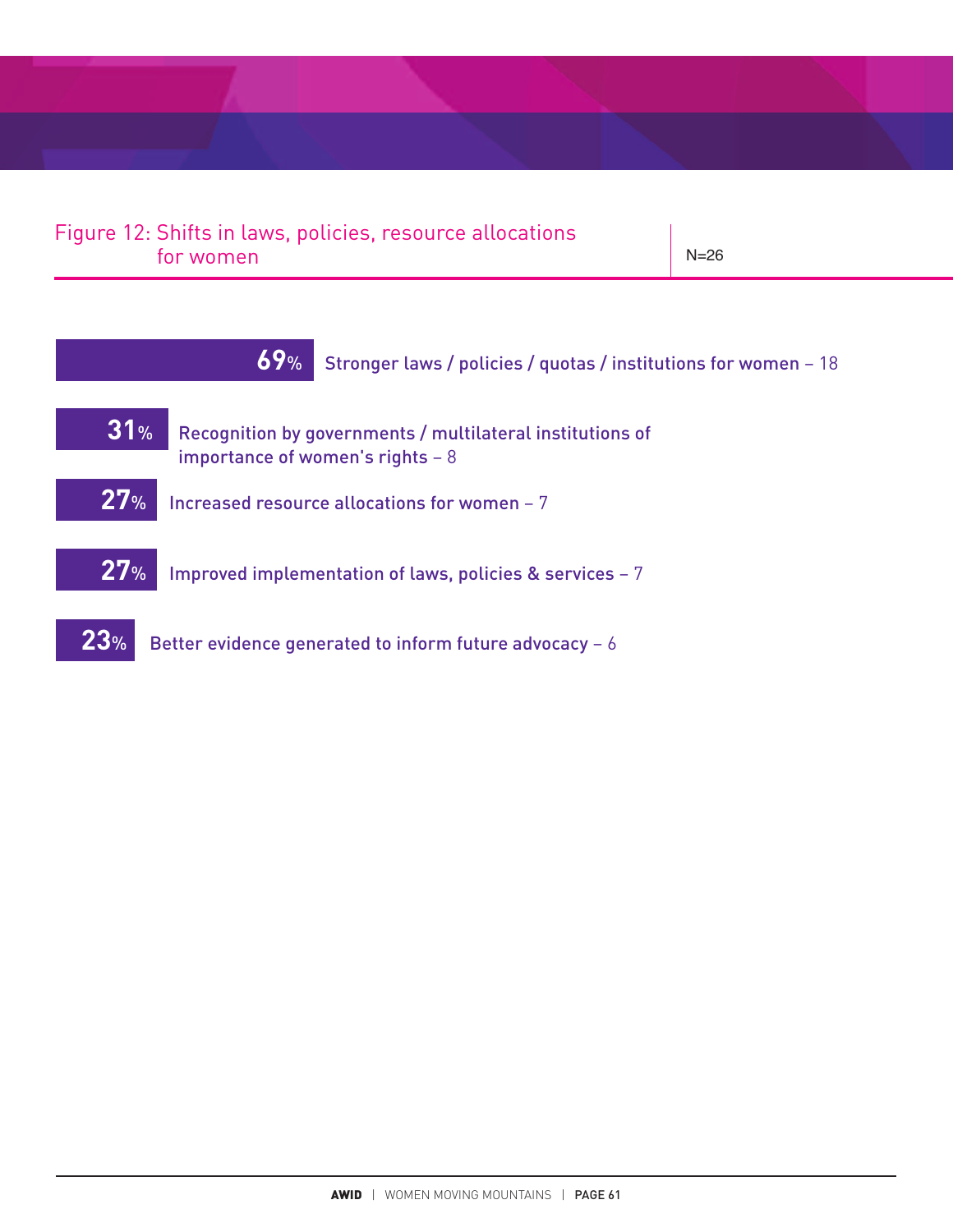## Box 10: Examples of shifts in formal laws, policies and resource allocations

**AWID**: Increased resources available for women's rights organizing through the contribution of AWID's "Where is the Money (WITM)" research and donor advocacy, which was instrumental in the Dutch government's decision to extend the MDG3Fund and the launch of the FLOW Fund (2012-2015) for women's rights. AWID's WITM research also inspired the creation of the Rita Fund (USA, 2010), and contributed to the case made by women's rights allies in several agencies including Oxfam Canada, HIVOS, Oxfam Novib to expand their women's rights funding. Finally, AWID and the Central American Women's Fund were instrumental in creating FRIDA – the Young Feminist Fund, following strong interest on the part of young feminists from around the world at the AWID 2008 Forum.

**Casa de la Mujer**: As a result of their advocacy with other women's organizations and groups, the Colombian government has developed specific policies and programs for the protection of women victims of armed actors, who have gone on to become leaders and human rights defenders. For example, Casa de la Mujer was involved in formulating one of the most important laws in armed conflict – Law 1448/2011 (the "Victims' Law") – participating in the debates about it in the Colombian National Congress and working with other women organizations to submit common proposals for the framing of the law.

**FCAM**: Grantee-partners successfully lobbied for the maternity health law, an important step towards preventing teenage pregnancies in Guatemala.

**Gender Links**: Local councils were successfully persuaded to allocate a budget for gender mainstreaming and to put in place M&E to track the implementation of their Gender and Gender-Based Violence action plans.

**Huairou Commission**: HC member FEMUM-ALC Peru developed a gender equality plan which was approved by the local government with involvement from grassroots women. El Salvador has now approved the Equal Opportunity Plan as a direct result of FEMUM-ALC's advocacy.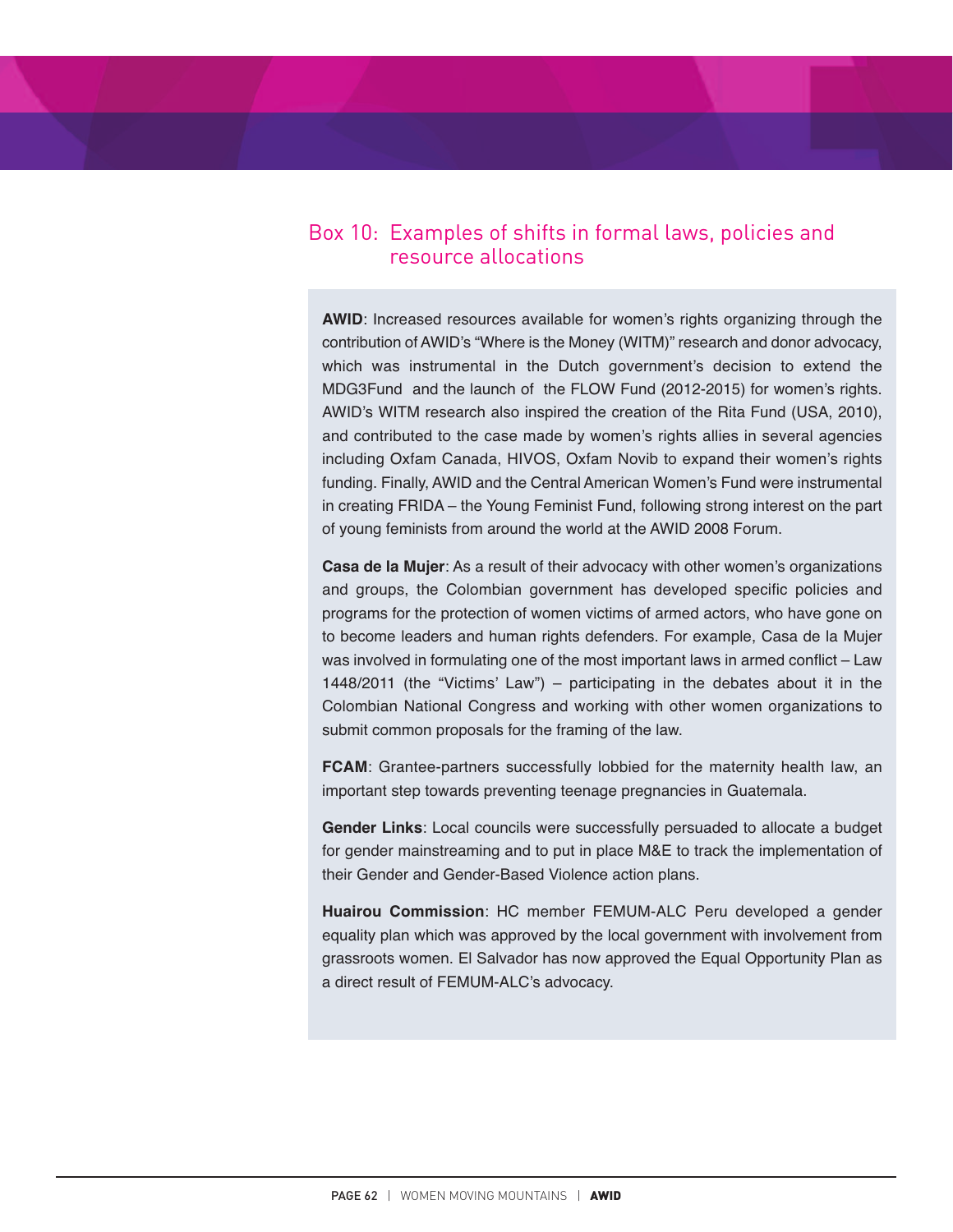**Karama**: In Libya, policy briefs, multi-partisan coalition, fast action, public protests, and leveraging contacts made in the NTC and media were key to the success of our partner, the Libya Women's Platform for Peace (LWPP), to win revision of the draft electoral law. LWPP's proposed 'zipper list' was adopted, alternating men's and women's names on candidate lists which ensured that women won 32 of the 80 seats reserved for political parties, 16.5% of the total 200 seats.

**WLP**: Morocco removed all reservations to CEDAW. The Moroccan government recognized WLP Morocco/ADFM's role in this success when the Moroccan Minister of Women's Affairs came to WLP Morocco/ADFM's "Equality without Reservation" meeting to announce the removal of reservations.

**WIGJ**: Access by grassroots women to the judges of domestic war crimes courts, in addition to advocacy and technical reviews by us, created a shift in awareness by the prosecutors and judges regarding justice for gender-based crimes. More resources [were also] allocated by the ICC for integrating women in the process of justice.

**WIEGO**: Contributed to the final stage of advocacy that led to the adoption of ILO Convention 189 on Decent Work for Domestic Workers. In Thailand, which passed the Homeworkers Protection Act, WIEGO partner Homenet Thailand effectively negotiated a policy whereby the government agreed to provide a 30% co-payment for social security to all informal workers [there], which is estimated to benefit some 24 million informal workers in that country. It has also meant access to OHS<sup>33</sup> protection, and greater access to resources such as vending space, secure market areas, and rehabilitation activities after the 2011 floods.

Gender resolution [that WIEGO helped draft] was discussed and approved by the World Fair Trade Organization (WFTO) at their last general meeting in Mombasa, Kenya (May 2011).

**MIFUMI**: Policy makers are now more sensitive on issues of budget allocations to women's needs. For example, the 9<sup>th</sup> Ugandan Parliament which took office in 2011 declined approval of the 2012-2013 National Budget before enough funds were allocated towards maternal health.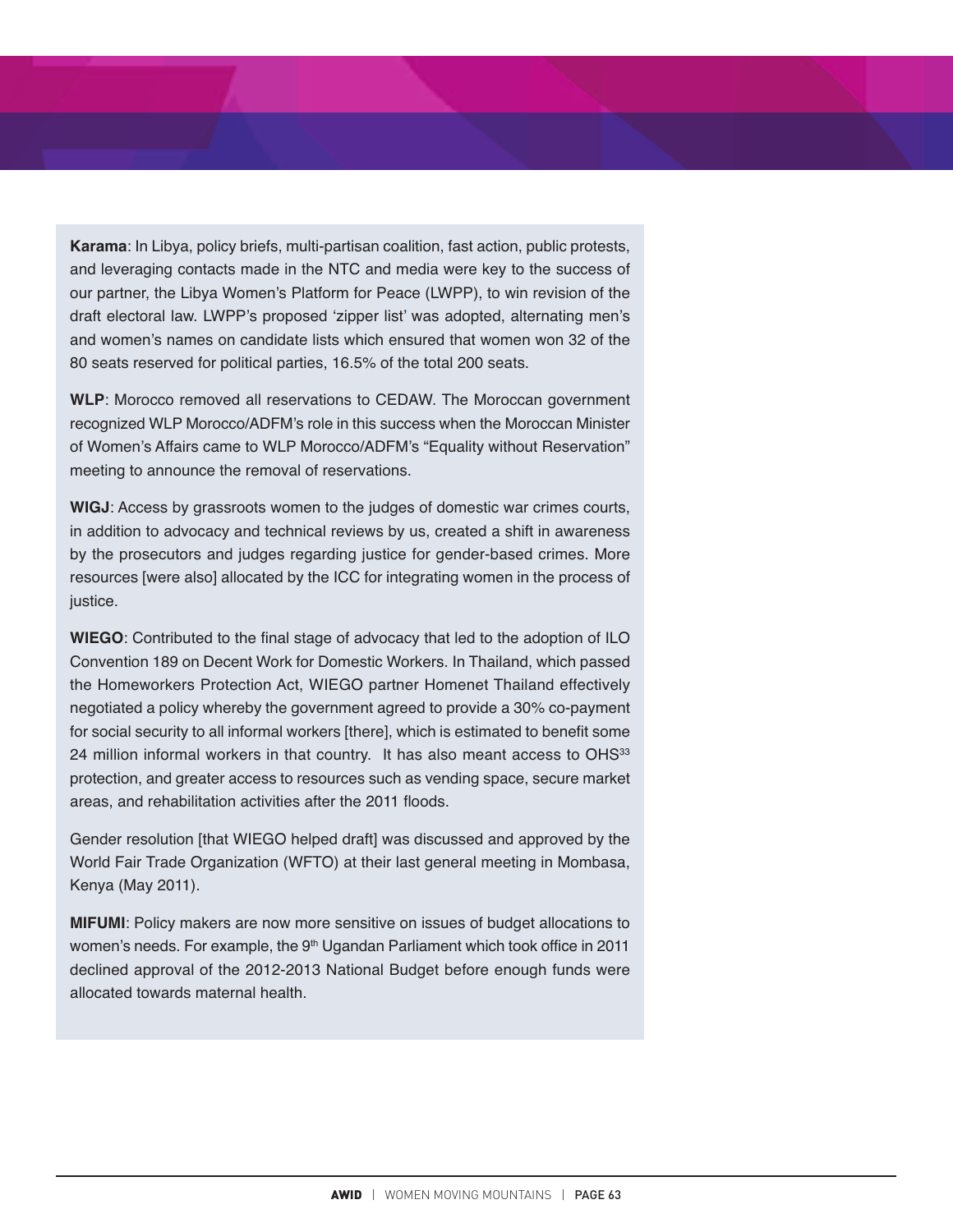**Nobel Women's Initiative**: [Engaged] the corporate world in our issues. [Our laureates] played an active role in working with Nokia Siemens to encourage the corporation to stop providing the Iranian government communications monitoring technology that was used in 2009 to track human rights defenders following the election. In October 2010, Nokia Siemens announced its decision to close its monitoring centre operations and divest from Iran.

**LAC**: [Our] research briefs on sections of the Child Care and Protection Bill [in Namibia] were vital for the conceptualization of the provisions in the bill. The quality of the bill, including its recognition of gender equality, has been acclaimed internationally.

**OWFI**: Continuous [advocacy] work throughout the grant period pressured the Iraqi parliament into passing an anti-trafficking law (February 2012), which recognizes trafficked women as victims and not perpetrators.

**UAF-Africa**: The LGBTI movement and its allies in Uganda succeeded in increasing international awareness and mounted pressure on the government to drop the proposed Bahati bill that aimed at further criminalizing gays and lesbians.

Thus, there is considerable and irrefutable evidence that the vast majority of MDG3 Fund recipients' projects and interventions did indeed impact on all four of these critical domains of gender discrimination and inequality. It is particularly noteworthy that such a huge proportion of our respondents report having created perceivable changes in the very difficult realms of individual consciousness and cultural norms and practices. As stated previously, these are the sites of gender power that have proved hardest to dislodge or change, but real transformation has only been possible when the "demand" for gender equality comes from here – from changes in women's and men's consciousness, beliefs, and practices - both individual and societal - rather than the improved "supply" of enabling conditions through more gender-equitable laws and policies and enhanced access to rights and resources for individual women. The domains of the self and of social norms and rules are also increasingly neglected areas of intervention. This is due to the fact that many donors don't support work here, on the grounds that impact is too slow or hard to quantify, which is ironic given that unless we make a serious impact on the discriminatory beliefs, attitudes, and norms that legitimize gender differentiation, the ideology and practice of gender equality cannot become a reality in either the private or the public space… in which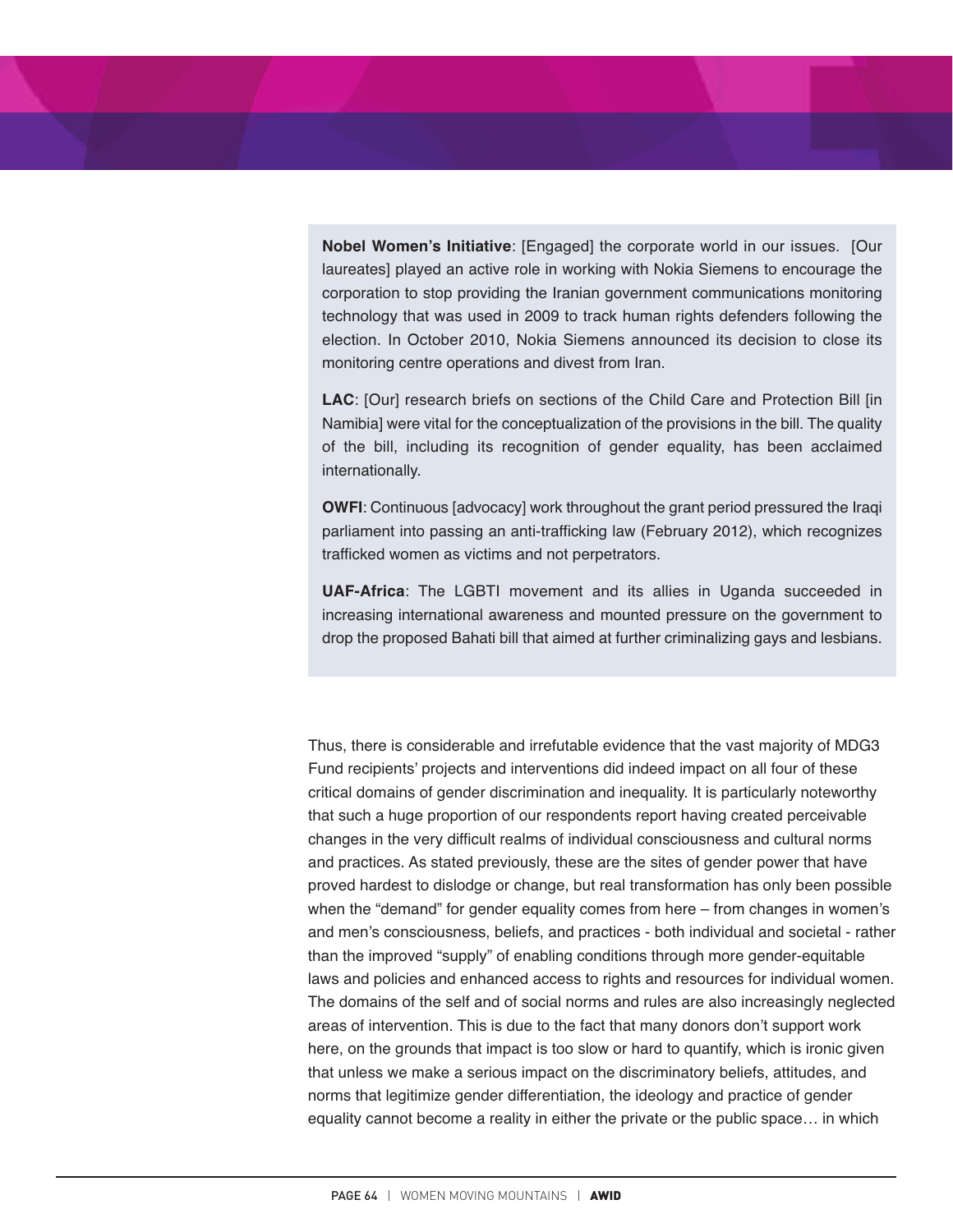women must live their lives. The MDG3 Fund is therefore to be lauded for recognizing the importance of such work, and enabling its grantees to deploy strategies that directly addressed these crucial dimensions of injustice.

- <sup>25</sup> The huge body of feminist research and theory of the past century has clearly established that gender power is rooted in and reproduced through the access and control over resources, through social norms and rules (such as the gender division of labour, gender norms and expectations, etc.) that are taught and enforced by the family, clan, and other customary structures, and through the biases embedded in formal systems like laws and policies.
- <sup>26</sup> Batliwala, S and A. Pittman, 2010, "Capturing Change in Women's Realities", and " Learning More from the MDG3 Fund Experience" Toronto: AWID. 2010. Web. 1 November, 2013. www.awid.org/publications/feminist-monitoring-and-evaluation
- <sup>27</sup> ibid
- <sup>28</sup> For a fuller discussion of why this framework is particularly useful for tracking the nature of gender inequality in a given context, and for assessing changes in this, please see *Changing Their World*, Second Edition, 2012, op.cit, p.9
- <sup>29</sup> Rao , Aruna & David Kelleher, "Is There Life After Gender Mainstreaming?", *Gender and Development*, Vol.13, No.2, July 2005, pp.57 69, P.60
- <sup>30</sup> See the *Huairou Commission Midterm Review of MDG3 Accountability Initiative*
- <sup>31</sup> See http://equalityiniraq.com/press-release/150-campaign-of-iraqi-gay-killings-by-smashing-skulls-with-concrete-blocks
- <sup>32</sup> Widow cleansing is a form of sexual exorcism, and practiced across several countries in Sub-Saharan Africa, requiring the newly widowed woman to have sex with or marry another man before she can inherit her husband's property. Such "cleansing" generally involves a widow having sex either with a designated village "cleanser" or with a relative of her late husband. In real terms, it is a way for the husband's family to continue control over the deceased husband's property, including his wife, and prevents widows from inheriting the husband's property. In many instances, women themselves have internalized these beliefs and voluntarily seek "cleansing"; but in others, the custom amounts to ritualized rape or forced remarriage. The implications of the practice are huge given the spread of HIV/AIDS. Widow cleansing rituals often result in fresh infections: an HIV-negative widow faces the risk of infection from a positive man who "cleanses" her; or a positive widow who was infected by her late husband can transmit the disease to the man who "inherits" her. In the context of polygamous marriages, this could result in a whole chain of infections. For more details, see: http://www.unfpa.org/hiv/women/report/chapter7.html; http://isiria.wordpress.com/2009/04/13/the-appalling-practice-of-widow-cleansing/.
- <sup>33</sup> Occupational Health and Safety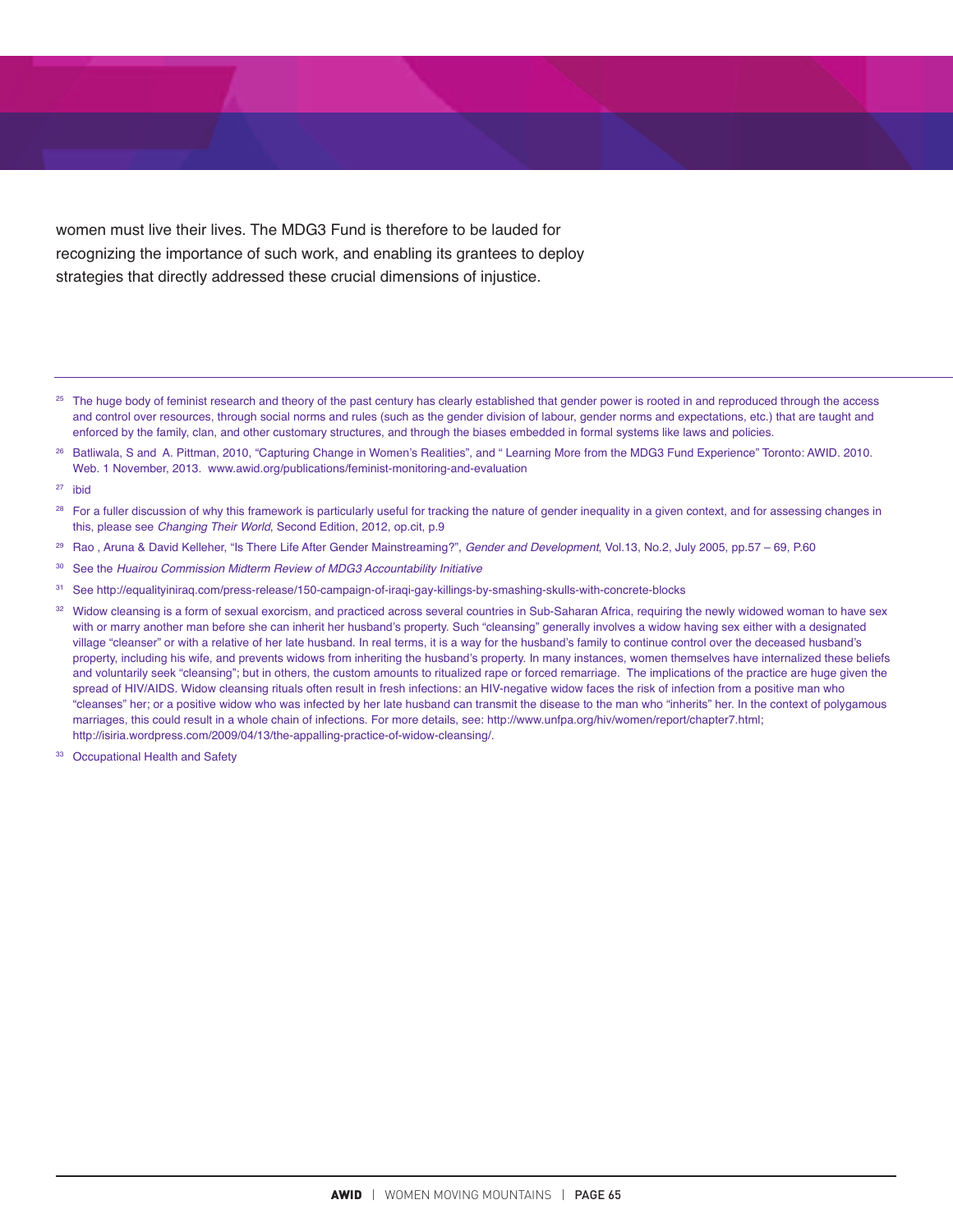# V. Why the MDG3 Fund was Effective

In the previous sections, we saw some of the remarkable achievements enabled by the MDG3 Fund. What made the Fund so effective? It is important to unpack the role of the Fund's design, mode of implementation, and ongoing relationship with its grantees in making this level of achievement possible. This does not mean that the Fund's design and implementation were flawless from the outset – in fact, many grantees were initially quite frustrated at the somewhat rigid systems and reporting requirements, at the lack of awareness and sensitivity to the unpredictability of women's rights work, and at the reversals that tend to occur. But when these issues were raised, particularly at the dialogue organized by AWID and the Ministry with a large subset of Fund recipients in June 2010, both the Ministry representatives and the Fund managers were open and ready to make changes that were more responsive to the grantees' realities. As mentioned previously, this also helped transform the relationship between Fund managers and grantee organizations, fostering a great deal of understanding and support.

This is perhaps why we believe that the same amount of resources given to a similar group of organizations or even to the same organizations, but delivered through a less flexible, open, and supportive mechanism, would probably not have yielded the same results. In this section of the report, we examine the factors that made the Fund uniquely effective by looking at how the grantees themselves analyzed its difference and value as a funding modality. Their opinions on this issue are valuable because they are highly informed respondents, experienced in fundraising with a diverse set of donor relationships and knowledge of the funding landscape – and many of them are veterans of the struggle to raise resources for women's rights work.

The largest number of respondents – 29 or 83% – identified the size and scale of the grants that were awarded as the most unique aspect of the Fund. In an environment where the vast majority of women's rights organizations (and development NGOs with major gender equality programs) meet their annual budgets with a patchwork of small grants, each tied to particular projects or "outputs," the Fund's awards were unusually large – its smallest grant was several hundred thousand Euros. This freed its recipients from the significant time and staff investments which are usually spent on fundraising – and meeting the disparate reporting requirements – while giving them an unusual degree of financial stability that allowed them to focus their energies more effectively on programmatic work. The provision of support for the organization's core mission and work, untied to specific projects or approaches, was highly appreciated by over three-fourths of our respondents, who felt that this helped shape organizational processes in ways that enhanced their effectiveness.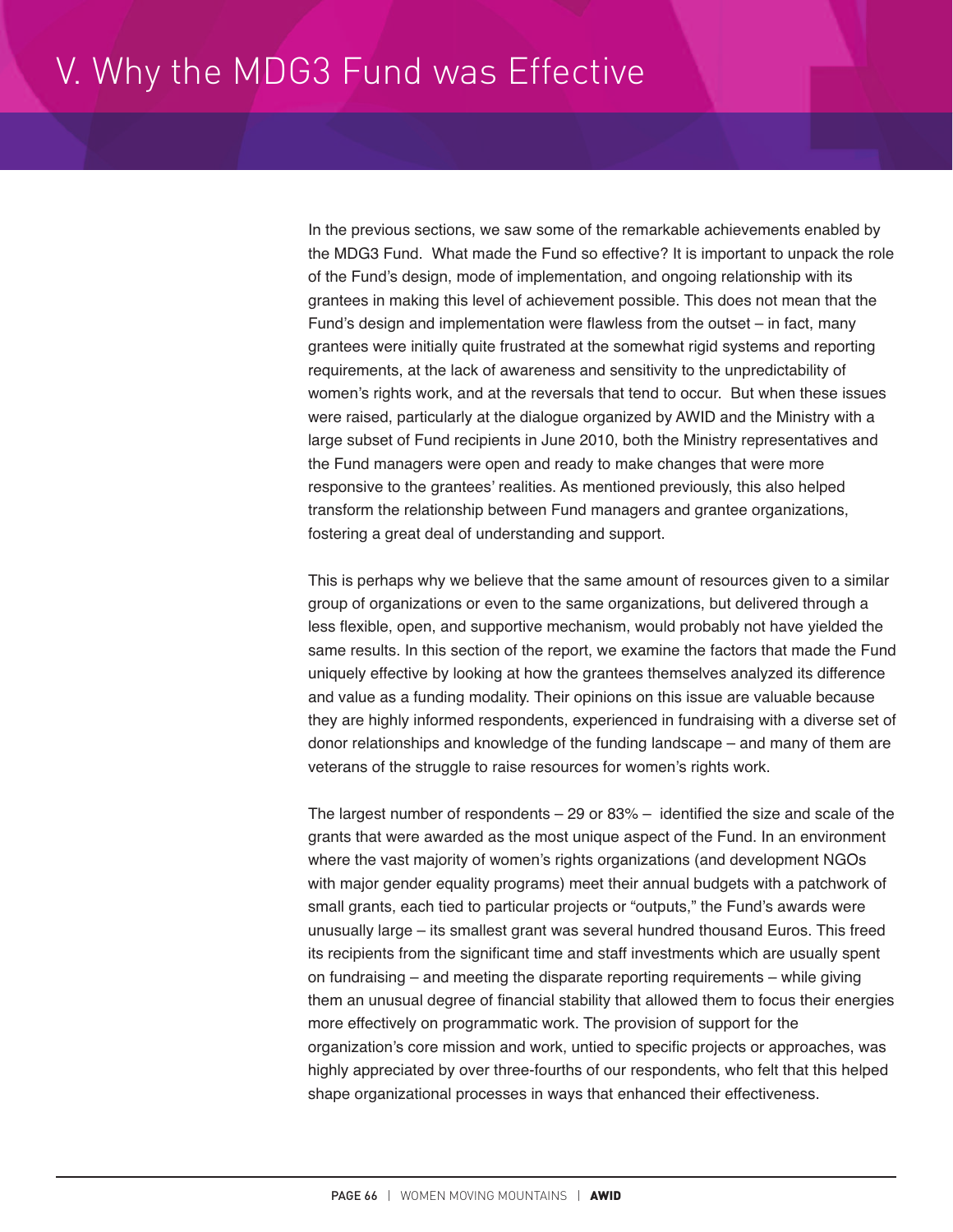# Figure 13: Unique advantages of the MDG3 fund N=35

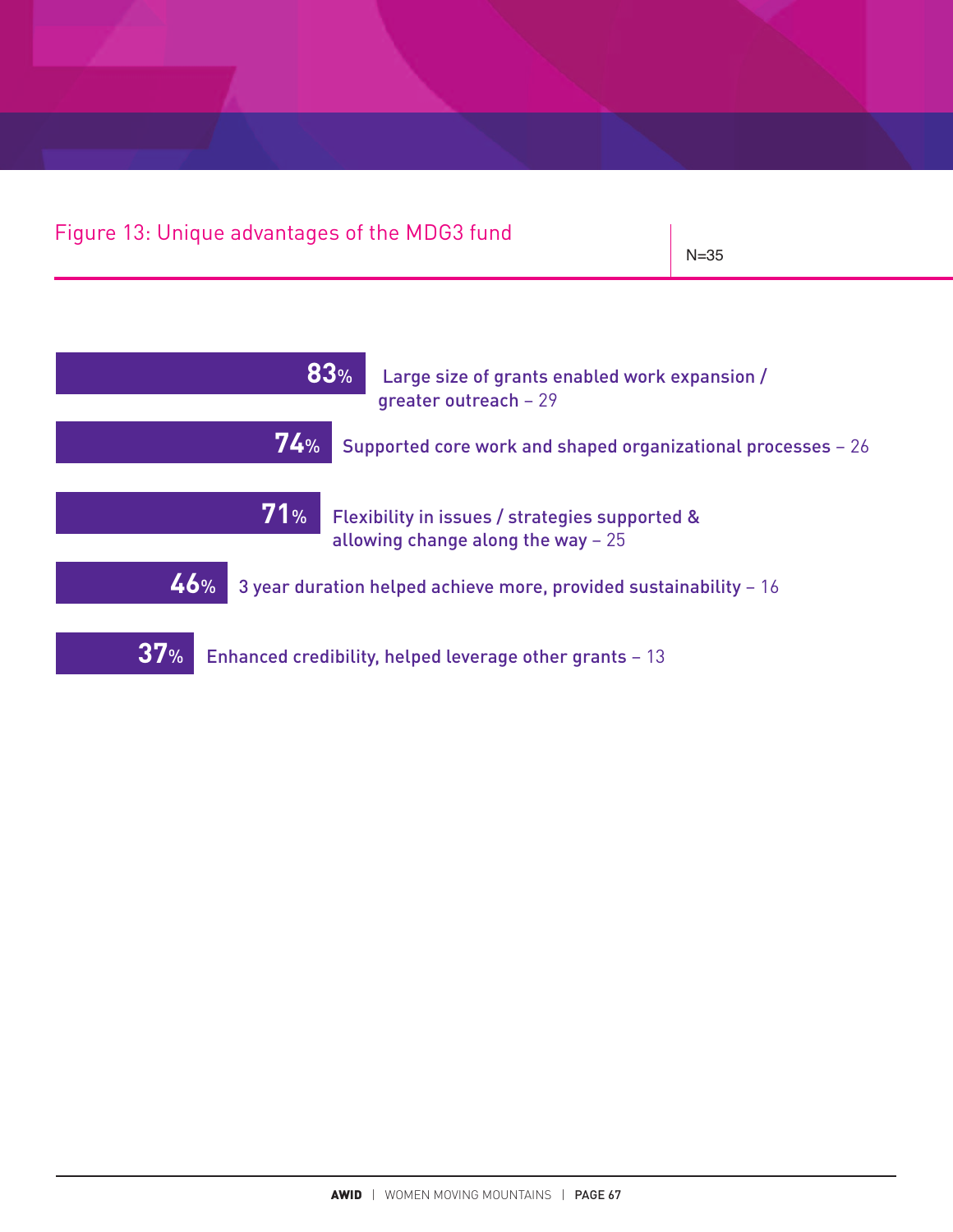A closely related feature of the Fund was the diversity of issues and strategies it was willing to support, and most importantly, the flexibility to allow strategic shifts when they became necessary. Here are some illustrations of why this flexibility and diversity mattered:

## Box 11: The power of flexible funding

**Karama**: [T]he substantial [size of the grant] helped us [to] sustain the vision, be confident, flexible and responsive as our partners' needs changed and shifted during and after the Arab uprisings.

**Casa de la Mujer**: [T]he openness and solidarity of the people at the MDG3 Fund and the Ministry let us make the necessary adjustments to take care of risky and emergency situations to protect women's lives and integrity.

**Gender Links**: The MDG3 funding laid the foundation to scale up Gender Links' local government and media programmes, enabling us to work in 143 councils and set the platform to expand to 300 councils in total.

**The Huairou Commission**: [I]t allowed our members to focus on aspects of women's empowerment and gender equality which they prioritized – leadership, collective organizing, resource sovereignty, accountability and responsiveness of government and institutions.

**FGHR:** [T]here were fewer conditions attached to this grant [as compared to others]; the administrators understood the need for flexibility, particularly when supporting advocacy work.

**OWFI**: [T]he Fund's support of our core work gave us a break from continuous and exhausting fund-raising. According to OWFI's Director, Yanar Mohammed, "When part of our premises was bombed, and our radio station could not function for a while, we knew we would be able to mobilize the resources needed to replace the equipment from our growing number of local and global supporters. We also knew that the Fund managers in the Ministry would understand and support our recovery plan". 34

**AWID**: [W]ith the flexible support from the MDG3 Fund, and after our board and staff concluded our Midterm Strategic Plan Review, we were able to launch a completely new program to respond to the clear trend of increased violence against women human rights defenders."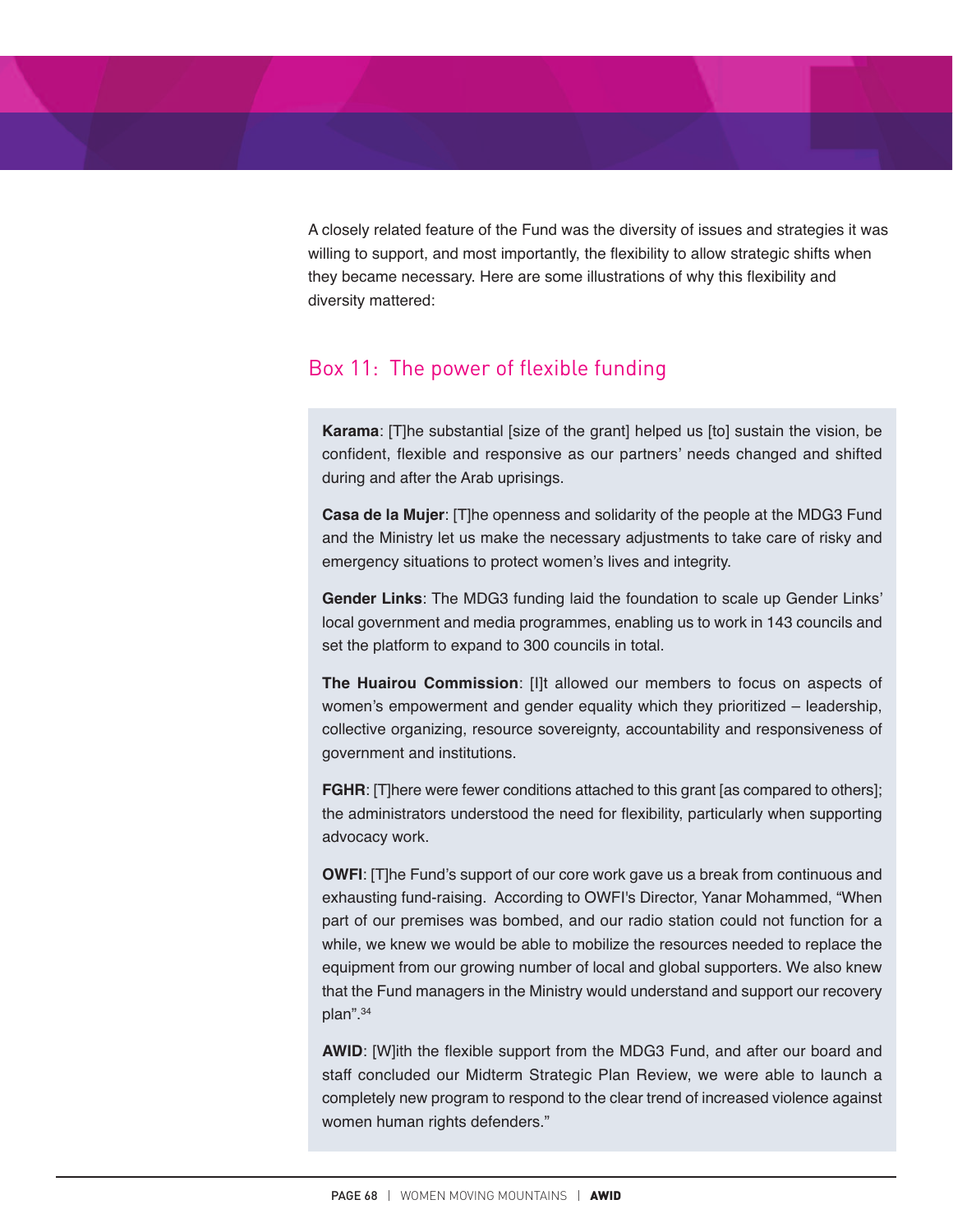Another harsh reality that most women's rights work must contend with is the shortened timescale of most grants – often just one year or less. Given the complexity of women's rights work – especially the importance of focusing on the informal dimensions of culture and social norms – these timescales are simply unrealistic. On the other hand, it doesn't take decades to make an impact on the systemic roots of gender discrimination, as the Fund-supported organizations have demonstrated. The MDG3 Fund's three year grants later extended to almost four years, thus enabling grantees to achieve more, and to consolidate their work to make it more sustainable.

Here are some examples of why this longer time frame made a difference. The Association for Progressive Communication said, *"We were able to work deeply with a set of core partners over a sustained period of time. This depth allowed us to build the institutional capacity of our partners and their partners in turn, contributing to long-term impact."* Isis-WICCE reported that *"[T]he grant period of three years was good enough to measure progress and impact, [since we] had enough time to interact, implement activities, reflect and act on developments. The grant removed itself from projectising community lives."*

Another important aspect of the Fund – and an "unintended consequence" – was the ways in which it built the organizational capacity of its recipients. Almost all the respondents who answered this question in the survey (34 out of 35) reported that their organizational capacity and credibility had been enhanced in various ways, as depicted in Figure 14: increasing their legitimacy and credibility as an organization (74%), strengthening their organizational systems (71%), building their human resource base (71%), enhancing the role of young women activists in their organizations and movements, and strengthening a range of other capacities. Of those who reported increased legitimacy and credibility (26 organizations) as one of the enhancing effects of the Fund, it is interesting to note that all (100%) stated that the key audience with whom their credibility rose as a result of receiving the MDG3 Fund grant was other donors, which will hopefully enable them to leverage other resources to continue their Fund-initiated strategies and projects. But several also reported greater respect in the eyes of policy makers and government officials at the local and national levels (81%), other NGOs (88%), and other women's organizations (92%).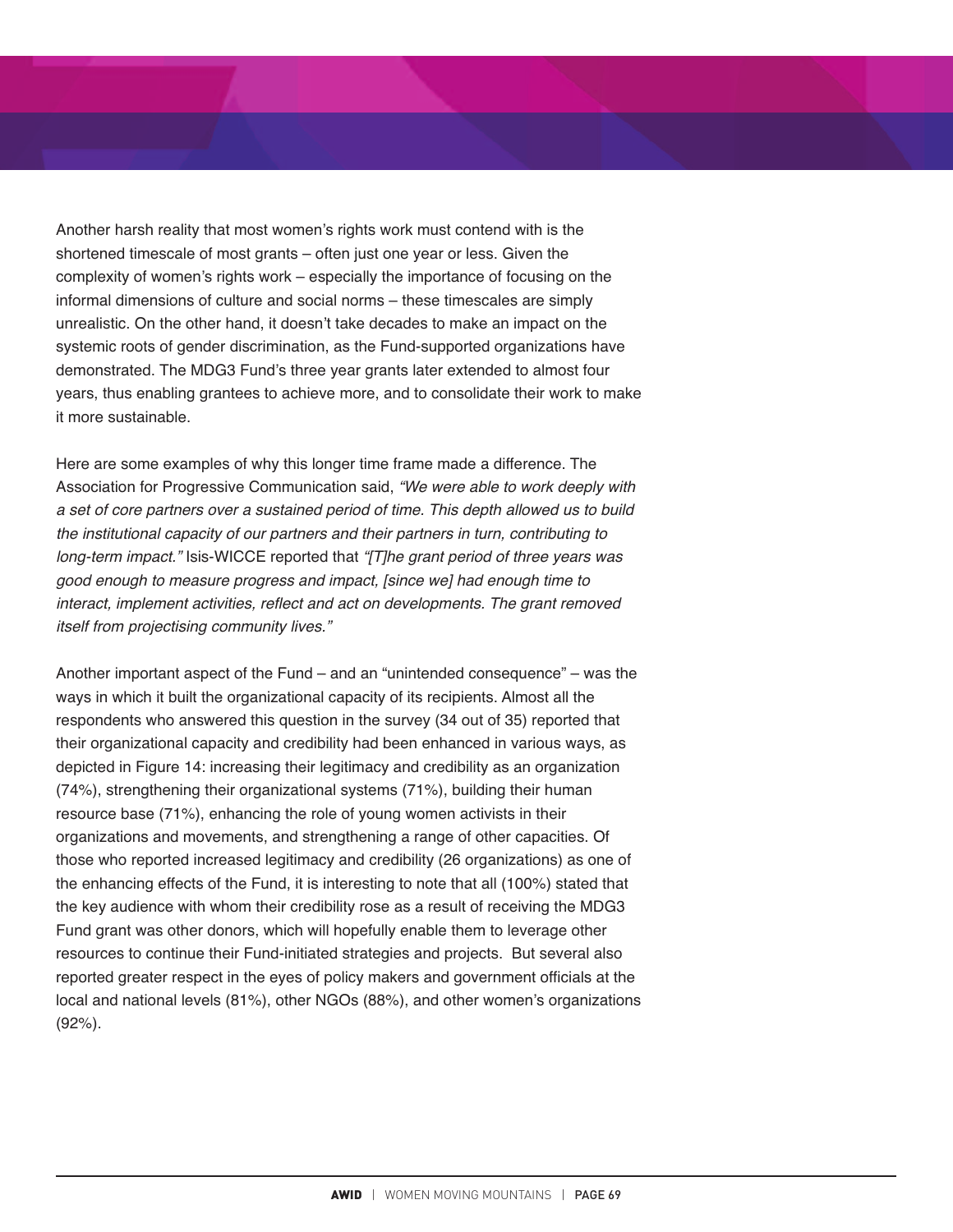Figure 14: How the fund built organizational capacity  $N=34$ % Increased our credibility / legitimacy - 31 % Increased staff size – <sup>25</sup> % Strengthened organizational systems (finance, M&E, HR) – <sup>24</sup> % Enhanced role of younger women activists – <sup>19</sup> % Built other capacities – <sup>16</sup>

> The organizational capacity and credibility built by receiving the Fund grants has important long-term implications – they may well be able to leverage this new status to increase their future resource mobilization, and thus their sustainability over time.

Clearly, many elements critical to the effectiveness of the MDG3 Fund were an integral part of its design. However, perhaps equally important was the willingness of Fund administrators to engage with grantees regarding challenges they faced with Fund requirements, and to make some responsive changes and adjustments along the way. In fact, during the first year of MDG3 Fund implementation, many grantees exchanged concerns and frustrations with the incredibly onerous reporting and M&E systems that were difficult to align with existing systems in grantee organizations. Indeed, these challenges were a major impetus for the convening that AWID proposed to the Dutch MFA in mid-2010 which brought together grantees to discuss more appropriate and realistic approaches to the monitoring and evaluation of women's rights work. In addition to a focus on M&E, grantees were able to share challenges they faced with some dimensions of the Fund's administrative requirements. The Fund was responsive in revising these, where viable.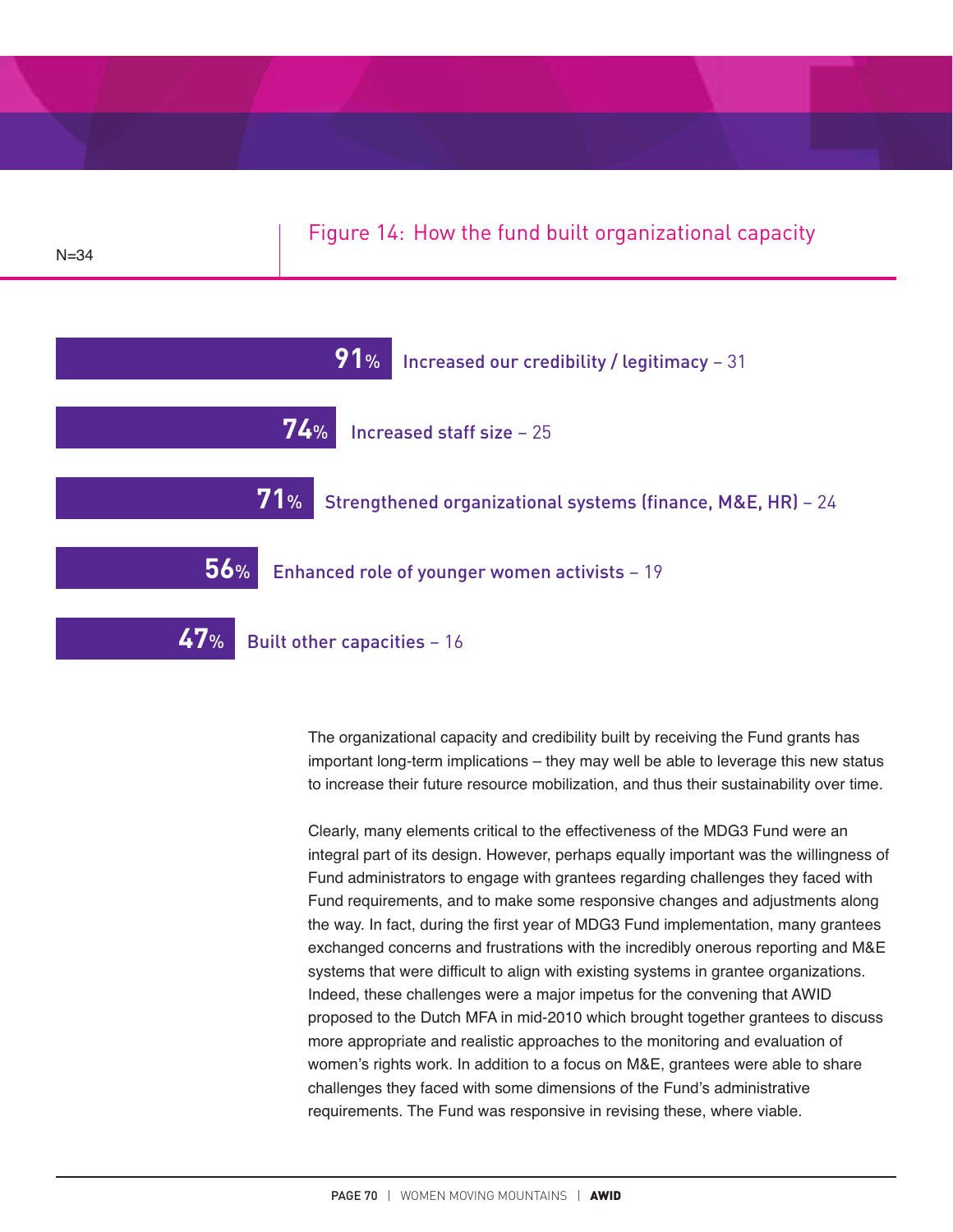This "MDG3 Fund Dialogue", held in June 2010, was groundbreaking in many ways: some grantees present had not thought it possible to engage with donors in such an open and honest way to negotiate the terms of the funding relationship, particularly around financial reporting and M&E. As a result of this meeting, a commitment to review the reporting format was made by the Fund managers, and enacted within a few weeks. It was also a valuable opportunity for exchange and relationship-building for Fund administrators to hear and better understand the challenges that some of their requirements imposed on grantees, as well as for grantees to hear the constraints and challenges that the Ministry was facing within the Dutch political context to maintain strong support for both the MDG3 Fund and more broadly for the Dutch development cooperation.

Grantees also made an agreement to support the Dutch feminist lobby (WO=MEN), and the Dutch Ministry of Foreign Affairs with concrete evidence related to the kind of results that the MDG3 Fund grants had generated so far. This data was then used very effectively by the Ministry to make the case to their government for the replenishment of the MDG3 Fund. The success of this collective effort was the creation of the MDG3 Fund's successor; the new *Fund for Leadership and Opportunities for Women* (FLOW), launched in 2011 with a budget of EU 70 million, which increased to EU 80 million in 2012. This was no mean achievement at a time when most of Western Europe is in economic recession, and when there were strong political pressures in the Netherlands to halve the budget for overseas development assistance.

Among the grantees, the Dialogue was a valuable space in which to discover potential for collective exchange and learning, to build relationships with new organizations grantees had not worked with in the past, and to envision the kind of process that this document reflects: a joint effort to understand our complementary, aggregate impact (how the whole of our efforts is indeed greater than the sum of its parts).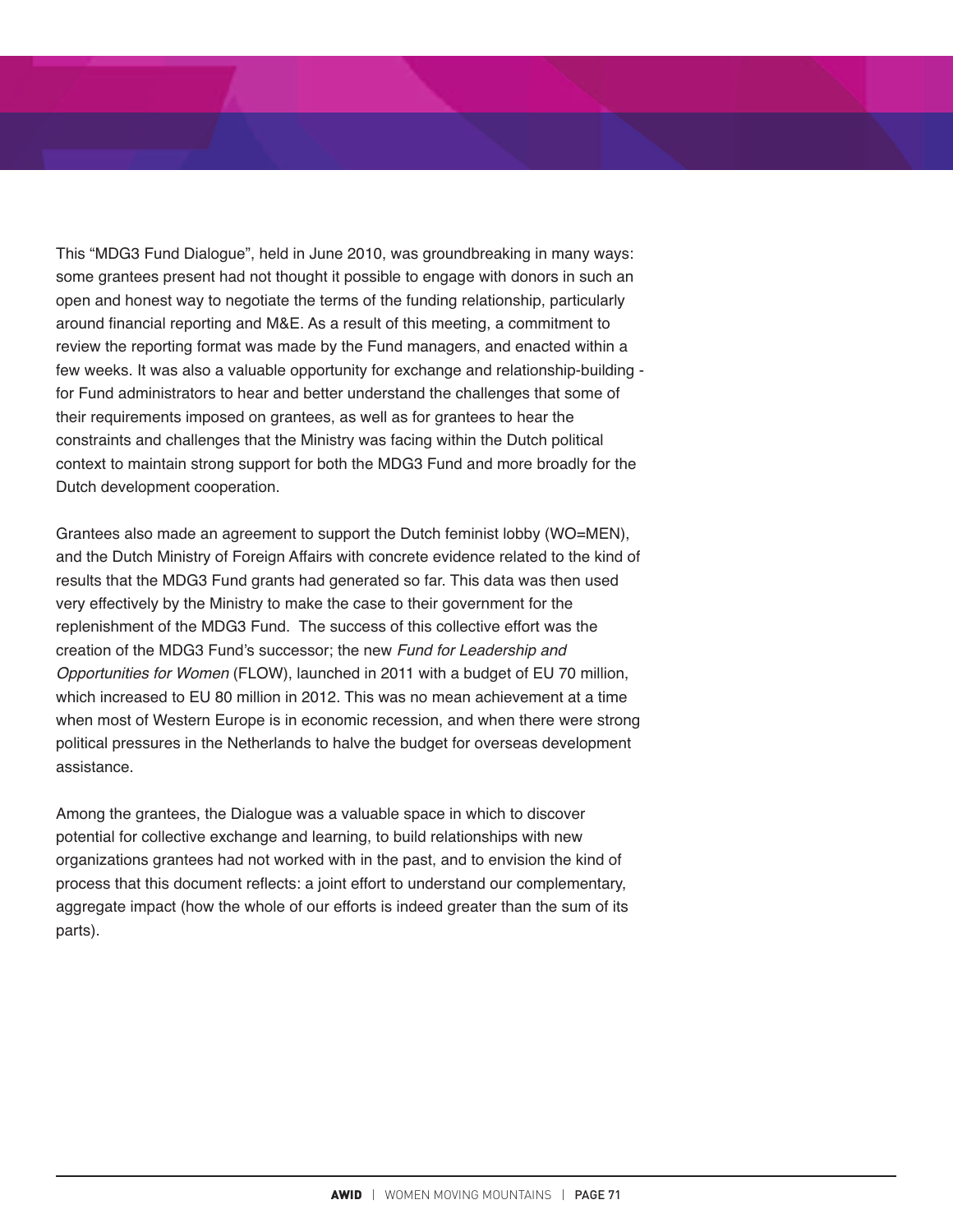## **Conclusions:**

This report contains a significant amount of evidence – both quantitative and qualitative – demonstrating how organizations with a strong focus on women's rights and gender equality can "move mountains" in a relatively short space of time. But it is also important to draw out some lessons and insights about why this was possible – what was it about the MDG3 Fund and its funding modality that catalyzed changes on such a large scale and at such depth?

Our analysis suggests that there were several critical elements that made this level of achievement possible:

- **•** The MDG3 Fund and those responsible for its creation had the vision and courage to invest a serious amount of resources in this work over a longer period of time. It is clear that the scale and size of the funding was a key factor in the scale and size of its impact.
- **•** The Fund invested adequate time and effort in the selection process, and chose, to a large extent, partners with a strong track record in women's rights work.
- **•** The Fund's approach was to trust and support the missions and strategies of its partners across a diverse set of issues, rather than imposing its own theories and formulas for change.
- **•** The Fund's investment was not limited to <sup>a</sup> small number of countries, but supported organizations that work in most regions of the world, and therefore had a significantly broader impact in advancing women's rights and gender equality in regions where current donor support is very limited but sorely needed.
- **•** The selected organizations and initiatives were supported for <sup>a</sup> reasonable period of time, and were thus able to show some impact.
- **•** Fund leadership and managers were open to dialogue, to supporting and responding to grantees' initiatives to come together, to learn together, and to make adjustments in its own systems.
- **•** This resulted in creating the flexibility that allowed Fund recipients to respond appropriately to the emerging issues and challenges, which also contributed to stronger results.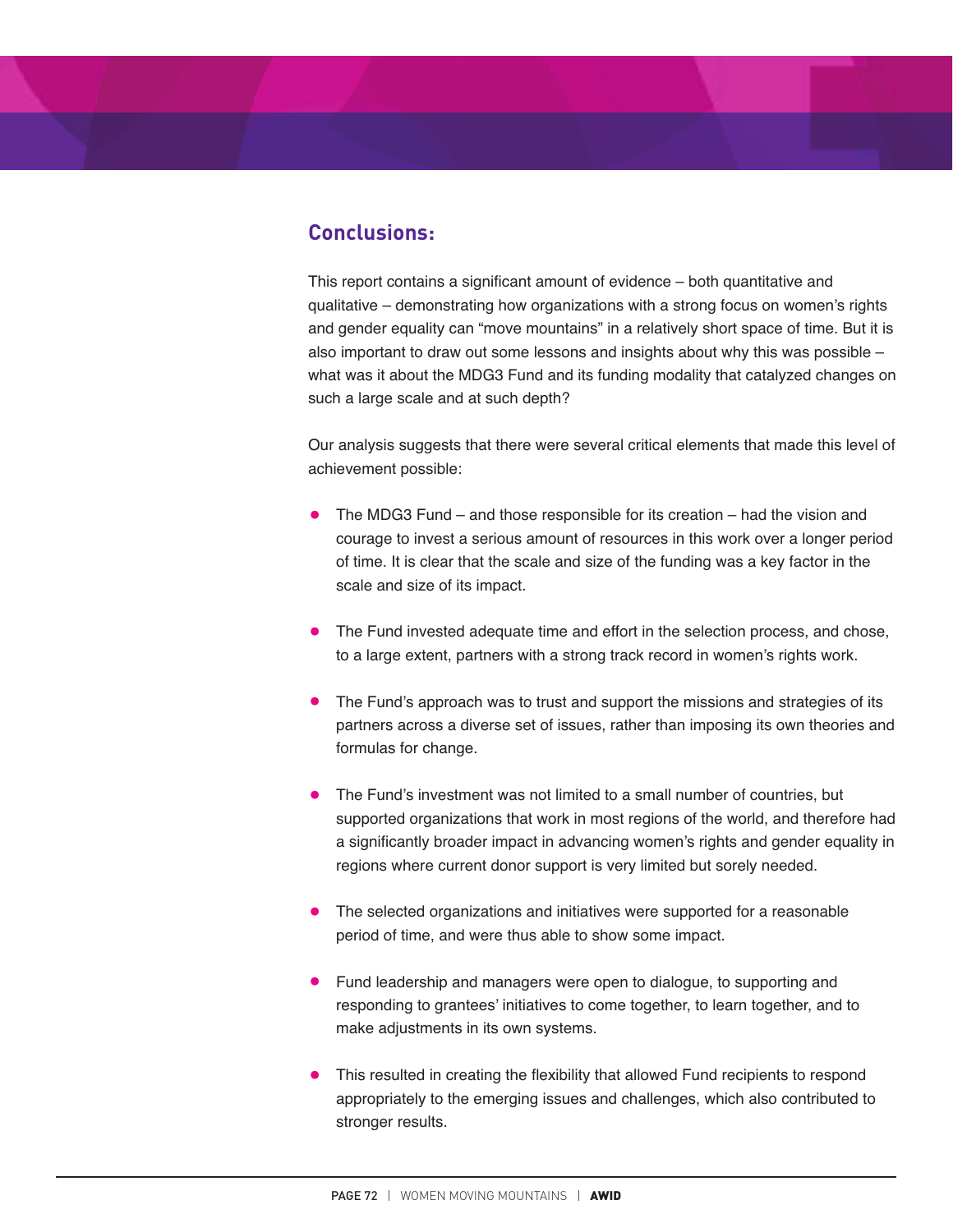We are glad that some of these critical strengths of the Fund have carried forward into the FLOW Fund, but we hope donors from other funding sectors – such as bilateral and multilateral agencies, foundations, INGOs, and others - will emulate them. They are especially useful lessons for the growing number of private sector donors, particularly those interested in supporting work with women and girls. The data in this report is sending a signal to the donor community worldwide that we hope they will take to heart: any donor or philanthropist committed to advancing gender equality, or any other human rights or social justice agenda, would do well to study the characteristics and practices that enabled the MDG3 Fund – and the legion of women (and men) it helped mobilize – to move mountains.

<sup>34</sup> Personal communication of Yanar Mohammed with Srilatha Batliwala and Lydia Alpizar of AWID at the MDG3 Fund final meeting held in Den Haag, Netherlands, 20 November 2012.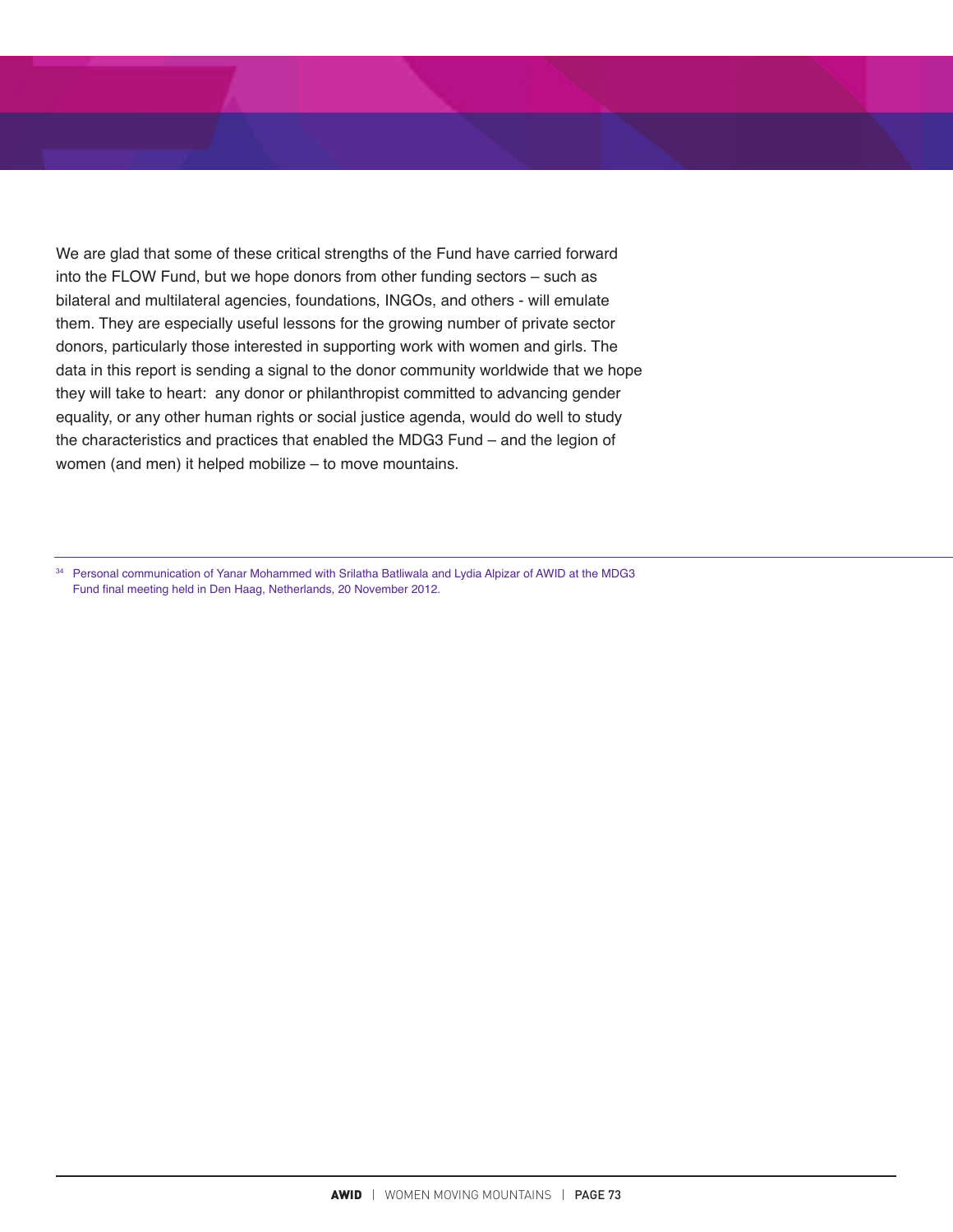#### **Assessing the aggregate effect of the MDG3 Fund**

— an AWID initiative

Through this quick survey, AWID hopes to further assess how the MDG3 Fund grants helped advance women's rights / gender equality overall, across the various organizations and regions in which the grants were made. Such an analysis will help us all to make a case to other donors to make similar large-scale investments in women's rights organizations. For this reason, please note that we are consciously looking for the positive effects of the grant, though we know there may have been drawbacks as well. We are not asking for any identification details to preserve your confidentiality. However, if you would like to share information about your organization, please feel free to do so in the section provided at the end of the questionnaire. The analysis of the results of the survey will be shared with each of you when ready. Filling in this questionnaire should not take more than half an hour of your time. Please support this initiative by answering the following questions:

1. If you were to name five key achievements of your MDG3 Fund-supported work, what would they be? (Please describe briefly)

| а.           |  |
|--------------|--|
|              |  |
| b.           |  |
|              |  |
| C.           |  |
|              |  |
| <sub>d</sub> |  |
|              |  |
| е.           |  |
|              |  |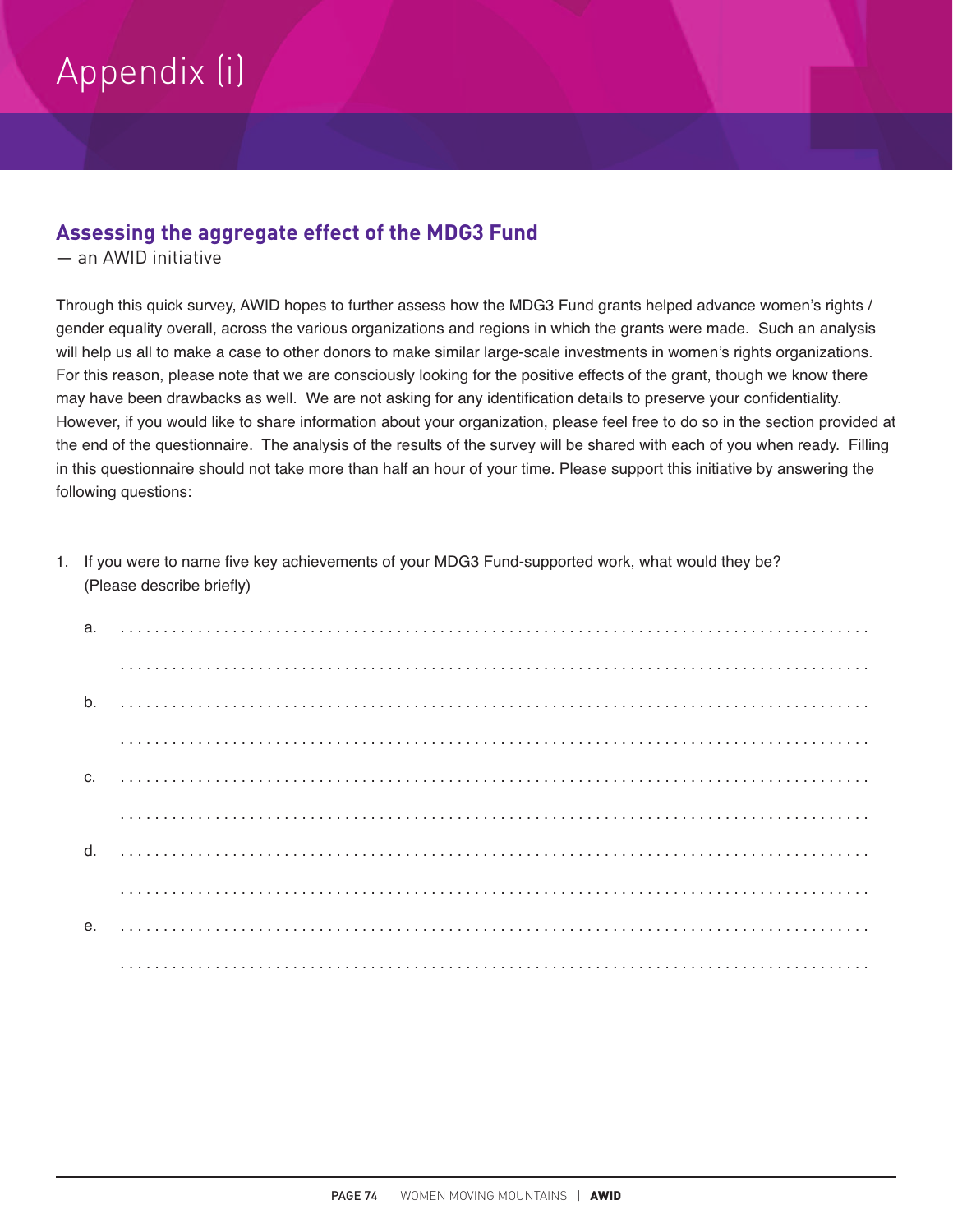2. What were the main advantages of the MDG3 Fund type of grant compared to other grants / funds you have received for your work? (e.g. It supported our core work rather than a specific project, it gave us a larger amount of money than most other grants, there were fewer conditions attached to the grant, etc.)

| a. |  |
|----|--|
|    |  |
| b. |  |
|    |  |
| C. |  |
|    |  |
| d. |  |
|    |  |
| е. |  |
|    |  |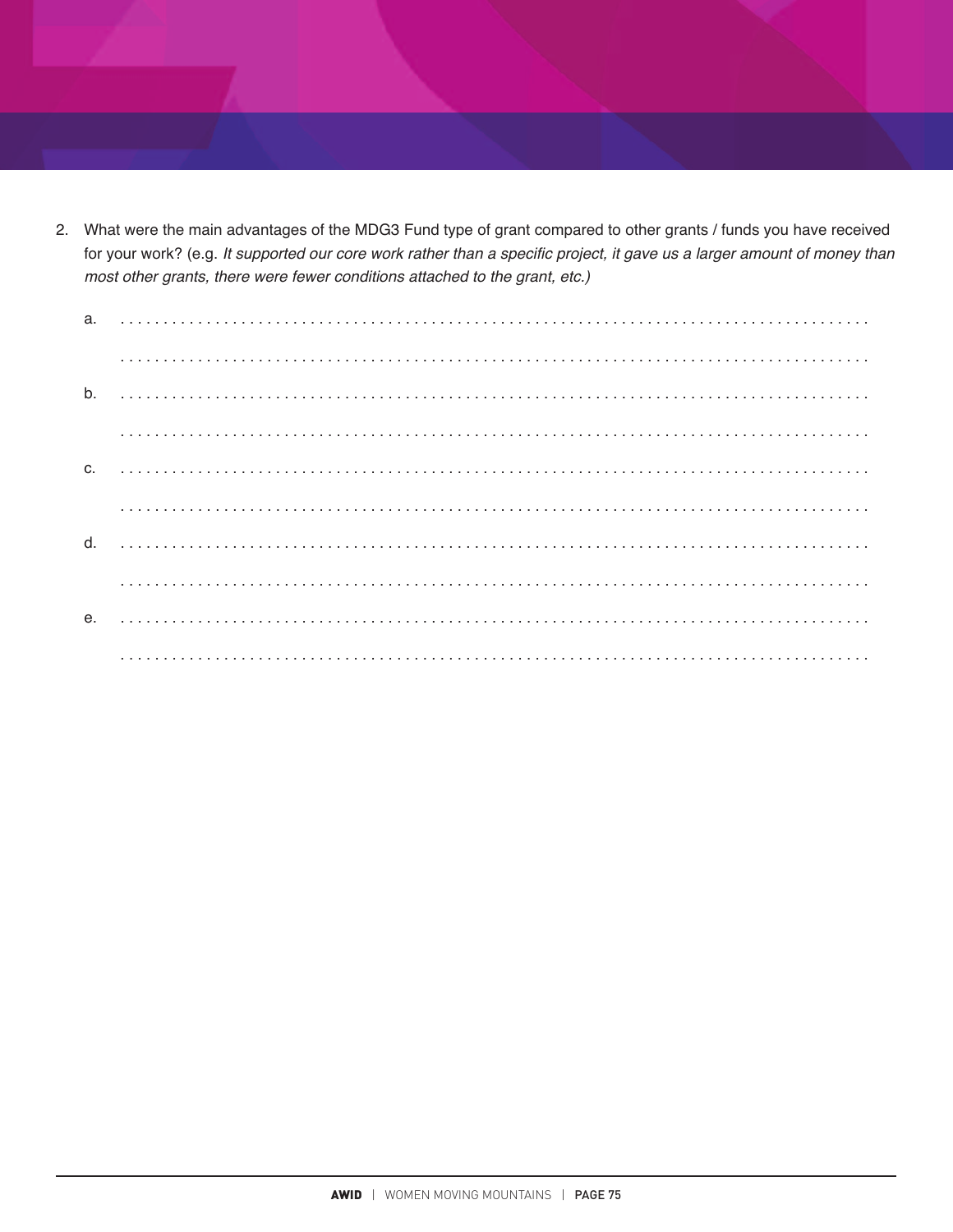| 3. | How did the MDG3 Fund impact your organization's work for advancing women's rights / gender equality?<br>(tick as many as you think apply to your organization)    |
|----|--------------------------------------------------------------------------------------------------------------------------------------------------------------------|
|    | We were able to reach / serve / support / empower a larger number of women / women's organizations                                                                 |
|    | We were able to increase our geographic coverage or reach or work in new communities / areas / provinces /<br>countries / regions                                  |
|    | We were able to strengthen the number of women in leadership roles / quality of women's leadership at<br>different levels                                          |
|    | We were able to launch new initiatives, programs or strategies to increase our effectiveness                                                                       |
|    | We were able to focus on new issues or new constituencies of women, or reach / involve a more diverse range<br>of women (e.g. indigenous women, young women, etc.) |
|    | We were able to bring women / women's organizations together across various divides and build collective<br>power and identity                                     |
|    | We were able to build alliances with other movements and organizations                                                                                             |
|    | We were able to influence the gender perspectives / strategies of other movements, sectors, and organizations                                                      |
|    | We were able to do more effective advocacy to change discriminatory laws, policies, etc.                                                                           |
|    | We were able to prevent the rolling back / reversal of past gender equality gains or achievements                                                                  |
|    | We were able to track reversals, backlash, and challenges to change more effectively                                                                               |
|    | We were able to survive / continue our work in very challenging contexts                                                                                           |
|    | Other impacts on our organization's work not listed above (please describe briefly):                                                                               |
|    |                                                                                                                                                                    |
|    |                                                                                                                                                                    |
|    |                                                                                                                                                                    |
|    |                                                                                                                                                                    |
|    |                                                                                                                                                                    |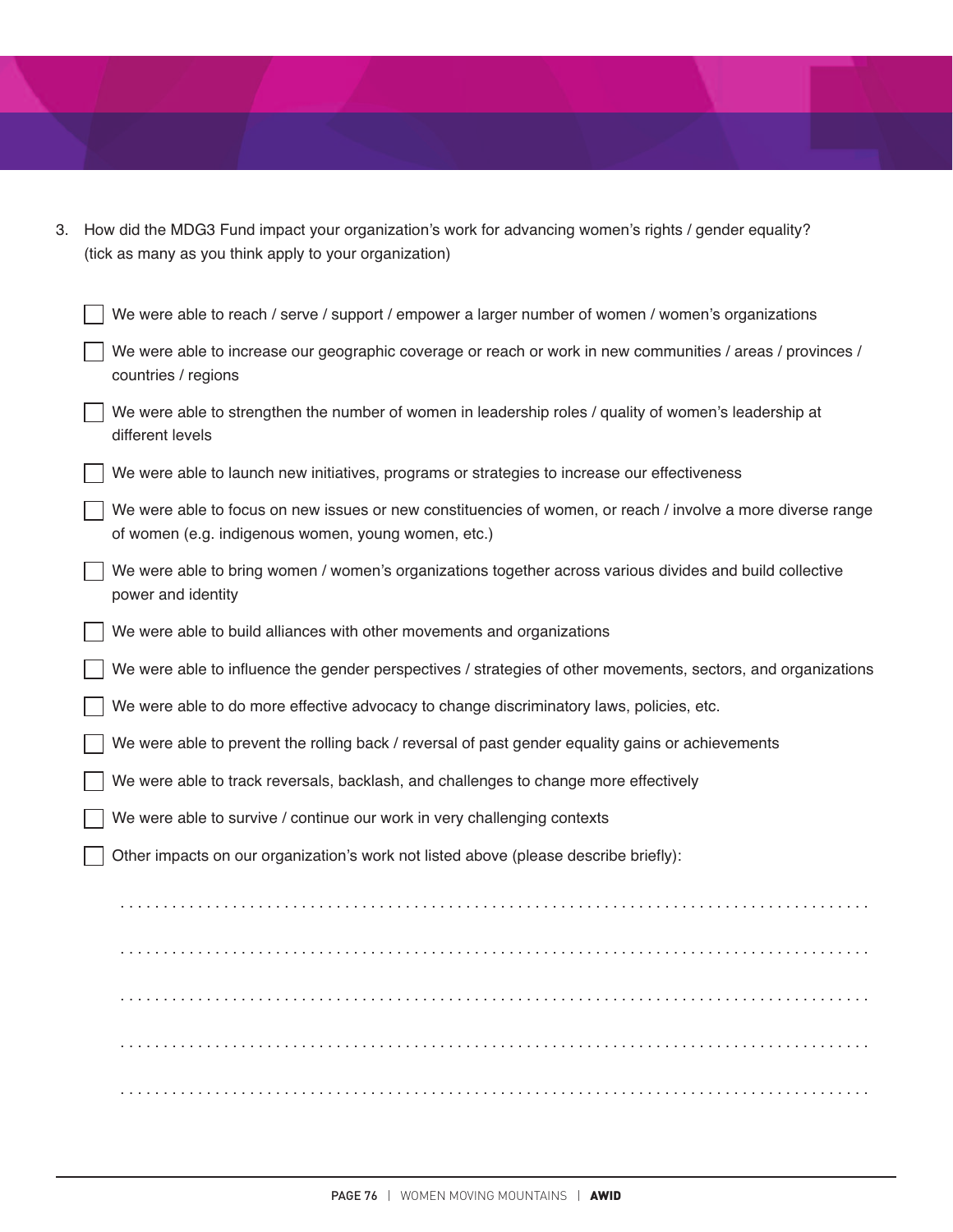4. Please help us by quantifying some of these impacts as accurately as possible:

| <b>BEFORE</b>                                                                                                                                                       |                                    | <b>AFTER</b>                                                                                 |                                       |
|---------------------------------------------------------------------------------------------------------------------------------------------------------------------|------------------------------------|----------------------------------------------------------------------------------------------|---------------------------------------|
| Before receiving the MDG3 Fund<br>grant, we reached (approx.) this many<br>women:                                                                                   | (e.g., 10,000)                     | After receiving the MDG3 Fund<br>grant, we reached (approx.) this<br>many women:             | (e.g. 17,000)                         |
| [If you are a women's fund or network]<br>Before receiving the MDG3 Fund<br>grant, we reached approximately this<br>many organizations:                             | (e.g., 47)                         | After receiving the MDG3 Fund<br>grant, we reached approximately this<br>many organizations: | (e.g. 75)                             |
| Before receiving the MDG3 Fund<br>grant, our total staff strength was:                                                                                              | (e.g. 23)                          | After receiving the MDG3 Fund<br>grant, our total staff strength was:                        | (e.g. 40)                             |
| Our geographic coverage before the<br>MDG3 Fund grant: (use whatever<br>measure is most relevant to your<br>work: provinces, cities, states,<br>countries, regions) | (e.g. 7 provinces/<br>8 countries) | Our geographic coverage after the<br>MDG3 Fund grant:                                        | (e.g. 10 provinces /<br>14 countries) |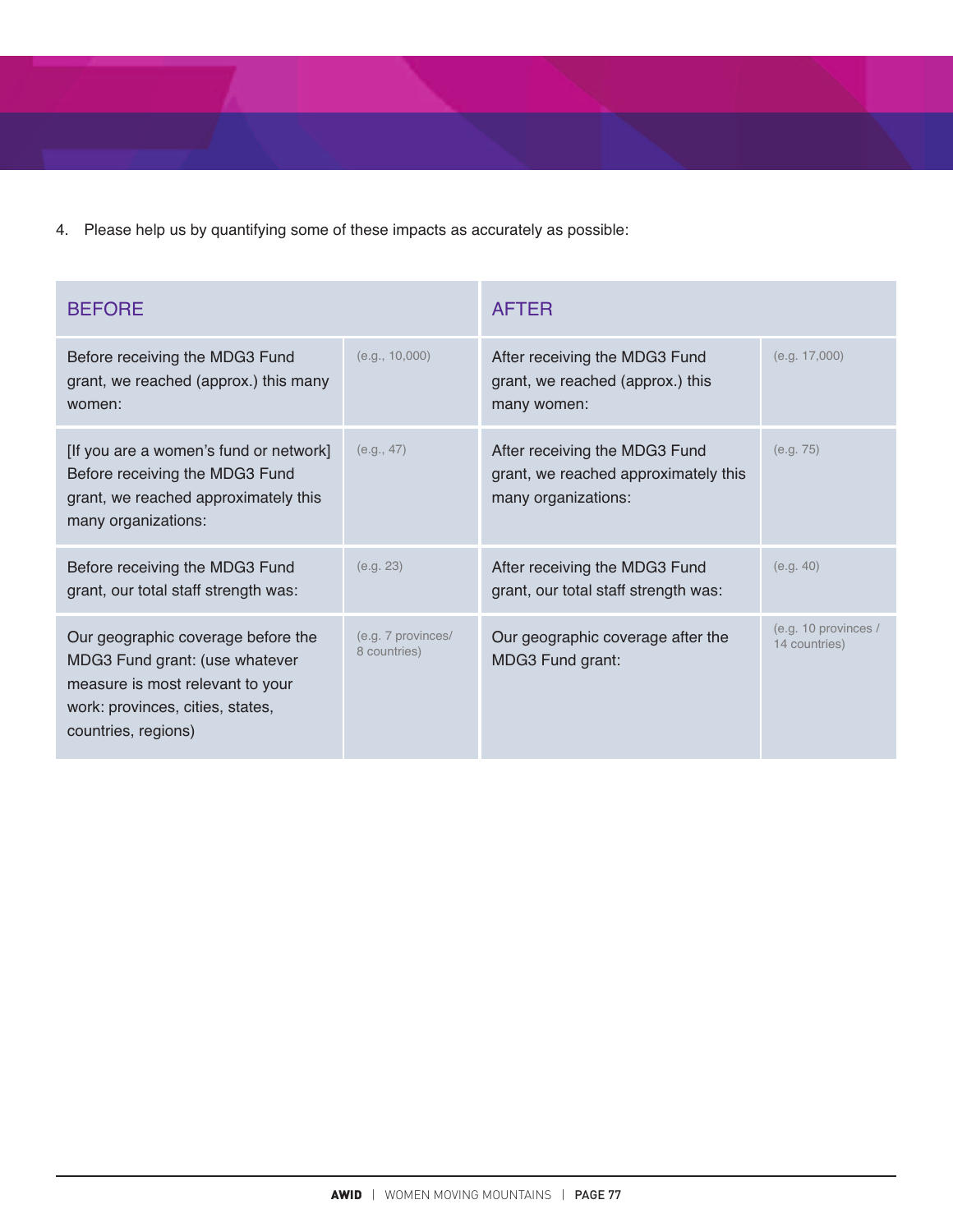5. If the MDG3 Fund grant enabled you to launch new programs or strategies, or to deepen, strengthen, or expand existing programs or strategies, please describe these briefly or share links / attach reports where we could find this information:

| a. |  |  |
|----|--|--|
|    |  |  |
|    |  |  |
|    |  |  |
|    |  |  |
|    |  |  |
|    |  |  |
|    |  |  |
|    |  |  |
|    |  |  |

6. If the grant enabled you to do more effective advocacy to change discriminatory laws, policies, etc., please describe these efforts briefly below:

a. b. c. a a la d. е.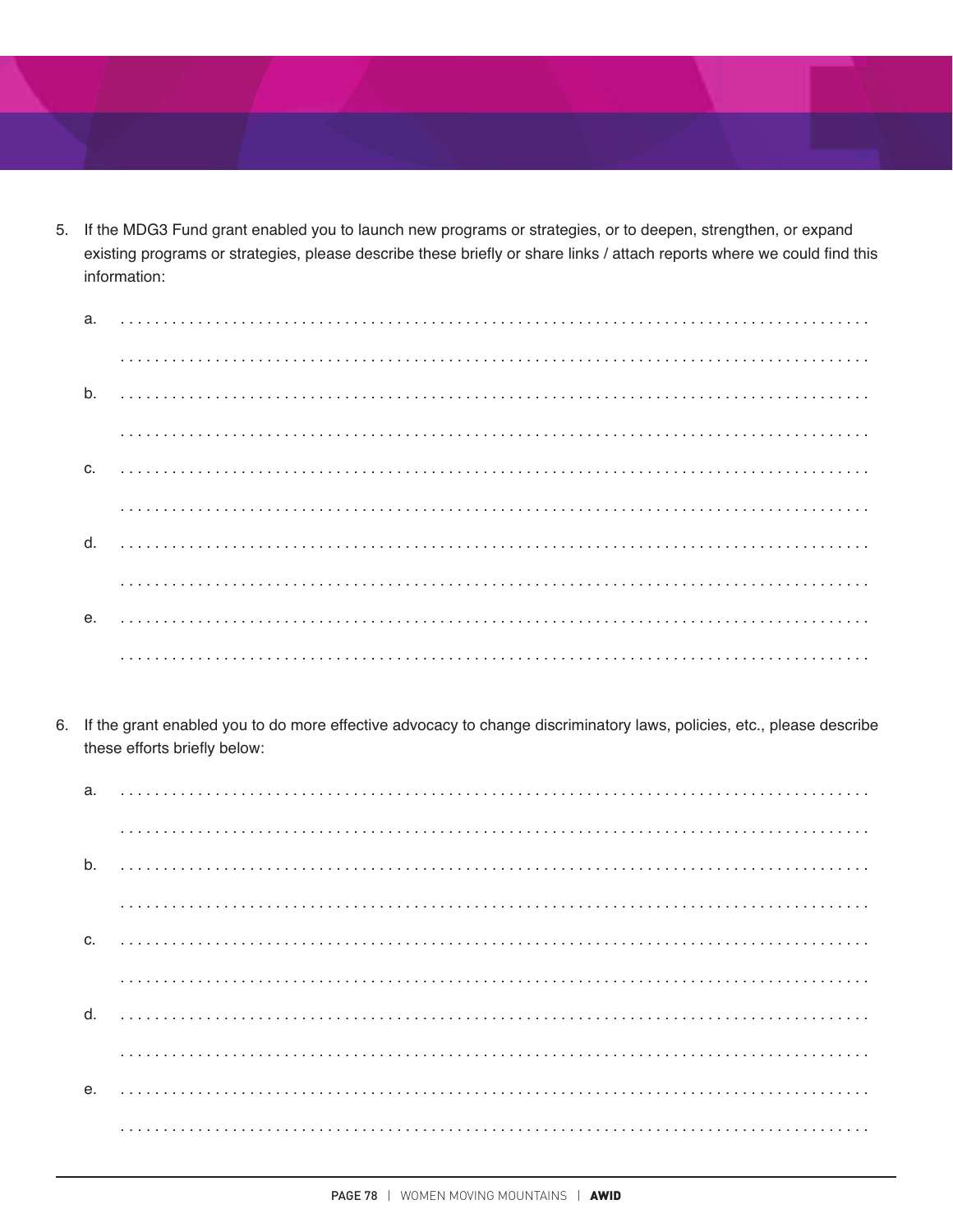7. If the grant helped you prevent the rolling back / reversal of past gender equality gains or achievements, please describe these briefly, or insert links to / attach relevant reports that discuss this:

| a.    |  |  |  |  |  |  |  |  |  |  |  |  |  |  |  |  |  |  |  |  |  |  |  |  |  |  |  |  |  |
|-------|--|--|--|--|--|--|--|--|--|--|--|--|--|--|--|--|--|--|--|--|--|--|--|--|--|--|--|--|--|
|       |  |  |  |  |  |  |  |  |  |  |  |  |  |  |  |  |  |  |  |  |  |  |  |  |  |  |  |  |  |
| $b$ . |  |  |  |  |  |  |  |  |  |  |  |  |  |  |  |  |  |  |  |  |  |  |  |  |  |  |  |  |  |
|       |  |  |  |  |  |  |  |  |  |  |  |  |  |  |  |  |  |  |  |  |  |  |  |  |  |  |  |  |  |
|       |  |  |  |  |  |  |  |  |  |  |  |  |  |  |  |  |  |  |  |  |  |  |  |  |  |  |  |  |  |
|       |  |  |  |  |  |  |  |  |  |  |  |  |  |  |  |  |  |  |  |  |  |  |  |  |  |  |  |  |  |
|       |  |  |  |  |  |  |  |  |  |  |  |  |  |  |  |  |  |  |  |  |  |  |  |  |  |  |  |  |  |
|       |  |  |  |  |  |  |  |  |  |  |  |  |  |  |  |  |  |  |  |  |  |  |  |  |  |  |  |  |  |
|       |  |  |  |  |  |  |  |  |  |  |  |  |  |  |  |  |  |  |  |  |  |  |  |  |  |  |  |  |  |
|       |  |  |  |  |  |  |  |  |  |  |  |  |  |  |  |  |  |  |  |  |  |  |  |  |  |  |  |  |  |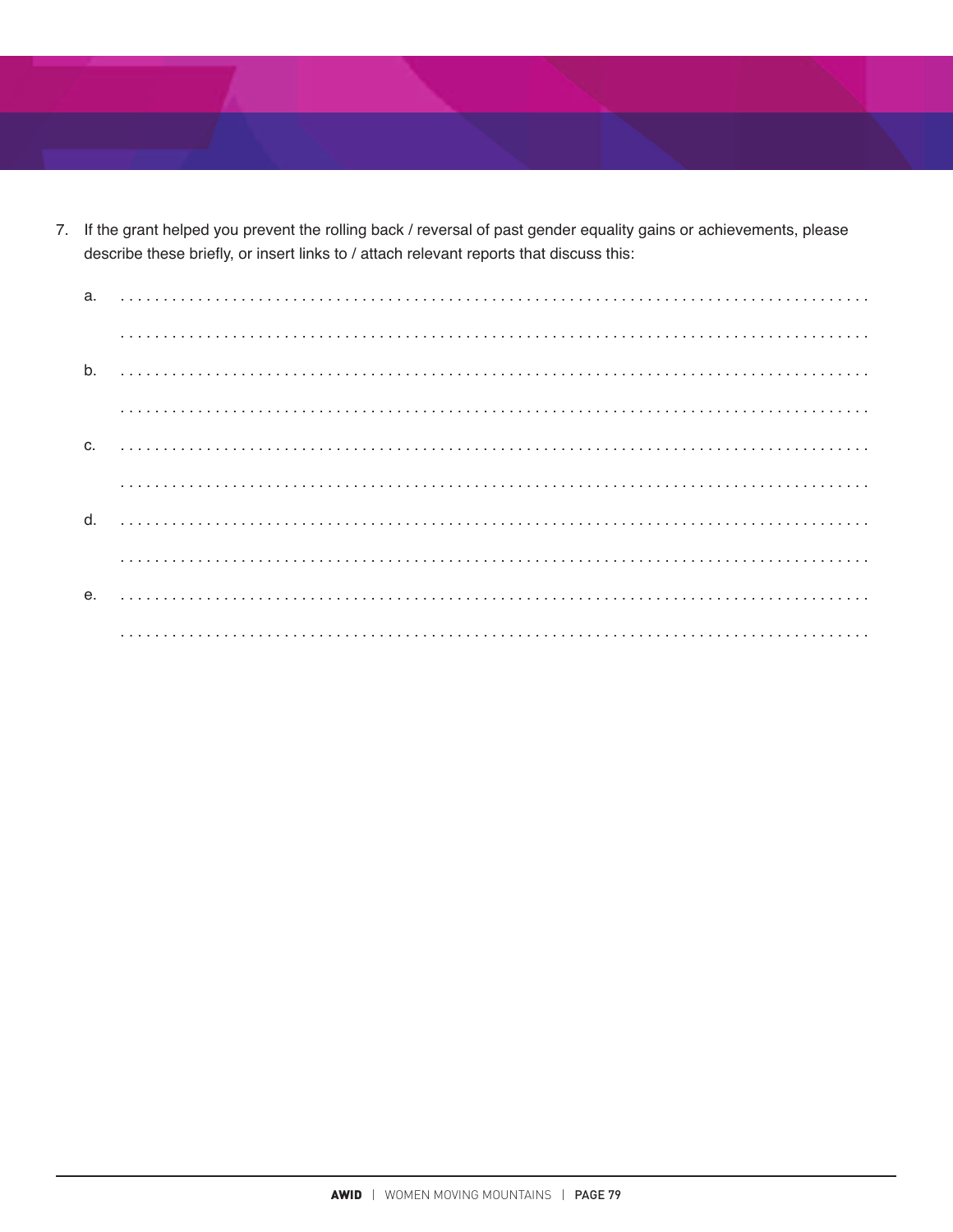| 8. | Many MDG3 Fund recipients reported, in our interviews with them late last year, that the grant enhanced the capacity<br>of their organizations in different ways. Please tell us if the grant has enhanced your organizational capacity in any of<br>the following ways (tick as many as apply): |
|----|--------------------------------------------------------------------------------------------------------------------------------------------------------------------------------------------------------------------------------------------------------------------------------------------------|
|    | Increased participation and role of younger women activists in the organization                                                                                                                                                                                                                  |
|    | Allowed us to increase staff size                                                                                                                                                                                                                                                                |
|    | Allowed us to invest in developing stronger organizational systems (finance, M&E, human resources, etc.)                                                                                                                                                                                         |
|    |                                                                                                                                                                                                                                                                                                  |
|    | Increased our credibility / legitimacy as an organization with (tick as many as apply):                                                                                                                                                                                                          |
|    | Other donors                                                                                                                                                                                                                                                                                     |
|    | Policy makers / government officials                                                                                                                                                                                                                                                             |
|    | Other NGOs / civil society organizations                                                                                                                                                                                                                                                         |
|    | Other women's organizations                                                                                                                                                                                                                                                                      |
|    | Others (specify):                                                                                                                                                                                                                                                                                |

Other ways in which our organizational capacity has been strengthened:

 . . . . . . . . . . . . . . . . . . . . . . . . . . . . . . . . . . . . . . . . . . . . . . . . . . . . . . . . . . . . . . . . . . . . . . . . . . . . . . . . . . . . . . . . . . . . . . . . . . . . . . . . . . . . . . . . . . . . . . . . . . . . . . . . . . . . . . . . . . . . . . . . . . . . . . . . . . . . . . . . . . . . . . . . . . . . . . . . . . . . . . . . . . . . . . . . . . . . . . . . . . . . . . . . . . . . . . . . . . . . . . . . . . . . . . . . . . . . . . . . . . . . . . . . . . . . . . . . . . . . . . . . . . . . . . . . . . . . . . . . . . . . . . . . . . . . . . . . . . . . . . . . . . . . . . . . . . . . . . . . . . . . . . . . . . . . . . . . . . . . . . . . . . . . . . . . . . . . . . . . . . . . . . . . . . . . . . . . . . . . . . . . . . . . . . . . . . . . . . . . . . . . . . . . . . . . . . . . . . . . . . . . . . . . . . . . . . . . . . . . . . . . . . . . . . . . . . . . . . . . . . . . . . . . . . . . . . . . . . . . . . . . . . . . . . . . . . . . . . . . . . . . . . . . . . . . . . . . . . . . . . . . . . . . . . . . . . . . . . . . . . . . . . . . . . . . . . . . . . . . . . . . . . . . . . . . . . . . . . . . . . . . . . . . . . . . . . . . . . . . . . . . . . . . . . . . . . . . . . . . . . . . . . . . . . . . . . . . . . . . . . . . . . . . . . . . . . . . . . . . . . . . . . . . . . . . . . . . . . . . . . . . . . . . . . . . . . . . . . . . . . . . . . . . . . . . . . . . . . . . . . . . . . . . . . . . . . . . . . . . . . . . . . . . . . . . . . . . . . . . . . . . . . . . . . . . . . . . . . . . . . . . . . . . . . . . . . . . . . . . . . . . . . . . . . . . . . . . . . . . . . . . . . . . . . . . . . . . . . . . . . . . . . . . . . . . . . . . . . . . . . . . . . . . . .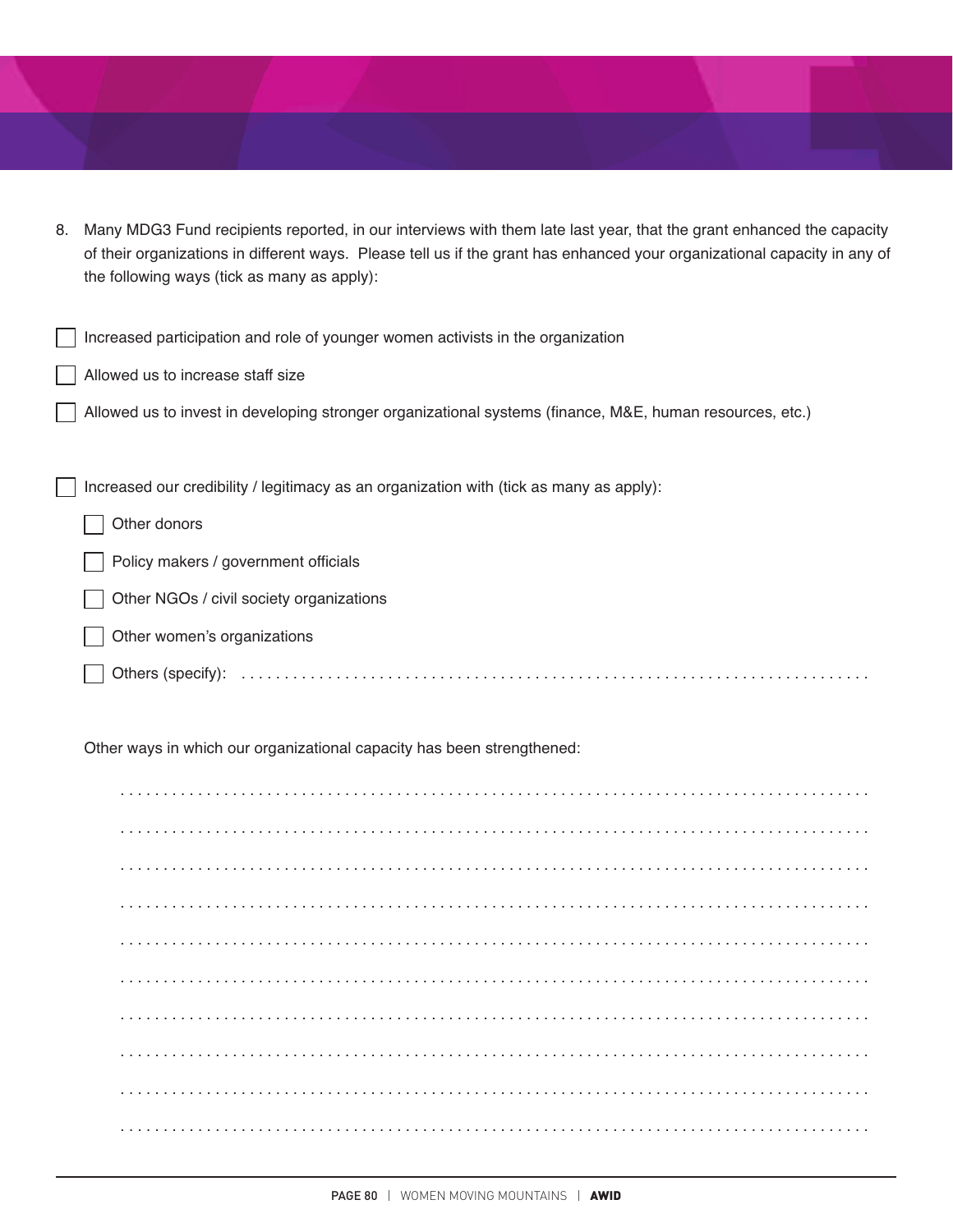9. We know that advancing women's rights and gender equality involves changes at individual, community and societal levels, and in both the formal domain of law and policy as well as the informal arena of culture, beliefs, norms, and practices. The Gender at Work framework<sup>35</sup> provides a way of looking at and analyzing changes in all these. Some of these changes would obviously take years or decades to achieve – especially at the informal level. Nevertheless, we request you to share with us, briefly, even small shifts or changes that the MDG3 Fund grant helped you advance or accelerate, in each of these gender equality domains (the examples in each quadrant may help you think of what your work has helped shift):

## **Tracking Change in Gender Power Relations / Structures** (G@Wframework):

- 1. Changes in consciousness (values, attitudes, awareness of rights) / greater self-esteem
- 2. Changes in individual practices / behaviour
- 3. Enhanced capacities (leadership, advocacy, mobilizing others, etc.
- 4. Greater access to power / leadership within the household, or within informal / customary institutions like the tribal council, etc.



- 1. Shifts in cultural norms, beliefs, practices
- 2. Shifts in judgments given by customary law bodies like tribal councils, family elders, etc.
- 3. Greater acceptance of women's rights
- 4. More / stronger women's rights movements emerging

#### **Individual**

- 1. Greater access to & control over resources like land, house, money
- 2. Greater access to public power / political representations / formal leadership
- 3. Better access to public services / legal rights
- 4. More reporting / prosecution of VAW offenders



- 1. More gender-equal laws, policies & resource allocations
- 2. Quotas for women in political institutions
- 3. National gender equality machinery improved, strengthened, more accountable

#### **Systemic**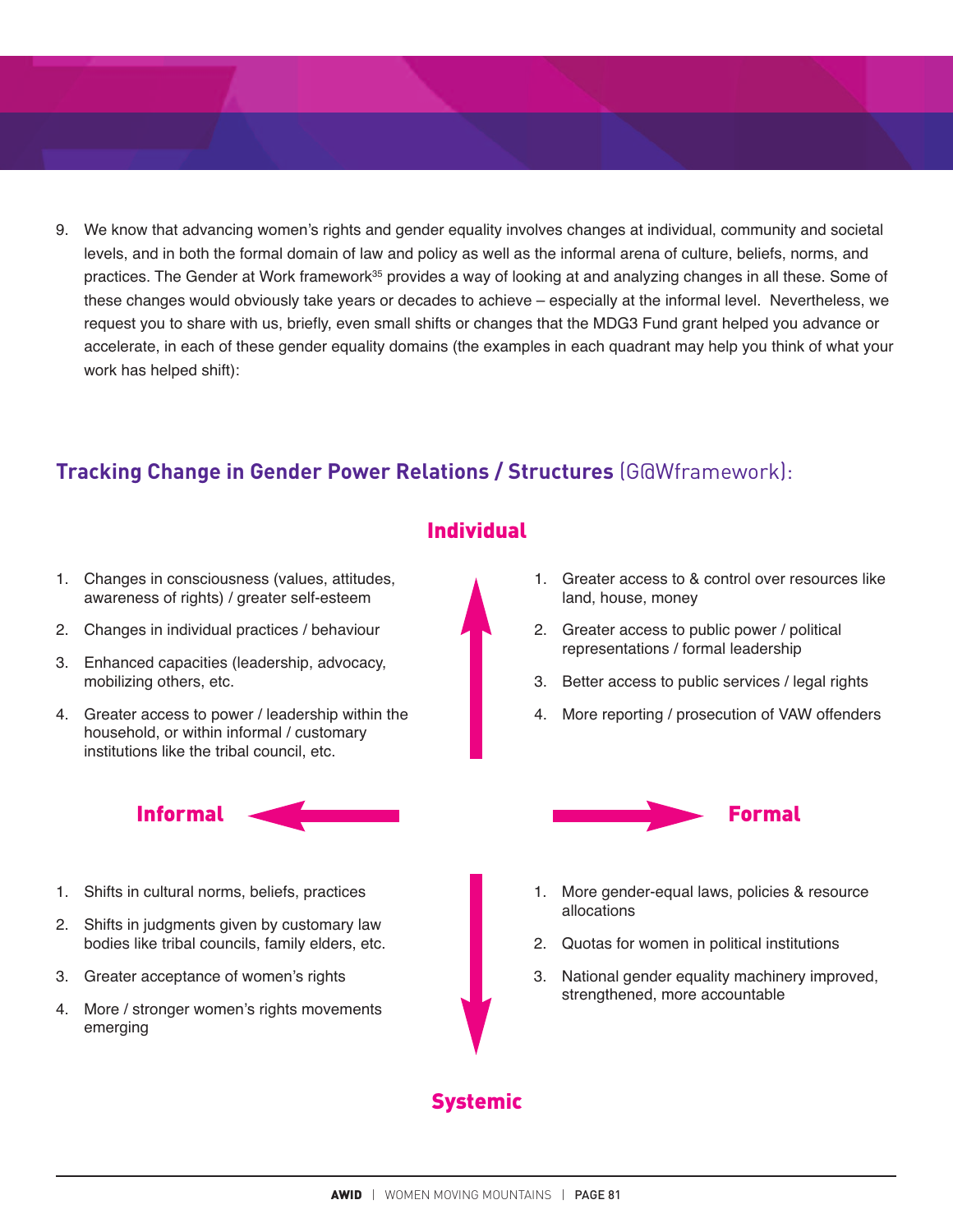

After studying this diagram and the examples within it, please share with us any such shifts or changes you have observed that fall into the various sections:

a. Perceivable shifts / changes, if any, at the level of consciousness / attitudes / awareness of rights at the individual level, including among women themselves, during the grant period: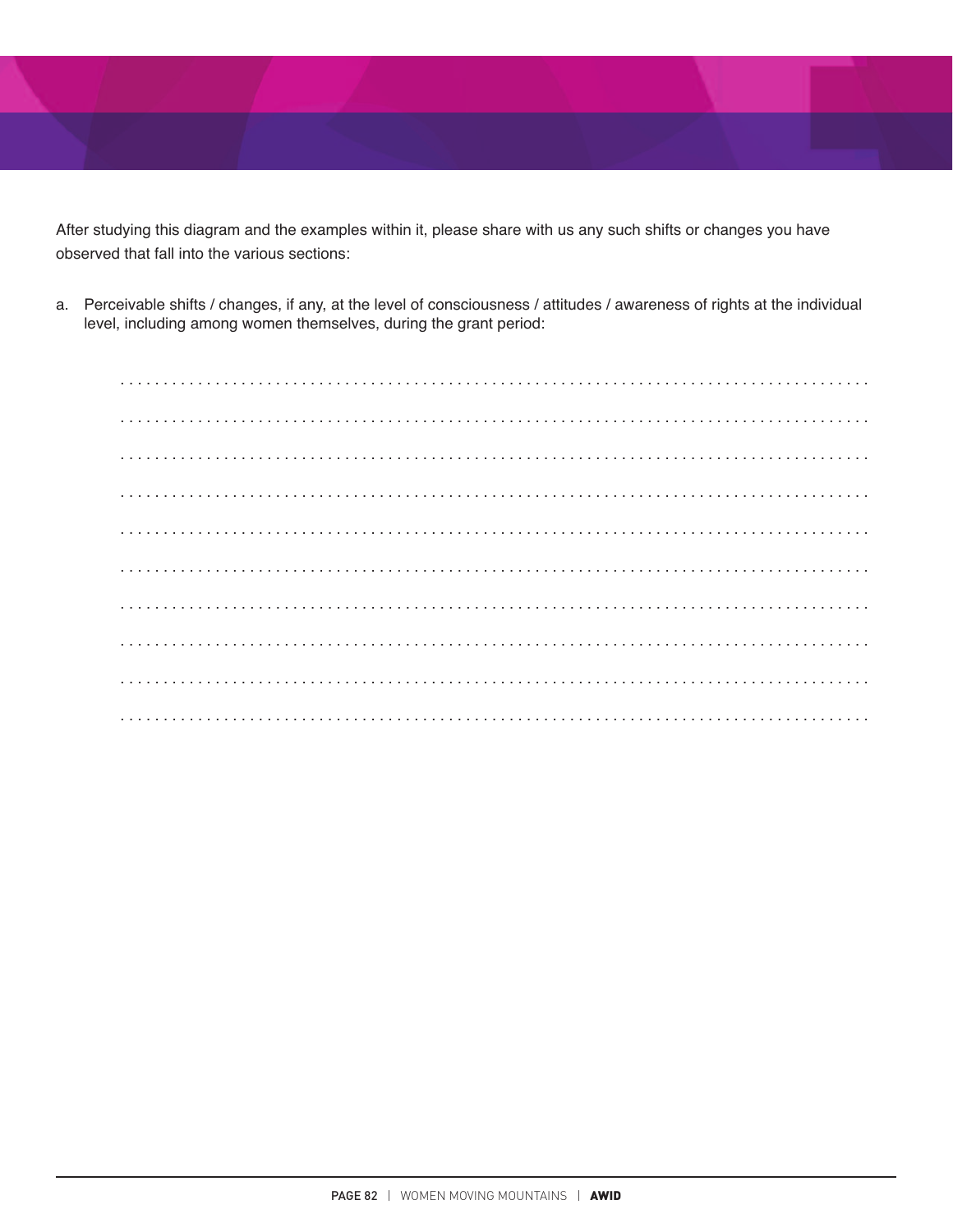b. Perceivable shifts / changes, if any, at the level of cultural norms, attitudes, practices, within the community / society during the grant period:

. . . . . . . . . . . . . . . . . . . . 

Perceivable shifts / changes, if any, at the level of individual rights, access to resources, or access to public decision-C. making or leadership roles: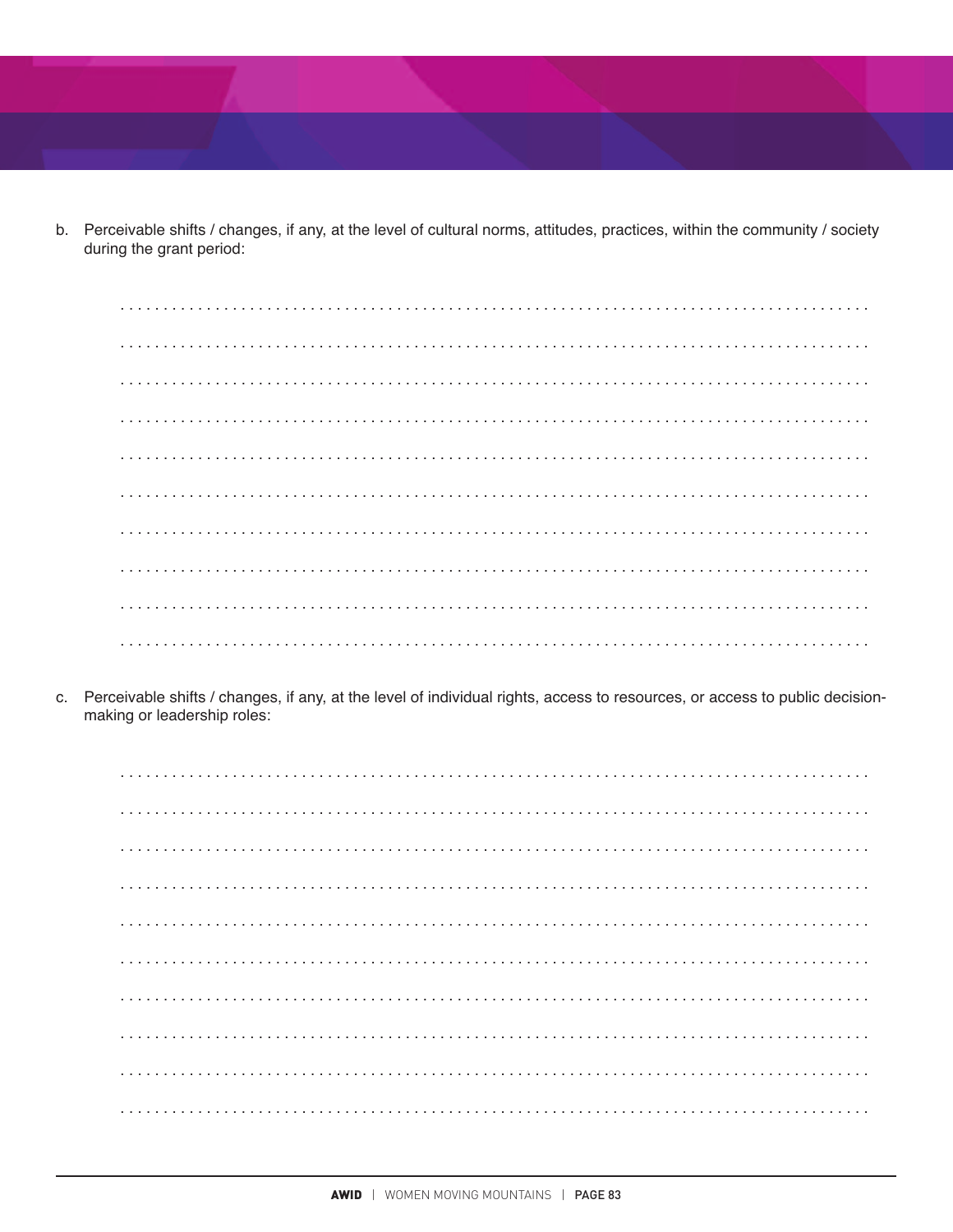d. Perceivable shifts / changes, if any, at the level of formal laws, policies, or resource allocations:

Please describe any other ways expected or unexpected outcomes of your MDG3 Fund-supported work that are not е. reflected in the answers to the previous questions: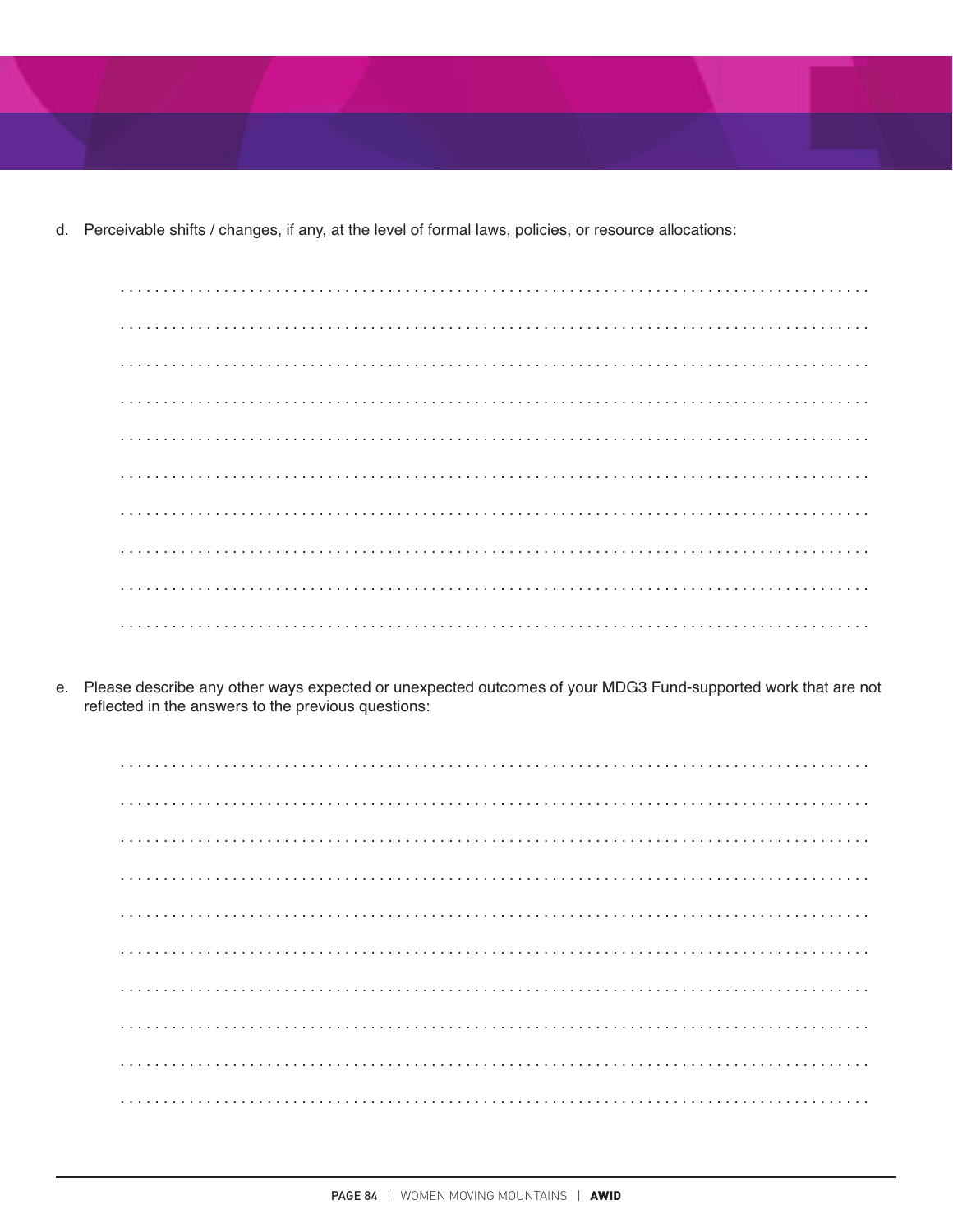### **Thank you very much for your valuable time and information!**

| Name and email address of the person who filled this questionnaire |
|--------------------------------------------------------------------|
| (in case of the need for any follow-up or clarifications):         |
|                                                                    |
|                                                                    |

Please email the completed questionnaire to: **sbatliwala@awid.org**

<sup>35</sup> See Rao, Aruna & David Kelleher, "Is there life after gender mainstreaming?", *Gender and Development*, 13.2, (2005): 57 – 69. Web. 13 November 2013. http://www.genderatwork.org/sites/genderatwork.org/files/resources/gaw\_is\_there\_life\_after\_gender\_mainstreaming.pdf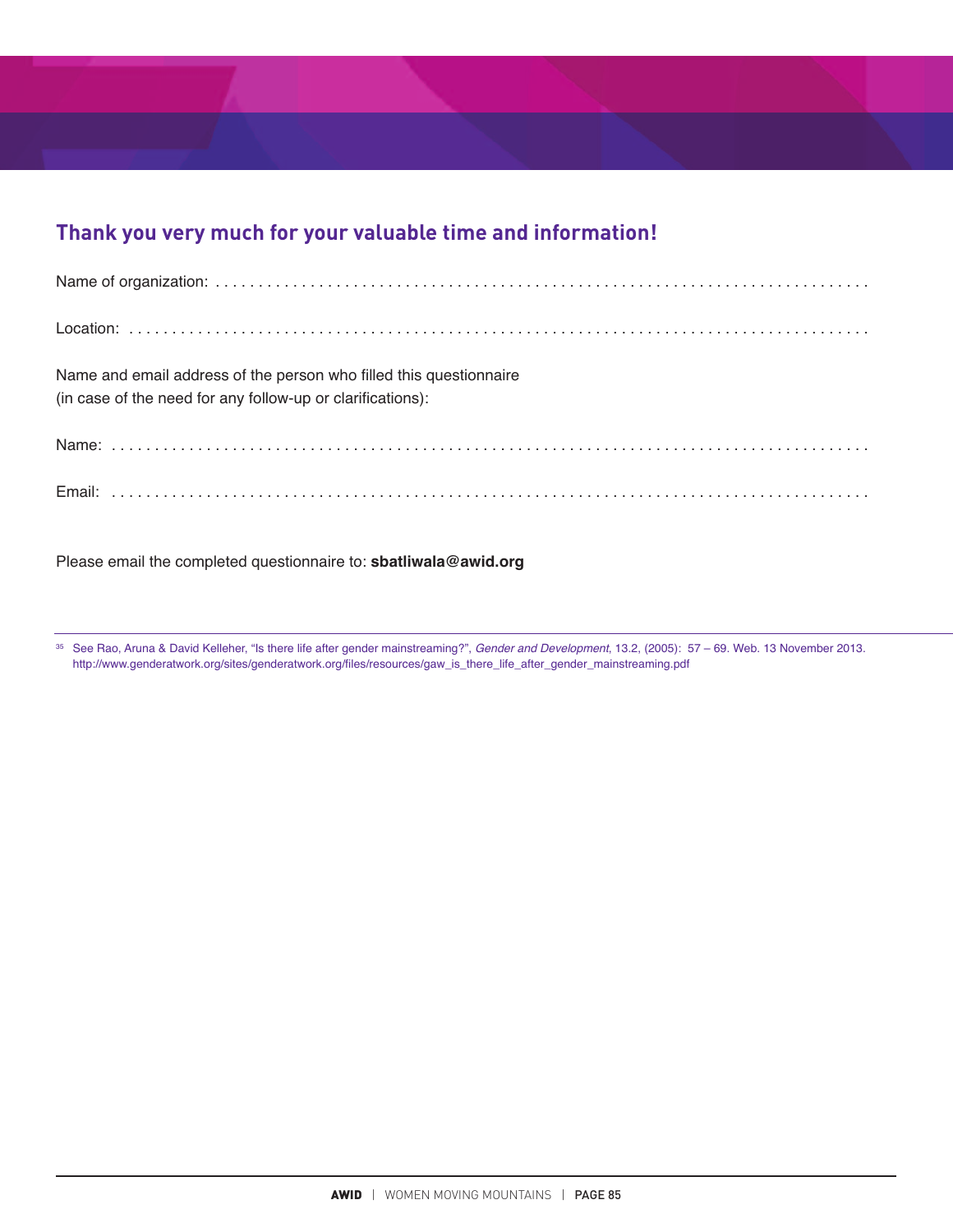# **List of Countries Reached / Worked In:**

| Afghanistan          | <b>Czech Republic</b>     | Jamaica                 | <b>Niger</b>              | <b>Tanzania</b>             |  |  |  |  |
|----------------------|---------------------------|-------------------------|---------------------------|-----------------------------|--|--|--|--|
| Albania              | Dem. Rep. of Congo        | Japan                   | Nigeria                   | <b>Thailand</b>             |  |  |  |  |
| <b>Algeria</b>       | <b>Denmark</b>            | Jordan                  | <b>North Sudan</b>        | <b>The Gambia</b>           |  |  |  |  |
| Angola               | <b>Djibouti</b>           | <b>Kazakhstan</b>       | Norway                    | <b>Timor-Leste</b>          |  |  |  |  |
| Argentina            | <b>Dominican Republic</b> | Kenya                   | Oman                      | <b>Togo</b>                 |  |  |  |  |
| Armenia              | Ecuador                   | Kosovo                  | Pakistan                  | Tonga                       |  |  |  |  |
| <b>Australia</b>     | Egypt                     | <b>Kuwait</b>           | Palestine                 | <b>Trinidad</b>             |  |  |  |  |
| Austria              | <b>El Salvador</b>        | Kyrgyzstan              | Panama                    | <b>Tunisia</b>              |  |  |  |  |
| Azerbaijan           | <b>Equatorial Guinea</b>  | Lebanon                 | Papua New Guinea          | <b>Turkey</b>               |  |  |  |  |
| <b>Bahrain</b>       | Ethiopia                  | Lesotho                 | Paraguay                  | <b>Turkmenistan</b>         |  |  |  |  |
| <b>Bangladesh</b>    | <b>Falkland Islands</b>   | Liberia                 | Peru                      | <b>Tuvalu</b>               |  |  |  |  |
| <b>Belarus</b>       | Fiji                      | Libya                   | Philippines               | Uganda                      |  |  |  |  |
| <b>Belgium</b>       | <b>France</b>             | Lithuania               | Poland                    | <b>Ukraine</b>              |  |  |  |  |
| <b>Belize</b>        | Gabon                     | Macedonia               | Portugal                  | <b>United Arab Emirates</b> |  |  |  |  |
| <b>Benin</b>         | Georgia                   | Madagascar              | <b>Puerto Rico</b>        | <b>United Kingdom</b>       |  |  |  |  |
| <b>Bolivia</b>       | Germany                   | <b>Malawi</b>           | Romania                   | <b>United States</b>        |  |  |  |  |
| Bosnia & Herzegovina | Ghana                     | Malaysia                | <b>Russian Federation</b> | <b>Uruguay</b>              |  |  |  |  |
| <b>Botswana</b>      | Greece                    | <b>Maldives</b>         | Rwanda                    | <b>Uzbekistan</b>           |  |  |  |  |
| <b>Brazil</b>        | Grenada                   | <b>Mali</b>             | <b>Saint Lucia</b>        | Venezuela                   |  |  |  |  |
| <b>Bulgaria</b>      | Guam                      | <b>Marshall Islands</b> | Saudi Arabia              | Vietnam                     |  |  |  |  |
| <b>Burkina Faso</b>  | Guatemala                 | Mauritania              | Senegal                   | Virgin Islands, British     |  |  |  |  |
| Burma                | Guinea                    | <b>Mauritius</b>        | Serbia                    | Yemen                       |  |  |  |  |
| <b>Burundi</b>       | Guyana                    | <b>Mexico</b>           | Sierra Leone              | Zambia                      |  |  |  |  |
| Cambodia             | Haiti                     | Moldova                 | Singapore                 | Zimbabwe                    |  |  |  |  |
| Cameroon             | <b>Honduras</b>           | Monaco                  | Slovakia                  |                             |  |  |  |  |
| Canada               | <b>Hong Kong</b>          | Mongolia                | Somalia                   |                             |  |  |  |  |
| Cent. Afr. Republic  | Hungary                   | Montenegro              | <b>South Africa</b>       |                             |  |  |  |  |
| Chad                 | Iceland                   | <b>Morocco</b>          | <b>South Sudan</b>        |                             |  |  |  |  |
| <b>Chile</b>         | India                     | Mozambique              | Spain                     |                             |  |  |  |  |
| China                | Indonesia                 | Namibia                 | Sri Lanka                 |                             |  |  |  |  |
| Colombia             | Iran                      | <b>Nepal</b>            | Swaziland                 |                             |  |  |  |  |
| <b>Costa Rica</b>    | Iraq                      | <b>Netherlands</b>      | Sweden                    |                             |  |  |  |  |
| Cote d'Ivoire        | Ireland                   | <b>New Caledonia</b>    | Switzerland               |                             |  |  |  |  |
| Croatia              | <b>Israel</b>             | <b>New Zealand</b>      | <b>Syria</b>              |                             |  |  |  |  |
| Cuba                 | <b>Italy</b>              | Nicaragua               | <b>Tajikistan</b>         |                             |  |  |  |  |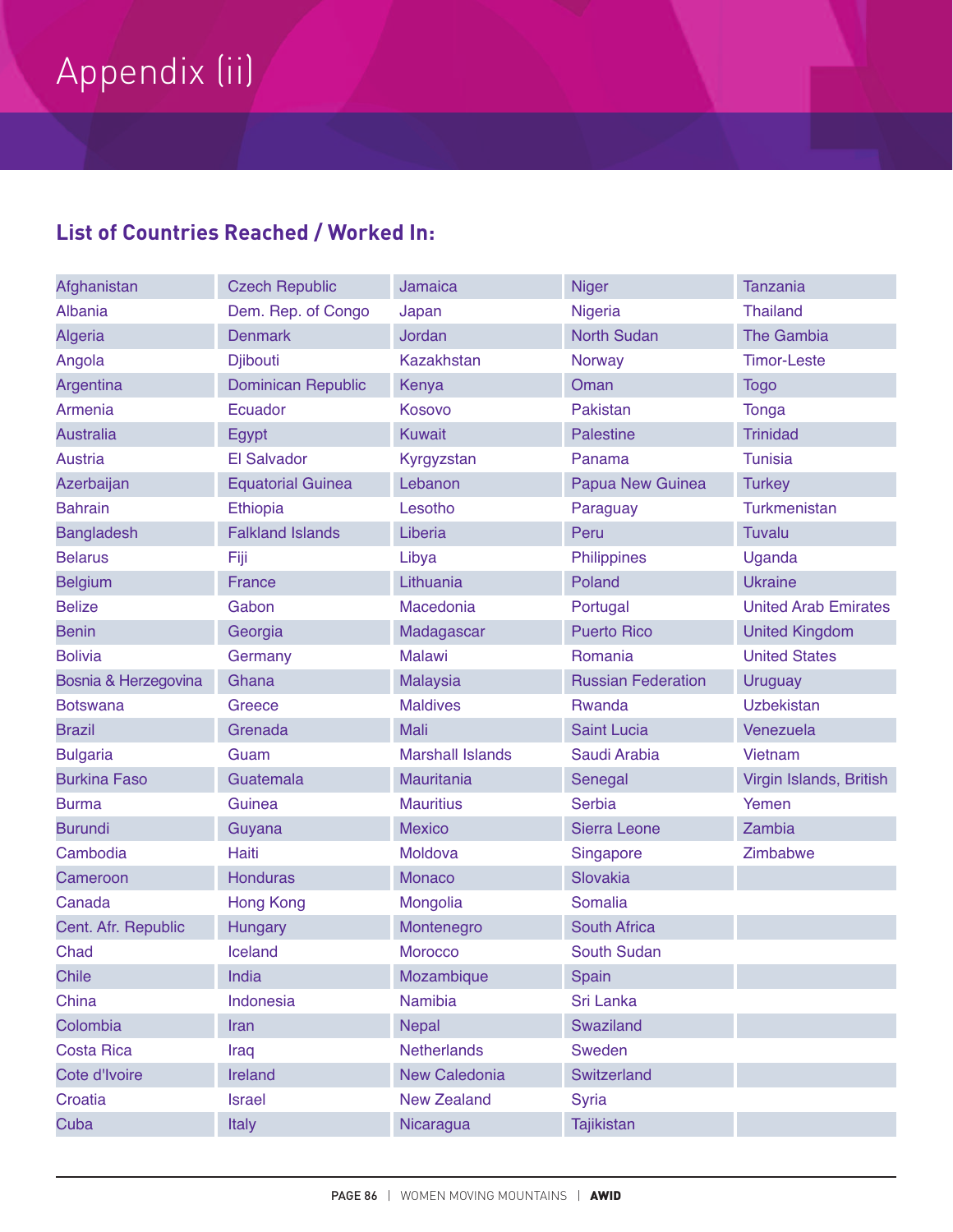# List of Acronyms

| <b>APC</b>        | <b>Association for Progressive Communications</b>                                        |
|-------------------|------------------------------------------------------------------------------------------|
| <b>AWANICh</b>    | African Women's Active Nonviolence Initiatives for Social Change                         |
| <b>AWDF</b>       | African Women's Development Fund                                                         |
| <b>AWID</b>       | Association for Women's Rights in Development                                            |
| <b>CEDAW</b>      | Committee on the Elimination of Discrimination against Women                             |
| <b>CLADEM</b>     | Comité de América Latina y el Caribe para la Defensa de los derechos de las Mujeres      |
| <b>CREA</b>       | <b>Creating Resources for Empowerment in Action</b>                                      |
| <b>FCAM</b>       | Fondo Centroamericano de Mujeres / Central American Women's Fund                         |
| <b>FGHR</b>       | Fund for Global Human Rights                                                             |
| <b>FIDA Kenya</b> | <b>Federation of Women Lawyers</b>                                                       |
| <b>FLOW</b>       | Funding Leadership and Opportunities for Women                                           |
| <b>IAWJ</b>       | <b>International Association of Women Judges</b>                                         |
| <b>ICC</b>        | <b>International Criminal Court</b>                                                      |
| <b>ICPD</b>       | Cairo International Conference on Population Development 1994                            |
| <b>ILO</b>        | International Labour Organization                                                        |
| <b>IPS</b>        | <b>IInter Press Service</b>                                                              |
| <b>Isis-WICCE</b> | Isis- Women's International Cross Cultural Exchange                                      |
| <b>JASS</b>       | <b>Just Associates</b>                                                                   |
| <b>LAC</b>        | <b>Legal Assistance Centre</b>                                                           |
| <b>LGBTI</b>      | Lesbian, Gay, Bisexual, Transgender, Intersex                                            |
| M&E               | <b>Monitoring and Evaluation</b>                                                         |
| <b>MDG</b>        | <b>Millennium Development Goals</b>                                                      |
| <b>MIFUMI</b>     | The MIFUMI Project                                                                       |
| <b>OECD DAC</b>   | Organization for Economic Cooperation and Development - Development Assistance Committee |
| <b>OWFI</b>       | Organization for Women's Freedom in Iraq                                                 |
| <b>SAfAIDS</b>    | Southern Africa HIV and AIDS Information Dissemination Service                           |
| <b>Semillas</b>   | Sociedad Mexicana Pro Derechos de la Mujer / Mexican Women's Rights Fund                 |
| <b>SMART</b>      | Specific, Measurable, Attainable, Relevant and Time-bound (project-management criteria)  |
| <b>UAF Africa</b> | <b>Urgent Action Fund Africa</b>                                                         |
| <b>WIEGO</b>      | Women in Informal Employment: Globalizing & Organizing                                   |
| <b>WIGJ</b>       | Women's Initiatives for Gender Justice                                                   |
| <b>WILDAF</b>     | Women in Law and Development in Africa                                                   |
| <b>WLP</b>        | <b>Women's Learning Partnership</b>                                                      |
| <b>WLUML</b>      | <b>Women Living Under Muslim Laws</b>                                                    |
| <b>WO=MEN</b>     | <b>WO=Men: Dutch Gender Platform</b>                                                     |